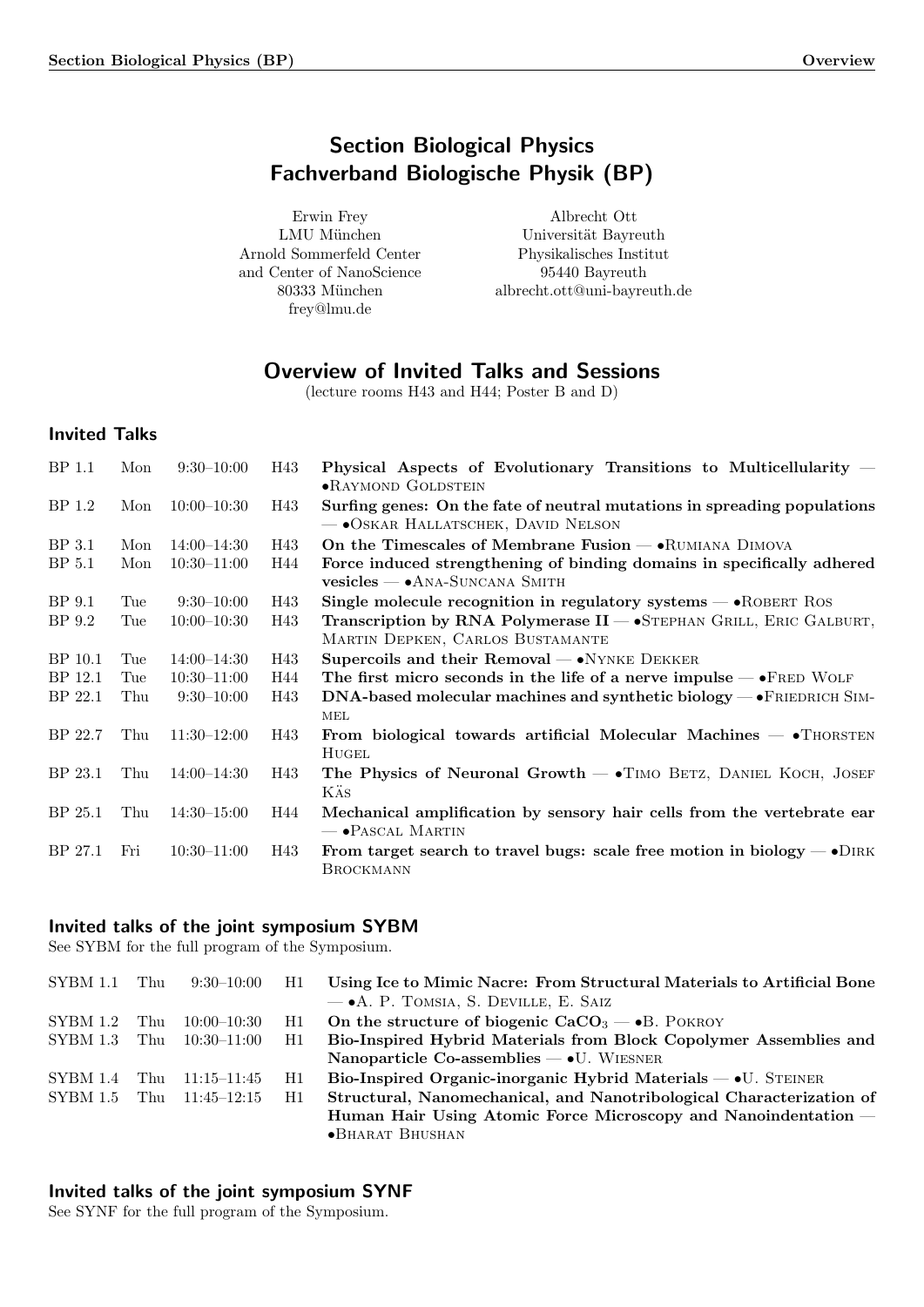| <b>SYNF 1.1</b> | Wed | 14:45–15:15     | H1 | Depolymerization of microtubules by kinesins $-$ •JONATHON HOWARD    |
|-----------------|-----|-----------------|----|----------------------------------------------------------------------|
| <b>SYNF 1.2</b> | Wed | $15:15 - 15:45$ | H1 | Hydra Molecular Network Reaches Criticality at the Symmetry-         |
|                 |     |                 |    | Breaking Axis-Defining Moment — JORDI SORIANO, CYRIL COLOMBO,        |
|                 |     |                 |    | $\bullet$ ALBRECHT OTT                                               |
| <b>SYNF 1.3</b> | Wed | - 15:45–16:15   | H1 | Morphogen Transport in Epithelia $ \bullet$ TOBIAS BOLLENBACH        |
| SYNF 1.4        | Wed | 16:15–16:45     | H1 | Flocks, Herds and Schools - Physical Models of Animal Motion — • UDO |
|                 |     |                 |    | <b>ERDMANN</b>                                                       |
| SYNF 1.5        | Wed | 16:45–17:15     | H1 | Nonlinear transport processes in large-scale ecological networks $-$ |
|                 |     |                 |    | •BERND BLASIUS                                                       |

# Invited talks of the joint symposium SYPE

See SYPE for the full program of the Symposium.

|                        | SYPE 2.1 Thu 14:00-14:30 H37 | Coulomb and Flory: Fathers of SONS. Polyelectrolytes in Self Orga-  |  |  |  |
|------------------------|------------------------------|---------------------------------------------------------------------|--|--|--|
|                        |                              | nized Nano Systems $-$ • MARTIEN COHEN STUART                       |  |  |  |
|                        | SYPE 2.7 Thu 16:00-16:30 H37 | Bundling Phenomena in Semiflexible Polyelectrolytes $-$ • CHRISTIAN |  |  |  |
|                        |                              | HOLM, MEHMET SAYAR, BERK HESS                                       |  |  |  |
| $\text{SYPE } 3.1$ Fri | $10:30-11:00$ H1             | Behaviour of polyelectrolyte solutions under confinement –          |  |  |  |
|                        |                              | •DOMINIQUE LANGEVIN, CÉSAR MARQUEZ, HEINIG PETER, DAN QU            |  |  |  |
| $\text{SYPE } 3.4$ Fri | $11:30-12:00$ H1             | <b>Polymers at Surfaces: Sticking and Gliding — • ROLAND NETZ</b>   |  |  |  |
|                        |                              |                                                                     |  |  |  |

# Sessions

| $BP$ 1.1–1.7      | Mon | $9:30-12:00$    | H43             | <b>Evolutionary and Population Dynamics</b>            |
|-------------------|-----|-----------------|-----------------|--------------------------------------------------------|
| $BP 2.1 - 2.4$    | Mon | $12:15 - 13:15$ | H43             | <b>Protein Function</b>                                |
| BP 3.1-3.12       | Mon | $14:00-17:15$   | H43             | Membranes and Interfaces                               |
| $BP\,4.1-4.8$     | Mon | $17:30 - 19:30$ | H43             | Protein Structure and Folding                          |
| $BP 5.1 - 5.8$    | Mon | $10:30 - 13:00$ | H44             | Cell Adhesion                                          |
| $BP 6.1 - 6.6$    | Mon | $14:30 - 16:00$ | H44             | <b>Biopolymer Conformation and Dynamics</b>            |
| BP 7.1-7.7        | Mon | $16:15 - 18:00$ | H44             | <b>Fibers and Bundles</b>                              |
| $BP 8.1 - 8.6$    | Mon | $18:00 - 19:30$ | H44             | <b>Charge Transfer</b>                                 |
| $BP$ 9.1–9.11     | Tue | $9:30-13:00$    | H43             | <b>Regulation and Signaling</b>                        |
| $BP$ 10.1-10.6    | Tue | $14:00 - 15:45$ | H43             | DNA: supercoils, knots and melting                     |
| BP 11.1-11.5      | Tue | $16:00-17:15$   | H <sub>43</sub> | Micro- and Nanofluidics                                |
| BP 12.1-12.6      | Tue | $10:30 - 12:15$ | H44             | Neuroscience                                           |
| $BP$ 13.1–13.3    | Tue | $12:30-13:15$   | H44             | Photobiophysics                                        |
| BP 14.1-14.3      | Tue | $14:30 - 15:15$ | H44             | Chemotaxis                                             |
| $BP$ 15.1-15.8    | Tue | $15:15 - 17:15$ | H44             | <b>Biopolymer Solutions and Networks</b>               |
| $BP$ 16.1–16.58   | Tue | $17:00 - 19:30$ | Poster D        | Poster Session I                                       |
| BP 17             | Wed | $14:30 - 17:15$ | H1              | Symposium Nonlinear and Anomalous Transport in Complex |
|                   |     |                 |                 | Systems (SYNF)                                         |
| BP 18.1-18.5      | Wed | $14:00 - 15:15$ | H43             | <b>Functionalized Nanoparticles</b>                    |
| $BP$ 19.1–19.7    | Wed | $15:30 - 17:15$ | H43             | <b>Biosensors and Biofunctionalized Systems</b>        |
| $BP 20.1 - 20.3$  | Wed | $17:30 - 18:15$ | H43             | <b>Novel Methods</b>                                   |
| BP 21.1-21.4      | Wed | $18:15 - 19:15$ | H43             | High-Throughput Data and their Analysis                |
| BP 22.1-22.12     | Thu | $9:30-13:15$    | H43             | <b>Molecular Machines</b>                              |
| BP 23.1-23.11     | Thu | $14:00 - 17:00$ | H43             | Cell Motility and Migration (in vitro and in vivo)     |
| $BP 24.1 - 24.10$ | Thu | $10:00-12:45$   | H44             | Cell Mechanics (in vivo)                               |
| $BP 25.1 - 25.9$  | Thu | $14:30 - 17:00$ | H44             | <b>Oscillatory Systems</b>                             |
| BP 26.1-26.49     | Thu | $17:00 - 19:30$ | Poster B        | <b>Poster Session II</b>                               |
| BP 27.1-27.8      | Fri | $10:30-12:45$   | H43             | Nonequilibrium Processes and Self-Organisation         |
| $BP$ 28.1–28.6    | Fri | $11:00-12:30$   | H44             | <b>Biomedical Applications</b>                         |

# Annual General Meeting of the Section Biological Physics

Dienstag 19:30–20:30 H43

• Bericht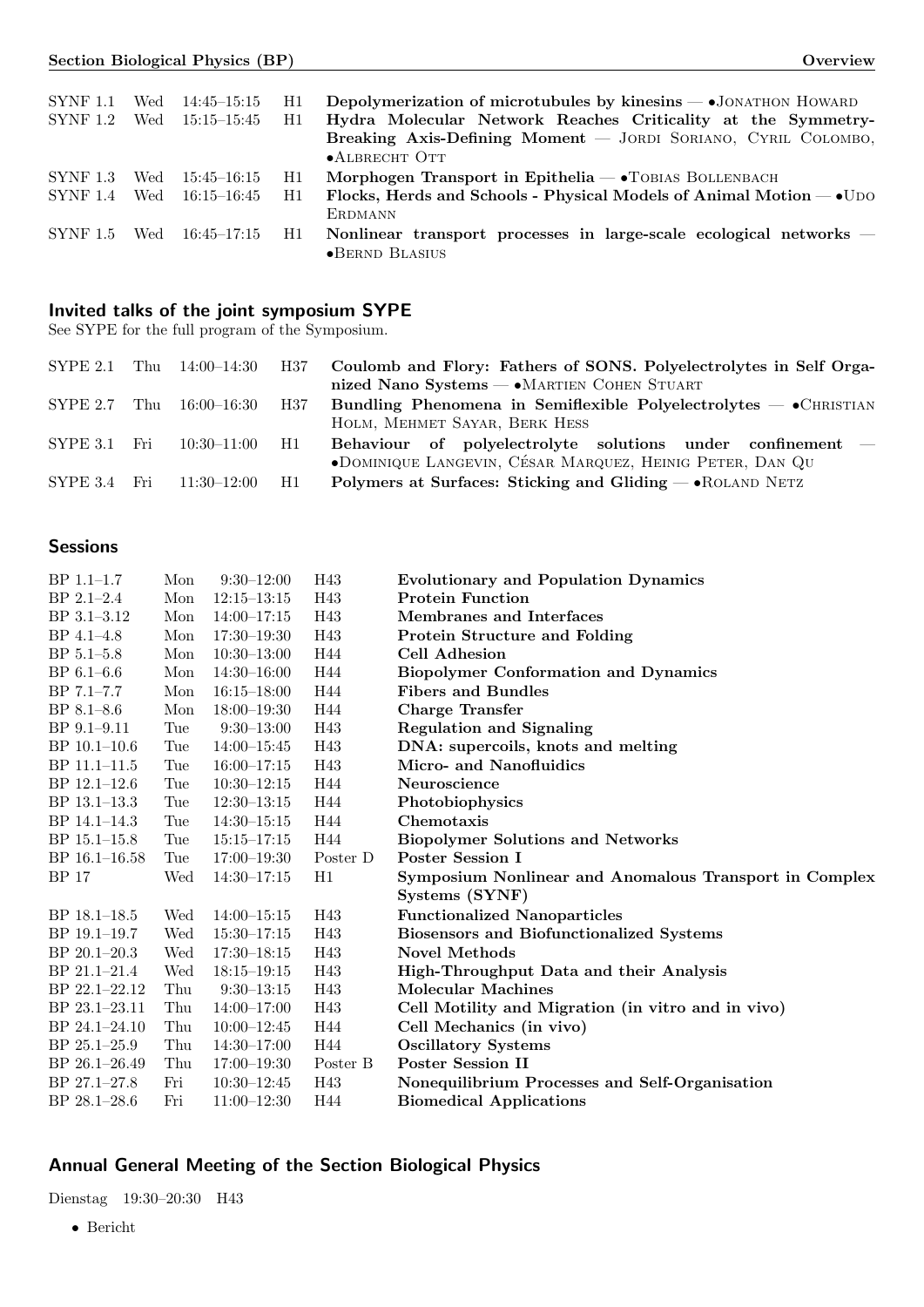- Wahl
- Topics und Symposia 2008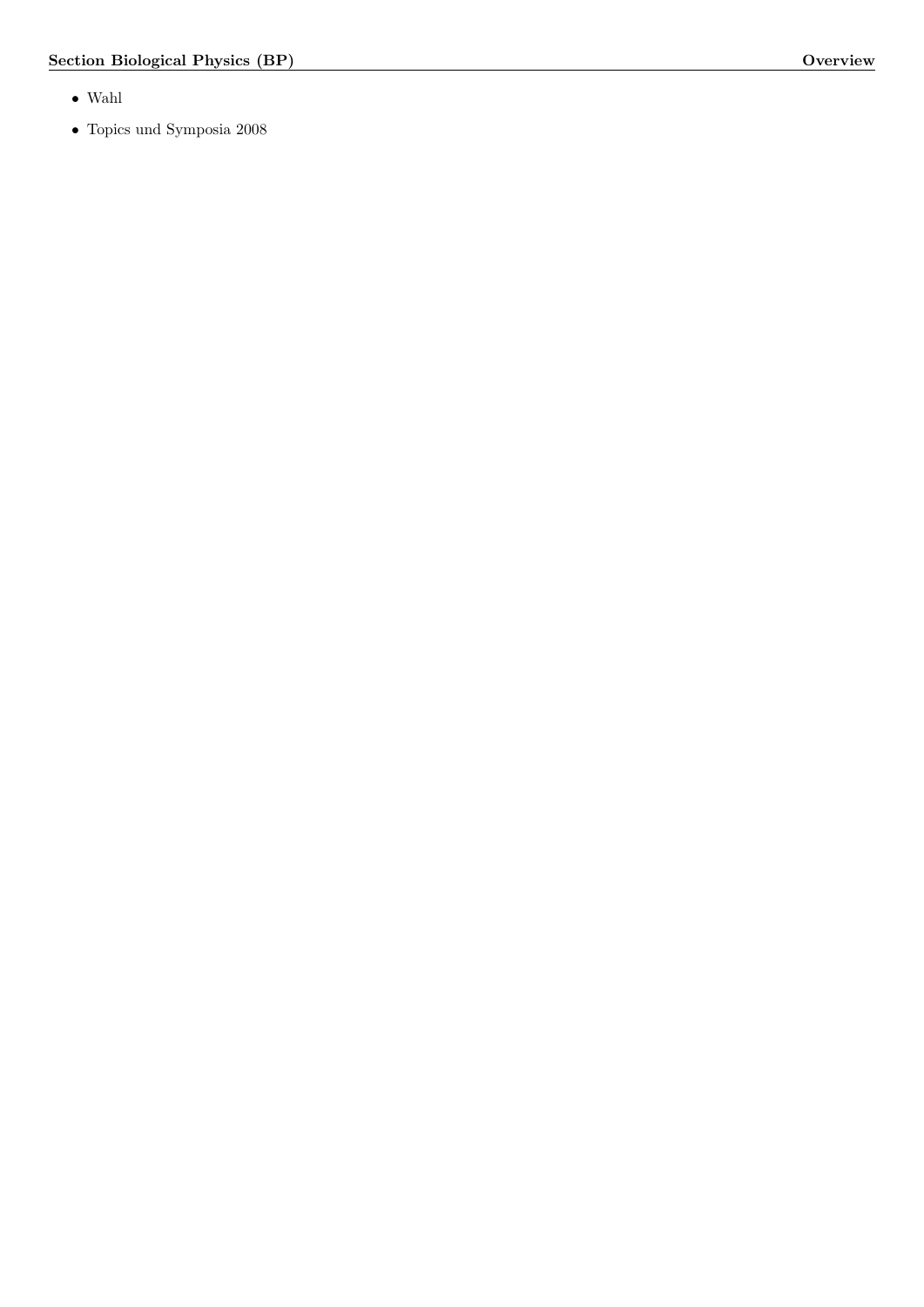# BP 1: Evolutionary and Population Dynamics

Time: Monday 9:30–12:00 Location: H43

Invited Talk BP 1.1 Mon 9:30 H43 Physical Aspects of Evolutionary Transitions to Multicellu $larity$   $\bullet$  RAYMOND GOLDSTEIN  $-$  Department of Applied Mathematics and Theoretical Physics, University of Cambridge, UK

An important issue in evolutionary biology is the emergence of multicellular organisms from unicellular individuals. The accompanying differentiation from motile totipotent unicellular organisms to multicellular ones having cells specialized into reproductive (germ) and vegetative (soma) functions, such as motility, implies both costs and benefits, the analysis of which involves the physics of buoyancy, diffusion, and mixing. In this talk, I discuss recent results on this transition in a model lineage: the volvocine green algae. Particle Imaging Velocimetry of fluid flows generated by these organisms show that they exist in the regime of very large Peclet numbers, where the scaling of nutrient uptake rates with organism size is highly nontrivial. In concert with metabolic studies of deflagellated colonies, investigations of phenotypic plasticity under nutrient-deprived conditions, and theoretical studies of transport in the high-Peclet number regime, we find that flagella-generated fluid flows enhance the nutrient uptake rate per cell, and thereby provide a driving force for evolutionary transitions to multicellularity. Thus, there is a link between motility, mixing, and multicellularity.

**Invited Talk** BP 1.2 Mon 10:00 H43 Surfing genes: On the fate of neutral mutations in spreading populations — •Oskar Hallatschek and David Nelson — Department of Physics, Harvard University, Cambridge, Massachusetts 02138, USA

Population expansions in space are common events in the demographic history of many species and have a strong impact on their genealogy. As compared to individuals in the wake, the pioneers in the wave front are usually much more successful in passing their genes on to future generations, not only because their reproduction is unhampered by limited resources but also because their offspring start out from a spatial position where they have good chances to keep up with the wave front (often by means of mere diffusion). Those pioneer genes have the chance to "surf" on the wave and the likelihood to do so will be the focus of the presentation. By means of simple experimental systems (E. Coli and Yeast), simulations and analytical considerations, we explore how the footprints of the successfully surfing genes may be used to infer past population expansions.

## 15 min. break.

BP 1.3 Mon 10:45 H43 A stochastic approach to group selection  $- \cdot$  ARNE TRAULSEN

— Program for Evolutionary Dynamics, Harvard University, USA A minimalist stochastic model of multi-level or group selection is discussed. A population is sub-divided into groups. Individuals reproduce; offspring are added to the same group. If a group reaches a certain size, it can split into two. Faster reproducing individuals lead to larger groups which split more often. It can be shown that this population structure acts as a suppressor of selection [1]. In this model, higher level selection emerges as a by-product of individual reproduction and population structure, allowing the evolution of cooperation. In a situation in which individuals interact with other members of the group in an evolutionary game which determines their fitness, one can derive a condition for the evolution of cooperation by group selection: if  $b/c > 1 + n/m$  then group selection favors cooperation [2]. The parameters B and c denote the benefit and cost of the altruistic act, while n and m denote the maximum group size and the number of groups. The model can be extended to more than two levels of selection and to include migration.

[1] A. Traulsen, A.M. Sengupta, and M.A. Nowak, J.Theor.Biol. 235, 393 (2005).

[2] A. Traulsen and M.A. Nowak, PNAS 103, 10952 (2006).

BP 1.4 Mon 11:00 H43 Stationary population distribution of quasispecies in fitness  $landscapes$  with multiple peaks  $\bullet$ ANDREA WOLFF and JOACHIM  $KRUG$  — Universität zu Köln, Institut für theoretische Physik, Köln,

<span id="page-3-0"></span>Deutschland

We investigate the long time behaviour of the quasispecies model, as introduced by M. Eigen in 1971, in permutation invariant fitness landscapes. Examples include the multiplicative single peak Fujiyama landscape and a landscape with two peaks of different heights and widths. In the latter case, the competition between the two peaks leads to a first order 'selection transition' at which the population shifts discontinuously from one peak to the other. In contrast to the well-known delocalization transition occuring at the error threshold, the mutation rate at the selection transition does not scale with the sequence length N as  $\mu \propto 1/N$ . As a consequence, recently developed functional integral methods for estimating the largest eigenvalue of the evolution matrix in the limit  $N \to \infty$  cannot be applied. Here we use direct diagonalization techniques to examine the nature of the selection transition and to find the correct scaling behaviour of the mutation rate with the sequence length.

BP 1.5 Mon 11:15 H43 Coexistence versus extinction in cyclic population models — •Tobias Reichenbach, Mauro Mobilia, and Erwin Frey — Arnold Sommerfeld Center for Theoretical Physics (ASC) and Center for NanoScience (CeNS), Department of Physics, Ludwig-Maximilians-Universität München, Theresienstrasse 37, D-80333 München

<span id="page-3-1"></span>The maintenance of biodiversity under species coevolution is a central issue in modern theoretical biology. Cyclic dominance of species combined with local interactions of spatially distributed individuals has been identified experimentally as a potential mechanism, see e.g. B. Kerr, M. A. Riley, M. W. Feldman and B. J. M. Bohannan [Nature 418, 171 (2002)]. We address these questions by studying theoretically a "rock-paper-scissors" model of three species that cyclically dominate each other. In the absence of spatial structure, fluctuations arising in finite populations are shown to have a drastic influence on the fate of the species and cause extinction. Arranging the individuals on a twodimensional lattice and allowing only local interactions dramatically changes the situation. Spatial patterns form and ensure coexistence of all three species.

BP 1.6 Mon 11:30 H43 The Stability and Structure of Model Food Webs with Adaptive Behavior -  $\bullet$ SATOSHI UCHIDA and BARBARA DROSSEL – Institut für Festkörperphysik, Technische Universität Darmstadt, Hochschulstraße 6, D-64289, Darmstadt, Germany

<span id="page-3-3"></span>We present results for the stability and structure of model food webs described by population dynamics and adaptive behavioural dynamics (adaptive foraging and predator avoidance). In particular the influence of the initial network topology (randomly connected or niche model), and the type of constraints on the adaptive behavior (linear or nonlinear) are investigated. We evaluated two kinds of stability, namely the proportion of species surviving after running population dynamics, and the species deletion stability, and we measured two types of network parameters - link density and trophic level structure. We show that the initial web structure does not have a large effect on the stability of food webs, but foraging behavior has a large stabilizing effect. It leads to a positive complexity-stability relationship whenever higher "complexity"implies more potential prey per species. The observed link density after population dynamics depends strongly on the presence or absence of adaptive foraging, and on the type of constraints used. We also show that the foraging behavior preserves the initial trophic level structure for random and niche webs, while the population dynamics destroys the initial trophic structure for random webs.

## <span id="page-3-2"></span>BP 1.7 Mon 11:45 H43

Influence of carrying capacity on stochastic predator-prey  $models$   $\longrightarrow$  Mauro Mobilla<sup>1</sup>, Mark Washenberger<sup>2</sup>, and Uwe  $\mbox{{\sc Triber}}^2$  —  $^1\mbox{{\sc Arnold}}$  Sommerfeld Center and Center for NanoScience, Ludwig-Maximilians-Universitaet Muenchen — <sup>2</sup>Virginia Polytechnic Institute and State University

<span id="page-3-4"></span>We study a class of stochastic lattice predator-prey systems in the presence and the absence of restrictions on the number of particles per site. In the former case, the systems are characterized by an extinction threshold. On the other hand, when there is no site restrictions, the species always coexist in two dimensions. In both cases, by pointing

<span id="page-3-5"></span>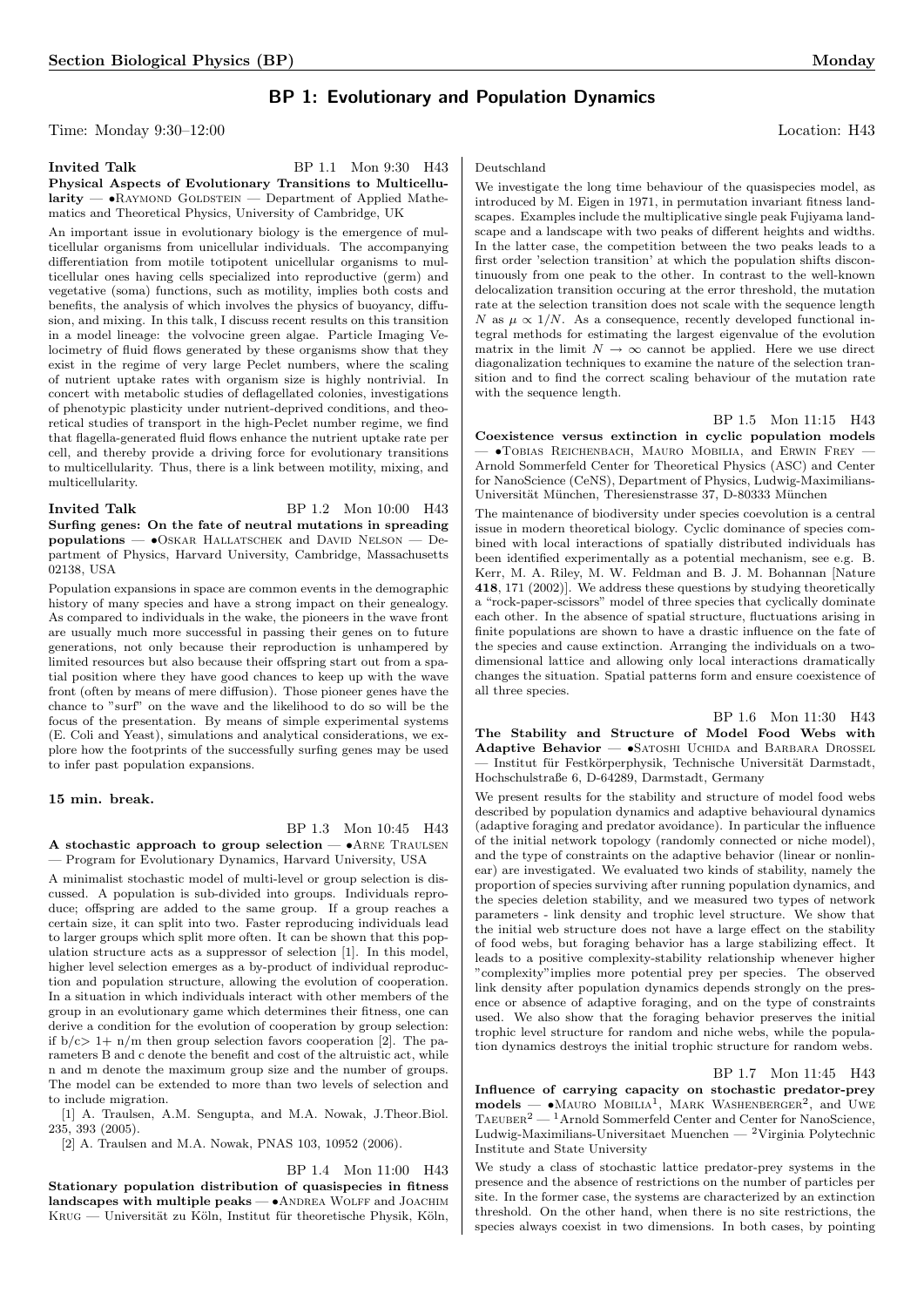out similarities and differences, we carefully discuss the properties of the coexistence phases and of the correlated spatio-temporal structures which form in the course of the dynamics.

Refs: cond-mat/0606809 (accepted in J.Phys.:Condens. Matt.); Phys. Rev. E 73, 040903(R) (2006); q-bio.PE/0512039 (accepted in J.Stat.Phys.); q-bio.PE/0609039.

# BP 2: Protein Function

Time: Monday 12:15–13:15 **Location: H43** Location: H43

# BP 2.1 Mon 12:15 H43

Reduced Molecular Models in (Bio)molecular Design — •Kay Hamacher — Max-Planck-Institut fuer Physik komplexer Systeme, Dresden

Apoptosis regulating proteins play an essential role in the development of organisms, immune responses and other cellular mechanisms. The BCL-2 protein family contains the BH3 motif, which was found to be of crucial importance in e.g. cancer. The isolated, unstructured BH3 peptide can be modified by a hydrocarbon linkage to regain function as was recently shown in experiment [1] and act therefore as a pharmacological active molecule. We show how an effective, coarse-grained model can be parametrized (using molecular dynamics simulations as well as density-functional theory computations) to investigate the stability effects of such covalent cross-linking. We explain why the peptide dynamics is crucial for the proper function of the linker and the resulting folding properties of the peptide. Long range stabilization effects can be shown by time series analysis techniques as well as by information theory motivated measures. The resulting model [2] is suitable for rational design of generic cross-linking systems in silicio.

[1] L.D.Walensky et al. Science 305, 1466 (2004)

[2] K.Hamacher, A.Hübsch, J.A.McCammon. J. Chem. Phys. 124, 164907 (2006)

BP 2.2 Mon 12:30 H43

Myoglobin solvated in glycerol-water mixtures: The interplay of solvent and protein dynamics.  $\bullet$ FLORIAN KARGL<sup>1</sup>, HELEN JANSSON<sup>1</sup>, FELIX FERNANDEZ-ALONSO<sup>2</sup>, and JAN SWENSON<sup>1</sup> — <sup>1</sup>Department of Applied Physics, Chalmers University of Technology,  $SE-41296$  Göteborg, Schweden — <sup>2</sup>Rutherford Appleton Laboratory, Chilton, Didcot OX11 0QX, \*United Kingdom

Water as the most abundant substance in all living organisms is essential for the functioning of proteins and a number of other biomolecules [1]. Despite numerous investigations on the relation of the water dynamics and the protein motion [2] the coupling of the solvent and the protein dynamics is still debated [3]. Here we report on quasielastic neutron scattering (QENS) measurements on myoglobin solvated in different mixtures of water and glycerol [4]. Varying the solvent composition and using selective deuteration allows us to emphasize different dynamical processes. We discuss mean square displacements revealing the onset of solvent and protein motions on the experimental

time-scale and the nature of the dynamical processes derived from the measured dynamic structure factors.

[1] H. D. Middendorf, Physica B 226, 113 (1996).

[2] D. Vitkup et al., Nature struct. biol. 7, 34 (2000); M. Tarek et al., Phys. Rev. Lett. 88, 138101 (2002); P. W. Fenimore et al., P. Natl. Acad. Sci. 99, 16047 (2002).

[3] P. W. Fenimore et al., P. Natl. Acad. Sci. 101, 14408 (2004).

[4] F. Kargl, H. Jansson, F. Fernandez-Alonso, and J. Swenson (submitted)

BP 2.3 Mon 12:45 H43

Beitrag abgesagt —  $\bullet$ XXX XXX —

BP 2.4 Mon 13:00 H43

Molecular Dynamics and Secondary Structure Behaviour of the C-Terminus of Vinculin that includes a Membrane Binding Anchor — GEROLD DIEZ<sup>1</sup>,  $\bullet$ JAMES SMITH<sup>1</sup>, MARTIN STIEBRITZ<sup>2</sup>, and WOLFGANG GOLDMANN<sup>1</sup> — <sup>1</sup>LPMT — <sup>2</sup>LS Biotechnik, FAU Erlangen

Vinculin (1066 residues) is a focal adhesion (FA) protein and has three lipid-binding sites, residues 935-978, 1020-1040 and 1052-1066. The first two regions are amphiphatic alpha-helices identified from sequence prediction and later revealed in crystal structures. The third putative lipid-binding region is unstructured and only experimental data has demonstrated that these C-terminal residues act as an essential anchor for membrane association. Our work investigates the molecular dynamical behaviour of the last twenty-one amino acids (residues 1045-1066), represented as a polypeptide in explicit solvent. Different formal charges for one acidic and five basic residues are altered, representing different pH and salt conditions. Our findings show that the polypeptide undergoes different anti-parallel ß-sheet formation. Two mutually exclusive beta-sheets are formed between residues 1047-1058 and between residues 1057-1064. It is likely that in vivo this bi-stable secondary structure behaviour would be influenced by local changes in ionic conditions. The results suggest a mechanism for favourable lipid-binding activation of the vinculin in presence of local ionic or pH gradients. We will investigate which of these two beta-sheets form favourable hydrogen bonds with the polar heads of phospholipids membrane models.

# BP 3: Membranes and Interfaces

Time: Monday 14:00–17:15 Location: H43

Invited Talk BP 3.1 Mon 14:00 H43 On the Timescales of Membrane Fusion — •Rumiana Dimova — Max Planck Institute of Colloids and Interfaces, Science Park Golm, 14424 Potsdam, Germany

Membrane fusion is a vital process as it is involved in many cellular functions and stages of cell life like import of foodstuffs and export of waste, signaling between nerve cells, fertilization, and virus infection. In both the life sciences and bioengineering, controlled membrane fusion has many possible applications, such as drug delivery, gene transfer, chemical microreactors, or synthesis of nanomaterials.

Fusion dynamics is intriguing but microscopy observations with time resolution higher than several milliseconds have not been achieved until now. Using micromanipulation of giant unilamellar vesicles as model membranes one can directly observe membrane fusion. We induce the fusion of giant lipid vesicles in a controlled manner and monitor the fusion dynamics with a temporal resolution of 50 microseconds; see Haluska et al. Proc. Natl. Acad. Sci. USA. 103, 15841-15846 (2006). Two different approaches of inducing directed fusion are used: i) em-

ploying synthetic fusogenic molecules incorporated in the membranes, and ii) electrofusion. For both protocols, the opening of the fusion necks is very fast, with an average expansion velocity of centimeters per second. This velocity indicates that the initial formation of a single fusion neck can be completed in a few hundred nanoseconds.

BP 3.2 Mon 14:30 H43

Energy barriers for membrane fusion -  $\bullet$  ANDREA GRAFMUELLER and Reinhard Lipowsky — Max-Planck-Institut of Colloids and Interfaces, Potsdam, Germany

The fusion of bilayer membranes and vesicles has been studied using Dissipative Particle Dynamics (DPD) simulations. A large number of fusion attempts between a vesicle and a planar membrane segment is monitored varying the area per lipid molecule which determines the initial membrane tension. Fusion events are observed with a high success rates at high tensions. For these successful events, the fusion time, i.e., the time from first contact between the bilayers until the opening of the pore, shows a strong, exponential dependence on the membrane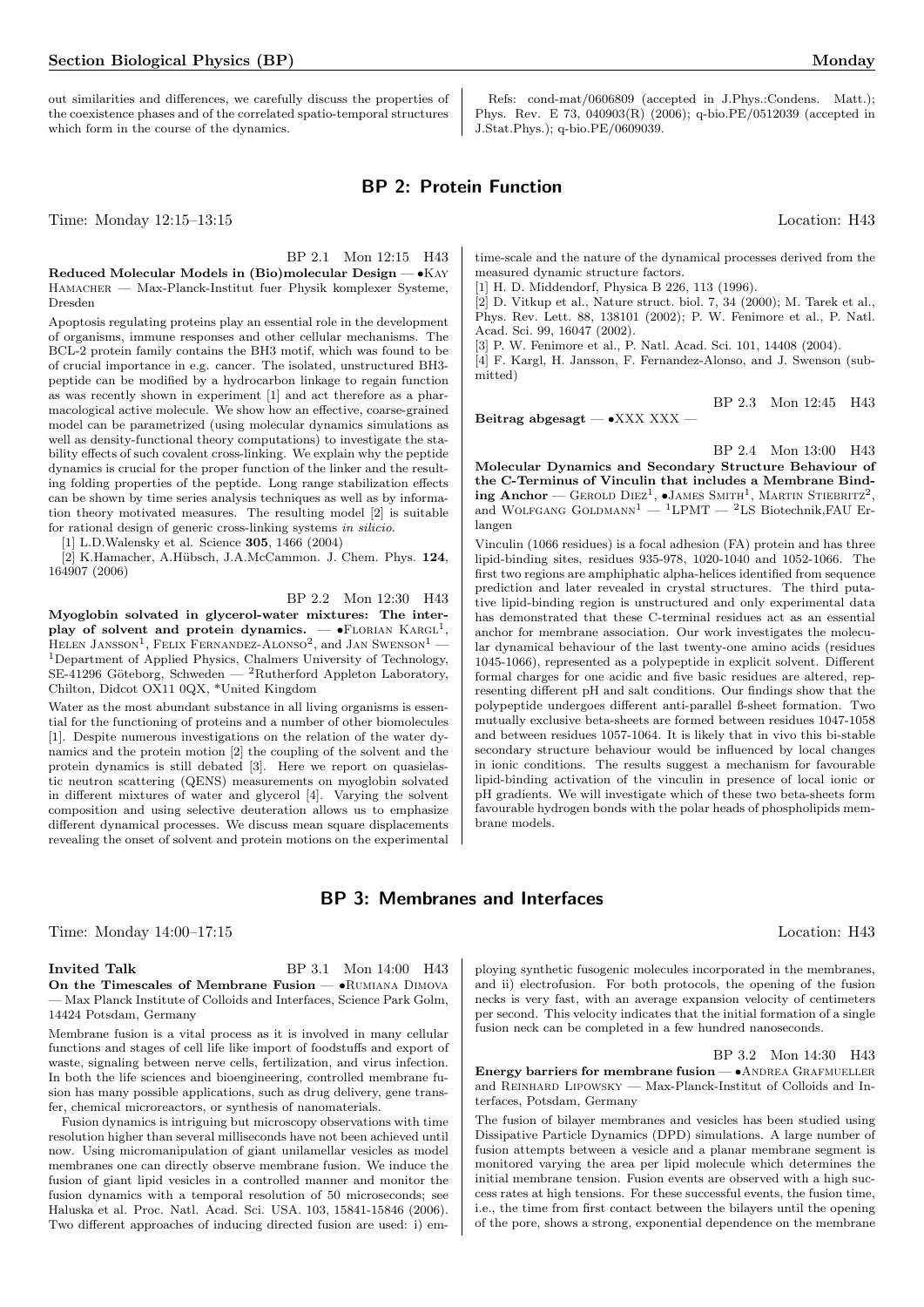tension. The observed fusion process starts with the adhesion of the vesicle to the tense planar segment. Inter-bilayer flipflops disturb the bilayer order near the rim of the adhered area. Finally, the molecules in this disordered region reorganize into a small segment of a single (hemifused) bilayer, which ruptures at the edge. A detailed analysis of the observed fusion events reveals that these events are governed by at least two successive energy barriers.

# BP 3.3 Mon 14:45 H43

What can be learned from a coarse-grained description of  $membrane fusion? — \bullet \text{MARCUS MULTER} — Institute$ che Physik, Georg-August Universitaet, Goettingen

Membrane fusion is a fundamental biological process of importance in fertilization, synaptic release, intracellular traffic, and viral infection. Coarse-grained models can contribute to our understanding of these collective phenomena in membranes [1] that evolve on a few nanometers and milliseconds.

We have carried out simulations of the fusion of tense apposed bilayers formed by amphiphilic molecules. The fusion pathway differs from the common stalk mechanism. Stalks do form between the apposed bilayers, but rather than expand radially to form an axial-symmetric hemifusion diaphragm and they promote the nucleation of small holes in their vicinity. Then, the stalk encircles a hole in one bilayer creating a diaphragm which ruptures to complete the fusion pore. The pathway give rise to mixing between both leaves of the bilayer and allow for transient leakage.

Self-consistent field calculations have be used to explored the role of lipid architecture and tension, and to calculate free energy barriers along the fusion path. We find that (i) successful fusion is found to be severely limited by the architecture of the lipids and that (ii) any mechanism which affects even modestly the line tension of a hole in a membrane affects greatly the ability of that membrane to undergo fusion.

[1] M. Müller, K. Katsov, and M. Schick, Phys. Rep. 434, 113 (2006)

BP 3.4 Mon 15:00 H43

Lipid Nanotubes for Probing Cell Membrane Reservoir —  $\bullet$ Darius V. Köster<sup>1</sup>, Pierre Sens<sup>2</sup>, Christophe Lamaze<sup>1</sup>, and Pierre Nassov<sup>1</sup> — <sup>1</sup>Institut Curie, Paris, France — <sup>2</sup>ESPCI, Paris, France

Cells are exposed to mechanical stress due to shear flow (e.g. in veins and arteries) or stretching and relaxation (e.g. in muscle tissue). In this study, we study the mechanisms, which provide membrane integrity during these processes, since the membrane as a pure lipid bilayer would be fairly inextensible, and any stretching of it would lead to rupture. One important parameter to describe the cell membrane is its membrane tension, and it is reported that cells have membrane reservoirs, and regulate membrane tension. Pulling small tubes out of the cell membrane in using an optical trap allows us to probe these reservoirs and to measure the membrane tension. In combination with biological tools of cell modification (transfection and drug treatment) and fluorescence imaging we aim at identifying the compartments involved in membrane tension regulation. More specifically, in this work, we will focus on the role of caveolae, which are small membrane invaginations, in membrane tension buffering. To get a clear picture of their mechanical function, we will show that the interaction between membrane and cytoskeleton has to be investigated in details. Finally, we will propose that caveolae can indeed act as available membrane reservoirs for a cell membrane to accommodate sudden extend stress.

# BP 3.5 Mon 15:15 H43

A novel method for measuring the bending rigidity of model lipid membranes by simulating tethers  $- \bullet$  VAGELIS HARMAN-DARIS and MARKUS DESERNO — Max-Planck-Institute for Polymer Research\*Max-Planck-Institute for Polymer Research, Theory Group, Mainz, Germany

The most common approach for measuring bending rigidities in simulations is from the spectrum of thermal shape fluctuations, which is the analogous of the experimental \*flicker spectroscopy\* technique. An alternative experimental method is to measure the tensile force needed to pull nanoscale bilayer tubes (tethers) from vesicles, since this force is proportional to the membrane's bending modulus and inversely proportional to the tube radius. Here, we show that this relation can be applied with even greater ease in computer simulations. Using a coarse-grained bilayer model developed recently [1], we efficiently obtain bending rigidities that compare very well with complementary measurements based on an analysis of thermal undulation modes. We

furthermore illustrate that no deviations from simple quadratic continuum theory occur up to a radius of curvature comparable to the bilayer thickness [2].

References: 1. I.R. Cooke, K. Kremer and M. Deserno, Phys. Rev. E 72, 011506 (2005). 2. V. Harmandaris and M. Deserno, J. Chem. Phys. 125, 204905 (2006).

#### BP 3.6 Mon 15:30 H43

Shape and fluctuations of biphasic membrane vesicles —  $\bullet$ STEFAN SEMRAU<sup>1</sup>, TIMON IDEMA<sup>2</sup>, CORNELIS STORM<sup>2</sup>, and THOMAS  $SCHMIDT<sup>1</sup>$  — <sup>1</sup>Physics of life processes, Leiden institute of physics, Leiden university, The Netherlands  $-$  <sup>2</sup>Theoretical biophysics, Lorentz institute, Leiden university, The Netherlands

Heterogeneities in the cell membrane due to coexisting lipid phases have been conjectured to play a major functional role in cell signaling and traffic. Purely physical properties of such multiphase systems, such as the line tension and the bending moduli, are crucially involved in endocytocis and lipid trafficking, and determine the kinetics and asymptotics of phase separation. We have developed an analytical description of the vesicle shape of weakly budded biphasic vesicles and shown it to be in excellent agreement with numerical calculations and experiments. Our description allows for a reproducible and reliable systematic determination of the physical parameters of the membrane in the biologically relevant limit of weakly budded shapes. The parameters thus obtained allow us to determine an upper bound for the size of nanodomains in the plasma membrane of living cells.

#### BP 3.7 Mon 15:45 H43

Structure and dynamics of crystalline protein layers peripherally bound to supported lipid bilayers -  $\bullet$ CHRISTIAN REICH, MARGARET HORTON, JOACHIM RÄDLER, and BERT NICKEL — Department für Physik, Ludwig-Maximilians-Universität, D-80539 München We model peripheral membrane proteins at the surface of cell membranes using streptavidin and avidin bound to biotinylated lipids in a supported lipid bilayer (SLB) at the solid-liquid interface. Using X-ray reflectivity and simultaneous fluorescence microscopy, we characterize the structure and fluidity of a protein layer containing twodimensional streptavidin crystals bound to a SLB. A single lipid bilayer provides a biologically-relevant environment for in-situ investigation of membrane-associated proteins interacting with lipids. Using continuous bleaching, we measure a 10-15% decrease in the fluidity of the SLB after protein layer formation. We propose that this reduction in lipid mobility is due to a small fraction ca. 0.04 of immobilized lipids bound to the protein layer that create obstacles to membrane diffusion. Fits to our X-ray reflectivity data show a ca.  $40 \text{ Å}$  thick layer of protein and we resolve the ca.  $8\text{ Å}$  layer separating the protein layer from the bilayer. We suggest that the separation provided by this water layer allows the underlying lipid bilayer to retain its fluidity and stability. Finally, we show how complementary information can be obtained in neutron experiments at REFSANS (FRM2).

## BP 3.8 Mon 16:00 H43

Curvature-mediated interactions between membrane proteins lead to aggregation and vesiculation  $-$  BENEDICT Reynolds, Gregoria Illya, Vagelis Harmandaris, Martin MÜLLER, KURT KREMER, and  $\bullet$ MARKUS DESERNO — MPI für Polymerforschung, Mainz, Germany

Cellular tasks such as endocytosis, vesiculation, and protein sorting, or the biogenesis of organelles such as the endoplasmic reticulum or the Golgi apparatus rely on significant protein-assisted membrane remodeling. Special curvature-sensitive proteins may both experience geometry-driven forces and, conversely, induce major changes in membrane shape and topology. But due to the lipid bilayer's bending stiffness, the latter requires the cooperative action of many individual proteins. The necessary protein aggregation is thought to be driven by specific interactions, but more generic mechanisms such as membrane mediated interactions are recently being discussed by biologists. I will show that the underlying physics of curvature forces is not as straightforward as it is sometimes assumed. Using large-scale coarse-grained membrane simulations I then demonstrate that even in the absence of direct protein interactions curvature-mediated forces alone provide a robust mechanism for aggregation and can subsequently trigger vesiculation.

#### BP 3.9 Mon 16:15 H43

Interplay of lateral diffusion and membrane fluctuations —  $\bullet$ ELLEN REISTER-GOTTFRIED and UDO SEIFERT — II. Institut für The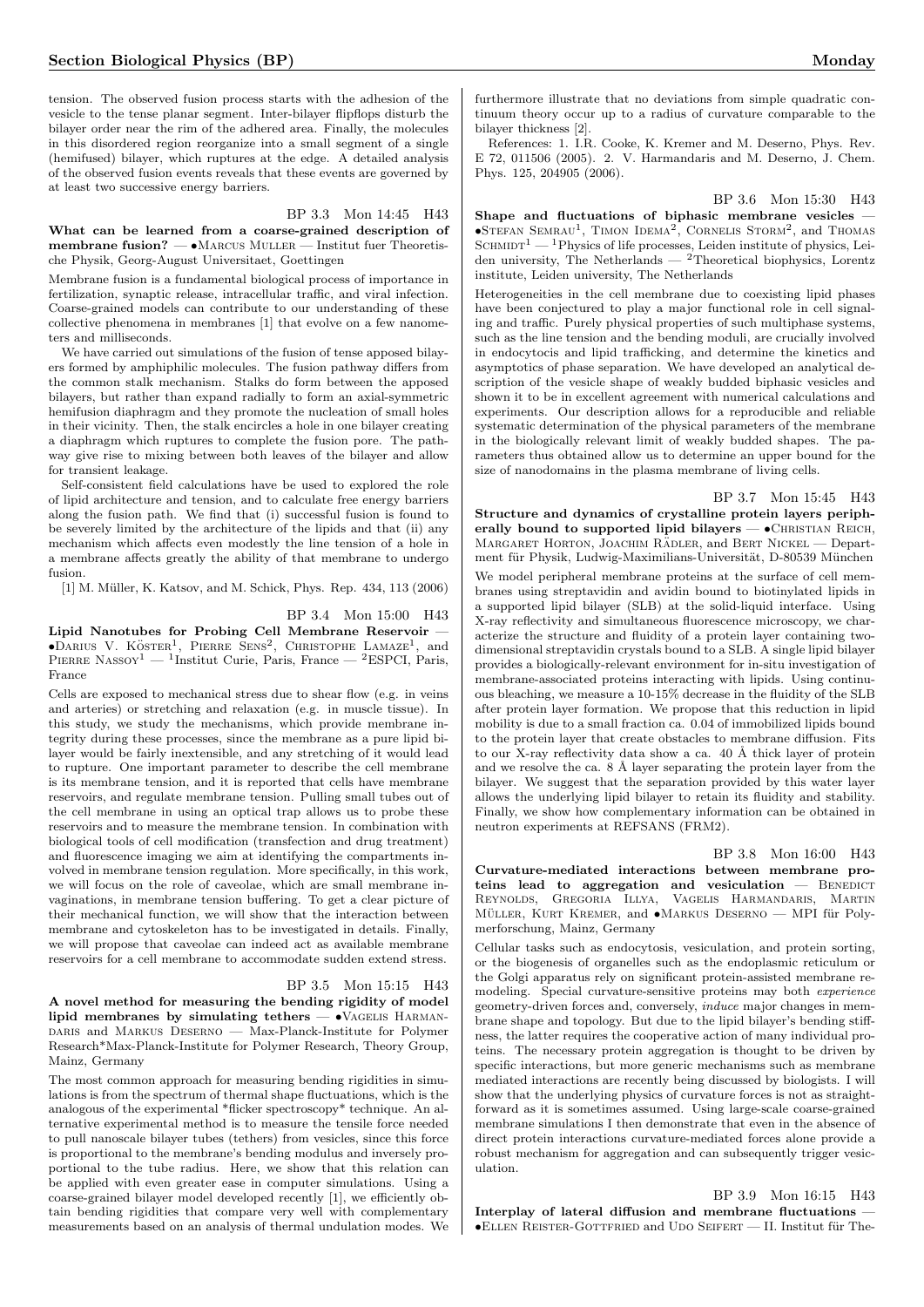oretische Physik, Universität Stuttgart, 70550 Stuttgart, Germany

Using a simulation scheme that numerically integrates both the equation of motion of a membrane and the Langevin equation of a particle diffusing freely along the curved surface of the membrane we study the interplay of membrane fluctuations and lateral diffusion. The energy of the membrane is given by the Helfrich Hamiltonian and its shape in the Monge gauge. In the regime where the relaxation time of membrane undulations with wavelength  $\xi$  is much smaller than the average time it takes a particle to cover the distance  $\xi$ , the particle experiences only averaged membrane quantities, such that a preaveraging approximation can be employed. We compare the diffusion coefficient projected on a flat reference plane –this is the typically measured quantity– obtained in previous analytical calculations that make use of this approximation with simulation results. Although the simulation scheme overcomes preaveraging, there is a surprisingly good agreement of analytical and simulation results even for parameter sets that do not meet the conditions for the preaveraging approximation. A detailed analysis of appropriate correlation functions using the simulation scheme explains the large validity range of the approximation.

BP 3.10 Mon 16:30 H43 Diffusion of nano-particles in model membranes  $\bullet$ FLORIAN RÜCKERL, CARSTEN SELLE, and JOSEF KÄS — Universität Leipzig, Institut für Experimentelle Physik I, Abt. PWM

Langmuir monolayers are used as a simple membrane model in which partially charged nano-particles diffuse as model proteins. This system provides good control over obstacle sizes. The condensed domains within liquid phases that are found in the coexistence region exhibit a net dipole moment. The radial dependence of this electric dipolar field changes with the size of the domains from  $E(|\mathbf{r}|) \propto 1/|\mathbf{r}|^3$  for a single dipole to  $E(|\mathbf{r}|) \propto 1/|\mathbf{r}|$  for large domains  $(R > 10 \mu m)$ . The influence of this change on the particle diffusion was investigated by Monte Carlo simulations. The analysis shows that the particles are stronger confined at the domain border of smaller domains and that a change from two to one dimensional diffusion occurs.

We further investigate a more complex system, nano-particles diffusing on the surface of giant unilamellar vesicles composed of either a single lipid or a mixture of lipids: DOPC, DPPC and cholesterol. The latter systems exhibit  $L_d - L_o$  coexisting phases which were shown to form curvature gradients in their bilayer surfaces. Therefore, the influence of the local membrane curvature on the diffusive behavior of the nano-particles can be investigated. A variety of lipid compositions and particles,  $R = 34nm - 1.6\mu m$  with varying surface modifications, are used in order to to elucidate the interactions between nano-particles and lipids in bilayer membranes.

BP 3.11 Mon 16:45 H43

Dynamics of  $IP_3$  receptor clustering on the endoplasmic reticulum —  $\bullet$  RONNY STRAUBE<sup>1,2</sup>, MARTIN FALCKE<sup>1</sup>, and MICHAEL  $\rm WARD^3$  —  $\rm ^1Hahn\text{-}Meitner\text{-}Institut, Glienicker Str.$  100, 14109 Berlin, Germany —  $^2\rm{Max-Planck-Institut}$  für Dynamik komplexer technischer Systeme, Sandtorstr. 1, 39106 Magdeburg, Germany — <sup>3</sup>Department of Mathematics, University of British Columbia, Vancouver, Canada Motivated by the observation that  $IP_3$  receptor channels  $(IP_3R)$  form clusters on the endoplasmic reticulum (ER) during ATP-induced calcium release [1], we calculate the reation rate of small diffusing molecules on a cylindrical membrane by taking into account the cylindrical topology of the tubular ER [2]. The reaction rate is obtained using the method of matched asymptotic expansions. For realistic parameter sets, our calculation predicts clustering rates in the experimentally observed range. Furthermore, it reveals how the cluster rate depends on the relevant system parameters such as the molecule size and the aspect ratio of the membrane. Based on our calculations of the reaction rate, we also study the dynamics of  $IP_3R$  clustering as it is triggered by an external calcium signal. A mean-field approach is used to determine the temporal evolution of the cluster-size distribution.

[1] Y. Tateishi et. al., Cluster formation of inositol 1,4,5 triphosphate receptor requires its transition to open state, J. Biol. Chem. 280(8), 6816-6822 (2005).

[2] R. S., Michael J. Ward and Martin Falcke, Reaction rate of small diffusing molecules on a cylindrical membrane, submitted to J. Stat. Phys.

BP 3.12 Mon 17:00 H43 Self-organization of exit sites in the endoplasmic reticulum in mammalian cells  $- \bullet$  Matthias Weiss and Stephan Heinzer  $-$ Cellular Biophysics Group (B085), German Cancer Research Center, Im Neuenheimer Feld 580, 69120 Heidelberg

Exit sites (ES) are specialized membrane domains of the endoplasmic reticulum (ER) at which cargo proteins of the secretory pathway are packaged into small, COPII-coated vesicles. While the essential COPII proteins that are responsible for the emergence of the vesicles have been identified and characterized during the last decade, their binding kinetics and diffusion properties have remained elusive. Using high-resolution fluorescence microscopy techniques (photobleaching and correlation spectroscopy), we have dtermined the typical exchange time of COPII proteins at single ERES in vivo, the diffusion coefficients of the individual proteins in the cytoplasm as well as the cargo-dependent diffusion of ERES on the ER membrane. We also have quantified the spatial arrangement and size distribution of ERES in vivo. Based on these results, we propose a simple model for the self-organization of ERES that quantitatively matches the experimental data.

# BP 4: Protein Structure and Folding

Time: Monday 17:30–19:30 Location: H43

BP 4.1 Mon 17:30 H43

MODELS FOR PROTEIN FOLDING —  $\bullet$ PEDRO OJEDA<sup>1</sup>, NAN-YOW CHEN2 , AURORA LONDONO<sup>3</sup> , and MARTIN  $\mathsf{GARCH}^1$  —  $^1\mathsf{Theoretische Physik, FB}$ 18, Universitaet Kassel, Kassel, Germany — <sup>2</sup>Institute of Physics, Academic Sinica, Nankang, Taiwan — <sup>3</sup>Department of Molecular Biology, IPICYT, S.L.P., Mexico

The problem of predicting the native structure of a protein for a given sequence is of great interest due to its relevance to many fields in Biology. Up to now two kinds of models were developed to qualitatively explain some aspects of the folding-problem, but the complete solution of the problem is still missing. One of those models is called deterministic because it considers all atoms and all interactions. The simulations require sophisticated computer resources. Another approach is called stochastic because it makes use of the so called Markov processess. This method has the advantage of requiring only a personal computer to obtain the solution.

In this work we employ Monte Carlo scheme and consider an Offlattice model in which the degrees of freedom are the so-called Ramachandran angles. The potential energy is calculated as in PRL 96, 078103 (2006).

Using this method we were able to predict the native structure of diferent proteins.

BP 4.2 Mon 17:45 H43

Exact Solution of the RNA Folding Problem with Loop En $tropy$   $\bullet$  Thomas R. Einert, Paul NAGER, and ROLAND NETZ  $-$  Physikdepartment (T37), Technische Universität München, 85748 Garching, Deutschland

We discuss the equilibrium statistical mechanics of the secondary structure of an RNA molecule taking into account the loop entropy. We derive a recursion relation for the restricted partition  $Z(N, M)$  function of an RNA of length  $N$  with  $M$  free backbone segments,  $M$  being a measure for the spatial extension of the molecule. The additional index M enables us to include loop entropy costs (characterized by the loop exponent c) and allows us to study stretching of the RNA. As an advantage over previous iterative formulations, our iteration equation can be solved in polynomial time. In the homopolymeric case, the recursion relation is solved analytically with generating functions methods. A phase transition is present only in the range  $2 < c < 2.47...$  and is characterized by non-universal critical exponents . Explicit results for the force-extension curve are obtained.

BP 4.3 Mon 18:00 H43 Intrinsic structural properties of mesoscopic models for pro-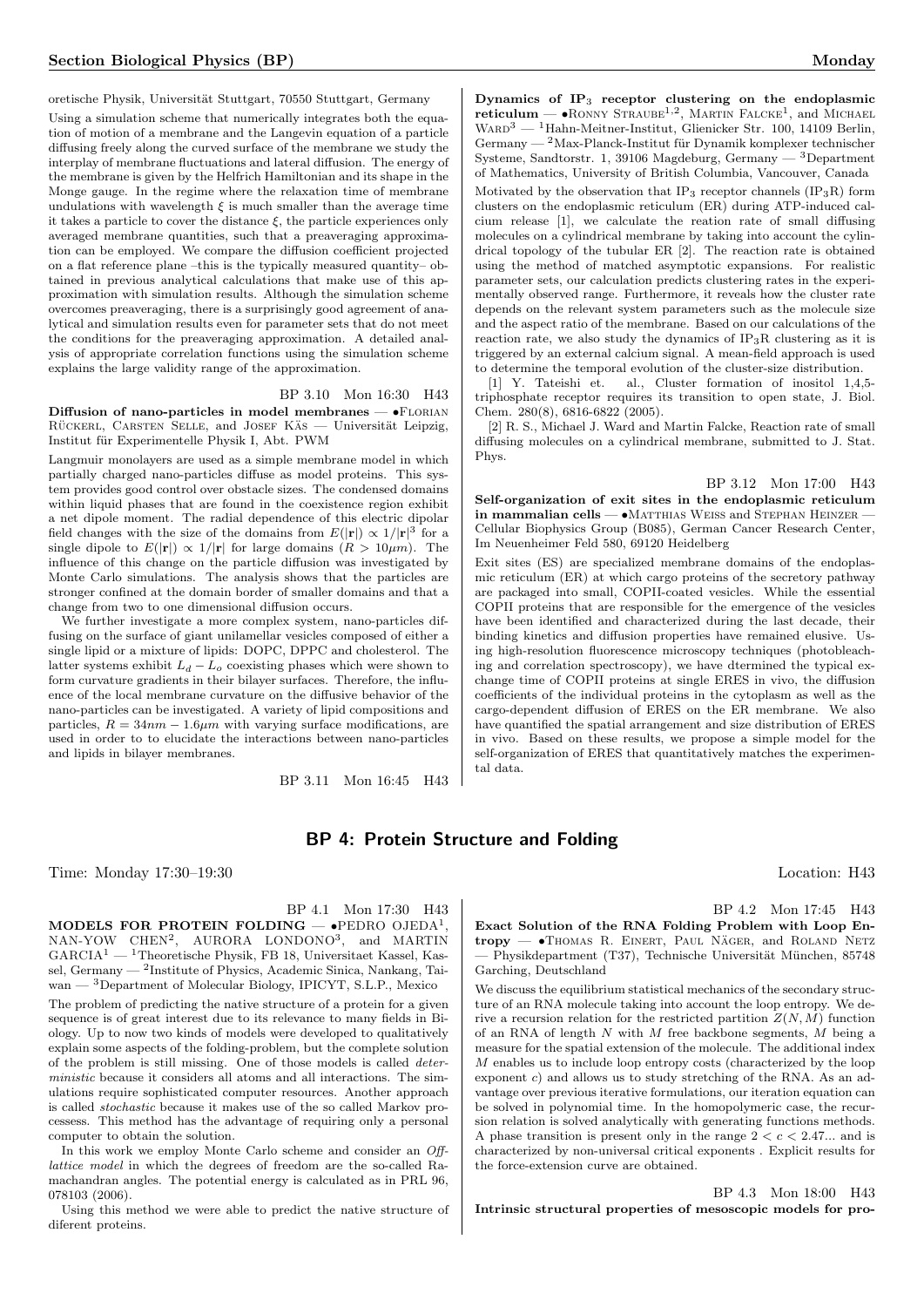tein folding and aggregation —  $\bullet$ MICHAEL BACHMANN<sup>1,2</sup>, STE-FAN SCHNABEL<sup>1</sup>, CHRISTOPH JUNGHANS<sup>1</sup>, and WOLFHARD JANKE<sup>1</sup> -<sup>1</sup>Institut für Theoretische Physik, Universität Leipzig, Augustusplatz 10/11, D-04109 Leipzig, Germany — <sup>2</sup>Computational Biology & Biological Physics, Lunds Universitet, Sölvegatan 14A, SE-223 62 Lund, Sweden

In this talk, the importance of mesoscopic models for soft materials is illustrated for folding processes of protein-like heteropolymers [1] and their aggregation [2]. In addition, it is shown that the conformational transitions accompanying folding and aggregation processes of naturally finite systems are similar to phase transitions, but not in a strict thermodynamic sense. In particular, the aggregation studies reveal the advantages of a microcanonical analysis, compared to the standard canonical approach.

[1] S. Schnabel, M. Bachmann, and W. Janke, Phys. Rev. Lett., in print; J. Chem. Phys., in print.

[2] C. Junghans, M. Bachmann, and W. Janke, Phys. Rev. Lett. 97, 218103 (2006).

BP 4.4 Mon 18:15 H43

Analyzing knots in protein structures  $\bullet$  VIRNAU PETER<sup>1</sup>, MIRNY LEONID<sup>2</sup>, and KARDAR MEHRAN<sup>3</sup> — <sup>1</sup>Uni Mainz — <sup>2</sup>Harvard-MIT Division of Health Sciences and Technology  $-$  <sup>3</sup>Massachusetts Institute of Technology, Department of Physics

Although globular homopolymers display an abundance of knots (Virnau et al, J. Am. Chem. Soc. 127, 15102 (2005)), only about one in a thousand protein structures are knotted. Can this absence of entanglement be explained in terms of statistical mechanics or is there an evolutionary bias? Do knots in proteins serve a purpose and how do they actually fold? To elaborate on this, we will present an overview of knotted proteins from the current version of the Protein Data Bank (Virnau et al, PLOS Comp Biol 2, e122 (2006)). We will also discuss some particularly intriguing examples of this set and the evolutionary context in which knots appear.

BP 4.5 Mon 18:30 H43

Why are pi-helices so seldomly observed in proteins ? - LARS ISMER<sup>1</sup>, JOEL IRETA<sup>2</sup>, and  $\bullet$ JOERG NEUGEBAUER<sup>1</sup> - <sup>1</sup>Max-Planck-Institut fuer Eisenforschung, Max-Planck-Strasse 1, D-40237 Duesseldorf — <sup>2</sup>Fritz-Haber-Institut, Faradayweg 4-6, D-14195 Berlin

Three different helical secondary structure motifs are observed in proteins: the alpha-, the 3-10-, and the pi-helix. While the alpha- and the 3-10-helix show occurences of about 80 % and 20 % respectively, the pi-helix is, however, only found in exceptional cases. The existing explanations herefore given in literature are rather qualitative and based on empirical assumptions. We here present a free energy analysis of infinitely long poly-L-alanine and -glycine helices which is based on DFT-GGA and the harmonic approximation and which is free of any empirical input parameters. We show, that the rarity of the pi-helix can be explained as an entropic effect, which is intrinsic and exists even in the absence of any environmental aspects, like solvents. By means of elasticity theory we show that the origin of the instability is due to geometric peculiarities of the pi-helix and independent of the amino acid sequence.

## BP 4.6 Mon 18:45 H43

Protein structure reconstruction from a vectorial structure **representation** —  $\bullet$  KATRIN WOLFF<sup>1</sup>, MICHELE VENDRUSCOLO<sup>2</sup>, and  $M$ ARKUS PORTO $1 - 1$ Institut für Festkörperphysik, Technische Universität Darmstadt, Hochschulstr. 8, 64289 Darmstadt, Germany - $^2$  Department of Chemistry, University of Cambridge, Lensfield Road, Cambridge CB2 1EW, UK

We illustrate an approach to reconstruct the folded protein structure from its vectorial representation, a process which is indeed very similar

to actual protein folding in the sense that it also employs a 1D quantity to determine the 3D folded structure. This has been prompted by the recent proof that the contact matrix of a protein structure can be reconstructed from its vectorial representation [1], from which the 3D structure can in turn be efficiently recovered [2]. Here, we take one step further and present a reconstruction procedure that uses directly a 3D structure description (the tube model [3]) and a cost function based on the vectorial structure representation. Although no full reconstruction has been achieved yet, the contact matrix overlap to the target structure reaches up to 75%. These simulations are used to investigate the 'energy landscape' of this model by means of enhanced sampling techniques including umbrella sampling. They provide a novel approach to investigate protein energy landscapes, which is conceptual different from usually applied Gō-type techniques.

[1] M. Porto et al., Phys. Rev. Lett. **92**, 218101 (2004).

[2] M. Vendruscolo et al., Fold. & Des. 2, 295 (1997).

[3] T.X. Hoang et al., Proc. Natl. Acad. Sci. USA 101, 7960 (2004).

BP 4.7 Mon 19:00 H43

A generalized vectorial protein structure representation and its application in structure comparison  $\bullet$  FLORIAN TEICHERT<sup>1</sup>, UGO BASTOLLA<sup>2</sup>, and MARKUS PORTO<sup>1</sup> - <sup>1</sup>Institut für Festkörperphysik, Technische Universität Darmstadt, Hochschulstr. 8, 64289 Darmstadt, Germany — <sup>2</sup>Centro de Biología Molecular "Severo" Ochoa", (CSIC-UAM), Cantoblanco, 28049 Madrid, Spain

A structural profile was recently proposed for single-domain protein structures [1]. We have extended this representation to include a consistent description of both single- and multi-domain folds [2], thus considerably broadening its applicability in bioinformatics. For one possible application, a so-called structure alignment scheme, we use this extended structural profile to compare three-dimensional protein folds and locate segments where similarities or differences exist. The benefit of our alignment scheme is that it is more general than existing algorithms. A first assessment shows that its performance is comparable with existing techniques. Yet, even more important, it constitutes a promising starting point for the analysis of structure/structure, sequence/structure, and sequence/sequence alignments within the same scheme.

[1] M. Porto, U. Bastolla, H.E. Roman, and M. Vendruscolo, Phys. Rev. Lett. 92, 218101 (2004) (4 pages).

[2] F. Teichert and M. Porto, Eur. Phys. J. B 54, 131-136 (2006).

BP 4.8 Mon 19:15 H43 Electronic structure of proteins: extended building block model — •VOLODYMYR MASLYUK<sup>1</sup>, INGRID MERTIG<sup>1</sup>, THOMAS BREDOW<sup>2</sup>, MICHAEL MERTIG<sup>3</sup>, DENIS VYALIKH<sup>4</sup>, and SERGUEI  $\text{MoLODTSOV}^4$  —  $^1\text{Martin-Luther-Universität Halle-Wittenberg, Fach$ bereich Physik, D-06099 Halle, Germany —  $^2$ Institut für Physikalische und Theoretische Chemie, Universität Bonn, D-53115 Bonn, Germany  $-3$ Max-Bergmann-Zentrum für Biomaterialien, Technische Universität Dresden, D-01062 Dresden, Germany  $-$ <sup>4</sup>Institut für Festkörperphysik, Technische Universität Dresden, D-01062 Dresden, Germany

We report a novel approach for the calculation of the electronic density of states of proteins of huge biomolecules. The proposed model is based on the consideration of individual amino acids in the corresponding conformation of the peptide chain. The densities of sates (DOS) of the building blocks additively contribute to the electronic structure of the entire protein complex aligned at the charge-neutrality level [1] of the protein. The derived results agree well with experimental data obtained by means of photoemission (PE), resonant PE, and near-edge x-ray absorption spectroscopy. The model was applied to describe the electronic spectra of the surface protein layer (S-layer) of Bacillus sphaericus NCTC 9602. [1] H. Vázquez et al., Europhys. Lett. 65, 802 (2004); H. Vázquez et al., Appl. Surf. Sci. 234, 108 (2004); H. Vázquez et al., Phys. Rev. B 71, 041306(R)(2005).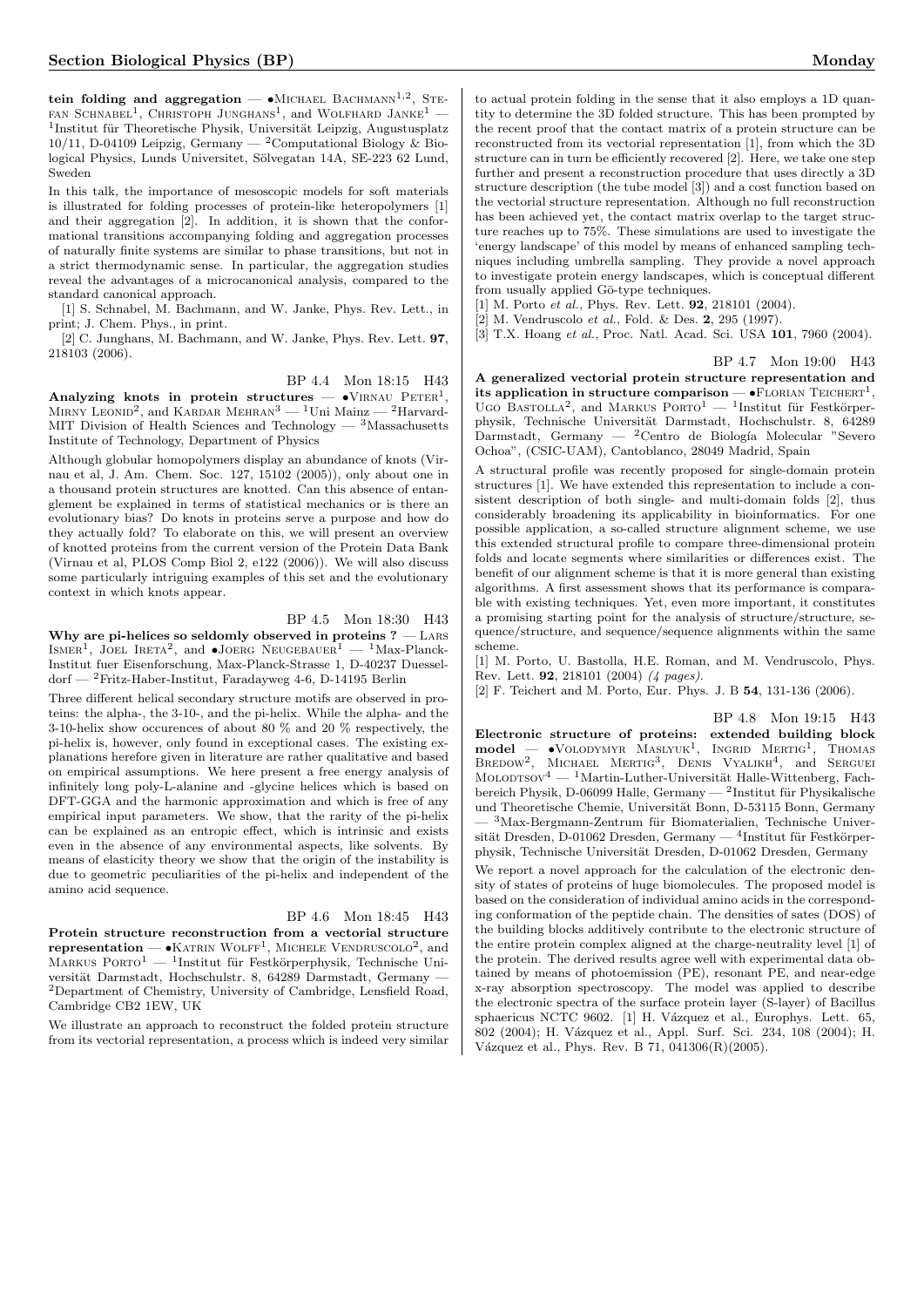# BP 5: Cell Adhesion

Time: Monday 10:30–13:00 Location: H44

#### Invited Talk BP 5.1 Mon 10:30 H44 Force induced strengthening of binding domains in specifically adhered vesicles  $\bullet$ ANA-SUNCANA SMITH  $-$  II. Institutut für Theoretische Physik,Universität Stuttgart

Specific adhesion between ligand-containing vesicles and receptorfunctionalized substrates is an established model system for studying the initial stages of the cell recognition process and its control mechanisms. In order to provide a better understanding of the underlying physics emerging from recent experiments, and to allow for quantitative exploitation of this system, we develop a theoretical framework that accounts for the equilibrium state of adhesion. Therein, the macroscopic and microscopic aspects of the problem are successfully merged. Several mechanisms that control adhesion or induce deadhesion are studied at the same level of theory. Particular attention is given to the problem of an externally applied force. In response to pulling, we predict passive strengthening of the adhesion, with the latter effect being significantly enhanced by the mobility of both binding partners.

# BP 5.2 Mon 11:00 H44

Efficiency of Initiating Cell Adhesion in Hydrodynamic Flow  $\bullet$ CHRISTIAN KORN<sup>1,2</sup> and ULRICH SCHWARZ<sup>1</sup> — <sup>1</sup>University of Heidelberg, Im Neuenheimer Feld 293, D-69120 Heidelberg, Germany — <sup>2</sup>Max Planck Institute of Colloids and Interfaces, D-14424 Potsdam, Germany

Motivated by the importance of cell adhesion under flow for various biological and biotechnological applications, we theoretically investigate the efficiency of initial binding between a receptor-coated sphere and a ligand-coated wall in linear shear flow. Using a Langevin equation that accounts for both hydrodynamic interactions and Browian motion, we numerically calculate the mean first passage time (MFPT) for receptor-ligand encounter. We study the influence of flow rate, receptor and ligand coverage, as well as receptor patch geometry on the MFPT. With increasing shear rate, the MFPT always decreases monotonically. Above a threshold value of a few hundreds, binding efficiency is enhanced only weakly upon increasing the number of receptor patches. Regarding receptor geometry, increasing height increases binding efficiency much stronger than increasing lateral size. This explains why white blood cells adhere to the vessel walls through receptor patches localized to the tips of microvilli, and why malaria-infected red blood cells form elevated receptor patches (knobs).

[1] C. Korn and U. S. Schwarz, *Phys. Rev. Lett.* **97**: 138103, 2006.

#### BP 5.3 Mon 11:15 H44

Adhesion of Membranes with Active Stickers — •Bartosz Rozycki, Thomas Weikl, and Reinhard Lipowsky — Max Planck Institute of Colloids and Interfaces, Science Park Golm, 14424 Potsdam, Germany

The adhesion of biological membranes has been theoretically studied for some time but primarily for equilibrium systems. Some of the adhesion proteins like integrins, however, are active molecules, which means that their conformational transitions are driven by external sources of energy such as ATP hydrolysis. These active, externally driven conformational transitions lead to local perturbations in interactions between membranes and keep the system away from equilibrium. We study the influence of these active processes on membrane adhesion in the framework of stochastic lattice models [1-3]. We show that the membrane adhesiveness exhibits a resonance as the rate of switching of the active adhesion molecules is varied [1,3].

[1] "Adhesion of Membranes with Active Stickers", Bartosz Rozycki, Reinhard Lipowsky, Thomas R. Weikl, Phys. Rev. Lett. 96, 048101 (2006). [2] "Adhesion of Membranes via Switchable Molecules", Bartosz Rozycki, Thomas R. Weikl, Reinhard Lipowsky, Phys. Rev. E 73, 061908 (2006). [3] "Stochastic Resonance for Adhesion of Membranes with Active Stickers", Bartosz Rozycki, Thomas R. Weikl, Reinhard Lipowsky, submitted to European Physical Journal E.

# BP 5.4 Mon 11:30 H44

Investigation of erythrocytes cell-cell adhesion using holographic optical tweezers  $\bullet$  ACHIM JUNG<sup>1</sup>, INGOLF BERNHARDT<sup>2</sup>, LYUBOMIRA IVANOVA<sup>2</sup>, LARS KAESTNER<sup>3</sup>, PETER LIPP<sup>3</sup>, and CHRIS-TIAN WAGNER<sup>1</sup> — <sup>1</sup>Department of Physics, Saarland University, 66041 Saarbrücken, Germany —  $^2$ Laboratory of Biophysics, Saarland University, 66041 Saarbrücken, Germany — 3Institute for Molecular Cell Biology, Saarland University, 66424 Homburg, Germany

Prostaglandin  $E_2$  ( $PGE_2$ ) and lysophosphatidic acid ( $LPA$ ) are released from activated platelets. Using fluorescence imaging, spectral imaging and the patch-clamp technique, we recently provided evidence that these lipid-mediators at physiological concentrations activate a non-selective cation-channel in human red blood cells (RBCs). This results in a  $Ca^{2+}$  influx and the consecutive intracellular  $Ca^{2+}$  concentration increase.  $Ca^{2+}$  increases elicits the  $Ca^{2+}$ -activated  $K^+$  channel (Gardos channel) in the RBC membrane resulting in  $K^+$  efflux and shrinkage of the cells. Therefore we have postulated that the  $PGE_2$ and LPA responses of RBCs reveal a direct and active participation of these cells in blood clot formation. In order to test this hypothesis we set out to measure whether the intracellular  $Ca^{2+}$  increase leads to an adhesion force between individual RBCs. These measurements are making use of holographic optical tweezers based on a conventional fluorescence microscope. Experimentally the increase of the intracellular  $Ca^{2+}$  concentration was induced by the  $Ca^{2+}$  ionophore A23187.

#### 15 min. break.

BP 5.5 Mon 12:00 H44 Quantification of Cell Adhesion Forces on Elastic Nanopattern Substrates —  $\bullet$ LIA LOUBAN<sup>1,2</sup>, CHRISTINE SELHUBER<sup>1,2</sup>, STE-FAN GRÄTER<sup>1,2</sup>, and JOACHIM SPATZ<sup>1,2</sup> - <sup>1</sup>Max-Planck-Institute for Metals Research, Dept. of New Materials and Biosystems, Heisenbergstr. 3, D-70569 Stuttgart — <sup>2</sup>University of Heidelberg, Biophysical Chemistry, INF 253, 69120 Heidelberg, Germany

Rigidity of the extracellular matrix (ECM) is one of the key properties in cell adhesion and cell migration. Its influence on cell adhesion forces is not quantitatively evaluated by biophysical means. Hydrogels, based on Poly(ethylene glycol) Diacrylate (PEG-DA), have been developed and tailored as synthetic ECM analog the last years. By changing the molecular weight of the PEG-DA macromolecules a variety of hydrogel elasticity are achieved. The Young's moduli (E) of available hydrogels span more than three orders of magnitude: from Petri-dish-like, stiff PEG-DA 700 ( $E = 6$  MPa) to soft, gelatinous PEG-DA 20000 ( $E = 1$ ) kPa). To promote cell adhesion, c(-RGDfK-) peptide functionalized, extended gold-nanopatterns are anchored on the surface of PEG-DA hydrogel. For adhesion experiments rat embryonic fibroblast are plated five to six hours on nanostructured hydrogel substrates. Cell adhesion forces are measured by detaching cells from the PEG-DA surface with tipless, biofunctionalized cantilever driven by an atomic force microscope. Forces are determined as a function of hydrogel stiffness and ligand patterning. The latter enables the quantification of cooperative processes on the molecular scale which govern cell adhesion phenomena.

# BP 5.6 Mon 12:15 H44

Dynamic force spectroscopy on multiple bonds: evaluating rupture force histograms with a master equation model —  $\bullet$ Thorsten Erdmann<sup>1,3</sup>, Sebastien Pierrat<sup>2</sup>, Pierre Nassov<sup>2</sup>, and ULRICH SCHWARZ<sup>1</sup> — <sup>1</sup>Center for Modelling and Simulation in the Biosciences (BIOMS),Universität Heidelberg, Im Neuenheimer Feld 293, 69120 Heidelberg, Germany — <sup>2</sup> Institut Curie, UMR 168, 26 rue d'Ulm, 75248 Paris Cedex 05, France — <sup>3</sup>Fom Institute for Atomic and Molecular Physics (AMOLF), Kruislaan 407, 1098 SJ Amsterdam, The Netherlands

We probe the dynamic strength of multiple parallel biotin-streptavidin adhesion bonds under linear loading using the biomembrane force probe setup for dynamic force spectroscopy. Using multiple rather than single bonds allows a more efficient evaluation of the experimental data. Measured rupture force histograms are compared to results from a master equation model for the stochastic dynamics of bond rupture under load. We extract the average number of bonds ruptured in each experiment as well as characteristic parameters of the adhesion bonds. The analysis shows that the peaks in the measured histograms are not simple multiples of the single bond values, but follow from a convolution procedure which generates different peak positions.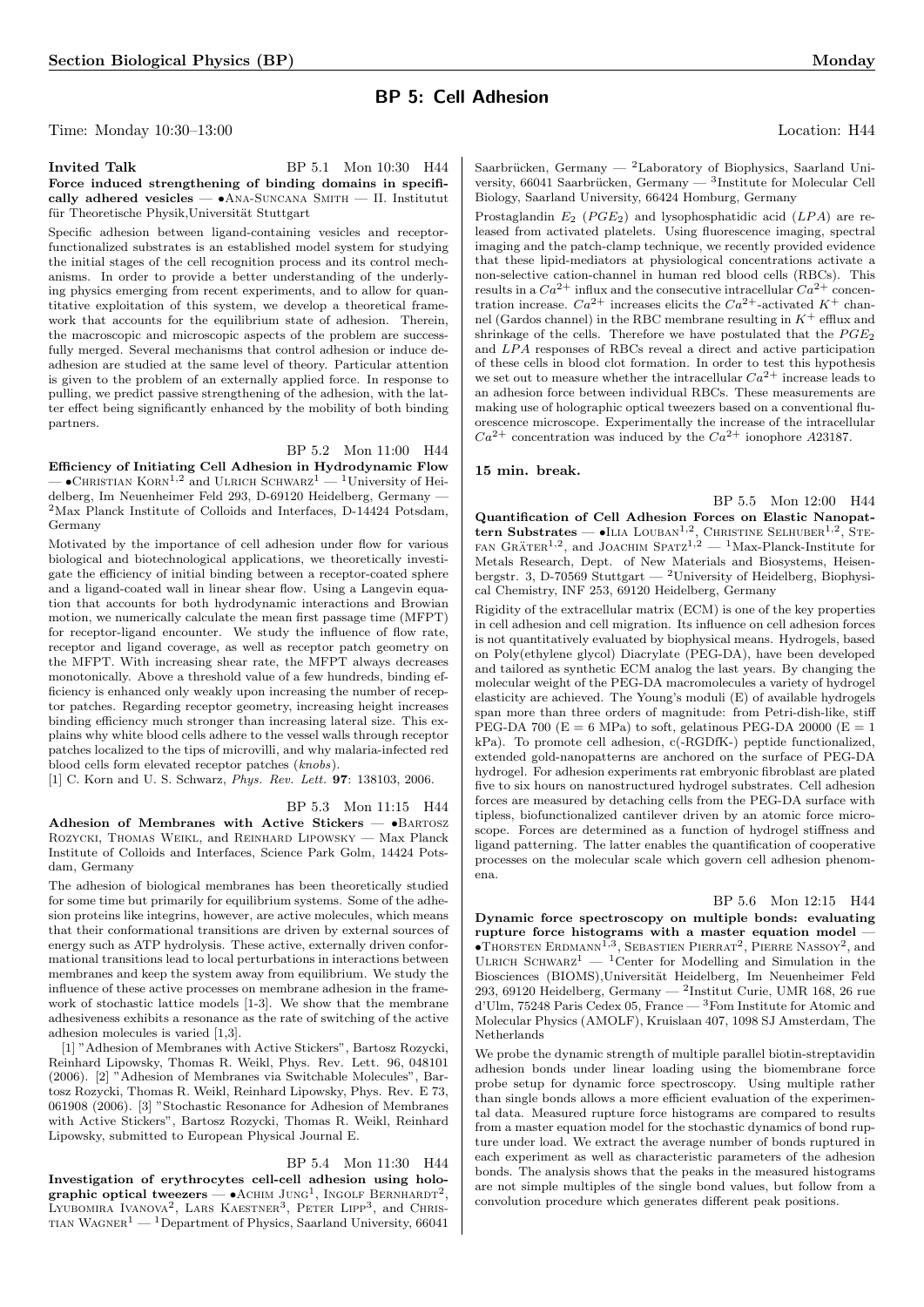BP 5.7 Mon 12:30 H44

Vinculin head and tail fragments control adhesion forces and cell mechanics — •Claudia Tanja Mierke, Philip Kollmannsberger, Gerold Diez, Daniel Paranhos Zitterbart, Ben Fabry, and WOLFGANG GOLDMANN - Biophysics, University of Erlangen, Germany

The focal adhesion protein vinculin consists of a head-domain and a tail-domain. Our aim was to quantify cell mechanics and the strength of cytoskeleton, focal adhesion complex and integrin receptor bonds in F9wt mouse embryonic carcinoma cells, vinculin knockout, vinculin re-transfected and two vinculin-mutants: vinculin-knockout cells transfected with head-fragment (vin-head) and tail-fragment (vin-tail). We measured rupture forces and creep responses by applying a staircase-like sequence of step forces between 0.5-10 nN to fibronectin-coated magnetic beads attached to the cells. All cells displayed power-law creep responses,  $J(t)=J0$   $(t/t0)$ b, and in most cases linear stress stiffening. The power-law exponent b was taken as a measure of molecular bond stability, with lower values corresponding to more stable bonds. The inverse creep modulus 1/J0 was taken as a measure of cell stiffness. Our results show a significant reduction in bond strength and bond number in vinculin knock-out cells and vintail cells. Cell stiffness was reduced in vinculin knock-out cells and vin-head cells. The effect of vin knock-out is more prominently in MEF than in F9 cells indicating cell-type specific differences. Our results show that the head-domain of vinculin is involved in adhesion strength and tail-domain in whole cell mechanics.

# BP 5.8 Mon 12:45 H44 Directed cytoskeletal remodeling in response to integrin acti-

vation — •Carina Raupach, Claudia Tanja Mierke, Claus Met- $ZNER$ , and BEN FABRY — Zentrum für medizinische Physik und Technik, Universität Erlangen-Nürnberg

Binding of fibronectin-coated beads to the cell surface has been previously shown to trigger integrin clustering, recruitment of focal adhesion proteins, and directed cytoskeletal (CSK) remodeling (Galbraith et al. JCB (2002)). Moreover, these events have been shown to depend on bead size and bead binding time. To quantify CSK remodeling triggered by integrin activation, we measured the spontaneous motion of fibronectin-coated beads bound to carcinoma cells. We analyzed bead binding times ranging from 15 min to 7 h, and used beads with diameters of 0.5, 1, 2 and 4.5  $\mu$ m. From the bead trajectories we computed the mean square displacement (MSD) and the persistence of motion,  $p_{\phi} \in [-1, 1]$ . For all bead sizes and binding times, the MSD followed a power law,  $\Delta r^2(\Delta t) = D \cdot \Delta t^{\beta} + c$ , with a motion that was superdiffusive ( $\beta > 1$ ) and directionally persistent ( $p_{\phi} > 0$  for  $\Delta t > 3$ s). Persistence  $p_{\phi}$  (for  $\Delta t = 3$ s) and  $\beta$  decreased monotonically with increasing bead binding time from a highly persistent and nearly ballistic behavior (at 15 min) to a more undirected and random behavior (at 7 h). With increasing bead size, persistence  $p_{\phi}$  and  $\beta$  increased monotonically. These data show that directionally persistent CSK remodeling is highly dependent on bead size, and continues, although with declining persistence  $p_{\phi}$ , for several hours after the initial integrin receptor activation through bead binding.

# BP 6: Biopolymer Conformation and Dynamics

Time: Monday 14:30–16:00 Location: H44

BP 6.1 Mon 14:30 H44

Semiflexible polymers: Dependence on ensemble and boundary orientations — •Debasish Chaudhuri — MPIPKS Dresden, Noethnitzer Str. 38, 01187 Dresden

We show that the mechanical properties of a worm-like-chain (WLC) polymer, of contour length  $L$  and persistence length  $\lambda$  such that  $t = L/\lambda \sim \mathcal{O}(1)$ , depend both on the ensemble and the constraint on end-orientations. In the Helmholtz ensemble, multiple minima in the free energy near  $t = 4$  persists for all kinds of orientational boundary conditions. The qualitative features of projected probability distribution of end to end vector depend crucially on the embedding dimensions.A mapping of the WLC model, to a quantum particle moving on the surface of an unit sphere, is used to obtain the statistical and mechanical properties of the polymer under various boundary conditions and ensembles. The results show excellent agreement with Monte-Carlo simulations.

BP 6.2 Mon 14:45 H44 DNA: From rigid base-pairs to semiflexible polymers •NILS  $BECKER<sup>1</sup>$  and RALF EVERAERS<sup>1,2</sup> — <sup>1</sup>Max-Planck-Institut für Physik komplexer Systeme, Nöthnitzer Str. 38, 01187 Dresden  $2$ Laboratoire de Physique, ENS Lyon, 46, allée d'Italie, 69364 Lyon, France

The sequence–dependent elasticity of double-helical DNA on a nm length scale is captured by the rigid base–pair model, whose strains are the relative position and orientation of adjacent base–pairs. Corresponding elastic potentials have been obtained from all–atom MD simulation and from high–resolution structural data. On the scale of a hundred nm, DNA is successfully described by a continuous worm–like chain model with homogeneous elastic properties. These are characterized by a set of four elastic constants [1], recently measured on single molecules [2,3].

We present a theory that links these experiments on different scales by systematic coarse–graining. We find that the average elastic constants for random sequence DNA show reasonable agreement. However for short chains, the variability of structure and stiffness with sequence leads to large deviations from the average, including non-Gaussian bend angle distributions and elevated looping probabilities.

- [1] J. F. Marko and E. D. Siggia, Biophys J 73, 2173, 1997
- [2] T. Lionnet et al., Phys Rev Lett 96, 178102, 2006
- [3] J. Gore et al., Nature 442, 836, 2006

BP 6.3 Mon 15:00 H44

Force-induced structural transitions in cross-linked DNA films —  $\bullet$ ALEXANDER ANDRÉ<sup>1,2</sup>, THEO FISCHER<sup>1</sup>, GEORG MARET<sup>1</sup>, and Thomas Gisler<sup>1</sup> — <sup>1</sup>Universität Konstanz, Konstanz, Germany <sup>-</sup> <sup>2</sup>Université Louis Pasteur, Strasbourg, France

Single-molecule experiments have revealed that double-stranded DNA can be extended by about 60% beyond its natural contour length at nearly constant force [1,2]. The origin of this plateau in the forceextension curve is however still under debate, mainly since no direct structural information has so far been obtained from single overstretched DNA molecules. We propose an experimental approach to investigating the structure of overstretched DNA, using oriented DNA films obtained by wet-spinning. Randomly cross-linking DNA by intercalation compounds and covalent bonds between nucleobases results in elastomeric films which can be reversibly overstretched. We characterize the structure of these cross-linked films under mechanical load with X-ray diffraction and birefringence experiments.

[1] P. Cluzel, A. Lebrun, C. Heller et al., "DNA: An Extensible Molecule," Science 271, 792-794 (1996). [2] S. B. Smith, Y. Cui, A. C. Hausrath et al., "Stretching DNA beyond its B-form contour length," Biophys. J. 68, A250 (1995).

## BP 6.4 Mon 15:15 H44

Fluctuating polymer rings — •Karen Winkler and Erwin Frey — Arnold Sommerfeld Center for Theoretical Physics and CeNS, Department of Physics, Ludwig-Maximilians-Universität München, Theresienstr. 37, D-80333 München, Germany

Geometric constraints have been proven to induce interesting behavior on polymers. We consider polymer bundles confined to a ring-like structure. This constraint causes an additional bending stiffness and coupling of bending and twisting modes. To describe polymer bundles we derived an analytic model for a semiflexible polymer ring with anisotropic bending stiffness and twist stiffness. This model predicts the mean square diameter of a ribbonlike ring thus giving a novel parameter to determine bending and twist stiffnesses of polymer bundles in experiments.

Furthermore the asymmetric shape of polymer rings with symmetric cross section is investigated over the whole range of flexibility by Monte Carlo simulations. For semiflexible polymers a scaling argument explains the change of the polymer's asphericity with increasing flexibility.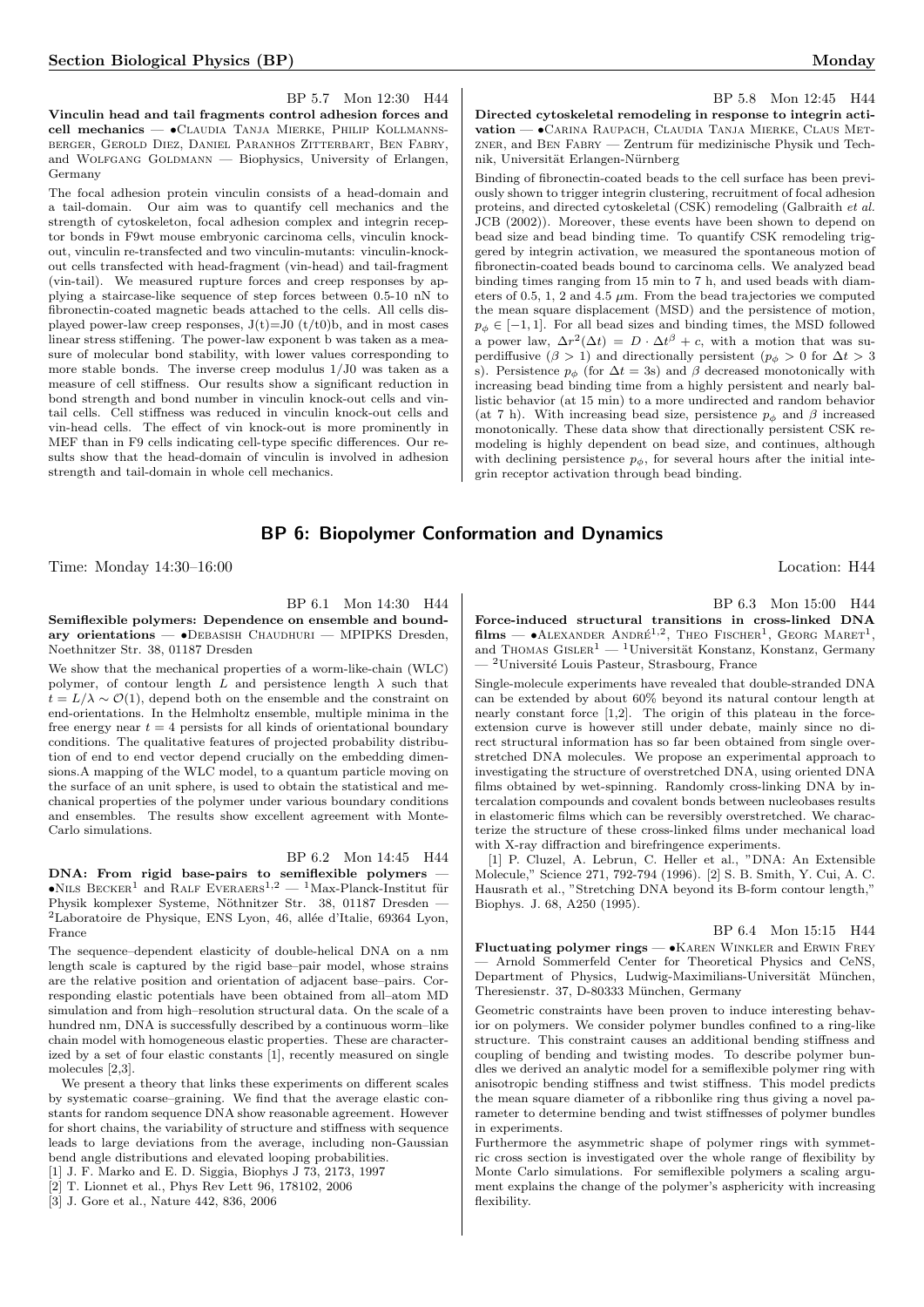BP 6.5 Mon 15:30 H44 Conformation control of plasmid DNA on a solid substrate — •Wei Zhuang, Hua Liang, Nikolai Severin, and Jurgen P. Rabe ¨ — Institut für Physik, Humboldt University Berlin, Berlin, Germany The conformation of single DNA molecules may be controlled by stretching them with optical tweezers [1] or an scanning force microscope (SFM) probe [2]. In recent work it has been demonstrated that a highly oriented pyrolytic graphite (HOPG) surface coated by selfassembled alkylamine amphiphiles can serve as a substrate on which single DNA molecules can be manipulated by an SFM probe [3]. A disadvantage of the above mentioned techniques is that they have to be applied to one molecule at a time. Here we describe a preparation of an amphiphile coated HOPG surface, on which the conformation of plasmid DNA can be fully controlled across the whole surface. By varying the concentration of amphiphiles on the surface, plasmid DNA molecules exhibit different conformations ranging from supercoiling, relaxed open circle, to overstretching. Particularly, when DNA molecules are adsorbed on 60% amphiphile sub-monolayer covered HOPG, upon mild annealing the DNA molecules can be overstretched up to 1.5 times of their B-form length due to steric repulsion between adjacent alkyl chains. It is suggested that a fully screened amphiphile-DNA complex is formed on the surface. The spontaneous overstretching of many DNA molecules at a time may become useful for the development of a fast processing genomic analysis chip. 1. S.B.Smith, et. al Science 271 (1996) 795 2. M.Rief, et. al Nat. Struct. Biol. 6 (1999) 346 3. N.Severin, et. al Nano Lett. 4 (2004) 577

BP 6.6 Mon 15:45 H44 How does a straight polymer relax?  $-\bullet$  BENEDIKT OBERMAYER<sup>1</sup>, OSKAR HALLATSCHEK<sup>2</sup>, ERWIN FREY<sup>1</sup>, and KLAUS KROY<sup>3</sup> - <sup>1</sup>ASC und CeNS, LMU München —  $2$ Lyman Laboratory of Physics, Harvard University —  ${}^{3}$ ITP, Universität Leipzig

Although the relaxation dynamics of semiflexible polymers from an initially straight conformation has been discussed extensively in the literature, this seemingly simple problem involves nontrivial physics that is not yet completely understood. This is partly due to the ambiguous meaning of "initially straight", for which various realizations are conceivable. The filament could be stretched (by optical tweezers, electric fields, elongational flows, ...), but it could also be quenched, i.e., prepared in an initial low-temperature environment. In all cases, the longitudinal contraction is driven by the same purely stochastic forces, yet the resulting deterministic growth laws for pertinent observables reflect for short times fundamental differences in the underlying relaxation processes. We present a comprehensive explanation how these differences emanate from the various realizations and how they give rise to universal long-time relaxation. Further, we compare our theoretical results to recent experiments and simulations, give suggestions on how to test our predictions, and comment on the choice of proper observables.

# BP 7: Fibers and Bundles

Time: Monday 16:15–18:00 Location: H44

## BP 7.1 Mon 16:15 H44

Finite bundle size in reconstituted cyotskeletal systems — •Mireille Claessens and Andreas Bausch — TUM, Physik Department E22, James Franck Straße, D-85747, Garching

In the presence of non-adsorbing polymer and/or multivalent counterions charged biopolymers such as F-actin, microtubules, or DNA have been reported to form an equilibrium phase of bundles with a well defined thickness. Even in vivo actin bundles formed by specific actin binding proteins (ABPs) appear with well defined diameters. The stabilization mechanism of such bundles is proposed to be similar to that of equilibrium colloid clusters; steric and short range electrostatic interactions or frustration within the bundles probably prevent charge neutralization and force the equilibrium bundle size to be finite.

We show that in the presence of the specific actin binding protein fascin actin filaments organize into bundles with well defined number of filaments in vitro. The total thickness is defined by the concentration of fascin and limited to a maximal size of about 20 filaments independent of electrostatic interactions. Geometrical considerations indicate that competition between binding energy and bundle bending rigidity controls the bundle diameter. We discuss how arising frustrations or packing defects in the bundles could cause the bundle thickness to saturate.

# BP 7.2 Mon 16:30 H44

Dynamics and statistical mechanics of semiflexible polymer bundles — •Claus Heussinger, Mark Bathe, and Erwin FREY - Arnold-Sommerfeld-Center, Ludwig-Maximilians Universität, München

Bundles formed from semiflexible polymers are ubiquitous in nature (e.g. filopodia) and many areas of technology (e.g. carbon nanotube bundles). Despite their simple structure, their mechanical and dynamical properties are only poorly understood. We set up an elastic energy functional that allows characterizing the dynamical and statistical mechanical properties of polymer bundles, in much the same way as the standard worm-like chain model does for single polymers. The key result of our analysis is that bundles must be characterized by a wave-number dependent persistence length  $l_p(q)$  instead of just a single q-independent value. This finding is shown to have dramatic consequences not only on the static and dynamic fluctuation spectrum of an isolated bundle but also on the scaling behaviour of their entangled solutions as well as their cross-linked networks.

BP 7.3 Mon 16:45 H44

Fluctuation Dynamics of Grafted Microtubules — •Francesco

PAMPALONI<sup>1</sup>, KATJA TAUTE<sup>2</sup>, GIANLUCA LATTANZI<sup>3</sup>, and ERNST-LUDWIG  $F_{\text{LORIN}}^2$  — <sup>1</sup>EMBL Heidelberg - Cell Biology and Biophysics Unit - Heidelberg, Germany — <sup>2</sup>Center for Nonlinear Dynamics - University of Texas at Austin - Austin, USA  $-$  <sup>3</sup>Department of Medical Biochemistry, Biology and Physics, University of Bari - Bari, Italy

Microtubules (MTs) are tubular protein filaments that constitute one of the main components of the cellular cytoskeleton. MTs are composed by a variable number of protofilaments (most frequently 13) made by the dimeric protein tubulin. MTs are highly optimized to a maximum of mechanical performance: the hollow cylindrical shape allows high strength and stiffness combined with a minimum of structural elements (tubulin dimers). Such features of MTs - light, flexible, and stiff at once - make them similar to versatile composite structures investigated by material scientists. Recent studies have shown that one key mechanical parameter, the persistence length, is subject to an unexpected dependence on the overall MT length. This has been attributed to the MT's large mechanical anisotropy on the molecular level. We performed a dynamical analysis of the thermal fluctuations of grafted MTs obtaining first mode relaxation times. Single-particle tracking was employed to measure the fluctuations of the free end of the filament. We found that relaxation times follow an Lˆ2 instead of an Lˆ4 dependence for short microtubules. This relation is shown to result from the length dependence of the persistence length.

BP 7.4 Mon 17:00 H44 Force regulation of microtubule dynamics in living cells  $-$  •Christian Tischer<sup>1</sup>, Damian Brunner<sup>2</sup>, and Marileen  $Dog^{\text{TEROM1}}$  — <sup>1</sup>AMOLF, Amsterdam, Niederlande — <sup>2</sup>EMBL, Heidelberg, Deutschland

Microtubules are stiff biopolymers that self-assemble from tubulin proteins. Inside cells, microtubules are typically several micrometers long and form networks that are organized in a functional way. A unique property of microtubules is their ability to switch from a polymerizing to a depolymerizing state (so-called "catastrophes"). Investigating the intracellular regulation of this fascinating out-of-equilibrium behavior is crucial in order to understand how microtubules fulfill their important functions during cell division and cell morphogenesis. Here, we use the fission yeast (S. Pombe) to investigate regulation of microtubule catastrophes at the cell boundary. Fission yeast is an excellent model organism: it has a well defined cylindrical shape and contains only few microtubules whose dynamics can be readily followed with live-cell microscopy. Developing specialized image analysis methodology we were able to investigate the spatial and temporal distribution of microtubule catastrophes with unprecedented statistical accuracy.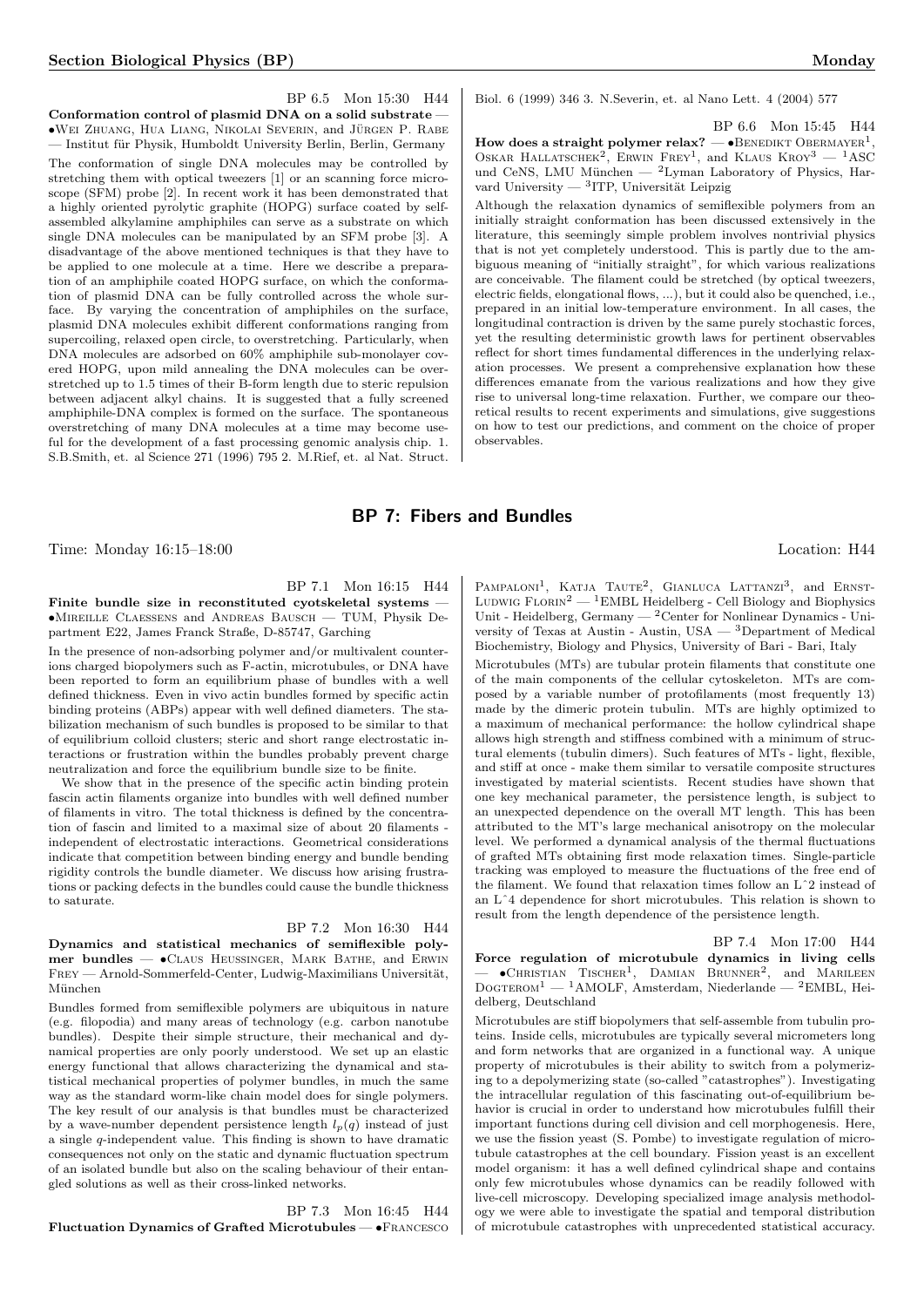Analyzing thousands of catastrophes in hundreds of cells, we provide strong evidence that compressive polymerization forces, arising from growth of microtubules against the cell boundary, indeed enhance the rate of catastrophes. This effect had been predicted by measurements on purified microtubules growing against artificial boundaries.

# BP 7.5 Mon 17:15 H44

Force generation by growing filament bundles  $-$  •JAN KIER-FELD, TORSTEN KÜHNE, and REINHARD LIPOWSKY — Max-Planck-Institut für Kolloid- und Grenzflächenforschung, Science Park Golm, 14424 Potsdam

Force generation by polymerizing bundles of semiflexible filaments, which are formed due to attractive filament interactions, is investigated theoretically using Monte-Carlo simulations and analytical arguments. If a compressive force is applied to the end of a bundle it can undergo a force-induced unbundling transition. A polymerizing bundle can generate forces either by a zipping mechanism, which converts adhesive energy into force, or by a polymerization mechanism, which converts the energy gain upon adding monomers into force. Limitations from the buckling instability of the bundle are discussed for both mechanisms.

## BP 7.6 Mon 17:30 H44

The Influence of internucleosomal interaction and local structure on the geometry of large chromatin fibers  $-$  •RENÉ STEHR<sup>1</sup>, NICK KEPPER<sup>2</sup>, KARSTEN RIPPE<sup>2</sup>, and GERO WEDEMANN<sup>1</sup> — <sup>1</sup>Fachhochschule Stralsund, System Engineering and Information Management, Zur Schwedenschanze 15, D-18435 Stralsund, Germany —  $2$ Kirchhoff-Institut für Physik, Molecular Biophysics Group, Ruprecht-Karls-Universität Heidelberg, Im Neuenheimer Feld 227, D-69120 Heidelberg, Germany

at physiological ionic strength is unknown. We utilize computer simulations to study both the effect of different interaction potentials betweeen nucleosomes as well as changes to the nucleosome geometry. Our analysis revealed that the previously used potentials (e.g. Gay-Berne potential) are not compatible with the formation of stable chromatin fibers under physiological potential strengths while other geometries do. Furthermore, we extended the "two angle" model for the description of the DNA-nucleosoe geometry.

The results of our analysis identify the internucleosomal interaction and the local geometry at the nucleosomes as key determinants for the organization of the chromatin fiber. Modifications of these parameters by biological factors could be used to control the accessibility of DNA in the fiber in vivo.

BP 7.7 Mon 17:45 H44

The 30nm chromatin fiber: As dense as it gets  $- \bullet$  MARTIN  $DEFKEN<sup>1</sup>$  and HELMUT SCHIESSEL<sup>2</sup> — <sup>1</sup>Max-Planck-Institut für Physik komplexer Systeme, Dresden, Germany  $-$  <sup>2</sup>Instituut-Lorentz for Theoretical Physics, Leiden, The Netherlands

We address the problem of the structure of the 30nm chromatin fiber. By considering the packing of nucleosomes at the periphery of the fiber, together with their connections through the DNA linker backbone, we characterise the possible dense configurations without having to assume anything about the bending of the linker backbone. This results in a set of dense fiber configurations with properties that can be compared with experimental findings to determine possible structures.

# BP 8: Charge Transfer

Time: Monday 18:00–19:30 Location: H44

BP 8.1 Mon 18:00 H44 Three-dimensional conductance mapping on living cells with

scanning ion conductance microscopy —  $\bullet$ MATTHIAS BÖCKER<sup>1,2</sup>, JOACHIM WEGENER<sup>3</sup>, and TILMAN SCHAFFER<sup>1,2</sup> - <sup>1</sup>Center for Nanotechnology (CeNTech), Heisenbergstr. 11, 48149 Münster <sup>2</sup>Physikalisches Institut, Wilhelm-Klemm-Str. 10, 48149 Münster - $3$ Institut für Biochemie, Wilhelm-Klemm-Str. 2, 48149 Münster

A scanning ion conductance microscope (SICM) is based on an electrolyte-filled, tapered micropipette that acts as nanoscale current probe while being scanned over a sample surface. We used SICM to study the ion permeability of tissue-like cell layers with lateral resolution. For MDCK-II cells, we measured a larger ion conductance along the cell periphery in areas of cell-cell contacts, compared to that along the cell bodies. This suggests that ions mainly pass through the paracellular cleft between adjacent cells but not through the cellular plasma membrane.

In order to further refine these measurements, we implemented a novel three-dimensional imaging mode. In this mode, the micropipette is scanned in all three spatial dimensions over the sample surface while recording the ion conductance. The sample surface topography is tracked by using a complementary shear-force distance control with an optical readout. This allows us to create maps of ion conductance not only in a plane, but in a volume directly above the sample surface, revealing refined aspects of conductive sample properties.

#### BP 8.2 Mon 18:15 H44

Chemically driven electron tunnelling pumps  $-$  •IGOR GOY-CHUK — Universität Augsburg, Germany

The simplest mechanism for molecular electron pumps is discussed [1] which is based on nonadiabatic electron tunnelling and nonequilibrium conformational fluctuations [2,3]. Such fluctuations can be induced, e.g. by random binding of negatively charged ATP molecules to the electron-transferring molecular complex, their subsequent hydrolysis and the products dissociation. The pumping rate can be controlled by the ATP concentration in solution. Depending on the model parameters there may exist a critical ATP concentration for the pump to function. For realistically chosen parameters, the mechanism is shown to be robust and highly efficient. Such a mechanism is tentatively

realised in nitrogenase protein complexes [4].

[1] I. Goychuk, Molecular Simulation 9, 717 (2006) (Special Issue on Electron Transfer).

[2] I. A. Goychuk, E. G. Petrov, V. May, Phys. Rev. E 56, 1421 (1997).

[3] I. Goychuk, P. Hänggi, Adv. Phys. 54, 525 (2005).

[4] I. V. Kurnikov, A. K. Charnley, D. N. Beratan, J. Phys. Chem. B, 105, 5359 (2001).

#### BP 8.3 Mon 18:30 H44

Electrostatic screening and energy barriers for ion translocation across low-dielectric membranes  $- \bullet$  ANDREY CHERSTVY  $-$ Max-Planck-Institut für Physik komplexer Systeme, Nöthnitzerstrasse 38, D-01187 Dresden, Germany

We present exact solutions of the linear Poisson-Boltzmann equation for several problems relevant for ion translocation across low-dielectric membranes [1]. Our results are obtained for a finite Debye screening length, and they generalize the classical results for pure Coulombic electrostatics [2]. We calculate the electrostatic self-energy of an ion in the middle of a low-dielectric slab, its energy inside a cylindrical highdielectric pore, and its energy inside a high-dielectric spherical jacket. We consider also the influence of negative charges distributed on the walls of the cylindrical pore. We show that ion self-energy barriers are considerably reduced due to screening of electrolyte. We compare our results with some numerical results for screened electrostatic interactions in ion channels and wide biological pores [3].

[1] A. G. Cherstvy, J. Phys. Chem. B, 110, 14503 (2006). [2] A. V. Parsegian, Nature (London), 221, 844 (1969). [3] P. C. Jordan et al., Biophys. J. 55, 1041 (1989).

BP 8.4 Mon 18:45 H44 Localization of electronic states of proteins probed by reso**nant photoemission — •**Denis Vyalikh<sup>1</sup>, Volodymyr Maslyuk<sup>2</sup>, Andreas Kade<sup>1</sup>, Alexander Kirchner<sup>3</sup>, Anja Blüher<sup>3</sup>, Ingrid MERTIG<sup>2</sup>, MICHAEL MERTIG<sup>3</sup>, and SERGUEI MOLODTSOV<sup>1</sup> — <sup>1</sup>Institut für Festkörperphysik, Technische Universität Dresden, D-01062 Dresden, Germany — <sup>2</sup>Martin-Luther-Universität Halle-Wittenberg, Fach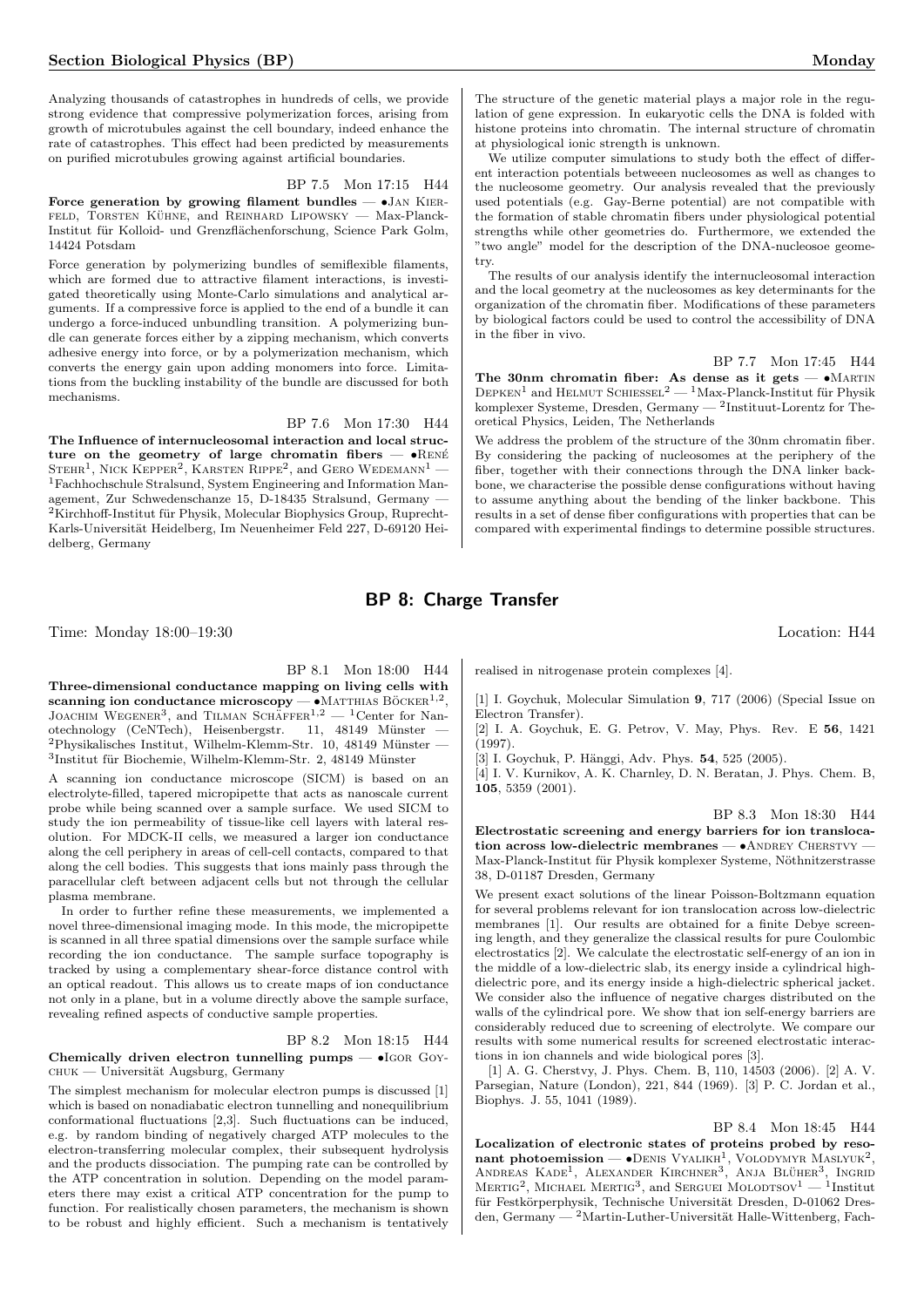bereich Physik, D-06099 Halle, Germany — <sup>3</sup>Max-Bergmann-Zentrum für Biomaterialien, Technische Universität Dresden, D-01062 Dresden, Germany

The electronic structure of the biological system - regular twodimensional bacterial surface protein layer (S layer) of Bacillus sphaericus NCTC 9602 - was investigated by resonant photoemission (PE) spectroscopy at the C 1s, N 1s and O 1s absorption edges. Resonant PE spectra taken in the vicinity of the C 1s absorption threshold exhibit an enhancement of the valence-band emission, indicating rather localized character of the lowest laying unoccupied orbitals. We have established kinetic energy shifts of the O- and N- KVV Auger lines across excitations of primarily electrons into the corresponding  $\pi^*$  resonances that can help to shed light on the electron transport properties in the extremely large biomolecules.

# BP 8.5 Mon 19:00 H44

Hopping transport through nanowires: a unified approach to DNA charge transfer — Tobias Cramer, Sebastian Krapf, and  $\bullet$ Thorsten Koslowski — Institut für Physikalische Chemie, Universität Freiburg, Albertsrasse 23a, D-79104 Freiburg im Breisgau

We address the problem of DNA charge transfer from a theoretical and numerical perspective. The electronic structure is described atomistically and chemically specific by an extended Su-Schrieffer-Heeger Hamiltonian that can be solved self-consistently [1]. The emerging potential energy surface exhibits the characteristics of small polaron formation. It can be analyzed to obtain the parameters relevant to Marcus' theory of thermally excited charge transfer. The findings are not only compatible with DNA photofragmentation experiments [2], but also provide an accurate description of charge transfer through bio-nano contacts. The resulting rate equations lead to a maximum current of 5 nA per A-DNA double strand upon the application of a potential of  $\pm$  2 V, a value comparable to recent experimental findings. In addition, we reproduce the overall shape of the experimental I-V curves and their pronounced dependence upon the DNA sequence [3].

[1] M. Rateitzak, and T. Koslowski, Chem. Phys. Lett. 377, 455 (2003)

[2] T. Cramer, S. Krapf, and T. Koslowski, J. Phys. Chem. B, 108, 11812 (2004); T. Cramer, A. Volta, A. Blumen, and T. Koslowski, J. Phys. Chem. B 108, 16586 (2004)

[3] T. Cramer, S. Krapf, and T. Koslowski, submitted for publication

BP 8.6 Mon 19:15 H44

Near-field optical imaging of a free-standing biological membrane under physiological conditions  $- \cdot$  NICOLE NEUBERTH<sup>1</sup>, MICHAEL HERMANN<sup>2</sup>, JOERG WISSLER<sup>1</sup>, DANIELA DIESSEL<sup>1</sup>, DIETMAR GRADL<sup>2</sup>, and ANDREAS NABER<sup>1</sup> — <sup>1</sup>Institut für Angewandte Physik, Universitaet Karlsruhe (TH) — <sup>2</sup>Zoologisches Institut II, Universitaet Karlsruhe (TH)

Nuclear pore complexes (NPCs) are supramolecular assemblies embedded in the nuclear envelope (NE) of a cell. They constitute a major gateway for the transport of molecules in and out of the nucleus. Though considerable insight has been gained into the signal-mediated translocation, it is still under debate in which way the structural properties of an NPC are related to its function as a "biological transport machine". We have recently demonstrated that SNOM provides a new possibility for an investigation of unfixed biological membranes [1]. For the intended transport studies, we improved the quality of our SNOM probe such that single molecule measurements with 30-nm-resolution are obtained routinely [2]. We developed a template based on cylindrical cavities in a photo-resist, and free-standing membrane patches are formed over the cavities by spreading the NE on the surface. We will present first near-field optical results of an unsupported nuclear membrane.

[1] C. Hoeppener et al., Biophys. J. 88, 3681 (2005).

[2] D. Molenda et al., Optics Exp. 13, 10688 (2005).

# BP 9: Regulation and Signaling

Time: Tuesday 9:30–13:00 Location: H43

Invited Talk BP 9.1 Tue 9:30 H43 Single molecule recognition in regulatory systems -  $\bullet$ ROBERT Ros — Experimental Biophysics, Physics Department, Bielefeld University, 33615 Bielefeld, Germany

Molecular recognition between proteins and nucleic acids is fundamental for many aspects of cellular regulation. For instance, a central issue for the regulation of gene expression is the specific recognition of DNA target sequences by transcription regulators. Furthermore, the protein expression of a cell can be regulated on the post-transcriptional level by the interaction of proteins with RNA. We are using atomic force microscopy (AFM) based force spectroscopy to investigate the interaction of proteins with DNA [1-4] and RNA target sequences at the single molecule level. For analyzing our force spectroscopy data, we apply and improve the concept of chemical bond heterogeneity [5], giving insights into the molecular binding mechanism and resulting in quantitative characterization of the interactions in terms of rate constants and dissociation lengths.

[1] F.W. Bartels et al.; J. Struct. Biol. 143: 145 (2003). [2] B. Baumgarth et al.; Microbiology 151: 259 (2005). [3] R. Eckel et al.; Ang. Chem. Int. Ed.44: 3921 (2005). [4] F.W. Bartels et al.; Biophys. J. (accepted). [5] Raible et al. ; Biophys.J. 90: 3851 (2006).

Invited Talk BP 9.2 Tue 10:00 H43 Transcription by RNA Polymerase  $II - \bullet$ STEPHAN GRILL<sup>1,2,3</sup>, ERIC GALBURT<sup>3,1</sup>, MARTIN DEPKEN<sup>1</sup>, and CARLOS BUSTAMANTE<sup>3</sup>  $1$ Max-Planck-Institut für Physik komplexer Systeme, Dresden - $2$ Max-Planck-Institut für molekulare Zellbiologie und Genetik, Dres $den - 3$ University of California, Berkeley

RNA polymerase II (RNAP II) is responsible for transcribing all mR-NAs in eukaryotic cells in a highly regulated process that serves as a central control point for cellular function. We have investigated the transcription dynamics of single RNAP II molecules against force in the presence and absence of TFIIS, a transcription elongation factor that enables the enzyme to remove copy errors. Using a single-molecule dual-trap optical-tweezers assay, we found that the response of RNAP II to force is entirely determined by enzyme backtracking. We show

that backtrack pause durations follow a  $t^{-3/2}$  power law, implying that during backtracking RNAP II performs a random walk in discrete base-pair steps and suggesting that backtracks may account for most of RNAP II pauses. We discuss the implications of our results in light of an optimal balance between speed and accuracy in decoding the genetic information during transcription.

#### 15 min. break.

BP 9.3 Tue 10:45 H43 Basal promoter activity of comK sets a switching-window into the K-state of Bacillus subtilis —  $\bullet$ MADELEINE LEISNER<sup>1,2</sup>, JOACHIM RÄDLER<sup>1</sup>, and BERENIKE MAIER<sup>2</sup> — <sup>1</sup>LMU, Department für Physik, LS Rädler, Geschwister-Scholl-Platz 1, Munic, Germany,  $=$  $2WWU$ , Institut für allgemeine Zoologie und Genetik, Am Schlossplatz 5, Münster, Germany

Bacillus subtilis cell population divides into a competent fraction and a non-competent fraction in the stationary phase. The transition from the non-competent state (with basal ComK concentration) to the Kstate (with high ComK concentration) behaves like a bistable switch. To determine factors that set the fraction of cells that switch into the K-state (K-fraction), we characterized the basal comK expression in individual non-competent cells and found a broad Gaussian distribution whose center shifted towards higher values before entry into stationary phase. Basal promoter activity increased exponentially, reached a maximum and decreased towards zero in the stationary phase. The intrinsic switching rate increased and decreased with a time lag. When switching was induced prematurely by down-regulation of ComK proteolysis, the K-fraction increased strongly. Our data supports a model in which the basal ComK concentration increases during the exponential phase and the fraction at the high end triggers the autocatalytic feedback for ComK transcription. Shut-down of basal promoter activity sets a 'time-window' for switching and is thus involved in determining the K-fraction in the bimodal population.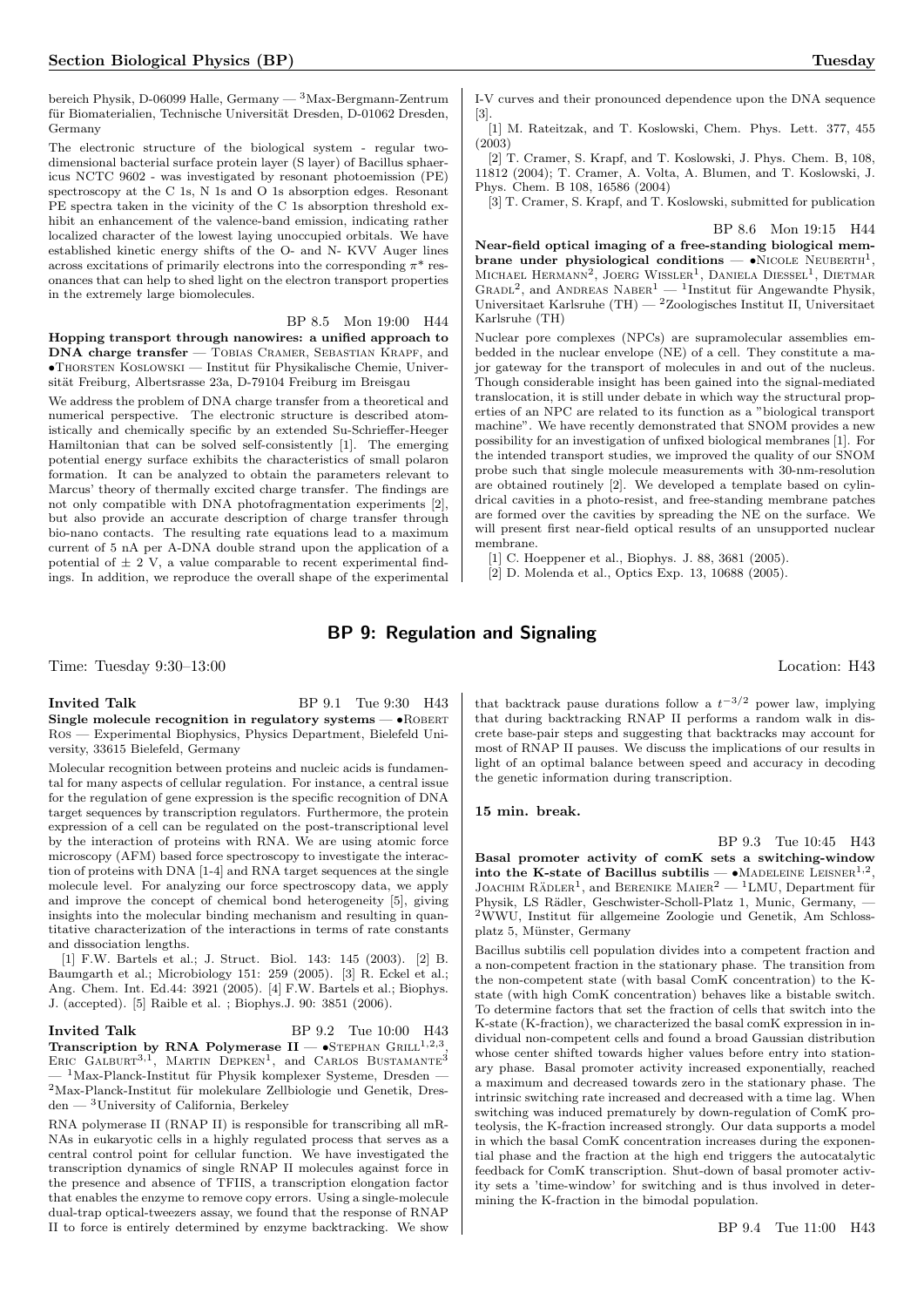Yeast cell cycle: Stable network dynamics despite molecular fluctuations — •STEFAN BRAUNEWELL and STEFAN BORNHOLDT -Institute for Theoretical Physics, University of Bremen, Otto-Hahn-Allee, 28359 Bremen

Regulatory systems in living cells consist of many components, which interact through intricate cascades of molecular processes. In spite of the stochastic nature of these processes, a robust functioning of the regulatory machinery is required for the survival of the cell. On the basis of the model organism S. cerevisiae, we investigate the stability of the network dynamics under such noisy conditions [1]. We extend a recently proposed synchronous Boolean model of the yeast cell-cycle control network [2] to continuous time and allow for stochastic noise on the signal transmission times. Further we incorporate a low-pass filter to account for typical characteristics of transcriptional regulation. As a result, one finds that the cell-cycle network shows a remarkable stability against timing fluctuations and exhibits specific features that aid this stability.

[1] S. Braunewell and S. Bornholdt, Superstablity of the yeast cell cycle dynamics: Ensuring causality in the presence of biochemical stochasticity, J. Theor. Biol. (2006), doi:10.1016/j.jtbi.2006.11.012

[2] F. Li et al., The yeast cell-cycle network is robustly designed. Proc. Natl. Acad. Sci. USA (2004), 101(14):4781-4786

BP 9.5 Tue 11:15 H43

How general is the Boolean network approach for predictive models? A case study of the yeast cell-cycle.  $-\bullet$ MARIA DAvidich and Stefan Bornholdt — Institute for Theoretical Physics, Bremen University, Bremen, Germany

Boolean networks once were a mere toy model analogy for how regulatory processes in living cells could in principle work [1]. However, today there are examples of Boolean networks predicting regulatory processes in living organisms as the cell-cycle control in yeast [2] or some developmental modules in Drosophila [3]. We here pose the question whether Boolean networks have the potential to provide a new general method for predicting biological regulatory networks and discuss this question by comparing alternative Boolean models for the yeast cell-cycle.

[1] Kauffman, S.A The Origins of Order: Self-Organization and Selection in Evolution (Oxford, UK: Oxford University Press), (2003).

[2] Li F, Long T, Lu Y, Quyang Q, Tang C. The yeast Cell-Cycle Network Is Robustly Designed. PNAS, April 6, 2004, vol. 101, no. 14, 4781-4786.

[3] Albert R, Othmer H.G. The topology of the regulatory interactions predicts the expression pattern of the Drosophila segment polarity genes. Journal of Theoretical Biology 223, 1-18 (2003).

BP 9.6 Tue 11:30 H43

 $Ca<sup>2+</sup>$  signaling: order from disorder — • ALEXANDER SKUPIN and Martin Falcke — Hahn-Meitner-Institut, Glienicker Str. 100, 14109 Berlin

In the last years, the understanding of the influence and importance of noise in biological systems has substantially increased. Here we show how microscopic fluctuations, i.e. the stochastic manner of ion channels, effect the global behavior of cells. Therfore we present biological experiments which have been done and analyzed in a physical way to characterize the underlying stochastic process and to show the importance of noise. We have measured oscillations of the cytosolic  $Ca<sup>2+</sup>$  concentration in different cell types under different conditions. These oscillations are caused by the stochastic opening of ion channels releasing  $Ca^{2+}$  from internal stores into the cytosol. This liberated  $Ca^{2+}$  can activate adjoining channels resulting in a global  $Ca^{2+}$  wave within the cell. We analyzed the periods of these oscillations and the influence of  $Ca^{2+}$  buffer to specify the stochastic mechanism. It turns out that cells use array enhanced coherence resonance to create the wide spectrum of observed  $Ca^{2+}$  oscillations. Thus we demonstrate a first exampale of the constructive role of noise in cell signalling.

# BP 9.7 Tue 11:45 H43

Hybrid models and simulations of intracellular calcium dy- $\mathbf{n}$ amics — •STEN RÜDIGER — Hahn-Meitner-Institut, Glienicker Str. 100, 14109 Berlin

Intracellular calcium release is a prime example for the role of stochastic effects in cellular systems. Recent models consist of deterministic reaction-diffusion equations coupled to stochastic transitions of calcium channels. The resulting dynamics is of multiple time and spatial scales, which complicates far-reaching computer simulations. In this

contribution we introduce a novel hybrid scheme that is especially tailored to accurately trace events with essential stochastic variations, while deterministic concentration variables are efficiently and accurately traced at the same time. We use finite elements to efficiently resolve the extreme spatial gradients of concentration variables close to a channel. We describe the algorithmic approach and we demonstrate its efficiency compared to conventional methods. Our single channel model matches experimental data by Mak et al. (PNAS 95, 15821, 1998) and results in intriguing dynamics if calcium is used as charge carrier. Random openings of the channel accumulate in bursts of calcium blips that may be central for the understanding of cellular calcium dynamics. We further discuss calcium release from clusters of channels and and the effects of calcium-binding proteins on the dynamics.

#### BP 9.8 Tue 12:00 H43

The Mechanism of Gene Repression Revealed by spFRET Investigations of TBP-NC2 Complexes  $\bullet$ Peter Schluesche<sup>1</sup>, GERTRAUD STELZER<sup>2</sup>, ELISA PIAIA<sup>2</sup>, CHRISTOPH BRAEUCHLE<sup>1</sup>, MICHAEL MEISTERERNST<sup>2</sup>, and DON C. LAMB<sup>1</sup> — <sup>1</sup>Department for Physical Chemistry, Ludwig-Maximilians-University, Butenandtstr. 11, 81377 München — <sup>2</sup>GSF-National Research Center for Environment and Health, Department of Gene Expression, Marchioninistr. 25, 81377 München

The initiation of DNA transcription starts with the binding of the TATA-Box Binding Protein (TBP) to the gene promoter site on the DNA. The transcription can be inhibited by the regulatory protein Negative Cofactor 2 (NC2) which forms a complex with the DNA bound TBP and represses gene expression. Recent results of biochemical experiments suggest that the TBP becomes mobile along the DNA upon the binding of NC2. Thus, transcription inhibition by NC2 could be explained by the dislocation of TBP from the promoter site rather than by steric hindrances as currently thought. To test this hypothesis, we have performed fluorescence resonance energy transfer (FRET) experiments on single TBP-NC2 complexes bound to DNA using Total Internal Reflection Fluorescence Microscopy with dual color detection. TBP was labeled specifically with a FRET-donor molecule and a TATA sequence containing dsDNA was labeled with a FRET-acceptor. By observing fluctuations in the FRET efficiency of individual complexes upon NC2 binding, we confirmed the mobility of the TBP-NC2 complexes along the DNA.

#### BP 9.9 Tue 12:15 H43

Analysis of bacterial gene regulatory networks by time-lapse fluorescence microscopy —  $\bullet$ JUDITH LEIERSEDER<sup>1</sup>, GEORG FRITZ<sup>1</sup>, KIRSTEN JUNG<sup>2</sup>, and JOACHIM RÄDLER<sup>1</sup> — <sup>1</sup>Department für Physik, Ludwig-Maximilians-Universität München — <sup>2</sup>Department Biologie I, Ludwig-Maximilians-Universität München

The vision of artificial genetic circuits with well defined response functions to external signals requires a quantitative understanding and description of the function of gene regulatory networks. Gene expression is, however, not only determined by the mere network structure, but also influenced by stochastic effects that lead to significant cell to cell variations. The single cell studies that are thus required to resolve these variations are greatly facilitated by the use of the green fluorescent protein (GFP) as network output marker. Using semi-automated time-lapse fluorescence microscopy combined with quantitative image processing we measured expression kinetics for many single bacterial cells. For our model system, the pBAD/AraC module in Escherichia coli, we analyzed the response following different induction concentrations and compared the kinetics to a simple theoretical gene expression model of the network.

BP 9.10 Tue 12:30 H43

Detection of functional RNA in genomic sequences — • BERND BURGHARDT and ALEXANDER HARTMANN — Institut für Theoretische Physik, Universität Göttingen

Some ten years ago it was believed that RNA mainly acts by transferring genetic information, i.e. essentially its primary structure is relevant. However, many RNAs provide functionality by its secondary and tertiary structure. Such non-coding RNA (ncRNA) is coded in genomic DNA sequences and includes well known types, e.g. tRNA and rRNA as well as recently discovered ones, e.g. miRNA. An important issue is, how to detect regions in the DNA which code for such functional RNAs, i.e. to distinguish it from gene-coding and other parts.

We present here a efficient numerical method to detect such functional RNAs in long RNA (or DNA) sequences. The method is based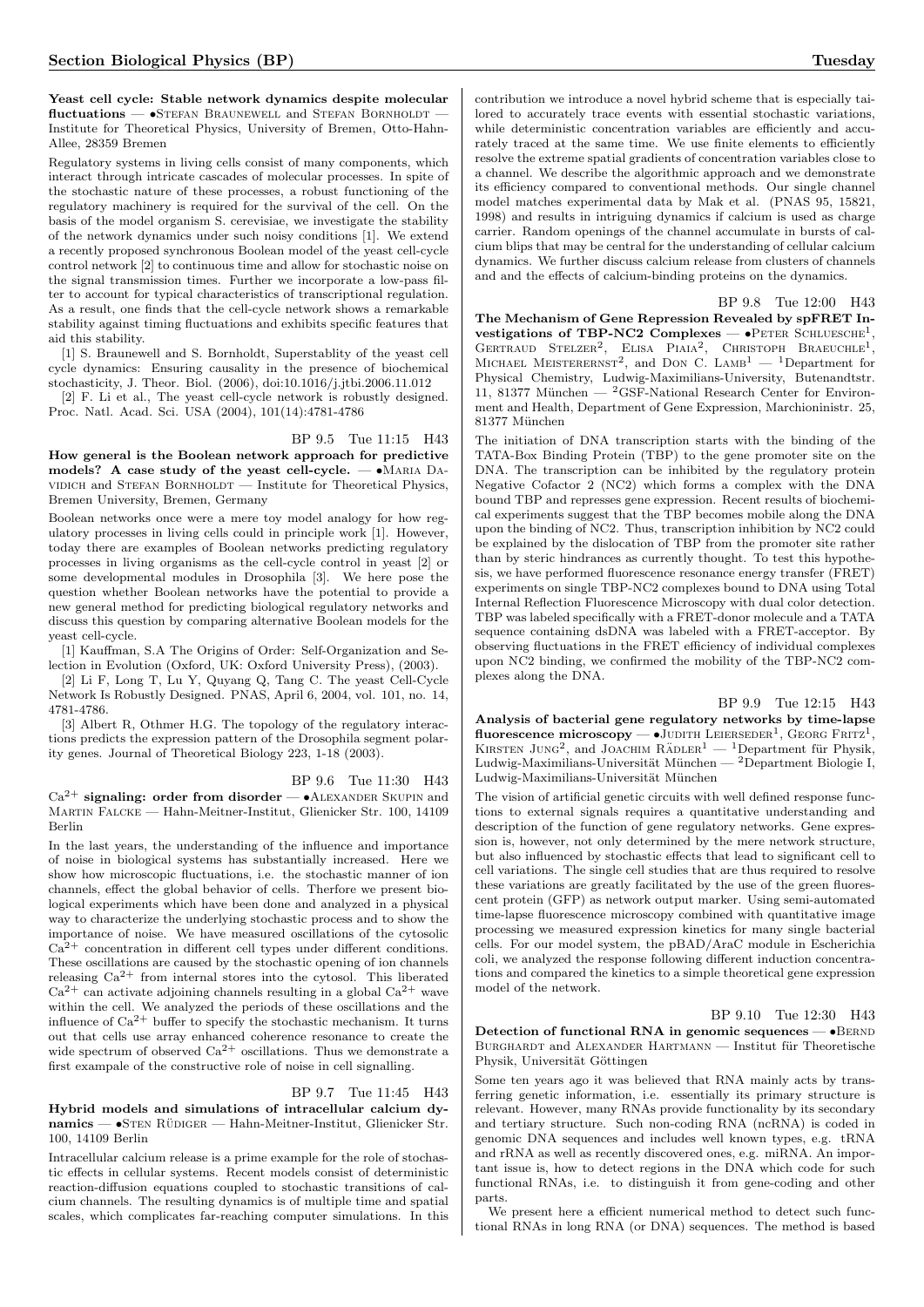on the ground-state calculations of RNA secondary structures for all subsequences up to a certain length. By analysing the average groundstate energy one gets strong evidence where such such functional RNA fragments are embedded.

BP 9.11 Tue 12:45 H43 Coarse-Grained Lattice Model for Molecular Recognition — •Hans Behringer, Andreas Degenhard, and Friederike Schmid — Fakultät für Physik, Universität Bielefeld, D-33615 Bielefeld

Equilibrium aspects of molecular recognition are investigated using coarse-grained models for the recognition process of two rigid biomolecules. To this end, a two-stage approach is adopted. First,

# BP 10: DNA: supercoils, knots and melting

Time: Tuesday 14:00–15:45 Location: H43

**Invited Talk** BP 10.1 Tue 14:00 H43 Supercoils and their Removal  $- \bullet$ NYNKE DEKKER  $-$  Molecular Biophysics Group, Kavli Institute of NanoScience Delft University of Technology, Lorentzweg 1, 2628 CJ Delft, The Netherlands

The intertwining of the DNA strands further ensures DNA integrity by physically linking the individual chains. However, this poses a number of topological problems during the cell cycle. For example, the progressive unwinding of the DNA template during DNA replication and the segregation of multiply intertwined daughter DNA molecules require changes in the linkage of DNA strands and helices. Similarly, RNA transcription can produce local unwinding of the DNA helix behind the transcription complex and local overwinding of the duplex ahead. Such excess local winding, termed supercoiling, influences a number of important cellular processes such as gene expression, initiation of DNA replication, binding kinetics of sequence-specific proteins to their targets, and site-specific recombination. The degree of supercoiling is consequently carefully controlled by the cell. We will examine the inherent dynamics of supercoil removal from a physical perspective using single-molecule techniques, and illustrate the importance of efficient removal by demonstrating how it is hampered under the influence of chemotherapeutic drugs.

BP 10.2 Tue 14:30 H43 Sequence-specific Topological Changes of Single DNA Molecules by Human Topoisomerase I in the Presence of Chemotherapeutic Drugs -  $\bullet$ FABIAN CZERWINSKI<sup>1,2</sup>, DANIEL KOSTER<sup>1</sup>, LUDOVIC HALBY<sup>3</sup>, ULRICH SCHWARZ<sup>2</sup>, PAOLA B. ARIMONDO<sup>3</sup>, and NYNKE H. DEKKER<sup>1</sup>  $-$  <sup>1</sup>Kavli Institute of Nanoscience, Delft University of Technology, The Netherlands — <sup>2</sup>Center for Modelling and Simulation in Biosciences (BIOMS), Universität Heidelberg, Germany —  $3$ UMR5153 CNRS, Paris, France

Human topoisomerase I relaxes the superhelical tension associated with DNA replication, transcription and recombination by generating a transient nick in the DNA duplex. This allows the DNA to swivel about the intact strand before religating. Topoisomerase I is the sole target of the camptothecin family of anticancer compounds which stabilize the covalent enzyme-DNA complex and slow down the removal of DNA supercoils leading to lesions that can induce cell death.

Real-time activity of topoisomerase I can be monitored using magnetic tweezers. Combining these with camptothecin-associated triplehelix formation permits, for the first time, sequence-specific detection of the intercalation of single camptothecins to the enzyme-DNA complex. The imposed sequence-specificity allows repeated interrogation of a well-defined interaction, more clearly exposing the underlying biophysical processes. In the presence of a single camptothecin, the swivel rate is lower for the removal of positive supercoils than for negative ones, in agreement with in vivo experiments showing an accumulation of positive DNA supercoils in drug-treated cells.

BP 10.3 Tue 14:45 H43 Dynamics of Knotted Polymers in Nanochannels — •Wolfram  $\widetilde{\text{MOBIUS}}^1$ , ERWIN FREY<sup>1</sup>, and ULRICH GERLAND<sup>2</sup> - <sup>1</sup>Arnold-Sommerfeld-Zentrum für theoretische Physik, LMU München -<sup>2</sup>Institut für theoretische Physik, Universität zu Köln

We study the dynamics of knotted linear polymers in narrow channels with widths comparable to the polymer's persistence length. We use a combination of extensive Brownian dynamics simulations and sim-

plified stochastic models to determine the modes of knot motion. In particular, we focus on the dynamics of knot motion along the polymer and the modes of changes in the knot's configuration. Both aspects of the dynamics can be understood within a coarse-grained stochastic model. The coarse-grained model describes our simulations quantitatively without any free parameters. Furthermore, we determine the modes of knot disassembly and the scaling behavior of the mean unknotting time as a function of the total polymer length for initially small knots.

the structure of the target molecule is fixed and learned by a probe molecule resulting in an ensemble of probe sequences. In a second step the recognition ability of the designed probe ensemble with respect to the chosen target sequence is tested by comparing the free energy of association with the previously fixed target structure and a different competing structure. Particular attention is paid to the influence of cooperative effects accompanying the association of the target biomolecule and the probe molecules. Cooperativity is found to enhance selectivity. In addition it is discussed how correlated hy-

BP 10.4 Tue 15:00 H43 Segregation of flexible polymers in confinement  $- \cdot$  AXEL Arnold — AMOLF, Amsterdam, Niederlande

During the cell replication cycle of a bacterium, it is necessary for it to replicate its DNA and separate the two resulting DNA strings such that exactly one string goes to each of the two daughter cells. It is commonly believed that a not yet detected active process has to be involved in this separation. However, scaling arguments show that the confinement of two polymers in a pore alone leads to an entropy-driven segregation which resembles an active process. Here, MD simulation results are presented which confirm the scaling predictions for the segregation time.

BP 10.5 Tue 15:15 H43

DNA melting curves in a snapshot — •Philipp Baaske and Di-ETER BRAUN — Ludwig Maximilians Universität München, Center for NanoScience, Amalienstr. 54, 80799 München

We developed a new method for measuring DNA melting curves. It combines fluorescence microscopy with laser based heating of aqueous solutions. The technique allows to measure the stability of DNA in only 150ms.

A IR-laser is focused to a microfluidic chamber (thickness 20 microns) and generates a spatial temperature distribution on the lengthscale of several 100 microns. All temperatures between Tmax (e.g. 90°C) and Tmin (e.g. 20°C) are realized simultaneously. With a CCD camera two images of the fluorescence are taken: one without the laser and one with the laser switched on. From them a melting curve can be derived. The time of 150ms between the images is long enough for equilibration of the temperature and short enough to prevent thermophoresis from affecting the measurement. The state of doublestranded DNA is measured with the use of intercalating dyes and dye-quencher pairs.

In the case of doublestranded DNA the measurements are conducted in nonequlibrium because of the slow hybridization dynamics. For the fast intramolecular DNA hairpin kinetics the new technique compares well with state of the art measurements like uv absorption.

We show the possibility to discriminate single nucleotide polymorphisms (SNPs) in only 150ms, proving the use of an all optical technique for stability analysis of biomolecules.

BP 10.6 Tue 15:30 H43 Distribution of bubble lengths in  $\text{DNA} - \bullet \text{SAUL}$   $\text{ARES}^1$  and GEORGE KALOSAKAS<sup>2</sup> — <sup>1</sup>Max Planck Institute for the Physics of Complex Systems, Noethnitzer Str. 38, 01187 Dresden, Germany — <sup>2</sup>Department of Materials Science, University of Patras, 26504 Patras, Greece

The distribution of bubble lengths in double-stranded DNA is pre-

drophobicity distributions affect the recognition ability. Behringer, H., A. Degenhard, F. Schmid 2006, Coarse-Grained Lattice Model for Molecular Recognition, Phys. Rev. Lett. 97, 128101.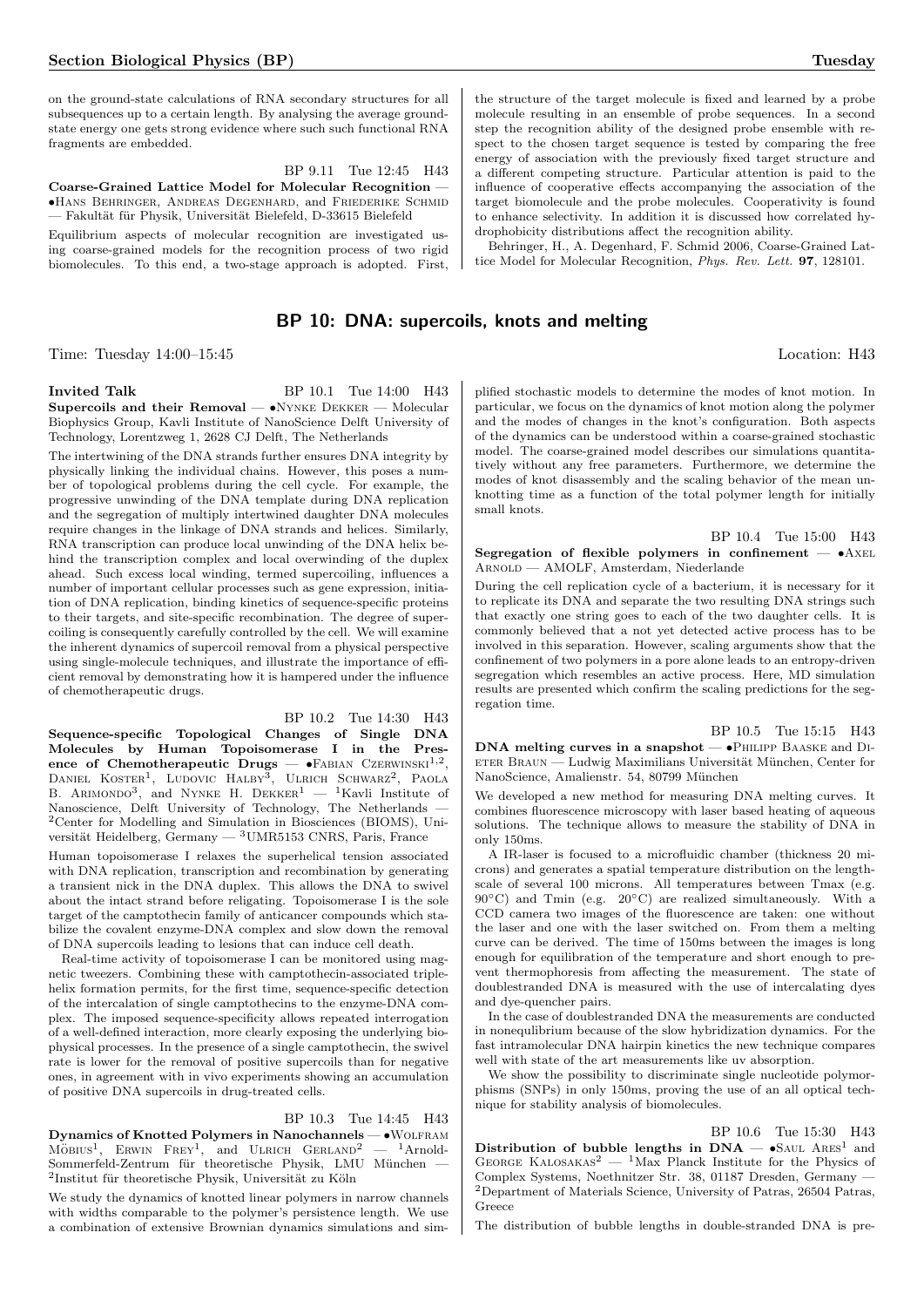sented for segments of varying GC content, obtained using the Peyrard-Bishop-Dauxois model at 310 K. We provide an analytical description of the obtained distribution in the whole regime investigated, i.e. up to bubble widths of the order of tens of nanometers. The decay lengths and characteristic exponents of this distribution show two dis-

tinct regimes as a function of GC content. The observed distribution is attributed to the anharmonic interactions within base-pairs. Moreover, the same distribution is predicted by the completely independent Poland-Scheraga theory, and thus our results settles a bridge between these two different theoretical descriptions of DNA.

# BP 11: Micro- and Nanofluidics

BP 11.1 Tue 16:00 H43 DNA Dielectrophoresis in Microfluidic Systems: Separation and Polarizability —  $\bullet$ HENNING HÖFEMANN<sup>1</sup>, JAN REGTMEIER<sup>1</sup>, RALF EICHHORN<sup>2</sup>, DARIO ANSELMETTI<sup>1</sup>, and ALEXANDRA ROS<sup>1</sup> – <sup>1</sup>Bielefeld University, Biophysics & Applied Nanosciences, Universitätsstr. 25, 33615 Bielefeld, Germany — <sup>2</sup>Bielefeld University, Condensed Matter Theory, Universitätsstr. 25, 33615 Bielefeld, Germany Electrophoresis (EP) and dielectrophoresis (DEP) represent an important tool for the manipulation of DNA in microfluidic systems. Recently, we have demonstrated that the DEP and EP forces can be exploited in tailored microfluidic systems to separate long DNA strands and to quantitatively access their polarizabilities [1]. The microfluidic device includes periodically arranged rows of posts generating DEP traps for DNA upon application of an AC voltage. Further an additional DC voltage invokes migration of DNA through the microchannel. The subtle interaction of the DNA with the created energy landscape, tuned by the parameters of the DC offset and AC conditions (amplitude and frequency) allows a precise control of the length dependent migration and trapping of DNA. Here, we extend our studies and demonstrate the length dependent migration of covalently closed circle DNA in a size range between 7 and 23 kpb including the quantitative deduction of DNA polarizabilities. Our future work is dedicated to the exploitation of this novel migration mechanism to the separation of DNA varying in length and conformation. [1] J. Regtmeier, T. T. Duong, R. Eichhorn, D. Anselmetti, A. Ros; Dielectrophoretic Manipulation of DNA: Separation and Polarizability, 2006, submitted

# BP 11.2 Tue 16:15 H43

Self-propulsive motions of elastic filaments — • HIROFUMI WADA and Roland Netz — Physics Department, TUM, Garching, Germany Microbiology provides rich examples of self-propulsive motions in a viscous fluid, where inertia plays no role and the concept of momentum conservation does not work. In such a inertia-less limit, the Navier-Stokes equation is linearized, leading to the conclusion that geometrically reversible motion does not render any net thrust. Using hydrodynamic simulations, we study propulsive behavior of a few types of model-Stokesian swimmers with slender filaments, such as a rotating elastic rod and bistable helices. The generation of a shape change through an elastic instability or an active excitation results in a substantial forward thrust. The hydrodynamic efficiency, as well as its optimum condition, is examined in presence of thermal fluctuations. Its biological connection is also discussed.

# BP 11.3 Tue 16:30 H43

Light Driven Microfluidics  $\bullet$ Franz Weinert and Dieter Braun — Noether Group on Dissipative Biosystems, LM-University Munich, Amalienstr. 54, D-80799 Munich, Germany

Microfluidics will play a major role for complex liquid manipulation in a wide variety of biological and chemical applications of the life sciences. In conventional microfluidics, liquid is pumped and switched through lithographically defined channels. Such microfluidic chips have to connect to a considerable complex interface for pumping, switching and providing the liquids.

We present an all-optical fluid flow control, which allows highly flexible and dynamic liquid handling, both in microfluidic channels and twodimensional gels. The fluid follows the arbitrary shaped path of an infrared laser scanning microscope without the need for microfluidic

Time: Tuesday 16:00–17:15 Location: H43 tubings and valves. The physics behind is thermal expansion in a viscosity gradient, an effect previously not considered. We derive an analytical solution for the pump speed directly from the Navier-Stokes equations. Thermal relaxation is on the millisecond time scale and allows fast repetition of the laser spot movement. Pump speed rises quadratically for decreasing thickness, making the mechanism perfectly suitable for Nanofluidics. Under moderate conditions, pump speeds are  $20 \mu m/s$  in a  $2.5$  $\mu$ m thin water film. Notably, highly viscous liquids can be equally

#### BP 11.4 Tue 16:45 H43

Ionic currents in nanochannels and carbon nanotubes — •Christine Meyer, Jereon de Grebber, Vishal Merani, Derek Stein, Frank van der Heyden, Marc Zuiddam, Emile van der DRIFT, and CEES DEKKER — Kavli Institute of Nanoscience, TU Delft, The Netherlands

pumped. The novel mechanism allows highly miniaturized microflu-

idics under dynamic control without predefined channels.

The behaviour of electrolyte solutions in small confinements can differ a lot from bulk behaviour. This makes salt solutions in artificial nanofluidic channels an interesting subject for investigation.

Nanofluidic channels were fabricated using a sacrificial etch process. A sacrificial silicon layer that mimics the channel is covered with silicon oxide. Once the sacrificial layer is etched away selectively, a channel is created that we fill with an electrolyte solution. Using the same fabrication scheme, we plan to integrate a single-wall carbon nanotube as an ultimately small fluidic channel.

We investigated the ionic conductance of nanochannels as a function of salt concentration and found a saturation in the low-salt regime. With respect to the expected bulk conductance, the current in the saturation regime is enhanced. We can explain this by assuming that ions in the Debye layer, i.e. ions that screen surface charges, become the dominant charge carriers in this regime. If we can change the surface charge e.g. electrically, the conductance of the channel should change accordingly, which would lead to an "ionic transistor".

BP 11.5 Tue 17:00 H43

Thermophoretic Biomolecule Analytics — •STEFAN DUHR and DIETER BRAUN — Ludwig Maximilians Universität München, Center for Nanoscience (CeNS), Amalienstrasse 54, 80799 München

Molecules drift along temperature gradients, an effect called thermophoresis, Soret-effect or thermodiffusion. We present a recently developed microscopic theory [1] based on solvation entropy. Stated in simple terms, the Soret coefficient is given by the negative solvation entropy, divided by kT. The theory predicts the thermodiffusion of polystyrene beads and DNA without any free parameters. This description holds as long as particles are in local thermodynamic equilibrium, which is valid for small molecules at moderate temperature gradients. Based on this theory, slight changes of surface properties on the molecular level lead to profound changes in thermophoretic behavior. We show experimental results for fast molecule characterization by thermophoresis. Thermal gradients provide a good tool to differentiate between DNA of different length within a few seconds, but they also allow for detection of biomolecule interactions. Thermophoresis may proof a very effective technique for biotechnological applications.

Reference: [1] S.Duhr and D.Braun, Why molecules move along a temperature gradient, PNAS, in press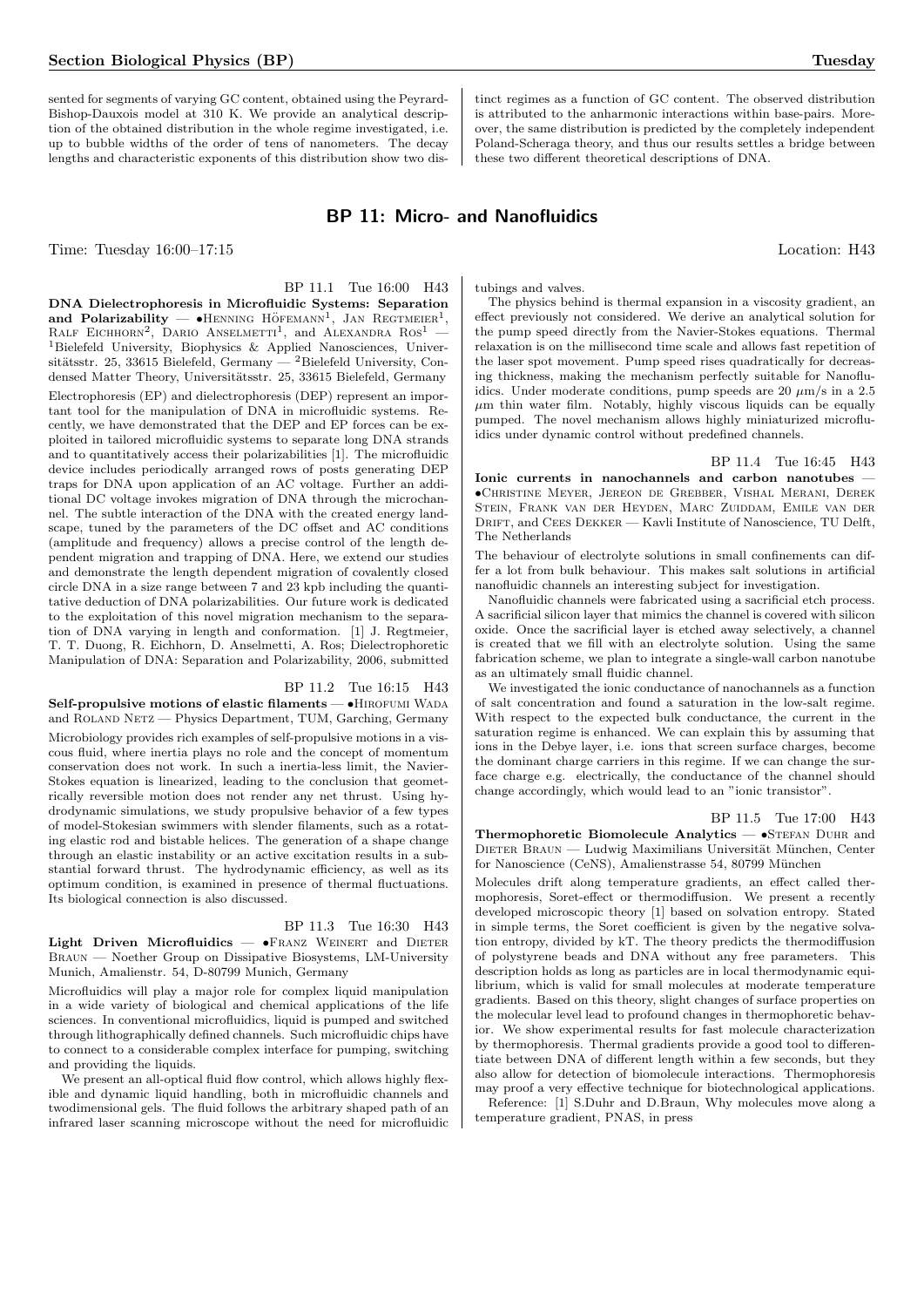# BP 12: Neuroscience

Time: Tuesday  $10:30-12:15$  Location: H44

**Invited Talk** BP 12.1 Tue 10:30 H44 The first micro seconds in the life of a nerve impulse  $-\bullet$  FRED Wolf — MPI for Dynamics and Self-Organization, 37073 Goettingen, Germany

The first micro seconds in the life of a nerve impulse

Neurons process and encode information by generating sequences of action potentials(APs). In the living brain, neurons operate under an intense synaptic bombardment causing strong and seemingly random fluctuations of their membrane potentials. Recent theoretical studies have revealed that under such conditions apparently minor modifications of the initiation dynamics of APs can dramatically change the nature of AP encoding (1-4). These studies have triggered a re-evaluation of the dynamics of AP generation in real nerve cells (3-5). Intriguingly, these studies indicate that (i) the actual dynamics of neuronal APs qualitatively deviates from the predictions of the canonical and widely accepted physiological model of AP generation, the Hodgkin and Huxley model, and that (ii) the AP dynamics appears to be optimized for the processing of fast varying signals (3,4). Here, I will discuss theoretical analyses of neuronal encoding, biophysical models, and in vitro experiments supporting the hypothesis that a direct cooperativity between sodium channel molecules within the neuronal membrane forms the origin of this unanticipated phenomenon.

(1) Fourcaud-Trocme et al. J.N. 23:11628 (2003) (2) Naundorf, Geisel, Wolf J.C.N. 18:297 (2005) (3) Naundorf, Wolf, Volgushev Nature 440:1060 (2006) (4) Naundorf, Wolf, Volgushev Nature, 445:E2 (2007) (5) MacCormick, Shu, Yu Nature 445:E1 (2007)

BP 12.2 Tue 11:00 H44

On the stationary state of a network of inhibitory spiking  $neurons - oWOLFGANG KNZEL - Theoretische Physik, Universität$ Würzburg

The background activity of a cortical neural network is modeled by a homogeneous integrate-and-fire network with unreliable inhibitory synapses. Numerical and analytical calculations show that the network relaxes into a stationary state of high attention. The majority of the neurons has a membrane potential just below the threshold; as a consequence the network can react immediately - on the time scale of synaptic transmission- on external pulses. The neurons fire with a low rate and with a broad distribution of interspike intervals. Firing events of the total network are correlated over short time periods. The firing rate increases linearly with external stimuli. In the limit of infinitely large networks, the synaptic noise decreases to zero. Nevertheless, the distribution of interspike intervals remains broad.

BP 12.3 Tue 11:15 H44

Stimulation mechanisms of neurons in dissociated networks on wide planar electrodes  $\bullet$  A. REIHER<sup>1</sup>, H. WITTE<sup>1</sup>, A. KRTSCHIL<sup>1</sup>, A. DE LIMA<sup>2</sup>, A. NÖRENBERG<sup>2</sup>, T. VOIGT<sup>2</sup>, and A. KROST<sup>1</sup>  $-$ <sup>1</sup>Inst. of Exp. Physics, Uni Magdeburg, PO Box 4120, 39016 Magdeburg  $-$  <sup>2</sup>Inst. of Physiology, Uni Magdeburg, Leipziger Str. 44, 39120 Magdeburg

Dissociated nerve cells from embryonic rat cerebral cortex form electrophysiologically active networks. If these networks are cultured on planar interdigitated gold electrodes, the stimulation conditions and the response of the cells can be analyzed. A blockade of synaptic activity in networks with antagonists to neurotransmitters glutamate and  $\mathsf{GABA}_A$  receptors offers the possibility to investigate the stimulation mechanism of isolated neurons. A significant parameter for stimulation is the lateral distribution of the field strength along the interface. Measurements and simulations of the field strength exhibited a geometry induced enhanced field strength along the electrode edges. Position dependent analysis of stimulated somata in synaptically blocked networks revealed a sporadic correlation between the number of excited neurons and the local electrical field strength. We varied the density of cell extensions along the electrode edges in specially designed networks to investigate whether the stimulation is realized via somata or dendrites and axons. After blocking the synaptic transmission, the stimulation is more efficient via dendrites and axons. We explain the excitation mechanism taking into account the geometrical distribution of cell extensions crossing electrode areas of high electric field strengths.

BP 12.4 Tue 11:30 H44

Modeling Neural Correlates of Selective Attention — •Hecke SCHROBSDORFF<sup>1,2</sup>, MATTHIAS IHRKE<sup>1,3</sup>, JÖRG BEHRENDT<sup>1,3</sup>, BJÖRN KABISCH<sup>1</sup>, MARCUS HASSELHORN<sup>1,3</sup>, and MICHAEL HERRMANN<sup>1,2</sup> –  $1$ Bernstein Center for Computational Neuroscience Göttingen — <sup>2</sup>Institute for Nonlinear Dynamics  $-$  <sup>3</sup>Georg-Elias-Müller Institute, Göttingen University

In order to reveal cognitive mechanisms of selective attention, we study the paradigm of negative priming. In negative priming experiments, subjects have to discriminate a target from a distractor stimulus. While identical targets in two subsequent displays, the positive priming condition, leads to a speedup in reaction time, the opposite effect, a slowdown, is achieved if the former distractor becomes target in the actual display, called negative priming.

We model the process of discrimination by a dynamical systems approach with an adaptive threshold suppressing irrelevant stimuli. Our model perfectly explains phenomenological data, furthermore it makes predictions about behavior in rare stimulus configurations. Semantic representations of different stimuli are modeled by an activation level of cell assemblies. Therefore the model provides an interpretation of systematic variations of event related potentials from EEG recordings during negative priming trials.

BP 12.5 Tue 11:45 H44 Sequential Desynchronization of Clusters in Neural Networks with Partial Post-Spike Response —  $\bullet$ CHRISTOPH KIRST<sup>1,2</sup> and MARC TIMME<sup>2,3,4</sup>  $-$ <sup>1</sup>Faculty of Mathematics, University of Cambridge, CB3 0WA, United Kindom — <sup>2</sup>Network Dynamics Group, Max Planck Insitute for Dynamics and Selforganisation and — <sup>3</sup>Bernstein Center for Computational Neuroscience Göttingen, Bunsenstr. 10, 37073 Göttingen, Germany —  ${}^{4}$ Center for Applied Mathematics, Theoretical and Applied Mechanics, Kimball Hall, Cornell University, Ithaca, NY 14853, USA

The response of a biological neuron to incoming signals strongly depends on whether or not it has just emitted a spike. Here we propose an analytically tractable network model of spiking neurons with partial post-spike response, that bridges between total charge conservation and total charge loss of supra-threshold inputs considered in previous models. For a rise of the membrane potential towards the firing threshold with a convex shape we find a sequence of desynchronization transitions between sets of admissable cluster states that is controlled by the strength of the post-spike response. We explain the mechanism underlying this transition and reveal similar phenomena in biophysically detailed models.

BP 12.6 Tue 12:00 H44 Non-invasive detection of human brain function using diffusing-wave spectroscopy — J.  $Li^1$ , F. JAILLON<sup>1</sup>, G. DIETSCHE<sup>1</sup>, T. ELBERT<sup>2</sup>, B. ROCKSTROH<sup>2</sup>, G. MARET<sup>1</sup>, and  $\bullet$ T. GISLER<sup>1</sup> —  $1$ Universität Konstanz, Fachbereich Physik, 78457 Konstanz –  $2$ Universität Konstanz, Fachbereich Psychologie, 78457 Konstanz

Near-infrared light which is multiply scattered by biological tissue contains rich information on microscopic motions of scatterers deep within the tissue. The analysis of the speckle pattern fluctuations in terms of microscopic particle displacements is the basis of diffusing-wave spectroscopy (DWS), the extension of quasi-elastic light scattering to the regime of strong multiple scattering.

DWS was recently used to detect the activation of the human motor cortex upon somatosensory stimulation through the intact scalp and skull [1, 2]. Analyzing the measured autocorrelation functions of the scattered electric field a significant, hemispherically asymmetric acceleration of the cortical dynamics upon stimulation was found.

The origin of this accelerated dynamics has not entirely been clarified. In this contribution we present DWS measurements with a multispeckle detection setup which allows to follow non-stationary scatterer dynamics upon different stimulation protocols (motor, visual, and memory) with a temporal resolution of 26ms and to discriminate scatterer dynamics related to pulsation from other mechanisms.

[1] T. Durduran et al., Opt. Lett. 29, 1766-1768 (2004). [2] J. Li et al., J. Biomed. Opt. 10, 044002-1-12 (2005).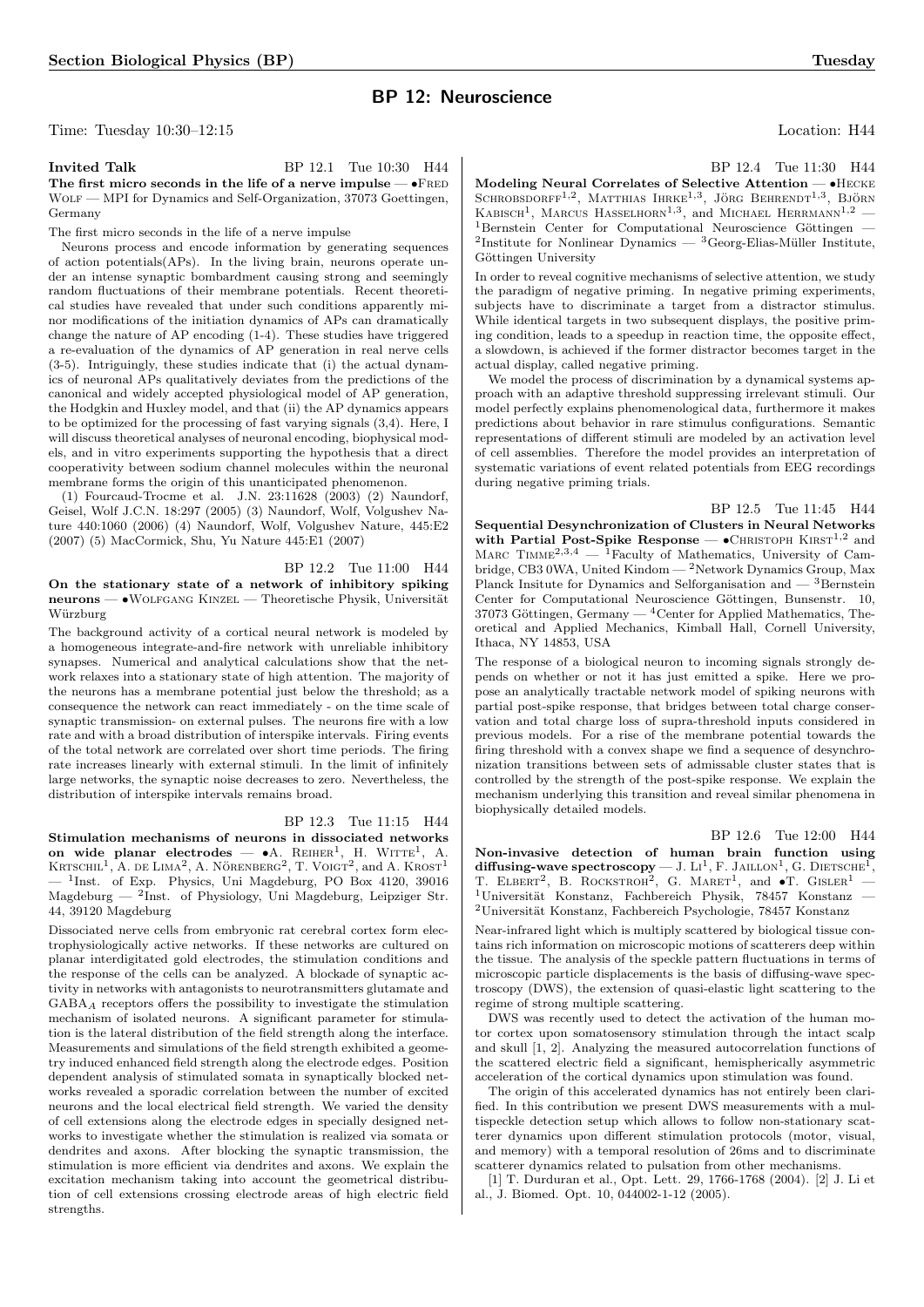# BP 13: Photobiophysics

Time: Tuesday  $12:30-13:15$  Location: H44

BP 13.1 Tue 12:30 H44

Fluorescence spectroscopy of single peridinin - chlorophyll a - protein light - harvesting complexes  $\bullet$ STEPHAN WÖRMKE<sup>1</sup>, SEBASTIAN MACKOWSKI<sup>1</sup>, TATAS BROTOSUDARMO<sup>1</sup>, CHRISTOPH BRÄUCHLE<sup>1</sup>, HUGO SCHEER<sup>2</sup>, and ECKHARD HOFMANN<sup>3</sup> <sup>1</sup>Department of Chemistry and Biochemistry and Center for Nanoscience, Ludwig-Maximilian-University, D-81377 Munich, Germany — <sup>2</sup>Department of Biology, Ludwig-Maximilian-University, D-80638 Munich, Germany  $-$  <sup>3</sup>Department of Biology, Ruhr-University Bochum, D-44780 Bochum, Germany

We report on single molecule spectroscopy studies of native and reconstituted peridinin - chlorophyll a - protein (PCP) light - harvesting complexes. In its native form PCP is a trimer of protein subunits, while the artificial complexes are of predominantly monomeric structure; they contain only two chlorophylls. We find that native PCP features better photostability and emits approximately 3 times more photons. The fluorescence trajectories detected for reconstituted complexes feature two intensity steps, each attributable to single chlorophyll fluorescence. During the consecutive bleaching of the chlorophylls, we do not observe any change in either the fluorescence frequency or the intensity of the remaining chlorophyll. This implies that the interaction between the fluorescing chlorophylls within the PCP monomer is extremely weak. The quite unique property allows us to independently monitor fluorescence of each of the chlorophylls and obtain valuable information about the energy splitting, spectral dynamics of the fluorescence and energy transfer from peridinins to chlorophyll.

BP 13.2 Tue 12:45 H44 Resonante Ramanspektroskopie an Photosystem I und II — •Katharina Brose<sup>1</sup> , Norman Tschirner<sup>1</sup> , Christian THOMSEN<sup>1</sup>, ATHINA ZOUNI<sup>2</sup> und PETER HILDEBRANDT<sup>2</sup> — <sup>1</sup>Institut für Festkörperphysik, TU Berlin, Deutschland —  $^2$ Institut für Physikalische und Theoretische Chemie, TU Berlin, Deutschland

Pflanzen wandeln Photonenenergie mit Hilfe zweier photochemischer Komplexe, genannt Photosystem I und II, in chemische Energie um. Das Licht wird dabei von Pigmentkomplexen absorbiert und die Ener-

gie über Elektronen übergänge in das Reaktionszentrum des Photosystems geleitet. Dort wird die Energie zur Oxidation von H2O zu O<sup>2</sup> und zur Reduktion von NADP<sup>+</sup> zu NADPH verwendet.

An belichteten und unbelichteten Proben wurden im sichtbaren und nahen infraroten Wellenlängenbereich resonante Ramanspektren aufgenommen und mit Hilfe einer Differenzmethode[1] ausgewertet. Ziel war die Untersuchung des Einflusses einzelner Pigmente (vornehmlich Carotine und Chlorophylle) innerhalb des Reaktionsablaufs für die verschiedenen Photosysteme.

[1] A. P. Shreve, N. J. Cherepy and R. A. Mathies, Appl. Spectrosc., 46, 707 (1992)

BP 13.3 Tue 13:00 H44 Light Guidance by Living Cells - $\bullet$  Kristian Franze<sup>1,2</sup> JENS GROSCHE<sup>1</sup>, SERGUEI SKATCHKOV<sup>3</sup>, STEFAN SCHINKINGER<sup>2</sup>, DETLEV SCHILD<sup>4</sup>, ORTRUD UCKERMANN<sup>1</sup>, KORT TRAVIS<sup>2</sup>, ANDREAS<br>REICHENBACH<sup>1</sup>, and JOCHEN GUCK<sup>2</sup> — <sup>1</sup>Paul-Flechsig-Institute of Brain Research, Universität Leipzig — <sup>2</sup>Soft Matter Physics, Universität Leipzig —  ${}^{3}$ CMBN, Universidad Central de Caribe, Bayamon,  $USA - 4$ DFG Research Center, Universität Göttingen

While cells are mostly transparent they are phase objects that differ in shape and refractive index. Any image that is projected through layers of cells will normally be distorted by refraction, reflection, and scattering. Strangely, the retina of the vertebrate eye is inverted with respect to its optical function and light must pass through several tissue layers before reaching the light-sensitive photoreceptor cells, with each photon having a chance of being scattered. Here we report how nature has optimized this apparently unfavourable situation. We investigated the optical properties of retinal tissue and individual Müller cells, which are radial glial cells spanning the entire thickness of the retina. We found that these cells act as optical fibers and guide light that would otherwise be scattered from the retinal surface to the photoreceptor cells. Their parallel arrangement in the retina is reminiscent of fiberoptic plates used for low-distortion image transfer. Thus, Müller cells seem to mediate the image transfer through the vertebrate retina with minimal distortion and low loss. This finding explains a fundamental feature of the inverted retina as an optical system and it ascribes a new function to glial cells.

# BP 14: Chemotaxis

Time: Tuesday  $14:30-15:15$  Location: H44

# BP 14.1 Tue 14:30 H44

Chemotaxis of Sperm Cells —  $\bullet$ BENJAMIN FRIEDRICH and FRANK JÜLICHER — Max-Planck-Institute for the Physics of Complex Systems, Nöthnitzer Straße 38, Dresden

Sperm cells swim towards the egg propelled by a flagellum which beats regularly. In many species sperm show chemotaxis, i.e. they move upwards a gradient of chemoattractant molecules released by the egg. Based on recent experiments on sea urchin sperm which indicate that the geometry of swimming trajectories is controlled by a signaling system in the sperm flagellum [1], we present a theoretical description of sperm chemotaxis. We discuss swimming trajectories in two and three dimensions in the presence of a chemoattractant source. From this discussion, we derive the necessary properties of the signaling system which ensure reliable motion towards the source.

[1] B. Kaupp et al.: NCB 5,109 (2003)

BP 14.2 Tue 14:45 H44

Cytoskeletal dynamics in response to complex temporal sig- $\mathbf{mals} \longrightarrow \mathbf{C}$ arsten Beta<sup>1</sup>, Hellen Ishikawa<sup>2</sup>, Till Bretschneider<sup>2</sup>, GÜNTHER GERISCH<sup>2</sup>, and EBERHARD BODENSCHATZ<sup>1</sup> — <sup>1</sup>MPI for Dynamics and Self-Organization, Göttingen, Germany  $-$  <sup>2</sup>MPI of Biochemistry, Martinsried, Germany

Understanding of cytoskeletal dynamics has seen a rapid advance

through the use of fluorescent fusion proteins. Further progress in this field relies on experimental techniques to stimulate single cells with high temporal resolution. We combine microfluidic techniques with the photo-chemical release of caged signaling agents to expose cells to well-defined stimuli with changing temporal patterns. We apply this approach to quantify intracellular translocation of various fluorescently labeled cytoskeletal proteins in chemotactic Dictyostelium cells responding to complex temporal stimuli with cAMP.

BP 14.3 Tue 15:00 H44

Intracellular dynamics during directional sensing of chemotactic cells —  $\bullet$ GABRIEL AMSELEM, EBERHARD BODENSCHATZ, and CARSTEN BETA — MPI for Dynamics and Self-Organization, Göttingen, Germany

We use an experimental approach based on the photo-chemical release of signaling molecules in microfluidic environments to expose chemotactic cells to well controlled chemoattractant stimuli. We apply this technique to study intracellular translocation of fluorescently labeled PH-domain proteins in the social ameba Dictyostelium discoideum. Single chemotactic Dictyostelium cells are exposed to localized, well defined gradients in the chemoattractant cAMP and their translocation response is quantified as a function of the external gradient.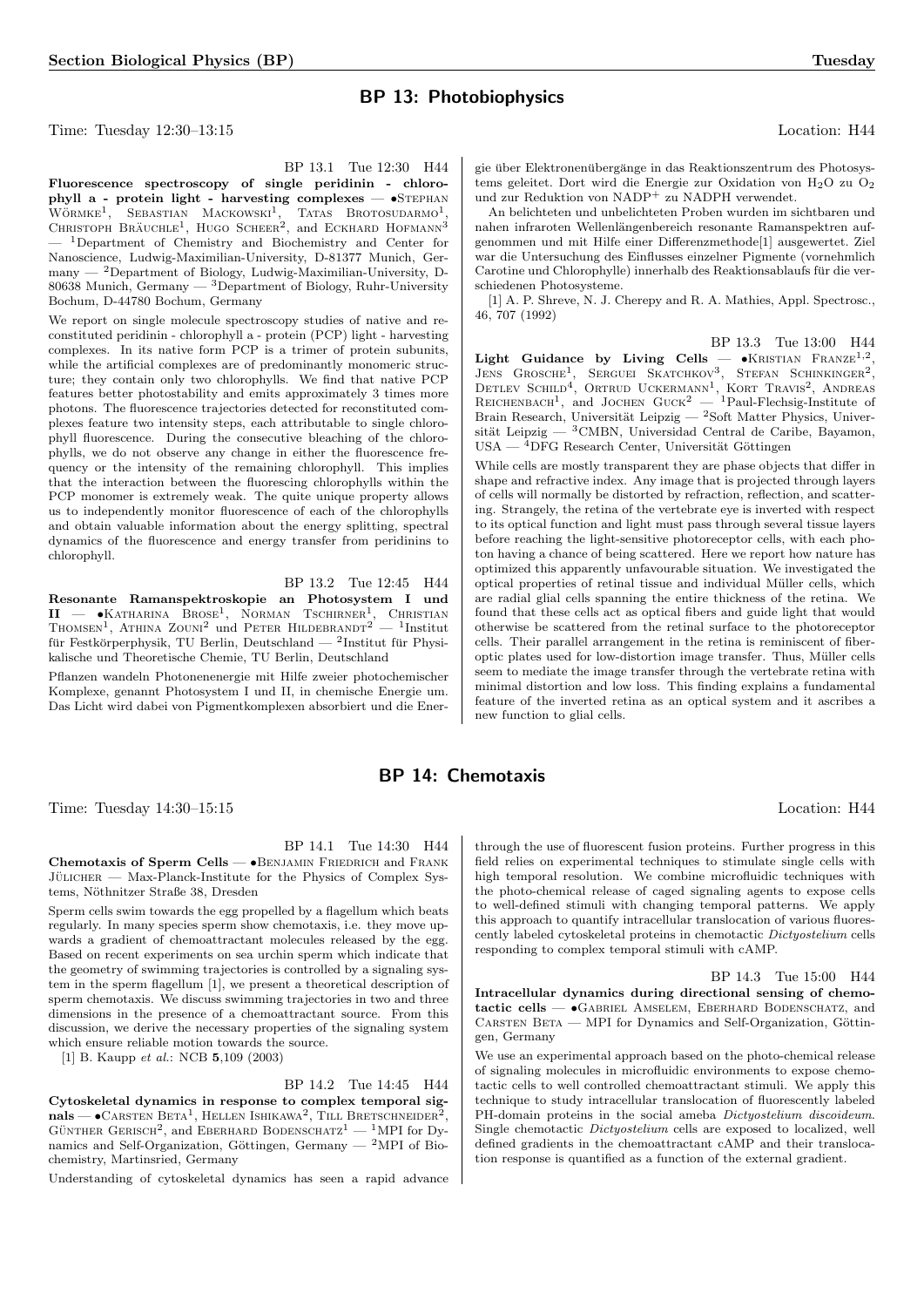# BP 15: Biopolymer Solutions and Networks

Time: Tuesday 15:15–17:15 Location: H44

# BP 15.1 Tue 15:15 H44

Protein Network Formation and Manipulation in Microfluidic Devices — •Heather Evans, Enkhtuul Surenjav, Craig Priest, Ralf Seemann, Stephan Herminghaus, and Thomas Pfohl — Max Planck Institute for Dynamics & Self-Organization, 37073 Goettingen Microfluidic structures are particularly well-suited for controlled investigations of protein bundle and network formation. In addition to their ease of preparation and micrometer length scales, the myriad geometries and flow fields in such microdevices enable time-dependent investigations of non-equilibrium phenomena. We present studies of the blood clotting protein fibrin, a three-dimensional network formed from the enzymatic cleavage of fibrinogen monomers by the protein thrombin. Fibrin is a vital component of blood clots, and has been implicated in a variety of diseases. Real-time high resolution fluorescence microscopy and x-ray micro-diffraction are used to quantify supramolecular assembly and provide snapshots of the evolution of fibrin network formation. These techniques complement one another, providing information about fibrin assembly on length scales ranging from nanometers to micrometers. Specially designed microfluidic devices are also able to mechanically deform the fibrin networks within enclosed compartments. In this context, we report the influence of parameters, such as enzyme concentration and flow velocity, on fibrin network properties.

BP 15.2 Tue 15:30 H44 Contours and Thermal Fluctuations of Individual F-actin Filaments in Entangled Networks —  $\bullet$ MARTA ROMANOWSKA<sup>1,2</sup>, BERND HOFFMANN<sup>1</sup>, NORBERT KIRCHGESSNER<sup>1</sup>, MARGRET GIESEN<sup>1</sup>, and RUDOLF  $MERKEL^1$  — <sup>1</sup>Institute of Bio- and Nanosystems: Biomechanics, Research Centre Jüllich, 52425 Jülich, Germany —  $^2$  Marian Smoluchowski Institut of Physics, Jagiellonian University Krakow, Reymonta 4, 30-059 Krakow, Poland

Recently significant scientific interest has been focused on the contours and fluctuations of isolated actin filaments. Moreover, rheological properties of F-actin solutions were characterized in detail. However, studies of the behavior of individual filaments within F-actin solutions are scarce.

To fill this gap, we analyze F-actin filaments in entangled networks by means of Confocal Laser Scanning Microscopy. From real-time observations of the Brownian motion time-averaged filament contours and the fluctuations around them are determined. Our system comprises of fluorescently labelled and phalloidin-stabilized reporter filaments embedded in a 3-D solution of unlabelled ones. Hence, the polymer conformations are determined by a competition of intrinsic filament stiffness and steric constraints induced by surrounding filaments. We investigate the effect of actin concentration as a parameter representing the strength of the confinement. Furthermore, we evaluate some static equilibrium properties of the filaments and compare our findings to theoretical results based on the wormlike chain model and the tube concept.

# BP 15.3 Tue 15:45 H44

Dynamic Properties of individual F-Actin Filaments in 3D Networks — •masashi degawa, bernd hoffmann, rudolf merkel, and MARGRET GIESEN - Forschungszentrum Juelich IBN4, 52425 Juelich Germany

The rigidity and dynamical properties of the cell cytoskeleton are determined by a 3D network of polymerized one-dimensional protein filaments, one of which is the actin filament (F-actin). The understanding of the thermodynamics of F-actin filaments is crucial for cell biophysics, specially within such a network. Whereas isolated F-actin is well described by the worm-like chain model [1], knowledge of thermodynamic properties of F-actin in networks is still scarce. Here we present first studies of F-actin within a 3D network where the presence of other filaments serves as an entropic constraint. We used partially TRITClabeled networks of different concentration. The fluctuations of the labeled filaments were visualized with line-scan confocal scanning microscopy time images with a time resolution of 1 ms. We measure the time dependence of the filament fluctuations, which yield a concentration dependence of the crossover time in the time correlation function from isolated to constrained behavior of the individual F-actin. [1] L. Le Goff, O. Hallatschek, E. Frey, F. Amblard, Phys. Rev. Lett. 89,

258101 (2002)

BP 15.4 Tue 16:00 H44

Tube Radius in Entangled Networks of Semiflexible Poly $mers$   $\bullet$ Hauke Hinsch, Jan Wilhelm, and Erwin Frey Arnold Sommerfeld Center und CeNS, Department of Physics, Ludwig-Maximilians-Universität München

The mechanical properties of the cytoskeleton play an important role in many cellular functions like locomotion or adhesion. One of the cytoskeleton's dominant constituents is a network structure composed of the semiflexible polymer F-Actin. To connect the single polymer properties to the macroscopic behavior of the network, a single polymer is considered to be constrained to a tube established by neighboring filaments. Here we focus on the tube's diameter in entangled networks. While scaling laws for the tube diameter are well established, the absolute value is still under debate and different theoretical concepts and experimental measurements exist.

We present a new approach to the problem and have conducted extensive computer simulations to check the validity of our assumptions. A model of independent rods is used to describe the confinement of a single semi-flexible polymer in the network environment. A selfconsistency approach allows us then to derive an absolute tube radius for the network as a function of several parameters and compare our results to experimental measurements.

BP 15.5 Tue 16:15 H44 Mechanics of bundled semiflexible polymer networks —  $\bullet$ OLIVER LIELEG<sup>1</sup>, MIREILLE CLAESSENS<sup>1</sup>, CLAUS HEUSSINGER<sup>2</sup>, ERWIN FREY<sup>2</sup>, and ANDREAS BAUSCH<sup>1</sup> — <sup>1</sup>Lehrstuhl für Biophysik E22, Physik-Department, Technische Universität München, D-85747 Garching, Deutschland —  ${}^{2}$ Arnold Sommerfeld Zentrum für Theoretische Physik und CeNS, Physik-Department, Ludwig-Maximilians-Universität München, D-80333 München, Deutschland

Cell shape, mechanics and motility are mainly determined by crosslinked and bundled actin networks. Despite their importance, the mechanical function of cross-linking molecules is not well understood. As in living cells many different actin binding molecules are used simultaneously, it is necessary to study their effect in in vitro systems. As we present here, above a critical concentration of the actin binding protein fascin, a solution of actin filaments organizes into a network of bundles. This structural transition is characterized by the competition between confinement energy and binding enthalpy. The mechanical response of the bundled network can be fully understood in terms of crosslinked bundles that consist of loosely coupled filaments and undergo non-affine bending undulations. Moreover, the mechanical properties of actin/fascin bundle networks can be described by a single pair of master curves over almost eight orders of magnitude in rescaled frequency. This remarkable finding can be attributed to the coarsening, self-similar network-structure.

BP 15.6 Tue 16:30 H44 Random Networks of Semiflexible Polymers — • PANAYOTIS BENETATOS and ANNETTE ZIPPELIUS — Institut für Theoretische Physik der Universität Göttingen

We consider a fluid of semiflexible polymers modelled as identical wormlike chains with an excluded-volume interaction which prevents the system from collapsing. We introduce permanent cross-links which fix the tangent vectors of the corresponding filament segments to be parallel, and we treat them as quenched disorder which follows the Deam-Edwrads distribution. We present a semimicroscopic replica field theory of the formation of a random network. We show that, upon increasing the cross-link density in the fluid, an isotropic amorphous solid phase emerges in which the orientations of the chains are frozen in random directions. At a higher cross-link density, a different transition to an orientationally ordered phase is also possible.

BP 15.7 Tue 16:45 H44 Active and passive microrheology —  $\bullet$ DAISUKE MIZUNO<sup>1,2</sup>, FREDRICK  $MACKINTOSH<sup>1</sup>$ , and CHRISTOPH SCHMIDT<sup>1,2</sup> – <sup>1</sup>Department of Physics and Astronomy, Vrije Universiteit, Amsterdam, The Netherlands —  $^2$ III. Physikalisches Institut, Fakultät f. Physik, Georg-August-Universität, Göttingen, Germany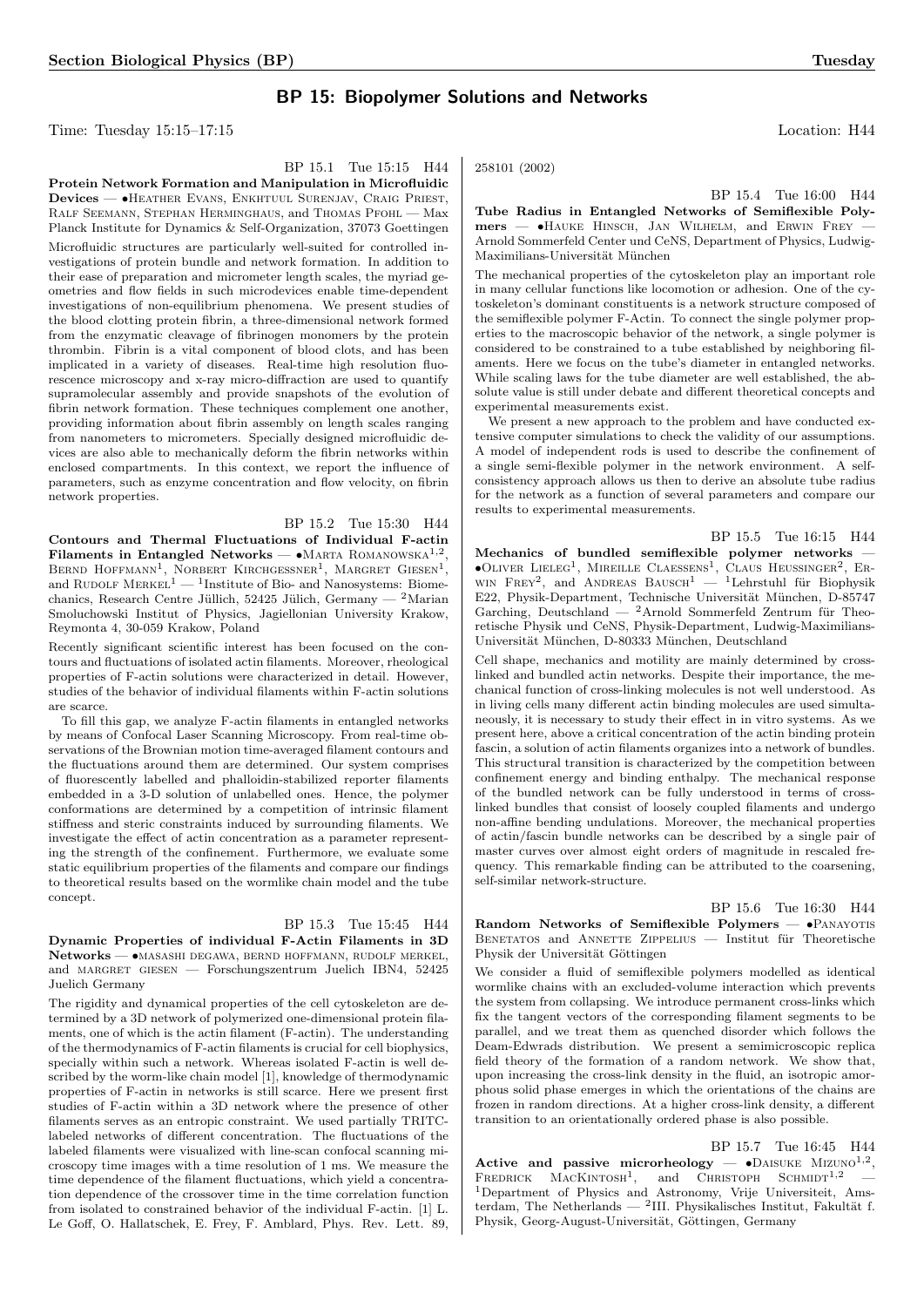We have developed active and passive, 1- and 2-particle microrheology (MR) using micron-sized colloidal particles as probes. Two laser beams focused through a microscope objective serve to both detect probe motion and exert controlled forces on the probes. Both active and passive MR can be done in a frequency range of 0.1Hz to 100 kHz. We compare results on model systems and discuss pros and cons of both technologies.

BP 15.8 Tue 17:00 H44

Modelling Non-Brownian Fluctuations in Stress Fiber Networks — •Claus Metzner, Carina Raupach, Daniel Paranhos-ZITTERBART, and BEN FABRY — Biophysics Group, University of Erlangen, Germany

Microbeads attached to the intracellular actomyosin network show spontaneous fluctuations of non-thermal origin. Their motion is characterized by a transition from sub- to superdiffusive mean square displacement (MSD) with increasing lag time. This signature, associated

# BP 16: Poster Session I

BP 16.1 Tue 17:00 Poster D Preparation of dense arrays of end-tethered DNA on solid substrates - • HUI LI, JUHA KOOTA, INA SEUFFERT, ALEXANDER ANDRÉ,  $GEORG$  MARET, and THOMAS  $GISER$  — Fachbereich Physik, Universität Konstanz, 78457 Konstanz, Germany

We discuss various routes to produce dense end-tethered arrays of long-chain DNA molecules to solid substrates, using DNA carrying end groups such as biotin or thiol which specifically bind to surfaceanchored streptavidin or gold.

Conventional end-tethering by adsorption of coiled DNA results in low tethering densities and mushroom-like conformations [1] due to the entropic repulsion of the coils. Using DC electric fields applied via conducting substrates such as gold or streptavidin-coated indium-tin oxide, DNA can be driven to the surface by electrophoresis. However, the high viscosity of the high DNA concentration near the surface dramatically slows down the tethering, resulting in only moderate enhancements of the tethering density.

As an alternative approach we exploit the liquid crystalline order in DNA solutions induced by osmotic stress [2] or by convective deposition onto a pinned contact line occurring in a "coffee ring" [3]. We investigate the effects of end-functionalization and end-tethering on liquid crystalline textures, and resulting tethering densities.

[1] R. Lehner, et al. Phys. Rev. Lett. 96 (2006), 107801.

[2] R. Podgornik, et al. Proc. Natl. Acad. Sci. USA 93 (1996), 4261-4266.

[3] I.I. Smalyukh, et al. Phys. Rev. Lett. 96 (2006), 177801.

#### BP 16.2 Tue 17:00 Poster D

Biological surfaces and their response to environmental stress — •Agnieszka Krol-Otwinowska, Karl Hieble, and Margret Giesen — Institute of Bio- and Nanosystems IBN-4, Research Centre Jülich GmbH, Germany

Biological surfaces form the interface between a living organism and the atmosphere. In addition, they mediate the response of a living organism to environmental stress by means of structural changes and chemical reactions. On the molecular scale, structural changes and chemical reactions generally involve changes in the local polarization of the electron charge density in the biological surfaces, which opens a pathway to study the response of biological surfaces to environmental stress from a surface scientist's perspective: Change in the local polarization of the electron charge density is the origin of the mechanical surface stress which is defined as the total work to enlarge the area of a solid surface by a certain amount. For the first time, we introduce measurements of the surface stress of biological surfaces under natural conditions and demonstrate that changes in the surface stress are sensitive indicators for the interaction of biological surfaces with their environment. As an example we present measurements of the surface stress of plant leaf wax layers and its dependence on climatic relevant parameters (gases, air humidity, UV-light).

## BP 16.3 Tue 17:00 Poster D

Fast and Light-Efficient Wavefront Sensing — •Marcel An-

with qualitative changes of the turning angle distribution, is reminescent of a particle diffusing in a potential well with slowly drifting minimum position. By solving this drifting well model analytically, we show that the complex statistical properties of the observed bead trajectories are captured by a small number of parameters.

Next we demonstrate numerically that a dynamic stress fiber network is a biologically plausible realization of drifting well behaviour. Essential features of the network include the formation of new fibers by actin polymerization, the building up of prestress by myosin crossbridges, the elastic properties of the established fibers, and the reverse processes of fiber degradation. Here, noise caused by myosin activity represents the non-thermal driving force of the diffusion. Established fibers, adhering to the bead surface and connecting radially to the remaining network, form an elastic cage and create a plateau in the MSD. The occasional formation or degradation of bead-linked fibers gives rise to superdiffusive and directed motion on longer time scales.

Time: Tuesday 17:00–19:30 Location: Poster D

dreas Lauterbach, Markus Rueckel, and Winfried Denk — Max Planck Institute for Medical Research, Department of Biomedical Optics, Jahnstr. 29, 69120 Heidelberg, Germany

Adaptive Optics can improve the image quality of confocal/multiphoton microscopic images by correcting wavefront distortions of the excitation beam. The wavefront distortions can originate from the sample itself and must be measured for correction. The wavefront sensing should be light-efficient to allow fast correction and to avoid photodamage in the biological sample during the measurement process.

We developed an interferometer-based virtual modal wavefront sensor (VMWS) that can be configured to measure, for example, Zernike coefficients directly. This sensor is particularly light efficient. Including up to Zernike mode 21, aberrations can be determined with a precision of about 0.17 rad  $(\lambda/37)$  using low resolution (65  $*$  65 pixels) images and only about 400 photons total.

The VMWS uses Phase Shifting Interferometry (PSI), for which we developed a new scheme ("Nonlinear PSI" (NPSI)), which makes faster measurements possible. It allows an almost arbitrary reference phase shift during the interferogram recording. We especially investigated the case of a sinusoidal phase shift. We show results of wavefront measurements and the comparison with theoretical considerations and envision the applicability of the VMWS and NPSI to confocal/multiphoton microscopy. VMWS and NPSI are not limited to microscopy but should be applicable whenever a reference wavefront is available.

BP 16.4 Tue 17:00 Poster D

Energy Transfer between Photosynthetic Pigment-Protein Complexes in Model Membrane Systems  $\rightarrow$  Tobias Pflock<sup>1</sup>, Manuela Dezi<sup>2</sup>, Giovanni Venturoli<sup>2</sup>, Jürgen Köhler<sup>1</sup>, and Silke OELLERICH<sup>1</sup> — <sup>1</sup>Experimentalphysik IV, Universität Bayreuth, D-95447 Bayreuth —  $^2$ Dept. of Biology, University of Bologna, Italy

The photosynthetic unit (PSU) of purple bacteria represents a well known model system in photosynthesis research. It mainly consists of protein complexes, namely LH2 and LH1-RC, which contain photoactive pigment molecules harvesting solar light. The ring-shaped complexes are embedded in lipid membranes to form functional units that very efficiently transfer the excitation energy to the reaction center (RC). Therefore, the supramolecular organisation of the PSU within the biological membrane plays a significant role, and it is of particular interest to understand how the involved lipids contribute to the spatial arrangement of the membrane proteins.

In order to address this question systematically, we chose to reconstitute proteins into large unilamellar vesicles (LUV). This allows us to control the membrane lipid composition as well as the lipid-protein ratio. Selective excitation of the pigments embedded in LH2 rings by a pulsed laser makes it possible to determine the transfer efficiency to LH1-RC units directly via fluorescence lifetime measurements. Using a streak camera system we studied the fluorescence decay of reconstituted pigment-protein complexes to characterize excitation energy transfer from LH2 to LH1-RC complexes.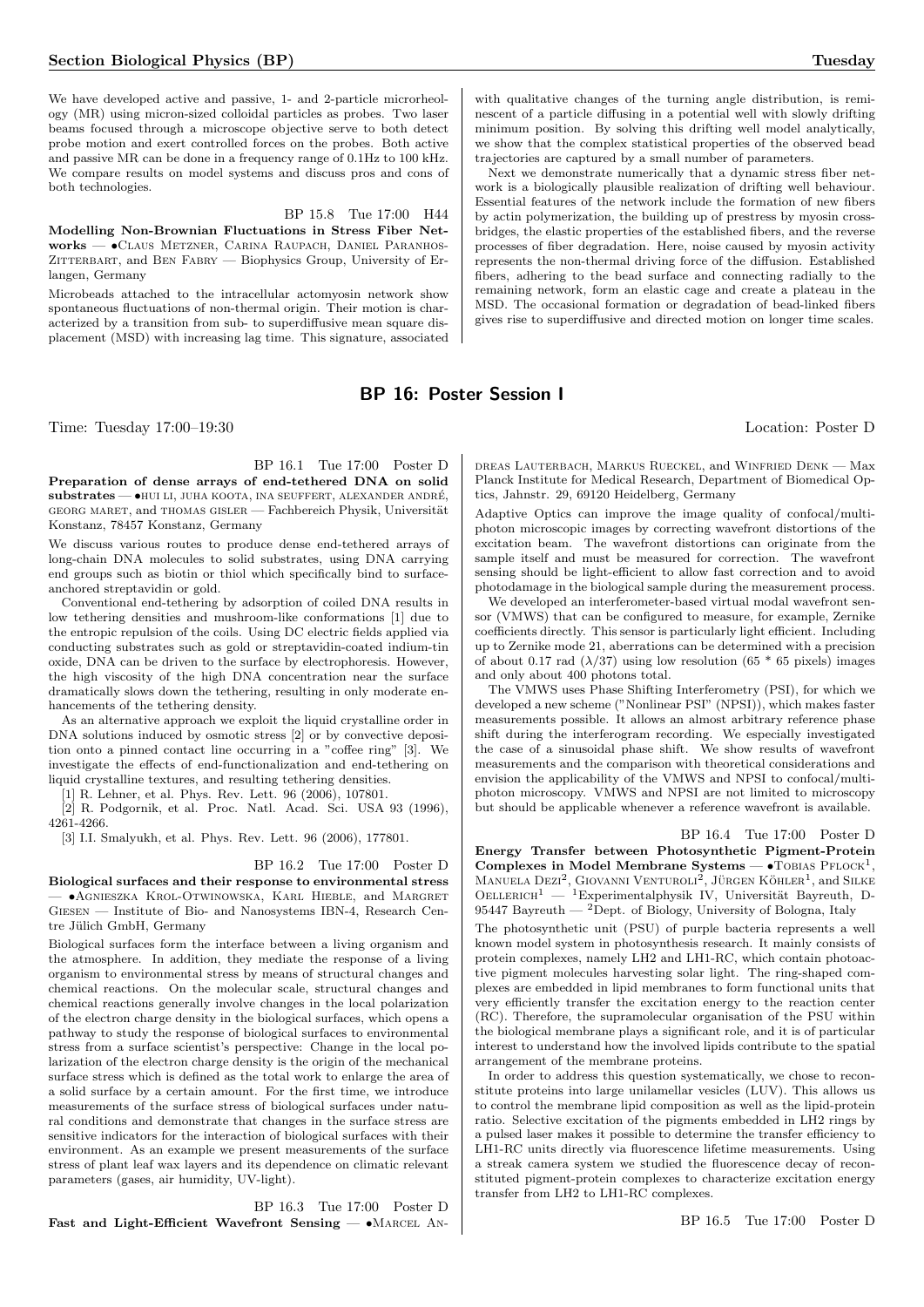Lipid-mediated protein interactions in lipid bilayers — • BEATE WEST and FRIEDERIKE SCHMID — Fakultät für Physik, Universität Bielefeld, Universitätsstr. 25, 33615 Bielefeld

Lipid-mediated interactions play a central role for the interactions between proteins in a lipid bilayer. The lipid bilayer as well as the proteins are simulated using a coarse-grained model.

We study how proteins influence the structure of the lipid bilayer at different temperatures, and, on the other hand, how the lipids influence the interactions of the proteins. To this end, we calculate the effective pair potential between the proteins with the method of umbrella-sampling.

# BP 16.6 Tue 17:00 Poster D

Fluctuation-dissipation relation for colloidal particles in shear  $flow - \bullet$ Thomas Speck and Udo Seifert — II. Institut für Theoretische Physik, Universität Stuttgart, Pfaffenwaldring 57, 70550 **Stuttgart** 

In equilibrium, the well-known fluctuation-dissipation theorem (FDT) connects the response of an observable with its auto-correlation function. For driven systems, breaking of detailed balance leads to dissipation and to the breakdown of the FDT. We have shown recently how to quantify this violation in terms of velocity correlations and how to restore then the original form of the FDT [1]. We investigate the violation function in the case of two interacting colloidal particles driven by shear flow and illustrate our results with numerical calculations.

[1] T. Speck and U. Seifert, Europhys. Lett. 74, 391 (2006).

#### BP 16.7 Tue 17:00 Poster D

Cell shape-dependent forces at focal adhesions -  $\bullet$ SEBASTIAN SCHMIDT<sup>1</sup>, ILKA BISCHOFS<sup>2</sup>, and ULRICH SCHWARZ<sup>1</sup> — <sup>1</sup>University of Heidelberg, Im Neuenheimer Feld 293, D-69120 Heidelberg, Germany — <sup>2</sup>University of California at Berkeley, Department of Bioengineering, 717 Potter Street, Berkeley CA 94720, USA

Adhesion-dependent cells probe the mechanical properties of their environment by internally generated forces transmitted to the extracellular environment at sites of focal adhesions, with dramatic consequences for different physiological processes, including cell division and lineage specification. We introduce a mechanical model which allows to relate cellular forces applied to focal adhesions with their shape. Our model predicts that forces at focal adhesions are mainly determined by the line tension present in the cell contour. Both surface tension in the cell envelope and extracellular stiffness have an indirect effect by changing the geometrical arrangement through which the line tension acts. We also discuss the effect of tension-mediated reinforcement of the cell contour.

#### BP 16.8 Tue 17:00 Poster D

Energy transfer processes in a bisporphyrinic switch  $-$  •Jedrzej Szmytkowski<sup>1,3</sup>, Robert Hauschild<sup>1</sup>  $MAN-$ FRED SCHOLDT<sup>1</sup>, TEODOR SILVIU BALABAN<sup>2,3</sup> , and Heinz  $KALT^{1,3}$  — <sup>1</sup>Univesität Karlsruhe (TH), Karlsruhe, Germany – <sup>2</sup>Forschungszentrum Karlsruhe, Institute for Nanotechnology, Karlsruhe, Germany  $-$  <sup>3</sup>Center for Functional Nanostructures (CFN), Karlsruhe, Germany

Energy transfer processes are the first step in light-harvesting and have been optimized in photosynthetic organisms. Artificial mimics are essential in understanding and controlling the efficiency with which after photon capture an energetic trap can be accessed. We have studied various bis-porphyrinic constructs, covalently attached to spacers such as a rigid steroidal skeleton or a terpyridine capable of undergoing a conformational switch from an extended "W" conformation into a more compact "U" form. The switching can be performed by addition of coordinating metals or of ditopic ligands. Singlet-singlet energy transfer was put into evidence by time-resolved fluorescence and the data have been analyzed using decay associated spectra (DAS). While in the steroidal systems a Förster-type energy transfer occurs, the rate and efficiency of the energy transfer can be influenced by the added ligand in the terpyridinc constructs.

BP 16.9 Tue 17:00 Poster D Accuracy check of detection algorithms for fluorescent colloidal spheres by simulation — •Markus Gyger — Institute for Soft Matter Physics, University of Leipzig, Linnéstr. 5, 04103 Leipzig, Germany

In the discussion about like-charge attraction of colloidal spheres confined between parallel glass-plates there have been indications that the observed attraction is an artifact due to diffraction effects in optical video microscopy. We present a simulation technique which checks the accuracy of the detection algorithms for confined fluorescent colloidal particles and allows for determination of the difference between real and detected particle position in dependance on the interparticle separation. To that aim, images of interacting particles, whose positions were detected by different particle detection algorithms, were computer generated, simulating the image-taking process of digital video microscopy. Re-detecting the particle positions from the simulated images and comparing them with the originally detected positions provides some insight into the detection accuracy and systematic errors of the detection algorithms.

BP 16.10 Tue 17:00 Poster D Brownian dynamics simulations of protein cluster assembly — •Jakob Schluttig and Ulrich Schwarz — University of Heidelberg, Im Neuenheimer Feld 293, D-69120 Heidelberg

Most proteins in the cell are active in complexes with two to several hundreds of components. Because only very small assemblies can be studied in an all-atom framework, coarse-grained approaches are required to model the association and dissociation dynamics of larger protein assemblies. We model proteins as spherical particles covered with few binding sites. Their motion is simulated with Brownian dynamics and binding is allowed to occur if two binding sites approach each other to a prescribed encounter length. The diffusion of clusters is treated using bead models for the hydrodynamics in the viscous regime. Using computer simulations, we measure the mean first passage times for the formation of clusters of different sizes.

BP 16.11 Tue 17:00 Poster D Evolutionary emergence of complexity in model food webs —  $\bullet$ CHRISTIAN GUILL and BARBARA DROSSEL — Institut für Festkörperphysik, Technische Universität Darmstadt, Deutschland

Explaining the amazing diversity of ecological communities remains one of the greatest challenges in theoretical ecology. We investigate various mechanisms that promote the emergence of large and complex food webs in an evolutionary model that also includes population dynamics. Networks are created by starting from one species and external resources, followed by an iterated process of adding new species that are obtained by modifying existing species. Species are ordered on a one-dimensional niche axis, and links between them that represent feeding relationships are assigned according to the rules of the niche model (R.J. Williams, N.D. Martinez, 2000, Nature 404, 180-183). The average body size (or mass) of the species is assumed to increase with their position on the niche axis. The tested hypotheses for the promotion of complexity are the influence of different functional responses, adaptive behaviour, and body size effects that relate the metabolic rate of a species to its position on the niche axis. Adaptive foraging behaviour is found to be the key mechanism for the emergence of complex networks, while body size effects only determine the degree of complexity.

BP 16.12 Tue 17:00 Poster D Nanotomography of Human Bone Based on Scanning Probe  $Microscopy - STEPHANIE RÖPER<sup>1</sup>, ChRISTIAN DIETZ<sup>1</sup>, SABINE$ SCHERDEL<sup>1</sup> , ANKE BERNSTEIN<sup>2</sup>, NICOLAUS REHSE<sup>1</sup>, and ROBERT  $M$ AGERLE<sup>1</sup> — <sup>1</sup>Chemische Physik, TU Chemnitz, D-09107 Chemnitz —  ${}^{2}$ Experimentelle Orthopädie, Martin-Luther-Universität Halle-Wittenberg, D-06097 Halle/Saale

Natural materials such as bone and teeth are nanocomposites of proteins and minerals, which exhibit a complex hierarchical structure ranging from macroscopic to molecular length scales. Scanning probe microscopy (SPM) based Nanotomography is a novel approach to image these materials. We focus on human bone which is first embedded in a methacrylate resin and then and then sectioned with the use of a microtome. For SPM based Nanotomography the specimen is ablated layer-by-layer by wet chemical etching and imaged with tapping mode scanning force microscopy after each etching step. From the resulting series of images the three-dimensional structure is reconstructed. The etching and imaging is done in-situ in a liquid cell of an SPM connected to reservoirs of etchants and water for flushing after each etching step. The flow of the different liquids is controlled with computer controlled valves which allow for an automated etching and measuring protocol. We will present first results of volume images of human bone and discuss our concepts for adjusting the imaging parameters to maintain a good imaging quality.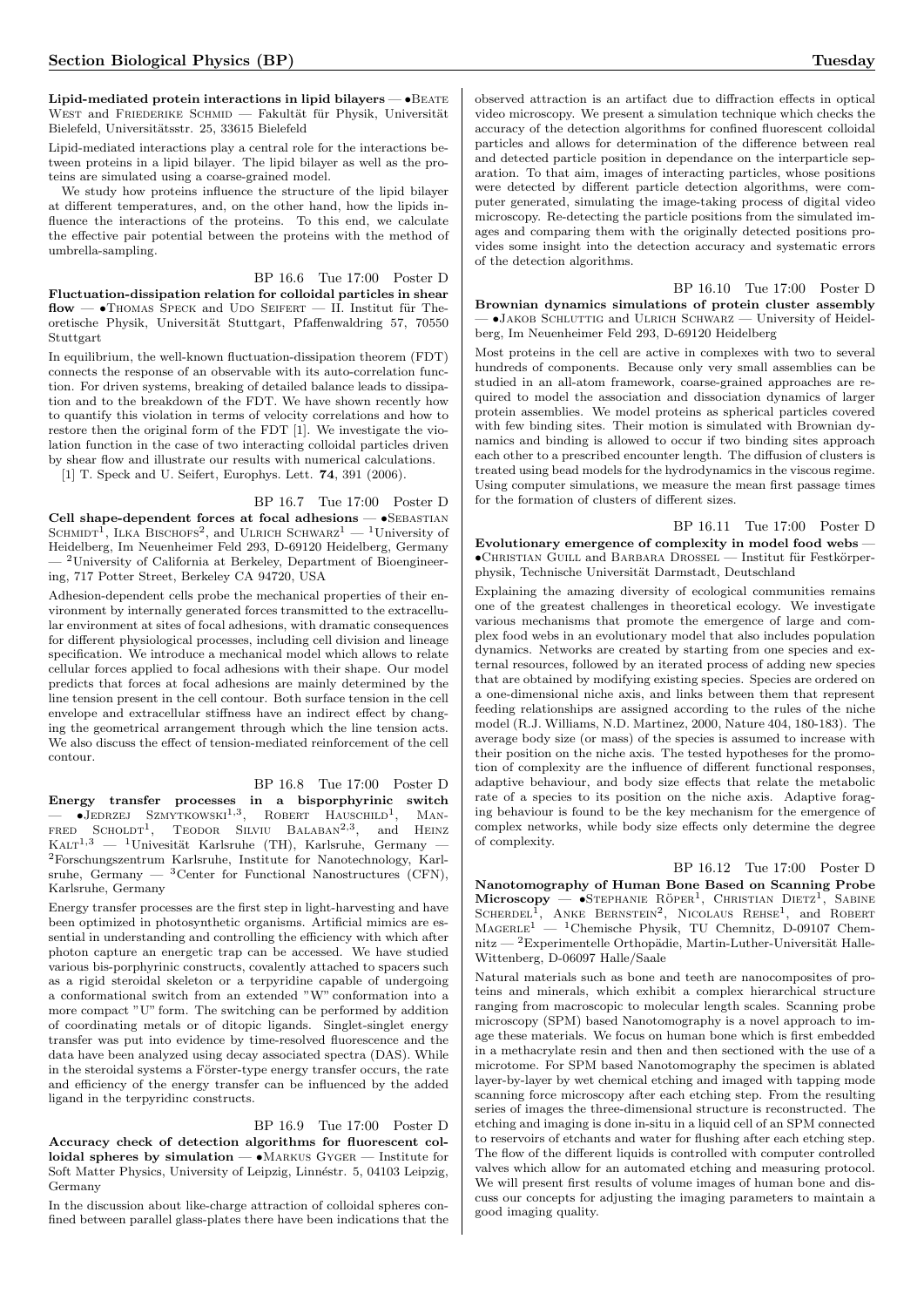BP 16.13 Tue 17:00 Poster D Dynamics of micro-capsules in shear flow using spectral methods — •Steffen Kessler, Reimar Finken, and Udo Seifert — II. Institut für Theoretische Physik, Universität Stuttgart, Pfaffenwaldring 57/III, 70550 Stuttgart

Soft objects such as vesicles or micro-capsules in hydrodynamic Stokes flow present a challenging physical model system both from a theoretical and experimental point of view. We present a novel three dimensional numerical approach using spectral methods to simulate the dynamical behaviour of a micro-capsule in a linear shear flow. The shape of the membrane is expanded into a set of smooth basis functions. Using the balance between elastic and hydrodynamic forces and the no-slip boundary condition at the capsule membrane, we derive the equations of motion of the expansion coefficients. This set of coupled nonlinear equations is solved numerically. The mechanical properties of our capsule include resistance to shear, compression and bending. Different constitutive laws and arbitrary external flows can be employed in the code. A viscosity contrast between inner and outer fluid is permitted. We are able to observe relaxation into a stationary tanktreading state, which is also seen in experiments. Numerical results for the deformation and inclination angle agree well with theoretical predictions in the low shear rate limit. The spectral code is used to investigate capsule dynamics beyond the quasispherical approximation.

#### BP 16.14 Tue 17:00 Poster D

Interaction of Model Proteins in a Lipid Bilayer under Sur- $\mathbf{face~Tension} \longrightarrow J\ddot{\circ} \text{RG~} \text{NEDER}^1, \text{BEATE~} \text{WEST}^2, \text{and~} \text{PETER~} \text{NIELABA}^1$ <sup>1</sup>Department of Physics, University of Konstanz, 78457 Konstanz  $-$ <sup>2</sup>Department of Physics, University of Bielefeld, 33615 Bielefeld

Recently O. Lenz and F. Schmid [1] introduced a simple coarse-grained model to study lipid layers and their phase transitions. Using an extension of this model [2] we are investigating the influence of an applied surface tension to a bilayer membrane. One aim of our work is the comparison of lipid-mediated protein-protein interaction between the tensionless state of the bilayer and states with non-vanishing surface tension. Furthermore, we are interested in developing a method for calculating the chemical potential of incorporated model proteins. [1] O. Lenz, F. Schmid, J. Mol. Liquids, 117, 147 (2005)

[2] F. Schmid, et al., http://arxiv.org/pdf/physics/0608226

#### BP 16.15 Tue 17:00 Poster D

Nanoscale thermophoresis for bioanalysis on a chip — •Christoph Wienken and Dieter Braun — Emmy Noether Group at the Center of NanoScience (CeNS),, Ludwig Maximilian Universität München, Amalienstrasse 54, 80799 Munich, Germany

We explored a chip-based all electrical measurement scheme for thermophoresis on the nanoscale. Thermophoresis, also called Soret effect, is the movement of particles in a temperature gradient. It is sensitive to the particles' properties like charge and size.[1] Previously, measurements were carried out all optical. But for simpler and cheaper detection we now use a all electrical setup. By miniaturizing the setup to nanoscale we significantly increased the speed of the measurement.

In the experiment both heating and concentration measurements are realized electrically. We use a very narrow, miniaturized gold/gold capacitor covered with a nanoliter droplet. Applying a high frequency AC voltage to the capacitor creates a temperature gradient between the capacitor and its environment by ohmic heating of the solution. Due to this gradient particles move out of the capacitor and result in a changed conductivity of the analyte. The latter is detected in the current signal.

Our simulations show that the analysis results are obtained within milliseconds, much faster than existing methods. This is due to the highly localized resistive heating near the capacitor. The chip-based layout doesn\*t require any precisely applied volumina but only a millimetre-sized droplet which covers the sensitive area.

[1] Stefan Duhr and Dieter Braun, PNAS 103, 19678-19682 (2006)

# BP 16.16 Tue 17:00 Poster D

Sexual reproduction prevails in a world of structured resources in short supply  $\bullet$ Irene Ament<sup>1</sup>, Barbara Drossel<sup>1</sup>, and STEFAN SCHEU<sup>2</sup> — <sup>1</sup>Institut für Festkörperphysik, Technische Universität Darmstadt, Deutschland — <sup>2</sup>Institut für Zoologie, Technische Universität Darmstadt, Deutschland

The maintenance of sexuality against the two-fold cost of sex is one of the most stunning problems in evolutionary biology. We present a model that is based on the availability of resources, which is the

strongest factor determining the growth of populations. Key features of the model are that there is a broad spectrum of resources, that sexual reproduction sets in when resources become scarce, that only a few genotypes can coexist locally, and that resources regrow slowly. We show that under a wide range of conditions the sexual species outcompete the asexual ones. The asexual species win when survival conditions are harsh and death rates are high or consumer genotypes are so manifold that all resources are exploited to the same extent. These results are robust against modifications of the model, including various types of spatial structure.

BP 16.17 Tue 17:00 Poster D Transport of phospholipids in the canalicular membrane of the hepatocyte - THOMAS SCHWAGER<sup>1</sup>, HERMANN-GEORG HOLZHÜTTER<sup>2</sup>, and ANDREAS HERRMANN<sup>3</sup> - <sup>1</sup>Charite, Augustenburger Platz 1, 13353 Berlin — <sup>2</sup>Institut für Biochemie, Charite, 10117 Berlin —  $3$ Institut für Biologie, Humboldt-Universität, 10115 Berlin

The bile is secreted by the hepatocytes from the liver of humans and other vertebrates. It plays an important role in the import of fat and in the export of cholesterol and xenobiotics. The hepatocytes pair to form a tiny canaliculus which transports the secreted bile. We present a mathematical model which contains the main molecular processes involved in the bile formation at the canalicular membrane. The membranes are modelled as a pair of regular hexagonal lattices, one of each representing the inner and the outer leaflet. The mobile constituents of the membrane may move along the lattice as well as between the leaflets, the so-called flip-flop. The interaction properties of the different particle species are characterized by affinities which influence the mobility of the particles. Although the model is very simple, it can quantitatively represent the known state of the canalicular membrane. It is applied to study the effect of perturbations of this reference state. Two examples of such perturbations: depletion of cholesterol and partial knock-out of the MDR3 transporter will be studied.

BP 16.18 Tue 17:00 Poster D Stretching of a DNA/HU-protein complex in SMD simula $tions - \bullet$ CARSTEN OLBRICH and ULRICH KLEINEKATHÖFER — International University Bremen (Jacobs University Bremen as of spring 2007), Campus Ring 1, 28759 Bremen, Germany

HU is a member of a family of prokaryotic proteins that interact with the DNA in a non-specific way. Its major function is the binding, compaction and stabilization of DNA. We applied steered molecular dynamic (SMD) simulations to DNA which is bonded to a HU protein and present some results in comparison with experiments done with optical tweezers. These show discrete steps during disruption. The goal is to analyze in detail these steps with the help of MD simulations.

BP 16.19 Tue 17:00 Poster D Solution Behavior of Semiconductor-Binding Peptides —  $\bullet$ Stefan Schnabel<sup>1</sup>, Simon Mitternacht<sup>2</sup>, Michael Bachmann<sup>1,2</sup>, ANDERS IRBACK<sup>2</sup>, and WOLFHARD JANKE<sup>1</sup> — <sup>1</sup>Institut für Theoretische Physik, University of Leipzig — $^2 \mathrm{Complex}$  Systems Division, Lund University, Sweden

Recent experiments have identified peptides with adhesion affinity for GaAs and Si surfaces. Here we use all-atom Monte Carlo (MC) simulations with implicit solvent to investigate the behavior in aqueous solution for four such peptides, all with 12 residues. At room temperature, we observe that all the four peptides are largely unstructured, which is consistent with experimental data. At the same time, it turns out that one of the peptides is structurally different and more flexible, compared to the others. This finding points at structural differences as a possible explanation for varying adhesion properties of the four peptides. An experimental test of this hypothesis is proposed.

BP 16.20 Tue 17:00 Poster D Particle image correlation spectroscopy  $(PICS)$   $-$  •STEFAN SEMRAU and THOMAS SCHMIDT — Physics of life processes, Leiden institute of physics, Leiden university, The Netherlands

Single-particle tracking (SPT) and image correlation microscopy (ICM) have been proven to be powerful tools for the investigation of local inhomogeneities in biological systems. Driven by recent discussions on the refinement of the classical fluid-mosaic model of the plasma membrane both tools were applied to elucidate the contribution of lipid organization and protein interactions to the behavior of signaling molecules. To overcome the drawbacks of both SPT and ICM we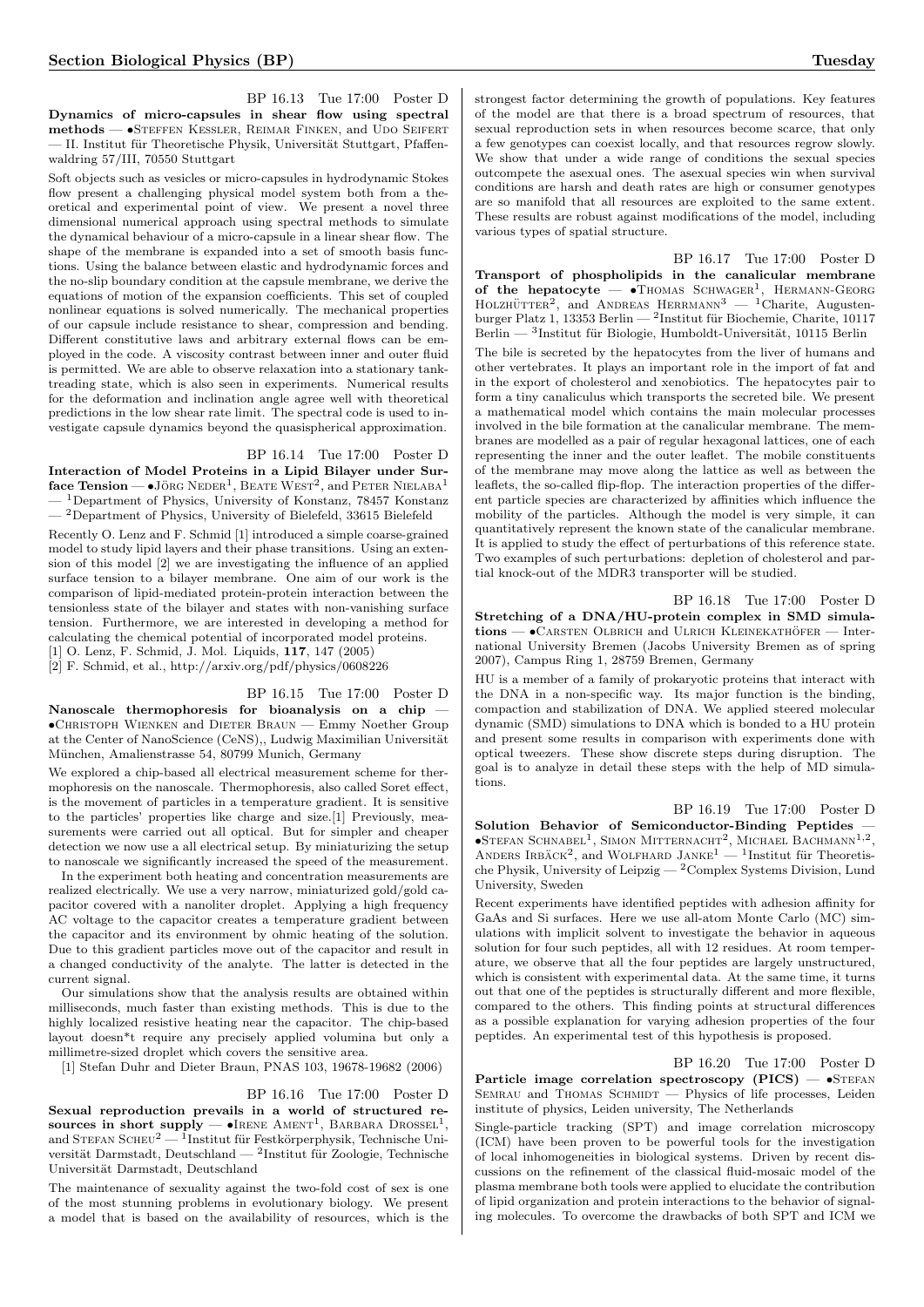have developed an analysis tool that combines both techniques and resolves correlations on the nanometer length and millisecond time scale (Semrau and Schmidt, Biophys. J., Vol. 92, 2007). This tool, adapted from methods of spatiotemporal image correlation spectroscopy, exploits the high positional accuracy of single-particle tracking. While conventional tracking methods break down if multiple particle trajectories intersect, our method works for arbitrarily large molecule densities and diffusion coefficients as long as individual molecules can be identified. It is computationally cheap and robust and requires no a priori knowledge about the dynamical coefficients. We demonstrate the validity of the method by Monte Carlo simulations and by application to single-molecule tracking data of membrane-anchored proteins in live cells. The results faithfully reproduce those obtained by conventional tracking: upon activation, a fraction of the small GTP-ase H-Ras is confined to domains of < 200 nm diameter.

# BP 16.21 Tue 17:00 Poster D

Single molecule microscopy using focal plane illumination - $\bullet$ JÖRG RITTER, WERNER WENDLER, and ULRICH KUBITSCHECK — Institute of Physical and Theoretical Chemistry, Bonn, Germany

Single molecule fluorescence microscopy performed in spatially extended samples severely suffers from a high fluorescence background. To overcome this problem we used a focal plane instead of the conventional epi-illumination. By means of a custom made cylindrical lens system (NA 0.33) we created a light sheet with a Rayleigh length of 37  $\mu$ m, a FWHM width of 8.3  $\mu$ m, and a FWHM thickness of 2  $\mu$ m within the object plane of a detection objective lens. In this manner a simple optical sectioning microscope was created (Voie et al., 1993). The light sheet was produced inside a water chamber, where the sample was fixed within an agarose gel cylinder on a micrometer stage (Huisken et al., 2004). Fluorescence light was detected perpendicular to the illumination plane by a water-dipping microscope objective lens (60X, NA 1.0) and imaged onto an EMCCD. Only the plane of interest was illuminated and affected by photobleaching. Movement of the stage allowed the acquisition of 3D image stacks. Excitation in the focal plane only resulted in a striking reduction of fluorescence background. The axial resolution was determined by the light sheet thickness and the resolving power of the detection objective lens, and was determined as 1.35  $\mu$ m FWHM at 680 nm (theoretical expectation, 1.17  $\mu$ m). The penetration depth of the optical sectioning was limited by the working distance of the water-dipping microscope objective (2.5 mm).

# BP 16.22 Tue 17:00 Poster D

Intranuclear dynamics of single mRNA molecules in living C. tentans salivary gland cell nuclei — •Roman Veith, Jan-PETER SIEBRASSE, and ULRICH KUBITSCHECK — Institute of Physical and Theoretical Chemistry, Bonn, Germany

The salivary glands of the dipteran Chironomus tentans provide an elegant model system for the analysis of specific messenger ribonucleoprotein particles, the Balbiani Ring (BR) mRNPs. BR mRNPs contain long RNA transcripts of roughly 35-40 kb in size, which possess a highly repetitive sequence. The diameter of the granular BR mRNPs is about 50 nm. Transcription and splicing of the BR mRNA and the formation of the BR particles was genetically and biochemically thoroughly investigated, and in several recent studies their intranuclear localisation in fixed glands was visualized by electron microscopy. However, up to now little was known about the intranuclear dynamics and mobility of the BR mRNPs. We analysed the intranuclear motions of BR particles in real-time by single particle tracking of fluorescence labelled BR mRNPs in living cell nuclei. Labelling was achieved in situ by nuclear microinjection of Cy5-conjugated oligonucleotides, which were complementary to the highly repetitive sequence on the BR mRNA. This approach generated fluorescent RNPs in vivo. Injection of control oligos and application of DRB proved that the labelling was specific. Using high speed single-molecule microscopy we analysed the intranuclear movements of the particles, and compared it to various model particles such as fluorescent microbeads, quantum dots and fluorescent dextrans.

#### BP 16.23 Tue 17:00 Poster D Coarse-grained simulation studies of peptide-induced pore formation — •Gregoria Illya and Markus Deserno — Max Planck Institute for Polymer Research, Mainz, Germany

The interactions of cell membrane and antimicrobial peptides, which are amphiphilic molecules, can be very complicated. In the low concentration phase, antimicrobial peptides adsorb to the surface of the membrane, while in the high concentration phase, they insert across

the membrane, resulting in the formation of pores. Despite being intensively studied experimentally, the mechanism of pore formation and its structure are remain disputed.

We investigate the interactions between lipid bilayers and amphiphilic peptides using a solvent free coarse-grained simulation technique. In our model, each lipid is represented by a 'hydrophilic' bead and three 'hydrophobic' beads. The amphiphilic peptide is modelled as a 'hydrophobic-hydrophilic' tube with 'hydrophilic' sites at the tube's ends.

It is observed that as the attractive interaction between peptides and lipids is successively increased, the preferred state of the peptide changes from desorbed to adsorbed to inserted. We show how several peptides which bind to the membrane surface cooperatively insert and subsequently induce the formation of pores.

BP 16.24 Tue 17:00 Poster D Detecting lipid bilayer formation and expansion by a microfabricated cantilever array — IOANA PERA and  $\bullet$ JÜRGEN FRITZ -International University Bremen, D-28759, Bremen, Germany (Jacobs University Bremen, as of Spring 2007)

Biological applications of cantilever array sensors focus mainly on the detection of nucleic acids or proteins. We want to apply cantilever array sensors to the investigation of mechanical properties of lipid bilayers. Supported lipid bilayers formed on solid surfaces are model systems for cellular membranes and are often used as biosensor coatings. The investigation of mechanical properties of cellular membranes, e.g. their fluidity, rigidity, stretching and bending, can give novel insights into biological processes such as cell adhesion, exocytosis, or initiation of viral infection [1].

Here we report on lipid bilayer formation on the surface of microfabricated cantilevers and the related surface functionalizations [2]. Bilayer formation by vesicle fusion on top of cantilevers resulted in different bending strengths (between several 10 nm to several 100 nm) and bending directions (tensile or compressive) of the cantilevers. The bending depended mainly on the surface on which the bilayers were formed, i.e. if they were physisorbed on the silicon oxide or chemisorbed on the gold surface of cantilevers. First experiments on further modification of bilayers with the pore forming peptide melittin will be discussed.

[1] H.T. McMahon, J.L. Gallop, Nature 438 (2005) 590.

[2] J. Fritz, I. Pera, Langmuir 2006 (web release 09-Dec-2006).

BP 16.25 Tue 17:00 Poster D Toxicologic impact of Carbon Nanotubes on Caco-2 cells — •Heike Kreher, Claus-Michael Lehr, and Marc Schneider — Universität des Saarlandes, Biopharmazie und Pharmazeutische Technologie, Campus Saarbrücken, Geb. A4 1 Postfach 151150, D-66041 Saarbrücken, Deutschland

Nanoparticles with most interesting properties for scientists and industry are Carbon Nanotubes (CNTs) which are stronger than steel at only 1/6th the weight and have higher current density than copper. For this reason CNTs are manufactured in a huge amount. In addition CNTs are produced in diesel engines of cars and in combusters. Thus it appears that humans are already exposed to CNTs in the air and it is important to know how these particles affect pulmonary cells and intestinal cells in terms of acute and long-term toxicity. After imaging of dispersed CNTs, we tested their influence in vitro on Caco-2 cells, which have morphological and biochemical similarity to the small intestinal columnar epithelium. We used standard assays to investigate the viability and the cytotoxicity respectively (LDH- and MTT-assays). Another important parameter, when considering the interaction of materials with epithelial layers is the barrier function itself. This was tested measuring the electrical resistance across the barrier (TEER values). To perform the tests, CNTs were suspended in medium in different concentrations and then the solutions were sonicated for 3 minutes. LDH test did not show any disturbance of the membrane integrity of the cells. Whereas MTT test showed a slight toxicity with increasing CNT concentration.

BP 16.26 Tue 17:00 Poster D Biofilm adsorption on structured substrates -  $\bullet$ HUBERT MANTZ<sup>1</sup>, CHRISTOPH GILOW<sup>1</sup>, ANTHONY QUINN<sup>1</sup>, KARIN JACOBS<sup>1</sup>, MARKUS BELLION<sup>2</sup>, and LUDGER SANTEN<sup>2</sup> - <sup>1</sup>Saarland University, Experimental Physics, D-66041 Saarbrücken, Germany —  $^2$ Saarland University, Theoretical Physics, D-66041 Saarbrücken, Germany

The aim of this experimental study is to shed light on the mechanism of biofilm adsorption. The behavior of biomolecules at surfaces plays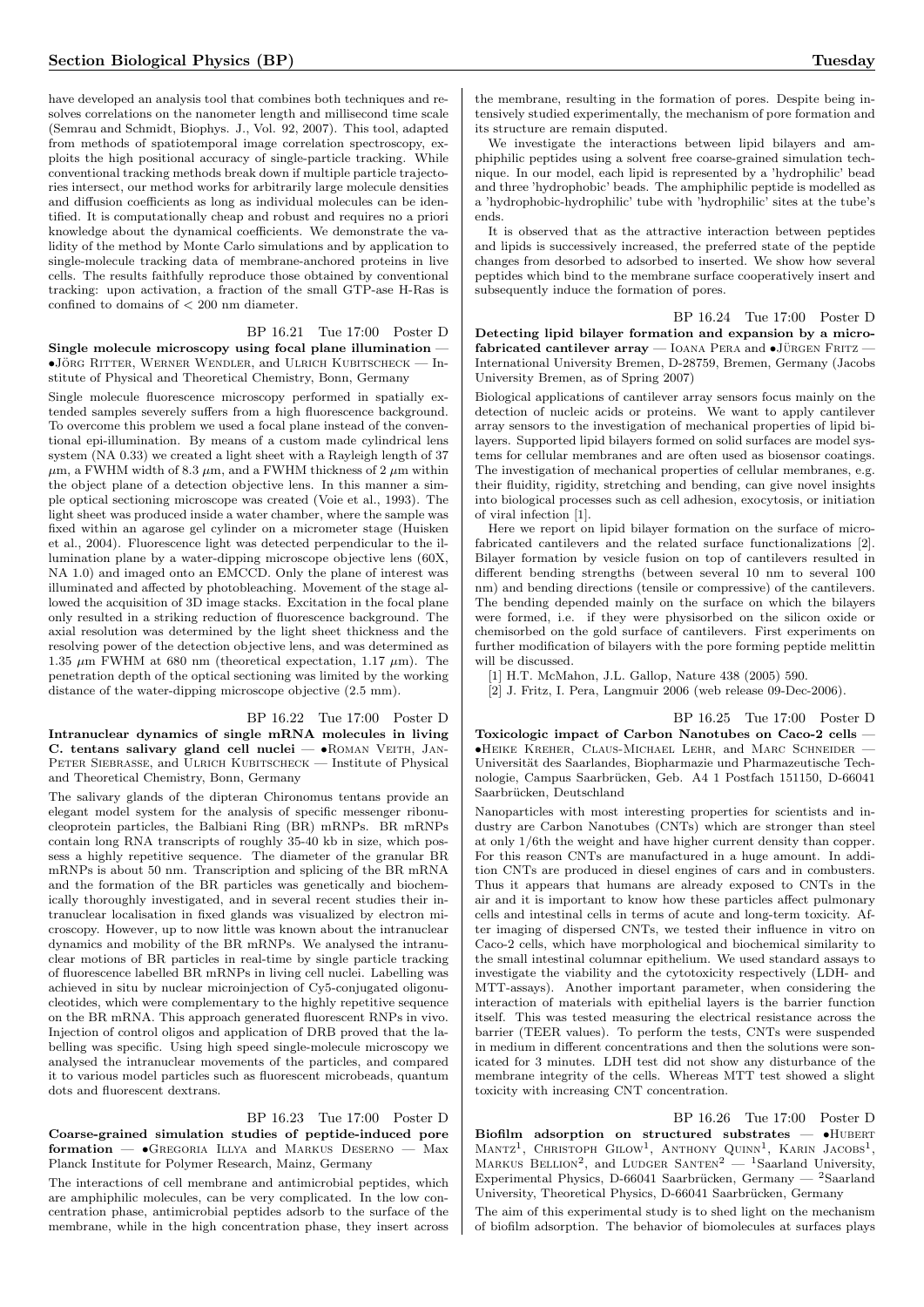a fundamental role in a number of areas (e.g. the interaction between implant materials and human tissue) as structure of a protein is often closely related to its function.

Among a number of other factors, the complex process of protein adsorption is determined by surface properties. As a model system, a combination of structured substrates was used to isolate the contribution of different parameters (chemical composition, roughness, surface charge ...).

The adsorption kinetics of some proteins (amylase, lysozyme, albumin), as measured by in situ-ellipsometry have been compared to other techniques such as surface plasmon resonance and surface probe microscopy measurements.

The results have also been compared to Monte Carlo simulations, assuming conformational changes of the proteins with increasing surface coverage. Our results will be useful for the design of special (non-) adhesive biointerfaces.

BP 16.27 Tue 17:00 Poster D

Brownian dynamics of rods in a crowded environment — •TOBIAS MUNK, FELIX HÖFLING, ERWIN FREY, and THOMAS FRAnosch — Arnold-Sommerfeld-Center und CeNS, Ludwig-Maximilians-Universität München, Theresienstraße 37, 80333 München

Molecular crowding in the cell provides a heterogeneous, randomly structured medium. The properties of this environment strongly influence the diffusion of proteins and stiff polymers.

We have developed a theoretical model that mimics the essentials of this motion: A single spherical or rod-like object moves through a fixed array of hard-core obstacles. By means of Brownian dynamics simulations, we investigate the dynamics of the overdamped motion over nine decades in time and compare to a purely ballistic motion. For rods, interesting phenomena occur due to anisotropic friction and the coupling of rotational and translational degrees of freedom. In particular, we analyze predictions of the tube model.

BP 16.28 Tue 17:00 Poster D

Bacteriophage HK97 studied by nanoindentation  $- \cdot$  WOUTER H. ROOS<sup>1</sup>, IRENA L. IVANOVSKA<sup>1</sup>, JOHN E. JOHNSON<sup>2</sup>, and GIJS J. L.  $\rm{W} \rm{U} \rm{T} \rm{E} ^{1}$  —  $\rm{^{1}F} \rm{y} \rm{s}$ ica van complexe systemen, Vrije Universiteit, 1081 HV Amsterdam, Niederlande — <sup>2</sup>Molecular biology, Scripps Research institute, La Jolla, CA, U.S.A.

After procapsids of bacteriophage HK97 have self-assembled, they mature and subsequently package dsDNA. The maturation process is accompanied by an expansion of the capsid, together with a crosslinking of the capsid proteins. We perform nanoindentation experiments using atomic force microscopy to probe the elastic properties of the HK97 shells at different states of maturation. We also determine the breaking force, i.e. the minimum force which is needed to deform the shell irreversibly.

BP 16.29 Tue 17:00 Poster D

Force generation in a filopodia model system  $-$  •SIMONE KÖHLER<sup>I</sup>, MIREILLE CLAESSENS<sup>1</sup>, MICHAEL SCHLEICHER<sup>2</sup>, and AN-DREAS  $B$ AUSCH<sup>1</sup> — <sup>1</sup>TUM Physik Department E22, James Franck Straße, D-85747 Garching —  $^2$ LMU Institute for Cell Biology, Schillerstraße, D-80336 München

Formins are multi-domain proteins with a highly conserved formin-homology domain 2, that can nucleate actin filaments from monomers alone and may even trigger filament growth by a processive capping mechanism. A formin of the slime mould Dictyostelium discoideum, dDia2, has been shown to be important for the formation, elongation and maintenance of filopodia. Fascin, an actin-bundling protein is essential for filopodial protrusion, too. For further understanding the interaction of these two proteins in vitro experiments have to be done.

We study the role of fascin on assembly rates and force generation by dDia2-induced actin polymerisation using total internal reflection fluorescence microscopy (TIRFM) as well as an in vitro motility assay. In the motility assay the force generated by actin polymerisation can be used to propell formin coated beads in a medium containing only purified proteins while TIRFM allows to follow the polymerisation of single actin filaments from dDia2 immobilized on a surface.

# BP 16.30 Tue 17:00 Poster D

Ex-situ measurements of adsorbed protein layers  $\bullet$  CHRISTOF WEITENBERG, HUBERT MANTZ, and KARIN JACOBS — Saarland University, Experimental Physics, D-66041 Saarbrücken, Germany Measurements of biological tissue are usually done in situ, i.e. in solu-

tion. We investigated the possibility of an ex-situ determination of the thickness of lysozyme protein layers adsorbed to silicon oxide surfaces by means of ellipsometry. The expected shape of the adsorption kinetics and isotherms for different ionic strengths could be reproduced. Yet the time scale for adsorption appears to be much larger than for comparable in-situ measurements. We discuss the possible explanations for this behavior as well as assets and drawbacks of the applied ex-situ procedure.

BP 16.31 Tue 17:00 Poster D Polymers in external fields  $\bullet$ CHRISTIAN SENDNER and ROLAND Netz — TU Muenchen, Physik Department, 85748 Garching

The dynamical response of polymers to external fields at finite temperature is investigated. We explicitly take hydrodynamic interactions in the limit of zero Reynolds number into account. The response of grafted DNA chains to alternating electric fields is examined, addressing important parameters like the bending rigidity. Terminally attached ligands change the dynamics of that system leading to possible biosensing applications [1]. In another project we analyze the influence of a solid–liquid interface on stiff polymers, driven parallel to the surface. This leads to a preferred orientation of the rod with respect to the wall, and gives rise to an effective repulsion away from the surface. We give scaling results for this long ranged repulsion in the high temperature limit. This purely hydrodynamic effect could lead to desorption transitions for short polymer chains which could be important for applications in the field of DNA chips.

[1] C. Sendner, Y.W. Kim, U. Rant, K. Arinaga, M. Tornow, and R. R. Netz, Phys. Stat. Sol. (a) 203 (14), 3476-3491 (2006)

BP 16.32 Tue 17:00 Poster D Influence of spacer length and density on the vertical structures of supported membranes studied by neutron reflectivity — •PETER SEITZ<sup>1</sup>, OLIVER PURRUCKER<sup>2</sup>, ANTON FÖRTIG<sup>3</sup>, RAIMUND GLEIXNER<sup>4</sup>, GIOVANNA FRAGNETO<sup>5</sup>, RAINER JORDAN<sup>3</sup>, and MOTOMU  $TANAKA<sup>1,2</sup>$  — <sup>1</sup>Physikalisch-Chemisches Institut, Universität Heidelberg, Germany — <sup>2</sup>Physik-Department E22, Technische Universität München, Germany —  $3$ Institut für Technische Chemie, Technische Universität München, Germany —  $4$ Max Planck Institute of Biochemistry, Martinsried, Germany — <sup>5</sup> Institut Laue-Langevin, Grenoble, France

We studied the structure of a new class of polymer-supported membranes, which are separated from the solid substrate via poly(2-methyl-2-oxazoline) spacers of defined length, functionalized with a surface coupling group and hydrophobic membrane anchors. The proximal leaflet was deposited via Langmuir-Blodgett transfer, followed by vesicle fusion to deposit the distal layer. Precise control of the polymer chain length and its lateral density enables the quantitative adjustment of the thickness and the viscosity of the polymer interlayer. Previously, we measured the membrane-substrate distance with fluorescence interference contrast microscopy (FLIC). To gain a deeper insight to the vertical structure of the membrane, we conducted specular neutron reflectivity experiments under a systematic variation of the spacer length and density, and calculated the static roughness and the volume fraction of water in the polymer interlayer.

BP 16.33 Tue 17:00 Poster D Persistence length of semiflexible polymers and bending rigidity renormalization  $\bullet$ PETRA GUTJAHR, REINHARD LIPOWSKY, and JAN KIERFELD — Max Planck Institute of Colloids and Interfaces, Science Park Golm, 14424 Potsdam, Germany

The persistence length of semiflexible polymers and one-dimensional fluid membranes is obtained from the renormalization of their bending rigidity. The renormalized bending rigidity is calculated using an exact real-space functional renormalization group transformation based on a mapping to the one-dimensional Heisenberg model. The renormalized bending rigidity vanishes exponentially at large length scales and its asymptotic behaviour is used to define the persistence length. For semiflexible polymers, our results agree with definitions based on the asymptotic behaviour of tangent correlation functions. Our definition differs from the one commonly used for fluid membranes, which is based on a perturbative renormalization of the bending rigidity.

BP 16.34 Tue 17:00 Poster D Exact mean and variance of neuronal subthreshold voltage fluctuations driven by shot noise - •LARS WOLFF and BENJAMIN LINDNER — Max Planck Institute for the Physics of Complex Systems, Dresden, Germany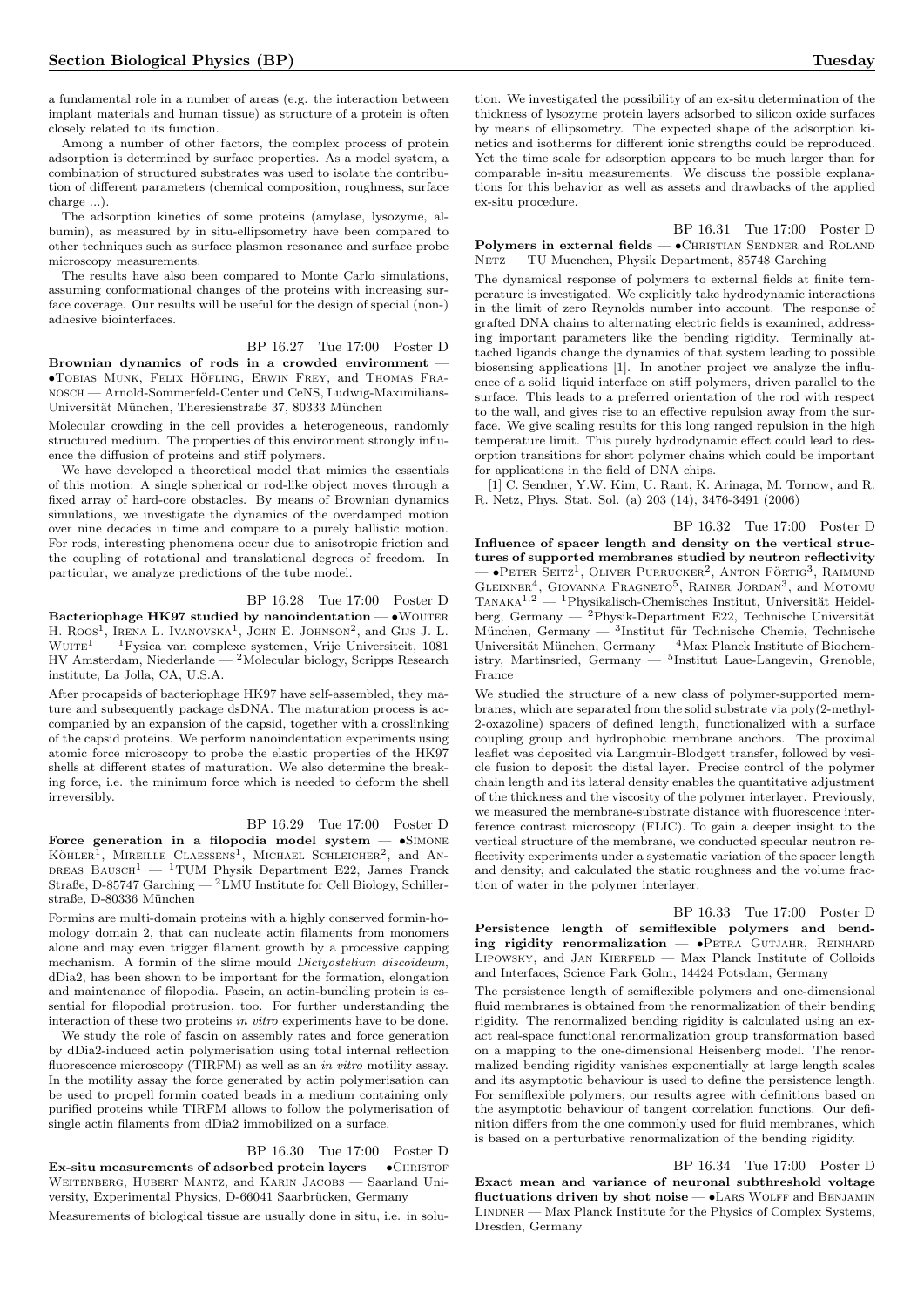Neurons are subject to a vast number of synaptic inputs from as many as tens of thousands of other cells. These inputs consist of spikes changing the conductivity of the target cell, i.e. they enter the neural dynamics as multiplicative shot noise. Up to now, only for simplified models like current-based (additive-noise) point neurons or models with Gaussian white noise input, exact solutions are available. We will present a method to calculate the exact time-dependent mean and variance for the voltage of a point neuron with conductance-based Poissonian shot noise and a passive membrane. The exact solutions show novel features (for instance, maxima of the moments vs time) and are in excellent agreement with numerical simulations. The theoretical analysis of subthreshold membrane fluctuations may contribute to a better comprehension of neural noise in general. It may also help devising schemes for the extraction of synaptic parameters or network parameters from voltage recordings.

# BP 16.35 Tue 17:00 Poster D

Cellular Potts Model based simulation of endothelial network formation — •Martin Peglow and Heiko Rieger — Theoretische Physik, Universität des Saarlandes, PF 151150, D-66041 Saarbrücken

The Cellular Potts Model is a cell centered based Monte Carlo approach to development biology, focusing on intercellular adhesion forces. In an early stage of embryogenesis the capillary network, the first organ in vertebrates, is built to supply other tissues with oxygen and nutrients. Cells beeing self organized, there has to be a cell communication system which can describe the underlying mechanisms of vaculogenesis and angiogenesis. We study a theoretical model that describes chemotactic diffusion of growth factors, which are produced by autocrine cells and decay within the extracellular matrix. For a better understanding of this process, which has already been shown in vitro, we studied the influence of different strengths of a contact inhibited mechanism on the structure and shape of the network in 2d and 3d. Contact inhibition here means that chemotactic filopodia were supressed at cell-cell interfaces.

#### BP 16.36 Tue 17:00 Poster D

Remodelling of an arteriovenous vascular network during tumor growth and simulation of drug flow: A theoretical model — •Michael Welter and Heiko Rieger — Theoretische Physik, Universität des Saarlandes, PF 151150, D-66041 Saarbrücken

Tumor acquire sufficient oxygen and nutrient supply by coopting host vessels and neovasculature created via angiogenesis, thereby transforming a highly ordered network into chaotic heterogenous tumor specific vasculature. Vessel regression inside the tumor leads to large regions of necrotic tissue interspersed with isolated surviving vessels. A theoretical model is presented that captures these features in agreement with data from human melanoma. Extending our earlier work [K. Bartha and H. Rieger, J. Theor. Biol. 241, 903 (2006)] emphasis is put on realistic modeling of the vascular system by incorporating a stochastically grown hierarchical arteriovenous network, Fahraeus-Lindqvist and phase separation effects and refined tissue oxygen level computation. The irregularity of tumor vasculature has drastic effects upon potential drug delivery, therefore we also present results of simulations of a tracer substance flowing through the remodeled network.

BP 16.37 Tue 17:00 Poster D Beitrag abgesagt —  $\bullet$ XXX XXX —

# BP 16.38 Tue 17:00 Poster D

Shift-Twist-Symmetry and pattern formation in the visual cortex  $-$  •Wolfgang KEL<sup>1</sup>, MICHAEL SCHNABEL<sup>1,2</sup>, and FRED  $WOLF<sup>1</sup>$  — <sup>1</sup>Max-Planck-Institut for Dynamics and Self-Organization, Göttingen, D-37073 — <sup>2</sup>Bernstein Center for Computational Neuroscience, Göttingen

Neurons in the primary visual cortex preferentially respond to visual stimuli of a particular orientation. Across the cortex, these orientation preferences are arranged in quasiperiodic 2-D patterns, known as orientation maps. Biologically plausible symmetry assumptions have been used successfully to derive a theoretical model which accounts for the emergence of such patterns [1].

Recent measurements have revealed anisotropic coupling statistics in the underlying neural tissue [2], which require the reduction of symmetry in the original model. We discuss consequences of the remaining symmetry (shift-twist-symmetry) in pattern-formation models of the visual cortex. Focussing on the influence of linear and quadratic shift-twist-symmetric coupling terms in the corresponding amplitude

equations, the attractors of the dynamics and their stability ranges are calculated. Statistical properties of the spatial arrangement of the emergent structures are compared with recent measurements in tree-shrews. Including additional linear terms improves the agreement with the data. The data exhibits significant signatures of higher-order statistics which are still to be explained by theoretical models.

[1] F. Wolf. Phys. Rev. Lett., 95,208701 (2005)

[2] W.H. Bosking, J. Neurosci., 17, 2112 (1997)

BP 16.39 Tue 17:00 Poster D

Detection of Coupling Directions in Multivariate Dynamical Systems with Applications to Tremor-Correlated Spike Activity in Parkinson's Disease  $\bullet$ BJOERN SCHELTER<sup>1</sup>, KATHRIN HENSCHEL<sup>1</sup>, FLORIAN AMTAGE<sup>2</sup>, JAN VESPER<sup>3</sup>, BERNHARD HELLWIG<sup>2</sup>, CARL HERMANN LUECKING<sup>2</sup>, and JENS TIMMER<sup>1</sup> - <sup>1</sup>FDM, Center for Data Analysis and Modeling, University of Freiburg, Germany — <sup>2</sup>Dpt. of Neurology and Neurophysiology, Neurozentrum, University of Freiburg, Germany  $-$  3Dpt. of Stereotactic Neurosurgery, Neurozentrum, University of Freiburg, Germany

Tremor in Parkinson's disease is a neurological disorder that manifests itself in involuntary oscillations of the upper limbs at a frequency of approximately 5 Hz. The aim of this study was to investigate the relation between tremor and spike activity in the subthalamic nucleus (STN) of patients with Parkinson's disease.

Data were obtained during stereotactic surgery on patients with Parkinson tremor. Muscular and neuronal spike activity was recorded simultaneously. Multivariate analysis techniques were applied to infer the underlying interdependence structure with particular emphasize on distinguishing direct and indirect interdependencies as well as the direction of the information flow. The techniques were successfully applied and our results support the hypothesis that synchronous neuronal activity in the STN contributes to the pathogenesis of Parkinsonian tremor.

BP 16.40 Tue 17:00 Poster D Protein Adsorption kinetics monitored via SPR — •HENDRIK HÄHL, HUBERT MANTZ, and KARIN JACOBS - Saarland University, Experimental Physics, D-66041 Saarbrücken, Germany

The formation of protein layers on solid surfaces plays an important role in many biological processes. In our studies we focus on the adsorption of human saliva proteins. In the oral cavity, some of them can act as a medium for bacteria. The aim is to test the influence of the different contributions of the surface potential on the protein adsorption process.

Former investigations showed that the adsorption kinetics exhibits a different behaviour for different long-range van-der-Waals interactions (cf contribution of H. Mantz et al.). Now the influence of the short-range forces should also be tested.

By covering thin gold layers with self assembled monolayers of thiols with different headgroups, it is possible to tune the short-range forces acting on the adsorbing proteins. The growth of the protein layer is monitored via surface plasmon resonance. By the shift of the minimum in the reflectivity curves the thickness of the adsorbed layer can be measured. In combination with imaging ellipsometry this gives us major advantages in comparison with commercially available setups, e.g. the layer thicknesses can be compared directly.

BP 16.41 Tue 17:00 Poster D Photobleaching in two-photon scanning fluorescence correlation spectroscopy —  $\bullet$ ZDENEK PETRÁŠEK and PETRA SCHWILLE – Biotechnologisches Zentrum, Institut für Biophysik, TU Dresden

Two-photon Fluorescence Correlation Spectroscopy (FCS) takes advantage of the excitation being sufficiently localized, so that no confocal arrangement using a pinhole is necessary to create a well confined measurement volume. Although two-photon FCS has all the advantages well known from two-photon microscopy, signal-to-noise ratios lower than with one-photon excitation are usually achieved, a fact commonly attributed to optical saturation and photobleaching.

Scanning FCS (sFCS) combines the standard FCS with relative movement of the sample and the excitation beam. Although the information about diffusion kinetics is partially lost by scanning, sFCS can provide useful information on the role of photobleaching and saturation at high excitation intensities.

The measurements with circular-scanning sFCS indicate that photobleaching is the major factor responsible for the effects encountered at high excitation intensities, such as apparently shorter diffusion times and decrease of the autocorrelation amplitude  $g(0)$ . Furthermore,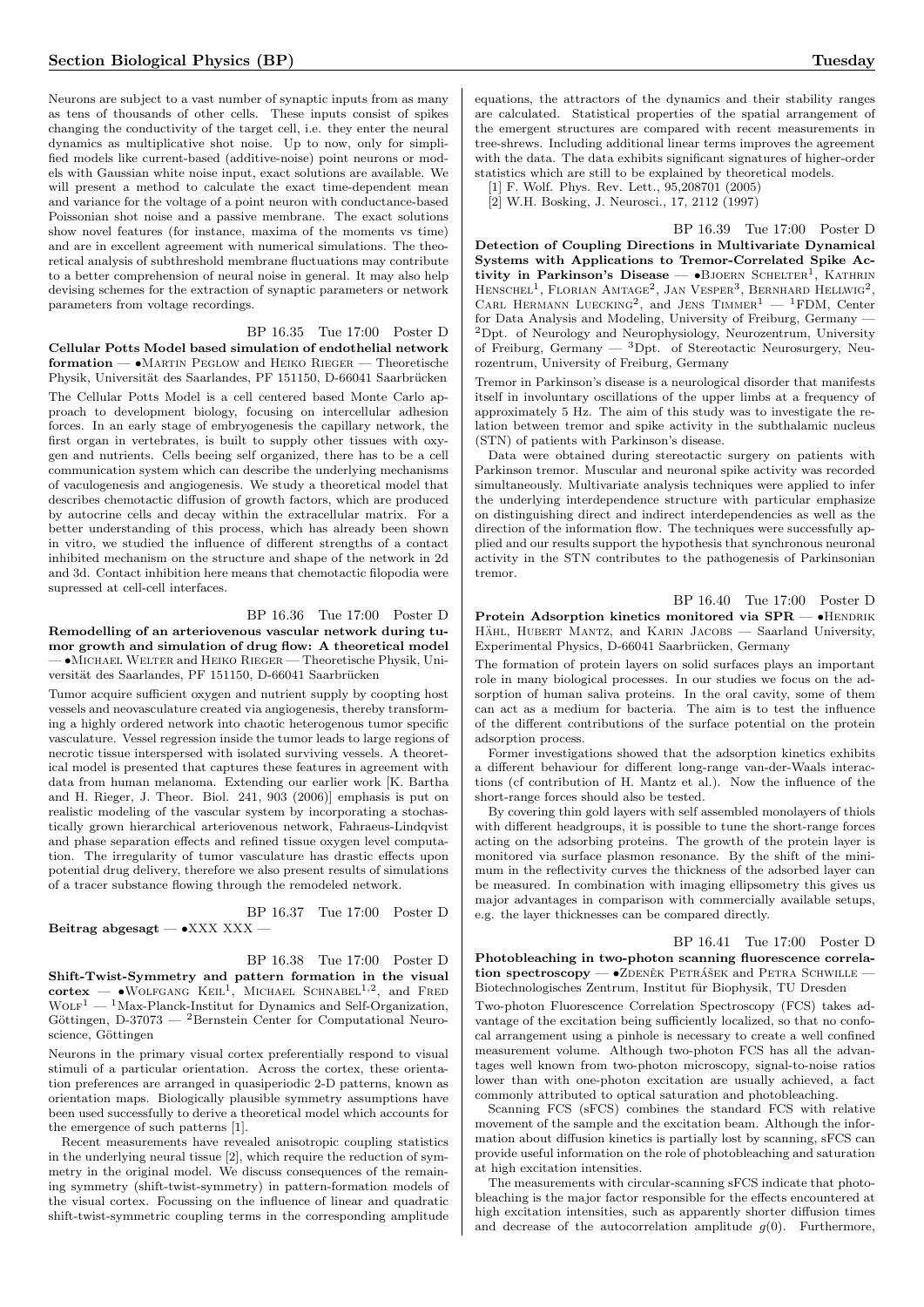sFCS reduces these effects and extends the range of excitation intensities where  $q(0)$  is not affected by photobleaching, thus allowing measurements at higher molecular brightness and S/N ratio.

Numerical calculations show that photobleaching alone can explain the observed decrease of  $q(0)$  and lower than expected fluorescence, without the need to consider saturation effects.

# BP 16.42 Tue 17:00 Poster D

Mimicking E-cadherin mediated cell adhesion with synthetic lipid membranes — •Susanne Fenz and Kheya Sengupta — Institute of Bio- and Nanosystems 4: Biomechanics, Research Center Jülich, D-52425 Jülich, Germany

Mobility of cell adhesion molecules on the cell surface plays an important role in the formation of cell-cell adhesion. In order to distinguish active transport from passive diffusion we set up a biomimetic system. A supported bilayer decorated with the extracellular domain of the homophilic cell adhesion molecule E-cadherin (E-cad) mimics the surface of one cell and a vesicle that also exhibits E-cad acts as the other cell. The adhesion process is observed with reflection interference contrast microscopy (RICM) which enables us to reconstruct shape and fluctuations of the membrane. From these data membrane tension and adhesion energies can be calculated. We found that E-cad induced strong binding of the vesicle indicated by an increase of the adhesion energy and strong reduction of the fluctuations of the vesicles' membrane as compared to a negative control. Simultaneously we measured the change in the diffusion constant in the plane of the bilayer following adhesion of vesicles as a function of the adhesion strength.

#### BP 16.43 Tue 17:00 Poster D

Growth dependent alterations of the energy metabolism in neuronal cell cultures  $\bullet$  Jiraporn Luengviriya<sup>1</sup>, Thomas MAIR<sup>1</sup>, CARINA HELEMEKE<sup>2</sup>, KATHARINA BRAUN<sup>2</sup>, and STEFAN C.  $MüLER<sup>1</sup> = <sup>1</sup>Otto-von-Guericke-Universität Magdeburg, In$ stitut für Experimentelle Physik, Abteilung Biophysik, Universitätsplatz 2, 39106 Magdeburg, Germany —  $2$ Otto-von-Guericke-Universtität Magdeburg, Institut für Biologie, Lehrstuhl für Zoologie/Entwicklungsbiologie, Brenneckestr.6, 39118 Magdeburg, Germany

Glycolysis is an essential pathway of the energy metabolism in astrocytes which supplies energy-rich intermediates for neurons, via the so called lactate shuttle, in order to maintain the energy fuel of neurons. We investigated the energy state of cell cultures from the hippocampus of new born rats as a function of their growth state by spatiotemporal recordings of NAD(P)H-fluorescence. We stimulated the cells by local application of different chemicals and found, that cyanid inhibition of respiration leads to a pronounced increase of NAD(P)H fluorescence. This response was growth dependent and increased until about 15 days. Thereafter it decreased again. With the neurotransmitter NMDA as stimulus, we found also an increase of NAD(P)H-fluorescence, but now with 2 optima. The first one between day 6 and 12 and a second one between days 17 to 24. At the optimum of cyanid stimulation there was no response of the cellular NAD(P)H to NMDA. We interpret these data such, that there is a switch between glycolytic and respiratory energy metabolism during growth of these cells.

# BP 16.44 Tue 17:00 Poster D FRAP-Analysis of Protein Exchange Dynamics in Focal Adhesion Sites — · CHRISTOPH MÖHL, SIMONE BORN, CLAUDIA SCHÄFER, BERND HOFFMANN, and RUDOLF MERKEL — Research Center Jülich GmbH, 52425 Jülich, Germany

Cell adhesion is an essential process for tissue integrity and cell movement. The adhesion process itself depends on clustered protein complexes called focal adhesion sites. These adhesion sites form a connection between the extracellular matrix and the actin cytoskeleton. Focal adhesions are characterized by a specific set of proteins such as integrins, regulatory kinases or proteins like vinculin, zyxin and VASP, bridging the integrins to actin fibers. In addition, focal adhesion sites can adapt in size and shape to cellular growth conditions. Thus, formation and release of focal adhesion sites are highly dynamic processes in moving cells but barely detectable when a cell is stationary. If various proteins additionally exchange in stable adhesion sites, and if such putative protein exchange dynamics goes along with the variable formation dynamics of whole adhesion sites is barely known.

Here, we present the analysis of protein exchange kinetics in focal adhesion sites of migrating and stationary cells by fluorescence recovery after photobleaching (FRAP). Experiments were performed with the GFP-labelled adhesion proteins vinculin, zyxin and VASP. The

BP 16.45 Tue 17:00 Poster D Stochastic description of time delayed feedback oscillators - $\bullet$ Luis G. Morelli and Frank Jülicher — Max Planck Institute for the Physics of Complex Systems

Many cellular processes are regulated or driven by genetic oscillators, as in circadian clocks, the cell cycle, and patterning developing embryos. Due to the stochastic nature of gene expression, the period of such oscillations is subject to fluctuations. The precision of the oscillator can be characterized by the quality factor. We study the precision of genetic oscillators in a generic stochastic feedback system. We include the effects of amplification noise, arising for example from bursts of transcription and translation. We show that high quality is possible for certain parameter ranges even when the number of molecules is low and amplitude fluctuations are large.

BP 16.46 Tue 17:00 Poster D Cooperativity of Integrin-mediated Adhesion on Nanopatterned Substrates  $-$  •CHRISTINE SELHUBER<sup>1,2</sup>, THORSTEN ERDMANN<sup>3</sup>, ULRICH SCHWARZ<sup>3</sup>, HORST KESSLER<sup>4</sup>, and JOACHIM  $SPTZ^{1,2}$  — <sup>1</sup>Universität Heidelberg, Physikalisch-Chemisches Insti $t$ ut —  $^2$ Max-Planck-Institut für Metallforschung, Abteilung "Neue Materialien und Biophysik" — 3Universität Heidelberg, BIOMS - ${}^4\mathrm{Technische}\ U\mathrm{niversität}\ M\mathrm{ünchen},$  Department Chemie

Surfaces of defined adhesion properties are required for a physical and quantitative understanding of cell adhesion in vivo. In this work, biofunctional nanopatterns are employed, which allow adhesion ligands to be positioned in a quasi-hexagonal lattice. Such nanopatterns are used to investigate integrin-mediated cell adhesion, which is a highly complex biological process and essential for numerous cell functions. With nanopatterns the distance between adjacent single integrin binding sites is precisely defined. Recent cell culture experiments have revealed that this distance strongly affects cell adhesion and the formation of adhesion clusters, known as focal contacts. To quantify the adhesion cluster formation for different integrin binding site spacings, cell adhesion forces were studied using atomic force microscopy (AFM). The experiments demonstrate that an integrin binding site spacing of 70 nm and more prevents the cooperative formation of early adhesion clusters in initial adhesion. In long-term adhesion studies, after several hours of cell adhesion, it turned out that focal contact formation cooperatively increases the local adhesion strength. The obtained results were related to theoretical models on adhesion cluster stability.

BP 16.47 Tue 17:00 Poster D **Nonlinear Elasticity of Entangled Actin Networks —** CHRISTINE SEMMRICH<sup>1</sup>, KLAUS KROY<sup>2,3</sup>, and ANDREAS BAUSCH<sup>1</sup> <sup>1</sup> Lehrstuhl für Biophysik E22, TU München, Deutschland — <sup>2</sup>Institut für Theoretische Physik, Universität Leipzig, Deutschland —  ${}^{3}$ Hahn-Meitner-Institut, Berlin, Deutschland

The strain hardening of crosslinked actin networks is currently attracting lots of attention as a paradigm for essential mechanical properties of living cells. The elasticity of such crosslinked networks can vary by more than one order of magnitude in dependence of the applied stress. This has been attributed to the nonlinear mechanical behaviour of single filaments. In contrast, the mechanical response of purely entangled actin is often reported to be shear thinning. By means of different rheological approaches we are able to investigate the nonlinear response of purely entangled actin networks. Interestingly, under standard conditions a strain hardening occurs below a critical temperature while above this critical temperature strain softening is reported. Moreover, this transition is highly dependent on the buffer salt concentration. We suggest a simple theoretical model based on the interaction potential between single actin filaments including temperature and salt dependent effects to rationalize this behaviour.

BP 16.48 Tue 17:00 Poster D Driven transport through channels: Interaction effects —  $\bullet$ Martin Körner<sup>1</sup>, Mario Einax<sup>1</sup>, Philipp Maass<sup>1</sup>, and Abra- $HAM NITZAN<sup>2</sup>$  — <sup>1</sup>Institut für Physik, Technische Universität Ilmenau, 98684 Ilmenau, Germany —  $2$ School of Chemistry, The Sackler University of Science, Tel Aviv University, Tel Aviv 69978, Israel Ionic transport through biological membranes is often modelled by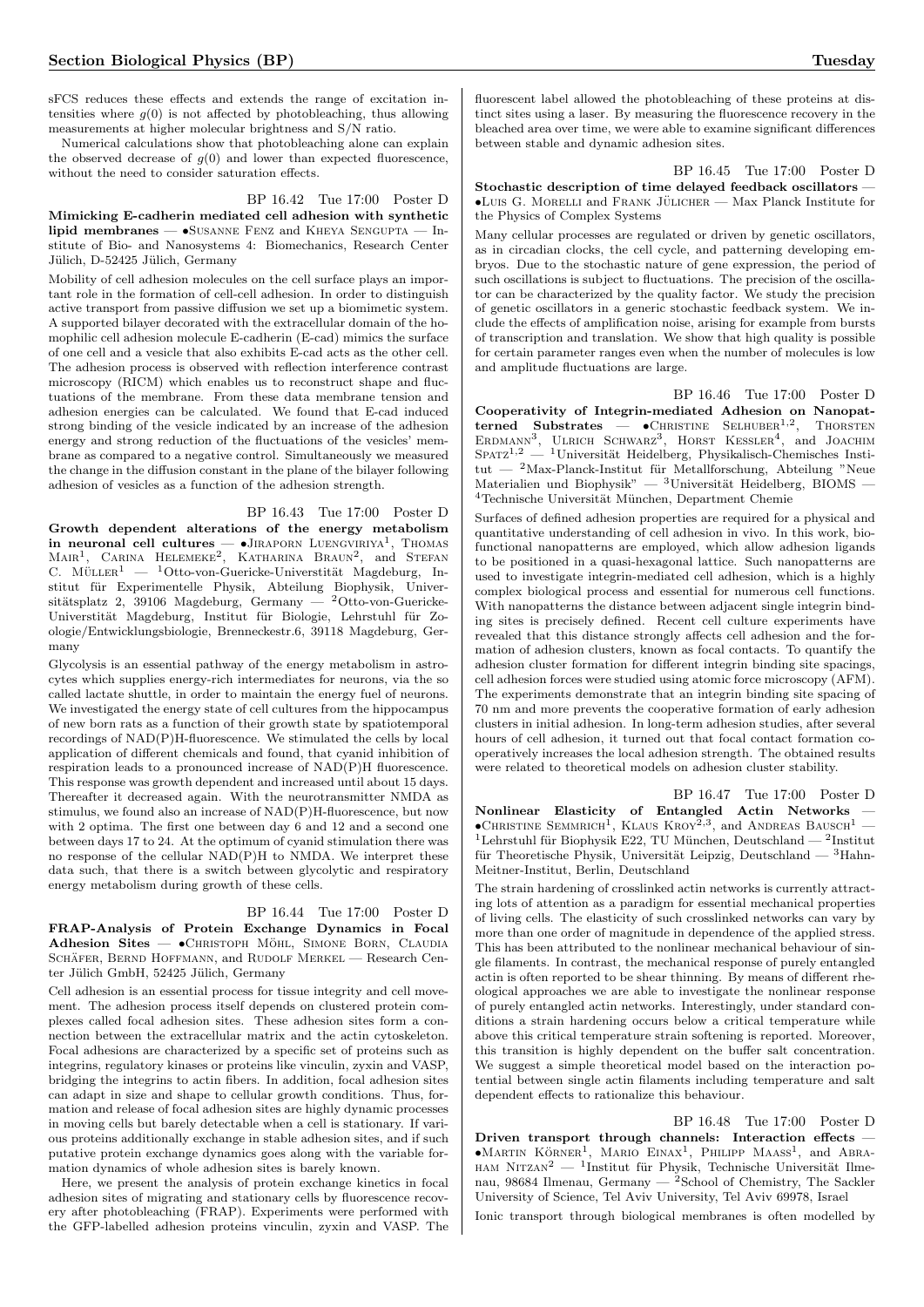one-dimensional hopping processes between binding sites supplied by a channel protein. This leads to a theoretical description in terms of a bridge that connects two particle reservoirs at different chemical potentials and along which particles can be transported by nearest neighbour hopping processes between sites at different energy levels. Using Monte-Carlo simulations, numerical solutions of the underlying master equation and analytical approximation methods, we study the current-voltage characteristics, current fluctuations and correlation effects in dependence of the chemical potential difference between the reservoirs. In particular the influence of the inhomogeneity of site energies and of the interactions between the particles is discussed.

BP 16.49 Tue 17:00 Poster D Dynamic light scattering of F-actin solutions — •JENS GLASER and KLAUS KROY — Inst. f. Theoretische Physik, Universität Leipzig, PF 100920, 04009 Leipzig

A network of the semiflexible polymer actin forms an integral part of the eucaryotic cell's cytoskeleton. Structural properties of F-actin solutions can be determined by dynamic light scattering (DLS). While the method is usually successfully applied to determine the size of flexible polymers, a consistent determination of the persistence length of actin has not yet been achieved.

We report measurements of the persistence length by a comprehensive analysis of DLS data, which are in agreement with values obtained by different techniques for unstabilized actin filaments. Collective effects of F-actin networks are also analyzed and they give estimates e.g. of the tube diameter of the filaments which confirm current predictions of the tube model of semiflexible polymers.

BP 16.50 Tue 17:00 Poster D Untersuchungen tiefenaufgelöster elektrischer Eigenschaften im Kortex von Mongolischen Wüstenrennmäusen — M. KRUSE<sup>1</sup>, M. DELIANO<sup>2</sup>, H. WITTE<sup>1</sup>, F.W. OHL<sup>2</sup>,  $\bullet$ A. REIHER<sup>1</sup>, A. KRTSCHIL<sup>1</sup> und A. KROST<sup>1</sup> — <sup>1</sup>Inst. Exp. Physik, Uni Magdeburg, 39016 Magdeburg — <sup>2</sup>Leibniz Institut für Neurobiologie, 39008 Magdeburg

Biomedizinisch motivierte Untersuchungen der Stromquellendichte-Verteilung im Gehirn gehen von einer isotropen Verteilung der Leitfähigkeit im Gewebe aus. Diese Annahme ist mit großer Wahrscheinlichkeit falsch; aufgrund des geschichteten Aufbaus des Kortex ist eine Variation der tangentialen und der radialen Leitfähigkeit zu erwarten. Deshalb wurden im rechten primären auditorischen Kortex von Mongolischen Wüstenrennmäusen tiefenaufgelöste impedanzspektroskopische Untersuchungen vorgenommen. Dabei wurden drei $50\mu$  m dicke Wolframdrähte als Elektroden benutzt, die in tangentialer Richtung jeweils  $200\mu$ m entfernt waren. Eine Elektrode war  $200\mu$ m in radialer Richtung verschoben. Durch diese Anordnung kann die räumliche Organisation des Leitfähigkeitstensors durch Triangulation bestimmt werden. Es wurden Impedanzmessungen (20Hz und 1MHz) mit einer örtlichen Tiefenvariation von  $30\mu$ m aufgenommen. Auf der Grundlage einer intensiven Elektrodencharakterisierung und Analyse der Impedanzspektren wurde ein Ersatzschaltbild zur Identifizierung der Gewebeeigenschaften entworfen. Durch Ableitungsuntersuchungen und histologische Verfahren konnten Anderungen im dielektrischen Verhalten ¨ speziellen Schichten zugeordnet werden.

BP 16.51 Tue 17:00 Poster D Single Molecule Unzipping of Coiled-Coils: The role of neck/hinge interactions for the regulaton of fungal kinesins — •Elisabeth Wasner, Thomas Bornschlogl ¨ , and Matthias Rief — Physik Departement E22, Technische Universität München, James-Franck-Straße, 85748 Garching, Germany

A model for the regulation of motor activity in fungal kinesins suggests important amino acid interactions between the hinge and the neck coiled-coil. The hinge sequence follows the neck and shows no specific tertiary structure. It contains an aromatic tryptophan that is strongly conserved among fungal kinesins.

In this AFM experiment, we try to answer the following question: Does the hinge contribute to the stability of the neck in fungal kinesins?

For this reason, three similar proteins were constructed: All of them contain ddFLN 1-5 domains, a well-investigated leucine zipper (based on GCN4-p1) followed by the Neurospora crassa kinesin neck. These constructs dimerize and are crosslinked by a cysteine that replaces the last d-position of the neck coiled-coil. Two of the constructs additionally contain the hinge - in one of it, the hydrophobic tryptophan has been replaced by a hydrophilic glutamine.

The corresponding protein unfolding and refolding force-extension

curves can be interpreted by an equilibrium model und therefore the stability profile along the coiled-coil can be read off.

BP 16.52 Tue 17:00 Poster D **Time-Resolved Spectroscopy on Flavoproteins — •FLORIAN** SPREITLER<sup>1</sup>, ASTRID PELZMANN<sup>2</sup>, ORTWIN MEYER<sup>2</sup>, and JÜRGEN  $K\ddot{\text{o}}$ HLER<sup>1</sup> — <sup>1</sup>Experimentalphysik IV and BIMF, Universität Bayreuth, Universitätsstrasse 30, 95447 Bayreuth, Germany - $2$ Mikrobiologie, Universität Bayreuth, Universitätsstrasse 30, 95447 Bayreuth, Germany

Flavoproteins are of great importance in nature because they function in several life-sustaining processes, such as cellular respiration, redox biochemistry, purine metabolism and the oxidation of CO. Their common cofactor flavin adenine dinocleotide (FAD), which can be bound in a covalent or non-covalent fashion, is thought to be fine-tuned by the respective protein matrix both in its redox properties and the exposure of certain atoms to the solvent.

Our main objective is to study the fast photophysics of FAD in different enzymes and enzyme mutants on timescales between 1 ps and 10 ns using a streak camera setup. The work will also resolve structurefunction relationships of the FAD binding site during catalysis and at different states of reduction.

We are presenting first results from pure FAD in solution and the FAD cofactor of two structurally similar molybdo iron-sulfur flavoproteins, which are the [CuSMoO2] CO dehydrogenase from Oligotropha carboxidovorans and the [MoSO2] xanthine oxidase from bovine milk.

BP 16.53 Tue 17:00 Poster D

Investigtion of the first stepsat the CNTF mediated signal transduction by means of fluorescence correlation spectroscopy (FCS) in living cells —  $\bullet$ EVA WALLHÄUSSER<sup>1</sup>, FE-LIX NEUGART<sup>1</sup>, ANDREA ZAPPE<sup>1</sup>, DEBORAH BUK<sup>2</sup>, LUTZ GRAEVE<sup>2</sup>, CARSTEN TIETZ<sup>1</sup>, and JÖRG WRACHTRUPP<sup>1</sup> - <sup>1</sup>3. Physikalisches Institut, Universität Stuttgart, Stuttgart — <sup>2</sup>Institut für Chemische Biologie und Ernährungswissenschaften, Universität Hohenheim, Stuttgart

The investigation of signal transduction in living cells is an important step to understand what is happening in the body during the signal transduction and possibly influence several diseases in the case of a malfunction within the signalling cascade. Due to the tiny concentration of most of the signalling components a very sensitive method like FCS is necessary. In this work the first steps of signal transduction of the cilliary neutrophic factor (CNTF) by the CNTF-receptor complex were investigated. The complex is considered of three components, namely, CNTF-receptor itself, LIF-receptor and gp130. Measuring the diffusion constant of this different GFP-labeled receptors allows us to show if some parts of the receptor are pre-associated.

BP 16.54 Tue 17:00 Poster D Improving the Functionality of DNA Layers on Gold by Electrically Induced Desorption - JELENA KNEŽEVIĆ<sup>1</sup>, KENJI ARINAGA<sup>1,2</sup>, ULRICH RANT<sup>1</sup>, ERIKA PRINGSHEIM<sup>1</sup>, MARC TORNOW<sup>1</sup>, SHOZO FUJITA<sup>2</sup>, NAOKI YOKOYAMA<sup>2</sup>, and GERHARD ABSTREITER<sup>1</sup> <sup>1</sup>Walter Schottky Institut, Technische Universität München, Am Coulombwall 3, 85748 Garching — <sup>2</sup>Fujitsu Laboratories Ltd., 10-1 Morinosato-Wakamiya, Atsugi 243-0197, Japan

Self-assembled DNA layers on solid surfaces have been of great interest and widely introduced to various techniques for bio-molecular investigations. Recently, it has been recognized that the molecular packing density within the DNA layer crucially determines the functionality of the nucleic acids, for instance, the efficiency to hybridize to complementary targets. In this contribution, we describe a novel protocol to adjust the density of oligonucleotide layers by electrical means. At first a densely packed layer is immobilized onto a gold surface, in a second step, a fraction of the DNA molecules are desorbed from the surface by applying a series of electrochemical potentials. By monitoring steric interactions (hindrance) among the nucleic acids within the layer using optical means it is possible to evaluate the packing density in-situ and in real-time. We discuss several parameters which govern the desorption process (desorption potentials, DNA length, competitive adsorbents, etc.) and prove that the method allows a fine-tuning the DNA coverage. Finally, we demonstrate that layers prepared by electro-desorption retain their full bio-functionality by showing that dilute DNA layers exhibit hybridization efficiencies of approx. 100%.

BP 16.55 Tue 17:00 Poster D How depletion forces affect the organisation and mechan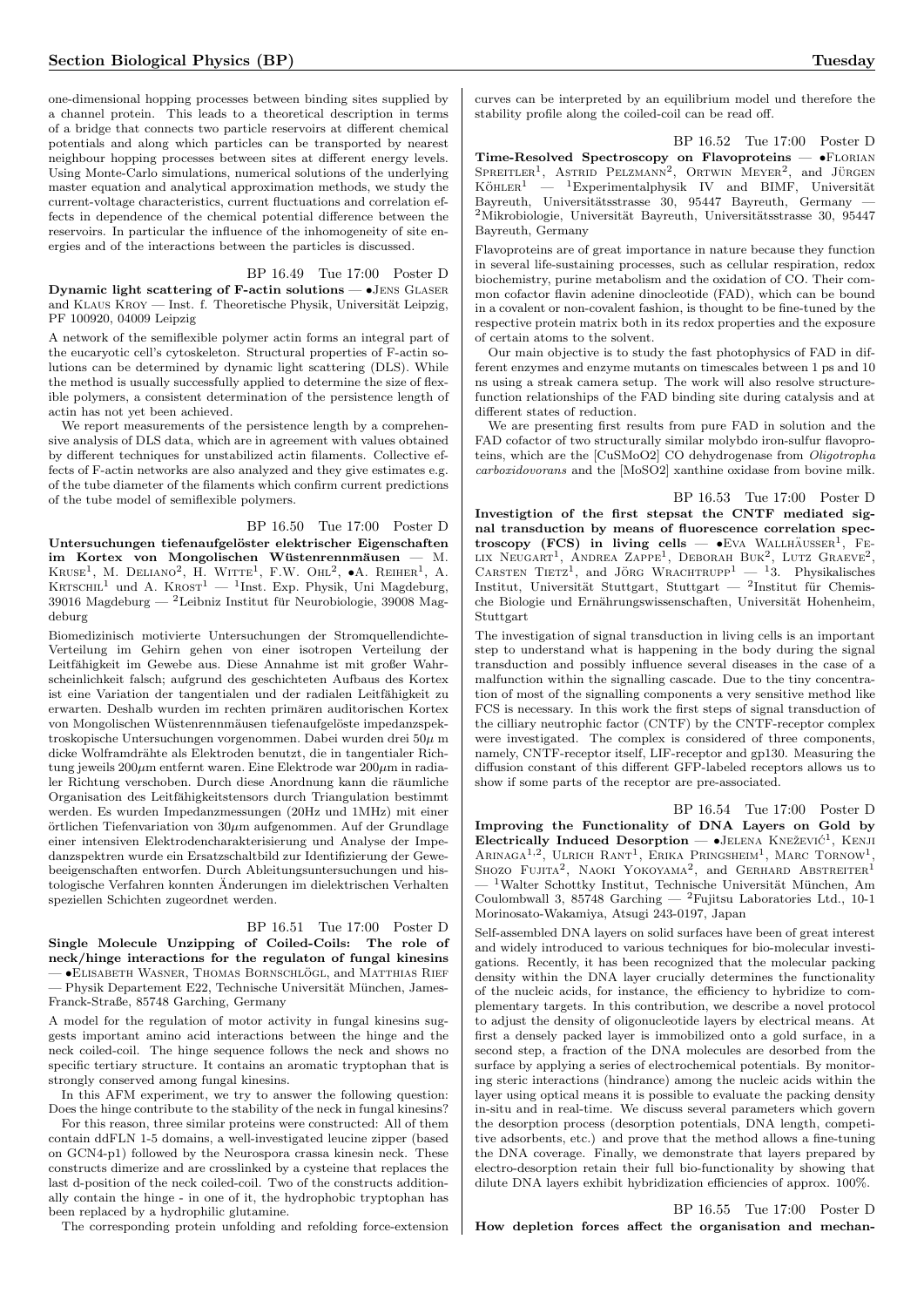ics of actin bundles —  $\bullet$ Philipp von Olshausen, Oliver Lieleg, MIREILLE CLAESSENS, and ANDREAS BAUSCH — Lehrstuhl für Biophysik E22, TU München

To organise actin filaments (F-actin) in bundles cells make use of many different types of actin binding proteins (ABPs). In vitro, the bundles' mechanical properties are strongly dependent on ABP type and density. However, in the crowded environment of a cell depletion forces might become important in filaments organisation, since they are known to strongly bundle F-actin. Thus it is an interesting question if cells can use ABPs to tune bundle mechanics and prevent the formation of stiff structures. Different microscopic techniques and an in vitro system of F-actin, ABPs and the depletion agent PEG-6k enable us to shed light on the interplay of specific ABPs and unspecific depletion forces in the process of actin bundling.

BP 16.56 Tue 17:00 Poster D Electrostatics of DNA complexes with cationic lipids —  $\bullet$ ANDREY CHERSTVY — Max-Planck-Institut für Physik komplexer Systeme, Nöthnitzerstrasse 38, D-01187 Dresden, Germany

We present exact solutions of Poisson-Boltzmann equation for several problems relevant to electrostatics (el) of DNA complexes with cationic lipids [1]. We calculate the el potential and energy for lamellar and inverted hexagonal phases, concentrating on effects of dielectric boundaries. Our results for energy of complexes is in good agreement with known numerical solutions [2]. We calculate compressibility modulus B of lamellar phase and compare it with the experimental data [3]. We suggest a new scaling relation for B as a function of DNA-DNA separation. Also, we treat charge-charge interactions across, along, and in between two low-dielectric membranes. We calculate the strength of el interactions of 1D DNA smectic layers across lipid membrane to treat DNA correlations in neighboring layers in lamellar complexes. We discuss some aspects of 2D DNA condensation and DNA-DNA attraction in DNA-lipid lamellar phase with multivalent cations. We analyze equilibrium DNA-DNA separations in condensed lamellar phase [4] and in 3D DNA condensates [5] using the theory of el interactions of DNA helical charge motifs developed recently [6-8].

[1] A.G. Cherstvy, in press. [2] D. Harries, et al., BJ 75 159 (1998). [3] T. Salditt, et al., PRE 58 889 (1998). [4] I. Koltover, et al., PNAS 97 14046 (2000). [5] E. Raspaud, et al., BJ 88, 392 (2005). [6] A.A. Kornyshev et al., PRL 82 4138 (1999). [7] A.G. Cherstvy, et al., JPCB 106 13362 (2002). [8] A.G. Cherstvy, et al., JPCB 108 6508 (2004).

BP 16.57 Tue 17:00 Poster D

Disordered ocular dominance maps by inter-map coupling  $-$  •Lars Reichl<sup>1,2</sup>, Siegrid Löwel<sup>3</sup>, and Fred Wolf<sup>1,2</sup>  $-$ <sup>1</sup>MPI für Dynamik und Selbstorganisation, Göttingen — <sup>2</sup>Bernstein Center for Computational Neuroscience, Göttingen — <sup>3</sup>Friedrich-Schiller-Universität Jena

In the visual cortex of cats, orientation preference (OP) maps and ocular dominance (OD) maps are spatially irregular. Many models, e.g. [1], predict the formation of spatially periodic cortical maps. Recently it was found that irregular maps can be stabilized by long-range interactions in pattern formation models [2]. Because OD and OP maps are geometrically coupled, we studied whether such a coupling can transfer spatial irregularity from OP to OD maps. To this end we contructed dynamical pattern forming models in which we can continuously vary the strength of the inter-map coupling. The solutions of these models were investigated using coupled amplitude equations for the active Fourier modes of the two patterns. If the coupling enters at seventh order in these equations there is a limit in which the back-reaction of the OD dynamics onto the dynamics of the OP map is negligible. In the uncoupled case, OP maps are pinwheel rich and spatially aperiodic whereas OD maps consist of spatially periodic parallel stripes. Above a critical coupling strength the OD stripe solutions become unstable towards solutions showing a disordered layout. [1] Koulakov, Neuron 29, 519 (2001) [2] Wolf, PRL, 95:208701 (2005) [3] Hübener et al. J. of Neuroscience 17:9270 (1997)

BP 16.58 Tue 17:00 Poster D Floppy modes: low-energy elastic excitations of stiff polymer networks — Claus Heussinger, •Boris Schaefer, and Erwin Frey — Arnold Sommerfeld Center for Theoretical Physics, LMU Muenchen, Theresienstrasse 37, 80333 Muenchen

Stiff polymers, unlike their flexible counterparts, have a highly anisotropic elastic response, where the low-energy elastic excitations are of bending nature, while stretching deformations are energetically highly unfavourable. Based on this scale separation between bending and stretching mode we analyze the elasticity of networks of stiff polymers in terms of the "floppy-mode"concept. A floppy mode defines a deformation field that is constructed by requiring polymer end-to-end distances to stay constant during the course of deformation. As a consequence, stretching deformations are avoided and network elasticity is exclusively due to the bending mode. Singular value decomposition of the kinematic matrix is used to construct the orthonormalized set of floppy modes, which may be viewed as the direct analog to the set of vibrational eigenmodes in networks of central force springs.

# BP 17: Symposium Nonlinear and Anomalous Transport in Complex Systems (SYNF)

Time: Wednesday 14:30–17:15 Location: H1

See SYNF for the full program of the Symposium.

# BP 18: Functionalized Nanoparticles

Time: Wednesday 14:00–15:15 Location: H43

# BP 18.1 Wed 14:00 H43

Phosphorescence quenching in the vicinity of gold nanoparticles — •Thomas Soller<sup>1</sup>, Moritz Ringler<sup>1</sup>, Thomas Arno Klar<sup>1</sup>, Jochen Feldmann<sup>1</sup>, Michael Wunderlich<sup>2</sup>, Yvonne Markert<sup>2</sup>, HANS-PETER JOSEL<sup>2</sup>, ALFONS NICHTL<sup>2</sup>, and KONRAD KÜRZINGER<sup>2</sup> — <sup>1</sup>Photonics and Optoelectronics Group, Department of Physics and CeNS, Ludwig-Maximilians-Universität München — <sup>2</sup>Roche Diagnostics GmbH, Nonnenwald 2, Penzberg

Gold nanoparticles alter the radiative and nonradiative decay rates of nearby dye molecules, resulting either in a decreased or increased luminescence intensity. While the effects of gold nanoparticles on surrounding fluorophores have been investigated thoroughly, there are no corresponding studies dealing with the influence of gold nanoparticles on the luminescent properties of phosphors. Especially for applications in biosensing, phosphors are particularly suitable, as they allow to cut off autofluorescence.

We have investigated the influence of gold nanoparticles on the radiative and nonradiative decay rates of two different phosphorescent dyes. The phosphors are attached to the nanoparticles via a biomolecular recognition reaction. Time-resolved luminescence spectroscopy reveals an increase of the radiative as well as the nonradiative rate in all regarded phosphor/gold nanoparticle hybrid systems. The increase in the radiative rate is outweighed by the more prominent enhancement in the nonradiatve rate, thus a luminescence quenching occurs.

BP 18.2 Wed 14:15 H43

Nanodiamonds as Photostable Fluorophoric Lable in Living Cells — •Felix Neugart, Carsten Tietz, Fedor Jelezko, and JÖRG WRACHTRUP — 3. Physical Institute, Pfaffenwaldring 57, University of Stuttgart, 70550 Stuttgart

Many processes in living cells could be promoted by investigation on a single molecule level such as single particle tracking. Dye molecules, especially auto fluorescent proteins, are limited by photobleaching, semiconductor quantum dots are toxic for cells. Nanodiamonds are non-toxic and show a bright non bleaching fluorescence. The origin of the fluorescence are colour centres, these are defects in the diamond lattice. The surface can be functionalized to bind to proteins or other particles of interest. With a size of down to 5 nm nanodiamonds are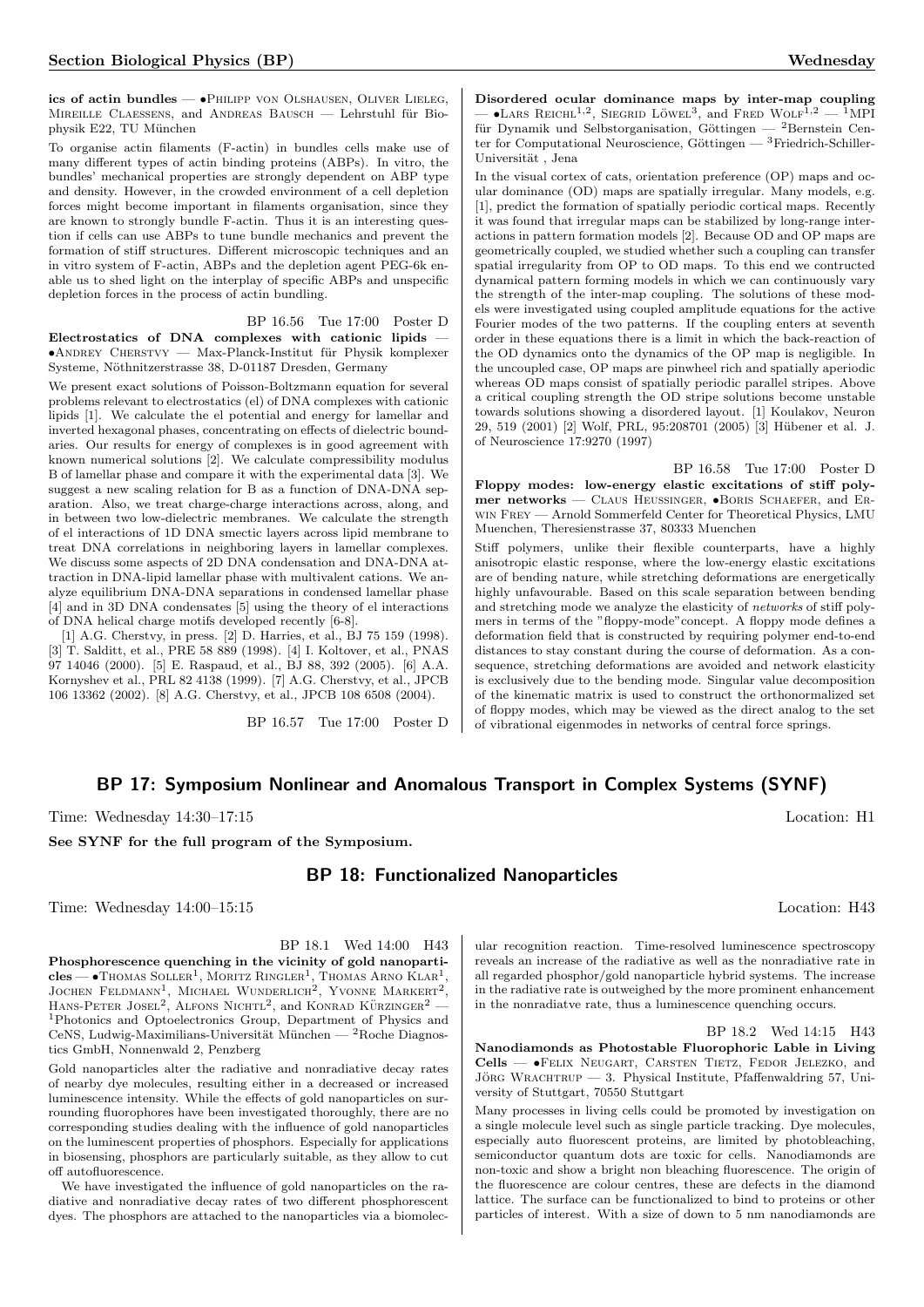comparatively small. For our experiments we prepared diamonds (50 nm and 125 nm crystallites) with NV-centres emitting around 700 nm where living cells show a low autofluorescence. Defects at the surface of the nanodiamonds cause aggregation of the diamonds in physiological buffer solutions. To clean the surface of the nanodiamonds from graphite and other impurities the crystallites were penetrated by strong acids. Acid treated nanodiamonds stay in the buffer in stable colloidal solution. We inserted the nanodiamonds into cells by microinjection or by endocytosis. The diamonds could be detected by fluorescence as well as refraction.

## BP 18.3 Wed 14:30 H43

Core-Shell Nanoparticle Layers for Label-Free Biosensing in Array Format —  $\bullet$ REINER DAHINT<sup>1</sup>, ELKA TRILEVA<sup>1</sup>, HATICE  $\Lambda$ cunman<sup>1</sup>, Ulrike Konrad<sup>1</sup>, Martin Zimmer<sup>1</sup>, Volker Stadler<sup>2</sup>, and MICHAEL HIMMELHAUS<sup>1</sup> — <sup>1</sup>Angewandte Physikalische Chemie, Universität Heidelberg — <sup>2</sup>DKFZ Heidelberg

A novel complex material has been prepared with combined biological and optical functionalities. It consists of biofunctionalized gold-coated nanoparticles self-assembled on surfaces, which locally change their optical absorption properties in response to biospecific interactions. For the preparation of the layers, nanoparticles of about 400 nm in diameter are self-assembled on a gold-coated substrate to form a randomclose-packed monolayer. Afterwards, the nanoparticle layer is covered with a metal film by deposition of gold colloid prior to an electroless plating step. The resulting surface exhibits a pronounced optical extinction upon reflection of white light. When organic molecules bind to the surface, the peak position of this extinction shows a strong red-shift. It is demonstrated that sensitivity towards molecule adsorption can be significantly enhanced compared to conventional surface plasmon resonance based techniques. By immobilizing a pattern of different peptides on the nanoparticle layers and reacting the surface with specific antibodies label-free detection of biospecific interactions in array format has been shown. In the future we intend to immobilize high-density peptide libraries on the nanoparticle layers by combinatorial synthesis to facilitate in situ, parallel, time-resolved, and label-free screening of biospecific binding processes.

# BP 18.4 Wed 14:45 H43

Polymer-coated inorganic nanocrystals with a defined number of functional groups — •RALPH SPERLING, MARCO ZANELLA, and WOLFGANG PARAK — Ludwig-Maximilians-Universität München,

# BP 19: Biosensors and Biofunctionalized Systems

Time: Wednesday 15:30–17:15 Location: H43

#### BP 19.1 Wed 15:30 H43

Dependence of DNA/Dendrimer Nanoscale Structures on pH and Composition —  $\bullet$  ROLF DOOTZ and THOMAS PFOHL — MPI for Dynamics and Self-Organization, Bunsenstraße 10, 37073 Göttingen

DNA condensation by nanoscale objects represents the process by which the genetic information is packed and protected. Moreover, using artificial nanoscale 3D structures leads to novel DNA-containing nanostructures which exhibit great potential not only as genetic but also as generic materials possessing many valuable functional and material properties. However, a profound knowledge of the manifold DNA organization factors is still missing. Here, the self-assembly behavior of DNA and PAMAM dendrimers generation 6 (P6) is studied as a function of the overall complex composition and the pH of the solution, which is known to affect the dendritic structure and charge significantly. The complexation is found to result in DNA condensation through which the dendrimer-bound DNA chains are aggregated significantly to form ordered structures. At low pH values, a liquid crystalline phase is formed which shows a weak dependence of the complex composition. At high pH values, increasing the dendrimer fraction first results in a condensed nematic phase in which the locally oriented DNA chains do not exhibit a coherent positional order. Subsequently, the condensed DNA structure transforms into a long-range ordered dual lattice phase which has not been described previously. To rule out the nature of the observed phases, the evolution of the interaction between P6 and DNA is studied accomplishing hydrodynamic focussing experiments in crossed microchannel devices.

Center for NanoScience, Amalienstr. 54, 80799 München, Germany

Inorganic hydrophobic nanoparticles of different materials such as Au, CdSe/ZnS, CoPt etc. can be coated with an amphiphilic polymer to yield particles that are stable in aqueous solution.

The carboxylic groups on the surface of the polymer shell serve as anchor points for further chemical functionalization. Ligand molecules with amino groups can be covalently bound to the particles. Poly(ethylene glycol) (PEG) is an inert biocompatible polymer that is known to decrease unspecific binding of particles to surfaces and to increase the colloidal stability at physiological salt concentrations. With bifunctional PEG molecules, the particles can be modified with additional functional groups such as amines, thiols, maleimides etc.

By the increase in size, the binding of the PEG molecules to the particles can be monitored by gel electrophoresis and other techniques. If the molecular weight of the PEG molecule is high enough, conjugates of nanoparticles with one, two, and three PEG molecules per nanoparticle can be separated using gel electrophoresis. In this way the PEG molecules act as spacers that allow the sorting of nanoparticles with a discrete number of functional groups, in order to eliminate uncontrolled inter-particle crosslinking in further experiments.

BP 18.5 Wed 15:00 H43 Surface-enhanced Raman scattering (SERS) in single gold nanoparticle dimers — MORITZ RINGLER<sup>1</sup>, ALEXAN-<br>DER SCHWEMER<sup>1</sup>, JOACHIM STEHR<sup>1</sup>, ALFONS NICHTL<sup>2</sup>, KONRAD KÜRZINGER<sup>2</sup>, GUNNAR RASCHKE<sup>1</sup>, RICHARD T. PHILLIPS<sup>3</sup>, THOMAS A. KLAR<sup>1</sup>, and JOCHEN FELDMANN<sup>1</sup> - <sup>1</sup>Photonics and Optoelectronics Group, Physics Department and CeNS, Ludwig-Maximilians-Universität, 80799 Munich, Germany —  ${}^{2}$ Roche Diagnostics GmbH, Nonnenwald 2, D-82372 Penzberg, Germany — <sup>3</sup>Cavendish Laboratory, University of Cambridge, Madingley Road, Cambridge CB3 0HE, United Kingdom

We have used protein-ligand interaction to link gold nanoparticles to dimers that have a well-defined SERS hot spot in the inter-particle gap. The dimer geometry is observed through Rayleigh scattering while the hot spot is probed via Raman spectroscopy. Surface-enhanced Raman emission from the dimer hot spot can be excited when the polarization of the Raman laser beam is parallel to the dimer axis. SERS spectra fluctuate both in shape and amplitude, and Raman emission and Rayleigh scattering spectra are strongly correlated.

BP 19.2 Wed 15:45 H43

Development of a Biosensor Device Comprising Functionalized Silicon-On-Insulator (SOI) Structures for the Specific Detection of Proteins — •BERNHARD WUNDERLICH, PETRA NEFF, and ANDREAS BAUSCH — Lehrstuhl für Biophysik E22, TU München, 85747 Garching, Germany

Recently, a new Silicon-on-Insulator (SOI) based thin film resistor for chemical and biological sensor applications was introduced. Its response against pH changes and variations of the salt concentration was measured and compared to the theoretical predictions. It has been shown that this sensor is highly sensitive to variations of the surface potential evoked by the adsorption of small amounts of charged molecules.

We use this sensor device for the label-free detection of proteins. The passivation of the native silicon oxide surface by either physical adsorption of proteins or covalent binding of silane is presented. Different strategies for further functionalizations of the sensor surface with molecules for biomolecular recognition have been evaluated, including the deposition of lipid monolayers with incorporated metal chelate lipids and covalent immobilization of antibodies onto the sensor. Results of the specific detection of proteins by affinity reactions are discussed and compared to the results obtained from fluorescence and ellipsometry measurements.

As the device is based on standard semiconductor technologies, the SOI-based biosensor is well suited for parallelization needed in high throughput applications. We present a sensor device including several sensitive areas suitable for parallel and differential detection.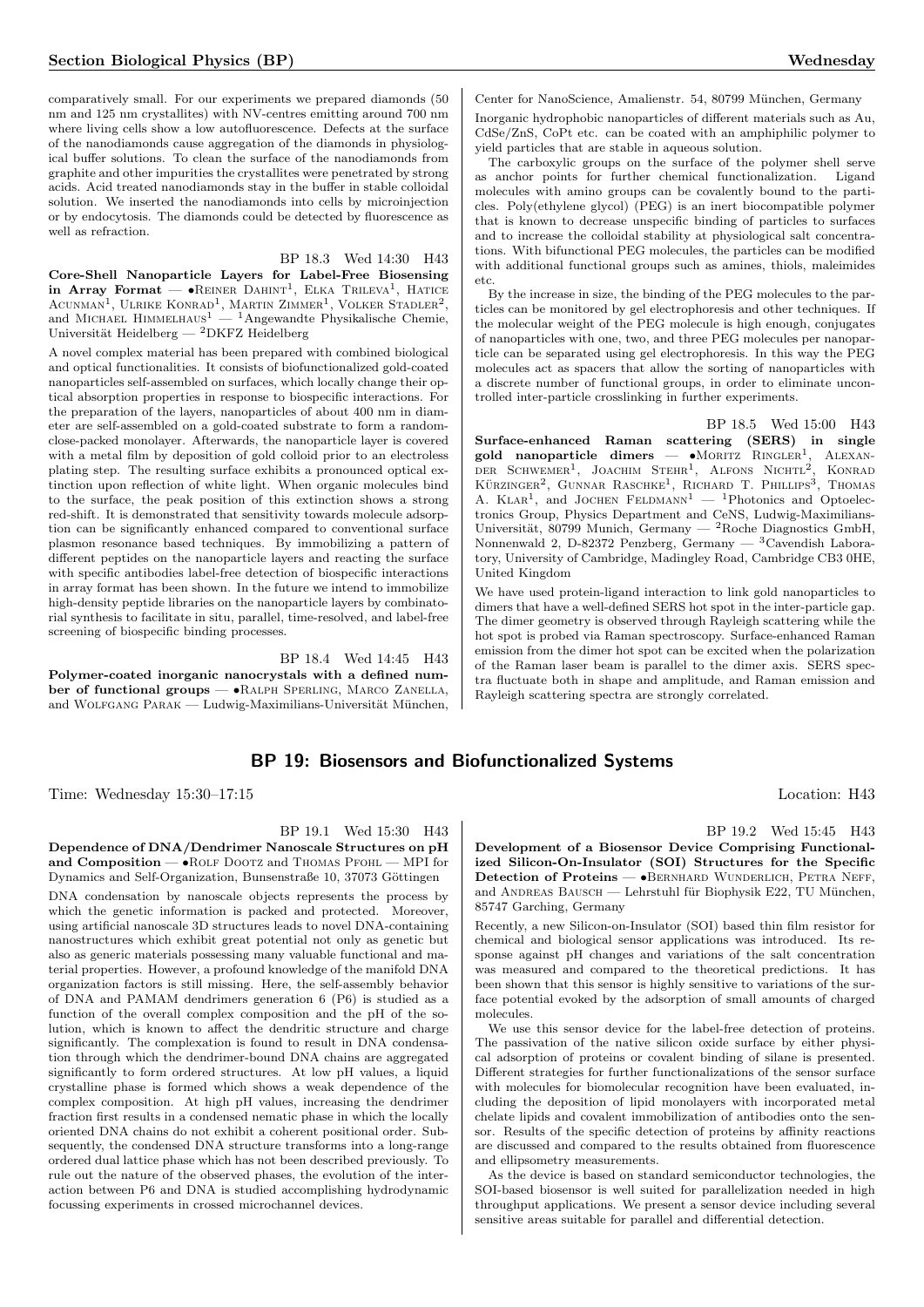BP 19.3 Wed 16:00 H43 Impact of Peptide Structure on Semiconductor Binding —  $\bullet$ Stefan Schnabel<sup>1</sup>, Simon Mitternacht<sup>2</sup>, Michael Bachmann<sup>1,2</sup>, ANDERS IRBÄCK<sup>2</sup>, and WOLFHARD JANKE<sup>1</sup> - <sup>1</sup>Institut für Theoretische Physik, University of Leipzig — <sup>2</sup>Complex Systems Division, Lund University. Sweden

We applied simulated tempering and multicanonical Monte Carlo methods to an all-atom protein model to investigate the thermodynamical behavior of four selected peptides, each consisting of 12 residues, in aqueous solution. By recent experiments it is known that all of the four peptides tend to bind well at a GaAs surface, while only one shows good adhesion to Si. In the simulations we also observed a structural anomaly for this peptide. Since this difference is not induced by a different amino acid content, we conjecture that structural properties play an important role in the adhesion process and propose further experiments to verify this hypothesis.

BP 19.4 Wed 16:15 H43 Chemical Grafting of Biphenyl Self-Assembled Monolayers on Diamond for the Electro-Addressing of Proteins — •Simon LUD<sup>1</sup>, FLORIAN SPIRKL<sup>1</sup>, MARIN STEENACKERS<sup>2</sup>, RAINER JORDAN<sup>2</sup> LUD<sup>1</sup>, FLORIAN SPIRKL<sup>1</sup>, MARIN STEENACKERS<sup>2</sup>, RAINER JORDAN<sup>2</sup>,<br>PAOLA BRUNO<sup>3</sup>, DIETER M. GRUEN<sup>3</sup>, STEFAN NEPPL<sup>4</sup>, PETER<br>FEULNER<sup>4</sup>, JOSE A. GARRIDO<sup>1</sup>, and MARTIN STUTZMANN<sup>1</sup> — <sup>1</sup>Walter  ${\rm Feulner}^4,$  Jose A.  ${\rm GARRDO^1},$  and MARTIN  ${\rm STLITZMANN^1}$  – Schottky Institut, Technische Universität München — <sup>2</sup>Lehrstuhl für Makromolekulare Stoffe, Technische Universität München -<sup>3</sup>Materials Science Department, Argonne National Laboratory —  ${}^4\mathrm{Physics}$  Department E20, Technische Universität München

We have explored the formation of self-assembled monolayers (SAMs) of 4'-nitro-1,1-biphenyl-4-diazonium tetrafluoroborate (NBD) onto ultrananocrystalline diamond (UNCD) thin films. In contrast to the established method to modify diamond and diamond like substrates by electrografting, the SAM was formed from the saturated solution of NBD in acetonitrile by spontaneous chemical grafting. Atomic force microscopy (AFM), X-ray photoelectron spectroscopy (XPS), cyclic voltammetry (CV), and near edge X-ray absorption fine structure spectroscopy (NEXAFS) have been used to verify the direct covalent attachment of the 4'-nitro-1,1-biphenyl (NB) SAM on the diamond substrate via stable C-C bonds. The results confirm the presence of a very stable, homogeneous, and dense monolayer. Quantitative analysis by XPS, NEXAFS, and CV has confirmed the presence of a densely packed monomolecular layer with a grafting density of 4.5-5.3  $\propto 10^{-10}$ mol/cm<sup>2</sup>, equivqalent to a nominal area of 31-37 Å<sup>2</sup>/molecule.

BP 19.5 Wed 16:30 H43 Desorption of Spider Silk Proteins from Surfaces with an AFM studied by Molecular Dynamics — •Dominik Horinek and ROLAND NETZ — Physik Department, Technische Universität München, 85748 Garching

Protein adsorption is important in many biological phenomena like biomineralization or cardiovascular diseases. This adsorption is governed by electrostatic forces, and by nonelectrostatic dispersion and hydrophobic forces. Recently, it was discovered that polymer adsorption is dominated by nonelectrostatic contributions even for charged substrates. We present classical molecular dynamics simulations of protein adsorption, which account for electrostatics, dispersion, and hydrophobic forces.

Spider silk proteins, which do not form secondary structure in solution, are good model compounds for computer simulation studies of protein-surface interactions. We study the desorption of spider silk proteins from hydrophobic and hydrophilic surfaces with an AFM with different pulling rates. On hydrophobic surfaces, we show that equilibrium desorption forces can be calculated by molecular dynamics, whereas thermal equilibrium is not reached when pulling off a hydrophilic surface.

We compare our modeling results with recent AFM experiments. The equilibrium desorption forces are analyzed in the context of hydrophobic and van der Waals forces, which are important for phenomena like protein folding. We also discuss friction effects, which are seen for fast pulling rates.

BP 19.6 Wed 16:45 H43

Membrane-Grafted Hyaluronan Films: a Well-Defined Model of Glycoconjugate Cell Coats -  $\bullet$ RALF RICHTER and JOACHIM Spatz — Heidelberg University & MPI for Metals Research (Stuttgart) Many cells endow themselves with a carbohydrate-rich pericellular coat, which is particular in many respects. It is amazingly thick (up to several micrometers), extremely hydrated, self-assembled and highly dynamic. These coats play a crucial role in the general protection of the cell, act as a mediator in the communication with its environment, and are vital in structuring its surrounding. A prominent example of such an intriguing self-organized edifice is the hyaluronan-rich coat around chondrocytes. The elucidation of the self-organization and functional properties of these coats constitutes a considerable challenge, due to the complex dynamics of the living cell and due to the coat's highly hydrated nature.

We have developed simplified models of the pericellular coat that are confined on solid supports. Such confinement makes them amenable to investigations with a wide range of biophysical characterization techniques. The end-grafting of hyaluronan (HA) on a solid-supported lipid membrane is an example of a bottom-up approach, with which we create well-controlled models with tuneable complexity that mimic various aspects of the pericellular coat. We present novel experimental approaches to characterize the formation kinetics, thickness, mechanical properties and permeability of hyaluronan-based films. Ultimately, we expect to gain novel information about the relationship between the coat's composition, supramolecular structure and biological function.

# BP 19.7 Wed 17:00 H43

Spatially and temporally varying magnetic, biocompatible substrates for induction of cell differentiation  $\bullet$  JULIANE Issle, Martin Loichen, and Uwe Hartmann — Institute of Experimental Physics, University of Saarland, 66123 Saarbruecken, Germany The main goal of the here presented work is to develop a method to

induce (stem-) cell differentiation by means of surface-cell interaction. The setup consists of three parts: the biomolecules, magnetic beads as carriers for the biomolecules and a magnetic carrier substrate.

Magnetic nanobeads of an average diameter of 250 nm are commercially available with different surface groups, like carboxylic or amino groups. The magnetic core consists of 20 nm magnetite crystals kept together by means of a dextran matrix. Magnetization curves show that they are superparamagnetic. Cell type specific biomolecules can be covalently bound to the reactive surface groups of the nanobeads. As magnetic carrier substrates out-of-plane magnetized garnet films with particular domain structure are used as they appeared to be biocompatible. The domain structure can be changed using perpendicular or parallel external magnetic fields. As long as the set up is kept in liquid environment (cell culture medium) the nanobeads can follow the domain changes, once they are deposited onto the domain walls.

This opens the opportunity to change the structure of the substrate in vitro and to investigate the influence of topographical as well as chemical substrate changes on cell growth and differentiation. The physical properties of the described setup are analyzed mainly by AFM and MFM, fluorescence microscopy, magnetometry and SEM.

# BP 20: Novel Methods

Time: Wednesday 17:30–18:15 Location: H43

BP 20.1 Wed 17:30 H43 The optical cell rotator: An approach to single cell tomogra- $\mathbf{phy.} \longrightarrow \mathbf{M}$ ORITZ KREYSING<sup>1</sup>, ANATOL FRITSCH<sup>1</sup>, TOBIAS KIESSLING<sup>1</sup>, JOCHEN GUCK<sup>2</sup>, and JOSEF KAS<sup>1</sup> — <sup>1</sup>Institute for Soft Matter Physics, Universität Leipzig, Linnéstr. 5, 04103 Leipzig — <sup>2</sup>University of Cambridge, Department of Physics, JJ Thomson Avenue, Cambridge, CB3 0HE, GB

Although optical trapping techniques have become essential in the field of micromanipulation of biological samples during the last decades, all related attempts to control the orientation of biological cells perpendicular to the optical axis of a microscope were unsatisfactory.

With our work we present for the first time a laser tool to hold, continually rotate and stably orient individual biological cells. The so called "optical cell rotator" is based on a dual beam laser trap but due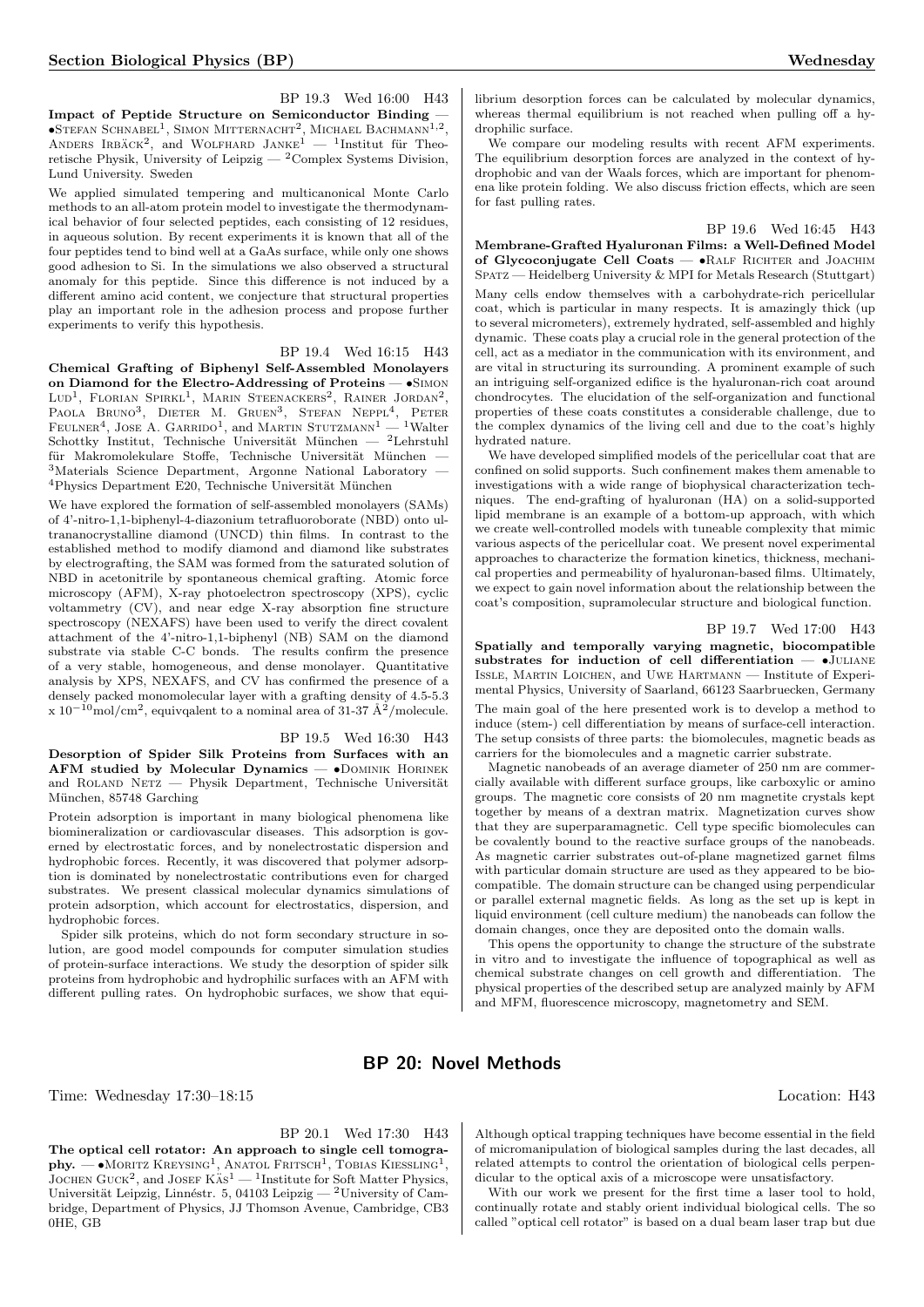to a modified beam geometry extended by a potential for the cells' orientation. The generation of this potential could be achieved by the excitation of high order modes in a polarization-maintaining optical fiber resulting in a steadily transported asymmetric beam profile.

Experiments with erythrocytes and HL60 cells clearly show that suspended cells orient one-to-one correlated to a rotation of this laser beam almost instantaneously and can thus be observed under any angle. Our method combined with confocal laser microscopy and modern tomography software promises imaging of individual suspended cells and even separated cell organelles with isotropic resolution.

#### BP 20.2 Wed 17:45 H43

Nonlinear vibrational microscopy with coherent anti-Stokes Raman scattering - **•**CHRISTOPH HEINRICH, ALEXANDER HOFER, STEFAN BERNET, and MONIKA RITSCH-MARTE — Division for Biomedical Physics, Innsbruck Medical University, Müllerstraße 44 A-6020 Innsbruck, Austria

It is well known that the intrinsic ability of molecules to rotate and vibrate can be utilized to obtain spectroscopic resolution. Commonly used methods like Raman and infrared spectroscopy have, however, crucial shortcomings in microscopy. Infrared microscopy yields a lack of resolution due to the long excitation wavelengths whereas Raman microscopy does only deliver a weak signal. Coherent anti-Stokes Raman scattering (CARS) microscopy has emerged as new microscopic method a few years ago combining both, high resolution and an intense signal. High resolution is guaranteed through the blue shifted anti-Stokes signal making it also easy to separate it form the excitation laser beams and fluorescence by means of a short pass filter. The coherent signal is enhanced compared to the linear Raman effect due to stimulated emission and constructive interference in the direction determined by the phase matching condition. A drawback unfortunately

is a frequency independent nonresonant background always accompanying the resonant signal. Wide-field CARS microscopy presented in this contribution is a non-scanning approach that allows high speed imaging. Latest results and prospects will be discussed.

BP 20.3 Wed 18:00 H43

Surface Plasmon Excited Nanolight Sources — •Dominic Zerulla, Brian Ashall, and Michael Berndt — UCD Dublin, School of Physics, Dublin 4, Ireland

Presented here is a project to develop novel apertureless nanolight sources which would find applications in many innovative devices. In particular, they will be the basis of novel lightsources which will combine beyond diffraction limit resolution with a currently unattainable high photon flux. In brief, the creation of these sources is based on the phenomenon of Surface Plasmon excitation on complex nanostructures. The topographic design of the nanostructures creates a 3-dimensional highly focused electromagnetic field distribution.

The tailor-made structure arrays have been designed on the basis of our theoretical predictions and have been fabricated using e-beam lithography. The layout of the individual nanostructures is not necessarily rotationally symmetric but can have a threefold symmetry axis or even more complex symmetry. The nanostructure are arranged in form of an array.

The light emission and Surface Plasmon resonances from these arrays are currently been investigated in the far-field and the near-field. Additionally, an investigation into the polarisation dependence of the intensities of the diffracted patterns from the above mentioned nanostructured arrays will be discussed. The generation of these highly focused, controllable and localized electromagnetic fields will permit currently unattainable imaging resolution to drive advances in the critical biomedical sector.

# BP 21: High-Throughput Data and their Analysis

Time: Wednesday  $18:15-19:15$  Location: H43

# BP 21.1 Wed 18:15 H43

Competitive DNA Hybridization: Experimental Results and Conclusions for Microarray Experiments  $- \cdot$  TIMO  $\text{MAI}^1$ , WOLFGANG MICHEL<sup>1</sup>, PHILIPP BAASKE<sup>2</sup>, THOMAS NAISER<sup>1</sup>, and AL-BRECHT OTT<sup>1</sup> — <sup>1</sup>Physikalisches Institut, Universität Bayreuth, 95440 Bayreuth —  $^{2}$ present address: Lehrstuhl für Experimentelle Physik -Biophysik, LMU München, 80539 München

We experimentally approach the complex multi-component hybridization to microarrays by a simple system: A two-component mixture in solution consisting of a perfect match (PM) and a mismatch (MM) oligonucleotide competing for a immobilized probe sequence. We first characterize the binding of PM and MM separately in single hybridization experiments. We deduce rate constants and confirm them with values extracted from analysis of the temperature dependent hybridization signal. From this we predict the time course of hybridization of PM and MM when in competition for surface binding sites and compare with our competitive hybridization experiments.

This is useful for understanding the process of MM displacement by the PM and attaining an estimate for the specificity and the detection limit of microarray experiments.

#### BP 21.2 Wed 18:30 H43

Optical Study of DNA surface hybridization reveals DNA surface density as a key parameter for interpretation of microarray data — •Wolfgang Michel, Timo Mai, Thomas Naiser, and ALBRECHT OTT — Experimental Physics 1, University Bayreuth, Germany

We investigate the kinetics of DNA hybridization reactions on glass substrates, where one 22mer strand (bound-DNA) is immobilized via phenylene-diisothiocyanate linker molecule on the substrate, the dyelabeled (Cy3) complementary strand (free-DNA) is in solution in a reaction chamber. We use total internal reflection fluorescence (TIRF) for surface detection of hybridization. As a new feature we perform a simultaneous real-time measurement of the change of free-DNA concentration in bulk parallel to the TIRF measurement. We observe that the free-DNA concentration decreases considerably during hybridization. We show how the standard Langmuir kinetics needs to be extended to take into account the change in bulk concentration and explain our experimental results. Connecting both measurements we can estimate the surface density of accessible, immobilized bound-DNA. We observe that the fluorescent signal from the surface ceases to be proportional to the number of dye-labeled molecules on the surface for surfacedensities of hybridized molecules above 5\*10ˆ11 molecules/cmˆ2. We discuss the implications with respect to DNA microarray detection.

BP 21.3 Wed 18:45 H43 Decomposing gene expression profiles using sparseness and nonnegativity via genetic optimization - KURT STADLTHANNER<sup>1</sup>,  $\bullet$ ELMAR LANG<sup>1</sup>, ANA-MARIA TOMÉ<sup>2</sup>, CARLOS<br>PUNTONET<sup>3</sup>, and FABIAN THEIS<sup>4</sup> — <sup>1</sup>Institute of Biophysics, University of Regensburg, Germany — <sup>2</sup>DETI/IEETA, Universidade de Aveiro, Portugal —  ${}^{3}$ Dep. Arqitectura y Tecnología de Computadores, Universidad de Granada, Spain — <sup>4</sup>MPI for Dynamics and Self-Organisation, Göttingen, Germany

Nonnegative matrix factorization (NMF) has proven to be a useful tool for the analysis of nonnegative multivariate data. Gene expression profiles naturally conform to assumptions about data formats raised by NMF. However, its cost function is known to have a rather high indeterminacy concerning the component signals extracted. Hence we consider an extension of the NMF algorithm that provides unique solutions whenever the underlying component signals are sufficiently sparse. However, the resulting fitness function is discontinuous and exhibits many local minima, hence we use a genetic algorithm for its optimization. The algorithm is first applied to toy data in order to investigate its statistical properties. Application to a microarray data set related to Pseudo-Xanthoma Elasticum (PXE) then shows that the proposed algorithm performs superior when compared to standard methods with respect to the estimated PXE-related gene clusters.

#### BP 21.4 Wed 19:00 H43 Efficient dimension reduction of large-scale biomedical timeseries — •Fabian Theis — MPI for Dynamics and Self-Organisation, Göttingen, Germany

Dimension reduction considers the question of removing a noise subspace from a larger multivariate signal. It is a key preprocessing step in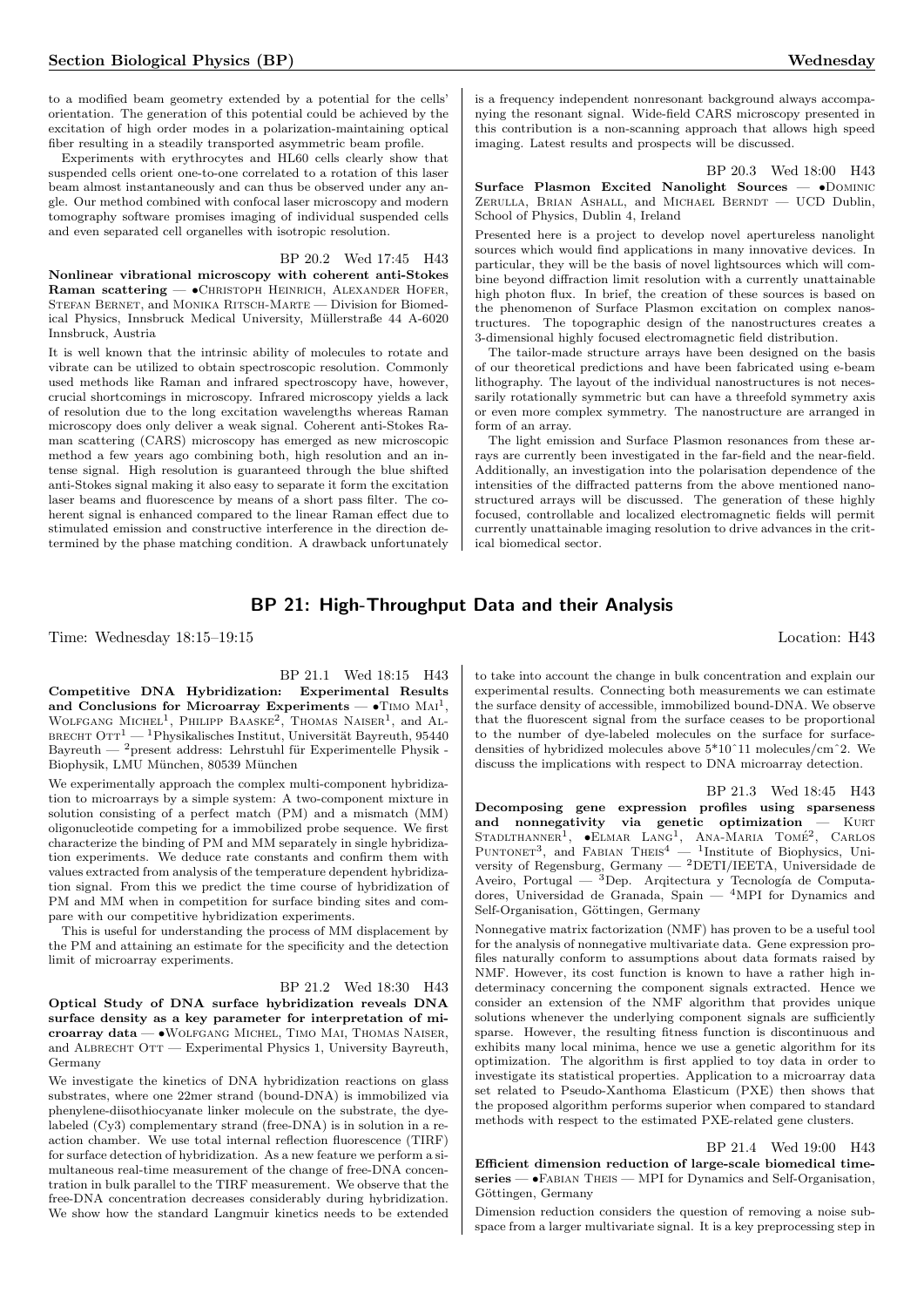contemporary biomedical data analysis for example of EEG or fMRI. Classically, a signal is differentiated from noise by having a higher variance, and algorithms such as principal component analysis (PCA) remove the low-variance components thereby failing to capture signals that are deteriorated by noise of similar or stronger power.

In order to perform noisy dimension reduction, either higher-order statistics of the data or additional information such as temporal structure may be used. The former methods assume i.i.d. signals, whereas the latter deal with the more realistic assumption of a multivariate 'colored' (in contrast to white) stochastic process. The proposed method,

# BP 22: Molecular Machines

Time: Thursday 9:30–13:15 Location: H43

**Invited Talk** BP 22.1 Thu 9:30 H43 DNA-based molecular machines and synthetic biology — •Friedrich Simmel — Department Physik, LMU M¨unchen, Geschwister-Scholl-Platz 1, 80539 München

The unique biophysical and biochemical properties of DNA molecules can be utilized to artificially construct machine-like molecular devices. These devices can perform simple mechanical tasks, controllably bind and release molecules, they can be used as autonomous biosensors, or as active units of switchable materials.

A 'natural' way to control DNA-based devices is to utilize RNA effector molecules rather than DNA. These RNA effectors can be transcribed from artificial 'genes' which in turn can be put under the control of gene regulatory elements. This allows for the construction of genetic control circuits for DNA devices. For example, the action of molecular machines can be made dependent on environmental stimuli by use of appropriate transcriptional logic gates. Coupling DNA devices to transcription also opens up the possibility to realize molecular machines which respond to the presence of naturally occuring RNA molecules.

# BP 22.2 Thu 10:00 H43

Bidirectional cargo transport by two species of molecular motors —  $\bullet$ Melanie Muller<sup>1</sup>, Stefan Klumpp<sup>2</sup>, and Rein- $H$ ARD LIPOWSKY<sup>1</sup> — <sup>1</sup>Max Planck Institute of Colloids and Interfaces, Potsdam-Golm, Germany  $-$  <sup>2</sup>Center for Theoretical Biological Physics, University of California San Diego, USA

Long-range intracellular transport is based on molecular motors that pull cargos along cytoskeletal filaments. One type of motor always moves in one direction, e.g. conventional kinesin moves to the microtubule plus end, while cytoplasmic dynein moves to the microtubule minus end. However, many cellular cargos are observed to move bidirectionally, involving both plus-end and minus-end directed motors. We present a stochastic 'tug-of-war' model for which motors work independently and are only coupled via the mechanical interaction with their common cargo. Depending on the motor parameters (such as microtubule affinity or stall force), we obtain three distinct types of motility behaviour of the cargo: no significant motility, stochastic switching between fast plus and minus end motion, and stochastic switching between all three types of motion. In the parameter range which leads to switches between fast plus and minus end motility, the motors appear to act in a cooperative way in spite of the underlying tug-of-war.

# BP 22.3 Thu 10:15 H43

Microtubule crosslinking triggers the directional motility of  $\mathbf{K}$ inesin-5 — Lukas C. Kapitein<sup>1</sup>, Benjamin H. Kwok<sup>2</sup>, Tarun M. KAPOOR<sup>2</sup>, ERWIN J.G. PETERMAN<sup>1</sup>, and  $\bullet$ CHRISTOPH F. SCHMIDT<sup>1,3</sup> <sup>1</sup>Department of Physics and Astronomy and Laser Centre, Vrije Universiteit, De Boelelaan 1081, 1081 HV Amsterdam, The Netherlands — <sup>2</sup>Laboratory of Chemistry and Cell Biology, The Rockefeller University, New York, NY 10021, USA  $-$  <sup>3</sup>III. Physikalisches Institut, Fakultät für Physik, Georg-August-Universität, Friedrich-Hund-Platz 1, 37077 Göttingen, Germany

Tetrameric kinesin-5 motor proteins are needed for eukaryotic cell division. Assembly and maintenance of the spindle is a highly controlled process. Some kinesins have been found to be cargo-activated, but for a tetrameric motor such was Eg5 it is not obvious how a corresponding mechanism could function. Here we examine factors that influence the switching of Eg5 between the a directional and a diffusive mode, varying buffers and microtubule-binding geometries. We found that

denoted by colored subspace analysis (CSA), distinguishes signal from noise by nontrivial autocovariances. The goal of CSA is to find such a projection onto a signal subspace of minimal dimension. We can prove that the signal subspace is unique, and an efficient algorithm can be proposed. Its complexity is in the order of twice the order of PCA, with an optional accuracy factor. The feasibility of the algorithm is illustrated when applied to fMRI. Independent of data dimension, a task-related subspace is robustly identified. In contrast, the necessary dimension of the PCA-based signal subspace is not invariant under increasing number of captured MRI frames.

at moderate ionic strength, Eg5 moves directionally. In contrast, at higher ionic strength Eg5 diffuses along microtubules without directional bias. Remarkably, under these conditions Eg5 still moves directionally when bound between two microtubules. In the spindle, this functional specialization might allow Eg5 to diffuse on single microtubules without hydrolyzing ATP until the motor gets activated by

binding another microtubule.

BP 22.4 Thu 10:30 H43 Kinesin's network of chemomechanical motor cycles —  $\bullet$ STEFFEN LIEPELT and REINHARD LIPOWSKY — Max-Planck-Institute of Colloids and Interfaces, Science Park Golm, 14424 Potsdam

Using the chemical energy released by the hydrolysis of ATP, the molecular motor kinesin moves processively along microtubules. A single motor step is caused by the coupling of conformational changes and filament-binding that is described by the chemomechanical cycle.

We will discuss a general network theory that is based on the distinct chemical states of the motor and on the recent observation that stepping occurs as a single event and is not built up by sub-steps. The necessity of a network theory including several motor cycles comes with the fact, that kinesin is able to walk backwards even at small concentrations of the ATP hydrolysis product ADP, which is inconsistent with the conventional picture of a single chemomechanical cycle.

In our theory, the motor's behavior is governed by the competition of two chemomechanical motor cycles which determine the motor's stall force. A third cycle becomes important for large ADP concentrations. The theory provides a quantitative description for the functional dependencies of different motor properties as observed in single molecule experiments.

BP 22.5 Thu 10:45 H43 Optimal flexibility for conformational transitions in macro- $\textbf{molecules} \longrightarrow \textbf{RICHARD NEHER}^1$ , WOLFRAM MÖBIUS<sup>1</sup>, ERWIN FREY<sup>1</sup>, and ULRICH GERLAND<sup>2</sup> — <sup>1</sup>Arnold-Sommerfeld-Center for Theoretical Physics, LMU München  $-$  <sup>2</sup>Institute for Theoretical Physics, Universität zu Köln

Conformational transitions in macromolecules often involve the rotation of extended lever-like structures. We show, that the transition rate is drastically accelerated by a flexible hinge in the lever and that the transition is fastest at an optimal stiffness of the hinge. Near the optimal stiffness, the rate decreases only weakly when cargo is attached to the lever, which might be exploited by molecular motors. To describe our simulation data, we generalize the Kramers-Langer theory to configuration dependent mobility matrices.

BP 22.6 Thu 11:00 H43 Spontaneous wave propagation in muscle fibres.  $\bullet$ STEFAN  $\widetilde{\text{GUNTHER}}^{1,2}$  and KARSTEN KRUSE<sup>1,2</sup> — <sup>1</sup>Universität des Saarlandes, Theoretische Physik, 66041 Saarbrücken, Germany — <sup>2</sup>Max-Planck-Institut für Physik komplexer Systeme, 01187 Dresden, Germany

Coupled to an elastic element, molecular motors can spontaneously oscillate. In cilia and flagella an ensemble of such oscillatory elements leads to regular wave patterns. In order to gain insight into the mechanism generating these waves, we study chains of sarcomeres. A sarcomere is the elementary force generating unit of a muscle and contains motors as well as elastic elements. Single sarcomeres have been found to oscillate spontaneously [1] and waves of contraction are generated in sarcomere chains [2]. We analyse the dynamics of such chains by using a microscopic sarcomere model. Using parameter values obtained from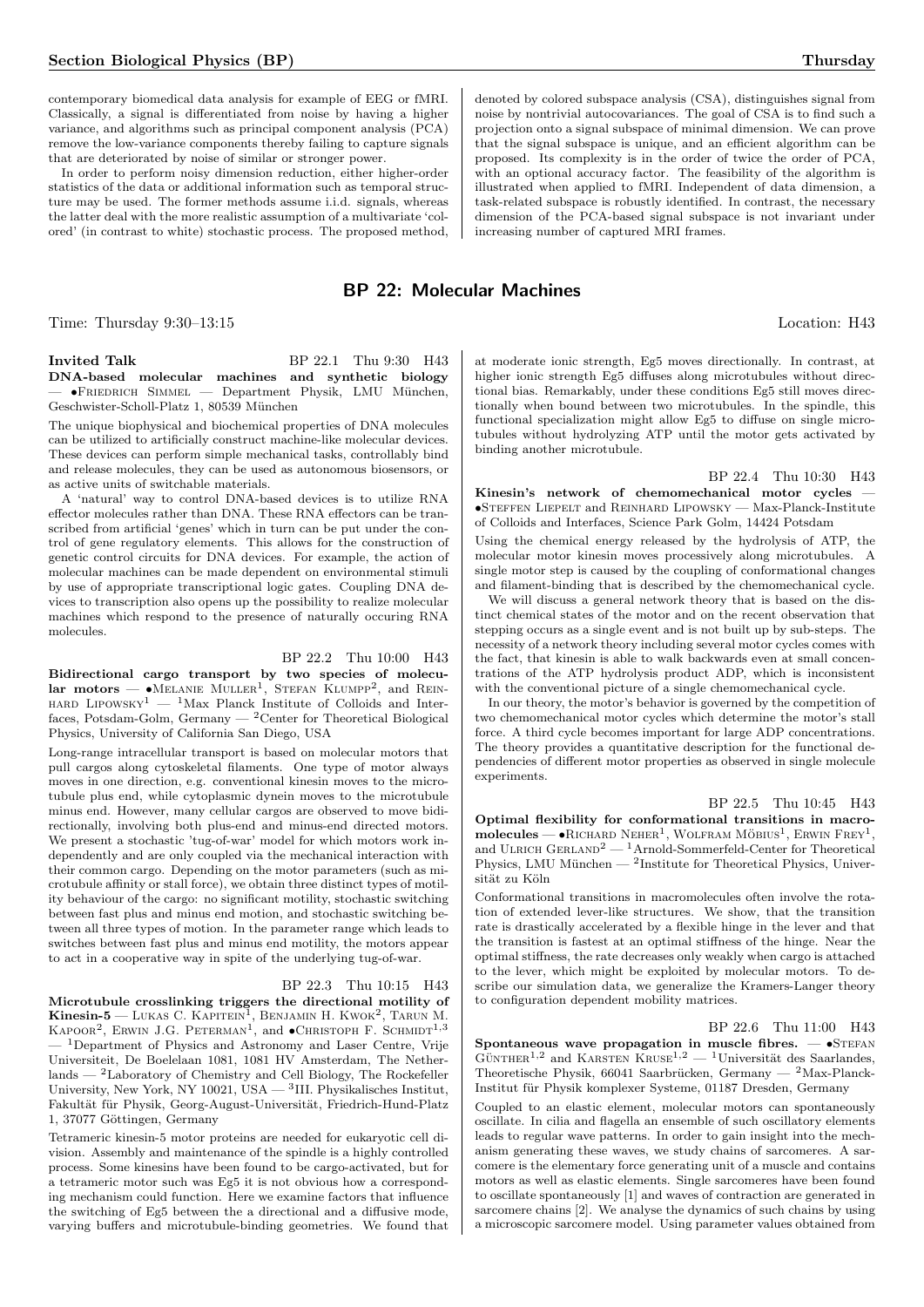single molecule experiments, we find quantitative agreement between our calculations and the experiments. By coarse-graining our description we can relate the parameters of a phenomenological description to the microscopic parameters.

[1] Yasuda, Shindo, and Ishiwata, Biophys. J. 70 (1996)

[2] Sasaki et al, J. Muscle Res. Cell Motil. 26 (2005)

#### 15 min. break.

**Invited Talk** BP 22.7 Thu 11:30 H43 From biological towards artificial Molecular Machines —  $\bullet$ Thorsten Hugel — Biophysics (E22) and Institute for Medical Engineering (IMETUM), Technical University Munich, Garching, Germany

A thorough understanding of nature's fascinating molecular machines will not only help to develop better drugs, but should also guide the construction of man-made Nanosystems, especially if they have to function in physiological conditions. I will report on latest insights into DNA-packaging by the bacteriophage Phi29 portal import motor [1] and on the mechanism of the molecular chaperone HSP90 [2]. Most experiments were performed on the single molecule level, especially by single-molecule force spectroscopy and single-molecule fluorescence. In addition, I will demonstrate how peptide-based synthetic material is capable of energy conversion at the molecular level and could therefore be the basis for biomimetic molecular machines.

[1] T. Hugel, et al., PLoS Biol 5(3): e59 (2007)

[2] H. Wegele, et al., Rev. Physiol. Biochem. Pharmacol 151, 1  $(2004)$ 

BP 22.8 Thu 12:00 H43 Single-molecule fluorescence resonance energy transfer studies of RNA polymerase  $II$   $\bullet$ Jens Michaelis<sup>1,2</sup>, Joanna Andrecka<sup>1</sup>, Florian Brückner<sup>3</sup>, and Patrick Cramer<sup>1,3</sup>  $^1$ Ludwig-Maximilians-Universität München, Department Chemie und Biochemie, Butenandstr.11, 81377 München — <sup>2</sup>Center for Nanoscience,  $CeNS - {^{3}L}$ udwig-Maximilians-Universität München, Gene Center

The crystal structure of the elongation complex of the complete 12 subunit RNA polymerase II (Pol II) reveals incoming template and non-template DNA, a seven base pair DNA/RNA hybrid, and three nucleotides each of separating DNA and RNA. Albeit, longer oligomers were used in preparation, the exit pathway of the nascent RNA could not be observed, presumably due to the inherent flexibility.

To determine the position of the nascent RNA, we have measured the distances between several known points on the Pol II elongation complex and the RNA using single pair fluorescence resonance energy transfer (sp-FRET). For a given position on the RNA we have measured three distances to known positions within the elongation complex, in order to map the unknown RNA position by triangulation. We have determined the position of the end of a 17-nt, 20-nt and 23-nt RNA thus mapping the exit pathway of the RNA product. As the RNA grows longer, we observe binding of to the dock domain and dynamical repositioning of the RNA.

BP 22.9 Thu 12:15 H43 Stepsize of the two rotary motors of FoF1-ATP synthase monitored by single-molecule  $\texttt{FRET}$  — MONIKA DÜSER, NAWID Zarrabi, Rolf Reuter, Dongmei Ji, Frank-Mario Boldt, and  $\bullet$ MICHAEL BÖRSCH  $-3$ . Physikalisches Institut, Universität Stuttgart, Pfaffenwaldring 57, 70550 Stuttgart

FoF1-ATP synthases are the membrane-embedded enzymes in mitochondria, chloroplasts and bacteria which supply cells with the chemical 'energy carrier' adenosine triphosphate, ATP. The enzyme consists of two coupled counteracting rotary motors. The Fo motor is driven by the electrochemical potential difference of protons across the membrane and has 10 proton binding sites. However, the isolated F1 motor can be driven by ATP hydrolysis and rotates in 120◦ steps in opposite direction. We investigate the elastic energy storage within FoF1 caused by the symmetry mismatch of the two motors (10-step versus  $3$ -step per  $360°$  turn) using time resolved single-molecule Förster resonance energy transfer, FRET. Therefore we have introduced pairs of two fluorophores at several positions within the Escherichia coli enzyme using eGFP-fused subunits and specific amino acid labeling. To switch-on and control the ATP production of an individual FoF1-ATP

synthase we recently developed local electrochemical proton generation at the tip of a nanoelectrode in the confocal detection volume. Multiparameter FRET data provide insights into the varying stepsize of the Fo motor during ATP synthesis, and into the action mode of the non-competitive inhibitor aurovertin which modulates the rotary motion during ATP hydrolysis.

BP 22.10 Thu 12:30 H43 Stochastic thermodynamics of the single F 1-ATPase molecules —  $\bullet$ ALEXANDER KOVALEV<sup>1</sup>, FLORIAN WERZ<sup>1</sup>, MICHAEL BÖRSCH<sup>1</sup>, DIRK BALD<sup>3</sup>, TIM SCHMIEDL<sup>2</sup>, UDO SEIFERT<sup>2</sup>, JÖRG WRACHTRUP<sup>1</sup>, and CARSTEN TIETZ<sup>1</sup> - <sup>1</sup>3rd Institute of Physics, Stuttgart University, Stuttgart, Germany  $-2$ II. Institute for Theoretical Physics, Stuttgart University, Stuttgart, Germany — <sup>3</sup>Department of Structural Biology, Vrije Universiteit Amsterdam, Amsterdam, Netherlands

A water soluble part of the whole transmembrane protein F0F1-ATP synthase, F1-ATPase, is a rotary motor driven by ATP hydrolysis. The back rotation of F1-ATPase induces ATP synthesis. Due to the 3 fold symmetry the central subunit of F1-ATPase rotates in three steps pausing during ATP-binding. The single molecule study allows us to reconstruct the distribution of the rate constants, which seems to be higher compared to ensemble measurements. We have determined different statistical quantities characterizing dynamical properties of F1-ATPase transition rates between its three states. A fluctuation theorem relating the forward and backward steps was verified on single trajectories using the 3-state model. That gives us opportunity to describe F1-ATPase behaviour using stochastic thermodynamics theory. The time dependent conditional probabilities for F1-ATPase to be in a certain state were compared with solution of the master equations. The 3-states model trajectories were simulated to estimate the statistical errors.

#### BP 22.11 Thu 12:45 H43

Data Analysis with Hidden Markov Models on a single rotary motor FoF1-ATP synthase —  $\bullet$ Nawid Zarrabi, Monika Düser, and MICHAEL BÖRSCH  $-$  3. Physikalisches Institut, Pfaffenwaldring 57, Universität Stuttgart, 70569 Stuttgart

The formation of ATP from ADP and phosphate is the major reaction that provides the 'chemical energy' for living organisms. This reaction is performed by a stepwise internal rotation of subunits of the enzyme FoF1-ATP synthase. We modeled the stepwise subunit rotation of the ATP synthase with Hidden Markov Models (HMM) and evaluated those models with confocal single-molecule fluorescence resonance energy transfer (FRET) data [1,2]. To monitor the capability of the HMM approach we generated single molecule data of freely diffusing enzymes in liposoms by a Monte-Carlo-simulation. Thereby we included the intensity fluctuations due to Brownian motion. The rotary catalysis of the ATP synthase was described by a Markov process with predefined rates for forward and backward steps. The aim of the data analysis method was the determination of dynamic parameters of ATP synthase, i.e. the occurrence of substeps depending on the ATP concentration.

References: [1] B. Zimmermann, N. Zarrabi, M. Diez, P. Gräber, M. Börsch, (2005) EMBO J. 24:2053-2063. [2] M. G. Düser, N. Zarrabi, Y. Bi, B. Zimmermann, S. D. Dunn, M. Börsch (2006) Proc. of SPIE 6062:89-104.

BP 22.12 Thu 13:00 H43 Regulation of a chimeric Eg5head/DmKHC tail motor protein - STEFAN LAKÄMPER<sup>1</sup>, MIKHAIL J. KORNEEV<sup>2,3</sup>, STE-FANIE REITER<sup>1</sup>, LUKAS C. KAPITEIN<sup>3</sup>, ERWIN J.G. PETERMAN<sup>3</sup>, and CHRISTOPH F. SCHMIDT<sup>1</sup> — <sup>1</sup>III. Physikalisches Institut, Georg-August-Universität, Friedrich-Hund-Platz 1, 37077 Göttingen, Germany — <sup>2</sup>ASML, De Run 6501, 5504 DR Veldhoven, The Netherlands — <sup>3</sup>Department of Physics and Astronomy and Laser Centre, Vrije Universiteit, De Boelelaan 1081, 1081 HV Amsterdam, The Netherlands

We have constructed a chimeric motor protein using the head and neck portion of the mitotic Eg5 kinesin and the tail protion of a kinesin 1 (DmKHC). This chimeric motor maintains characteristic features of the slow mitotic Eg5, but it is dimeric instead of tetrameric and the regulation by the opposing pair of heads is eliminated. This allowed us to study directly the inhibition of the dimer function by the small drug monastrol.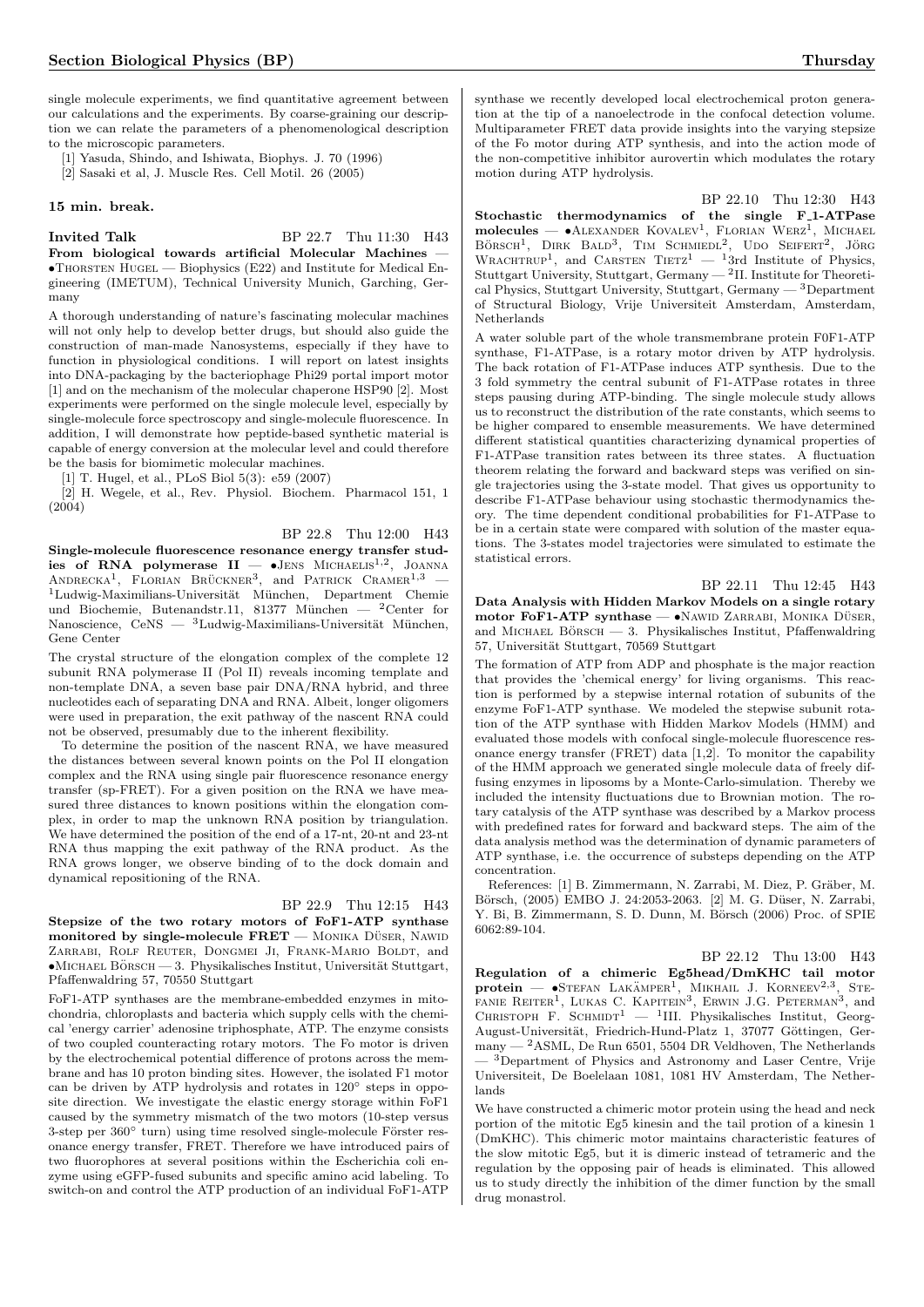# BP 23: Cell Motility and Migration (in vitro and in vivo)

Time: Thursday  $14:00-17:00$  Location: H43

**Invited Talk** BP 23.1 Thu 14:00 H43 The Physics of Neuronal Growth — •TIMO BETZ, DANIEL KOCH, and JOSEF KAS — Institut for Soft Matter Physics, University of Leipzig, Germany

The correct development of the central nervous system requires accurate and reliable neuronal network formation, a process accomplished by a highly dynamic structure at the tip of a growing neurite, called the growth cone. To find its proper target, each growth cone integrates chemical and mechanical signals, and converts these signals into changes of its active polymeric cytoskeleton. To understand these fundamental growth processes, we quantified the physical properties of a growth cone, like traction forces, viscoelastic properties and actin dynamics, and found that growth cones show unique features with respect to other motile cell types.

We show that bistable stochastic fluctuations between growth and retraction phases determine the direction of neuronal growth, and that these fluctuations are dominated by bistable modes of actin polymerization. Furthermore, the viscoelastic properties of the growth cone are combined with the measured actin dynamics to calculate the active internal and external forces generated by the growth cone. Integrating these data suggests that growth cones utilize physical processes like stochastic signal amplification and unique mechanical properties to build an organism's intricate nervous system. Moreover, our measurements provide the base to understand the complex interplay between actin polymerization, active internal forces and substrate adhesion that finally results in nerve regeneration and neuronal network formation.

#### BP 23.2 Thu 14:30 H43

Origins and Limitations of Optical Neuron Guidance — •Daniel Koch, Timo Betz, Allen Ehrlicher, Bjorn Stuhrmann ¨ , MICHAEL GÖGLER, and JOSEF KÄS — Institute for Soft Matter Physics, University of Leipzig, Linnestr. 5, 04103 Leipzig, Germany

The growth cone, a highly motile sensory structure at the tip of an advancing neurite, plays a fundamental role in the wiring of neuronal connections during development, nerve regeneration, and in neuronal plasticity. The dynamics of the leading edge is governed by actin polymerization and can be described as a bistable stochastic process which means polymerization is either turned on or off. Furthermore, the direction taken by the growth cone is introduced by the orientation of the filopodia which are force sensitive actin filament bundled structures that emerge from the leading edge. In actively extending growth cones, a laser spot placed at the leading edge affects the direction taken by the growth cone. However, optical control is not achieved in non-extending growth cones with polymerization mostly turned off which sets a natural limit for optical neuron guidance. The analysis of optically induced turning events reveals that the applied optical forces lead to filopodia reorientation. We hypothesize that the filopodia are coupled back into the central region and in a lever arm like fashion change the extension of the leading edge.

# BP 23.3 Thu 14:45 H43

Glial Cell Stiffness as Guidance Cue for Neurons —  $\bullet$ KRISTIAN FRANZE<sup>1,2</sup>, TIMO BETZ<sup>1</sup>, YUNBI LU<sup>1,2</sup>, JOHANNES BAYER<sup>3</sup>, MELIKE LAKADAMYALI<sup>3</sup>, PAUL JANMEY<sup>4</sup>, and JOSEF KAS<sup>1</sup> - <sup>1</sup>Soft Matter Physics, Universität Leipzig —  ${}^{2}$ Paul-Flechsig-Institute of Brain Research, Universität Leipzig —  ${}^{3}$ CNLD, University of Texas, Austin, USA — <sup>4</sup> Inst. Medicin & Engineering, University of Pennsylvania, Philadelphia, USA

Neuronal migration is a fundamental event during development. Neurons travel from the ventricular zone, the place of their origin, to the cortical plate, bridging distances that can be a multiple of their length. Radial glial cells, which are cells that connect the ventricular zone with the opposing cortical surface with two long, radial processes, are known to guide neuronal migration. Neurons attach to these cells and precisely follow their processes, even if they are significantly bent. No biochemical guidance cues have been identified for this behavior and simple diffusive gradients cannot explain how neurons follow the bent glial shape. We found that in vitro neurons actively probe their mechanical environment. They retracted their processes and reextended them in a random direction when mechanical stresses exceeding ˜300 Pa opposed their leading edge. This threshold corresponds to the maximum substrate stiffness that neurons could visibly deform. Interestingly, radial glial cells were softer than 300 Pa, suggesting that their mechanical properties may facilitate neuronal radial migration in the developing brain. This is in sharp contrast to the current opinion that neuronal guidance is solely based on biochemical signaling.

BP 23.4 Thu 15:00 H43

Symmetry breaking in actin gels - Implications for cellular motility — •Karin John, Philippe Peyla, and Chaouqi Misbah – Université Joseph Fourier Grenoble, Laboratoire de Spectrométrie Physique, BP 87 - 38402 St.-Martin-d'Hères, France

The physical origin of cell motility is not fully understood.

Recently minimal model systems have shown, that polymerizing actin itself can produce a motile force, without the help of motor proteins. Pathogens like Shigella or Listeria use actin to propel themselves forward in their host cell.

The same process can be mimicked with polystyrene beads covered with the activating protein ActA, which reside in a solution containing actin monomers. ActA induces the growth of an actin gel at the bead surface. Initially the gel grows symmetrically around the bead until a critical size is reached. Subsequently one observes a symmetry breaking and the gel starts to grow asymmetrically around the bead developing a tail of actin at one side. This symmetry breaking is accompanied by a directed movement of the bead, with the actin tail trailing behind the bead. Force generation relies on the combination of two properties: growth and elasticity of the actin gel.

We study this phenomenon theoretically within the framework of a linear elasticity theory and linear flux-force relationships for the evolution of an elastic gel around a hard sphere.

Conditions for a parity symmetry breaking are identified analytically and illustrated numerically with the help of a phasefield model.

#### BP 23.5 Thu 15:15 H43

A Biomimetic System Modeling Active Lamellipodial Network Dynamics — •FLORIAN HUBER, BJÖRN STUHRMANN, and JOSEF KÄS — Institute for Soft Matter Physics, University Leipzig, Linnéstr. 5, D-04103 Leipzig, Germany

Many different cell types (e.g., keratocytes or fibroblasts) show directed motion (motility), a process driven by the assembly of Actin protein at the leading front of the cell, the lamellipodium. Although the details of polymerization regulation by accessory proteins differ between cell types, several important features are conserved throughout the eukaryotic kingdom. The key molecular players involved in these processes have been identified and have already been used to generate in vitro Actin network growth. While existing assays are sufficient to explain intracellular bacteria propulsion, they are not adequate to describe crawling cell motility extensively. The required next step towards cellular conditions is to confine the polymerizing Actin gel to nanostructured cell-sized chambers. This approach restricts the protein pool available and thus allows to mimic for the first time the self-sustaining character of the lamellipodia machinery.

Our setup will allow the observation of the system's response to controlled variation of various biochemical and physical parameters. Numerical simulations will be used to extract constitutive equations from experimantal data on dynamic distributions of the various protein species. Mechanical properties will be analyzed using passive microrheology. This model system represents a novel means to explore biomechanical mechanisms forming the basis of cell motility.

BP 23.6 Thu 15:30 H43

Investigation of Filopodial Mechanics and Dynamics — •Brian  $GENTRY<sup>1</sup>$ , MICHEL  $GÖGLER<sup>1</sup>$ , MARIE-FRANCE CARLIER<sup>2</sup>, and JOSEF  $KAS<sup>1</sup>$  — <sup>1</sup>Universität Leipzig, Linnestr. 5, Leipzig, Germany — <sup>2</sup>CNRS, LEBS, 1 Avenue de la Terrasse, Gif-sur-Yvette, France

The actin cytoskeleton is a complex system that dynamically reorganizes its structure to produce forces that drive the leading edge of a cell membrane outward. Filopodia emerge from local reorganization of the dense lamellipodial filament network. Stiff bundles are essential to produce protrusive forces, so we study their mechanical properties. We directly measure actin bundle bending stiffness in vitro, providing information about crosslinker and bundle characteristics. Formation of long, unbranched bundles also requires that fiber ends be protected from capping. Formin is an end-binding molecule which is capable of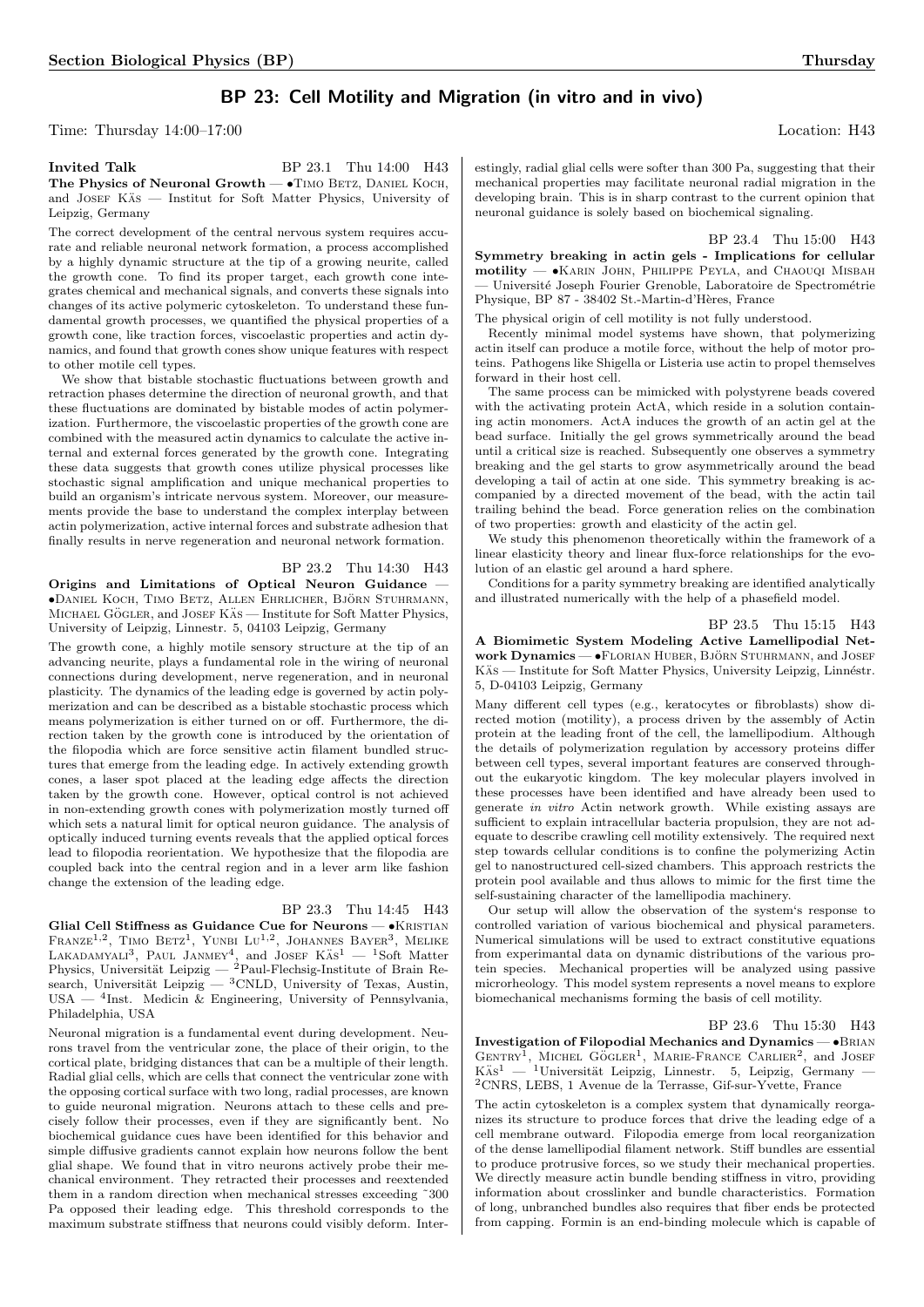nucleating and driving the polymerization of actin polymers in vivo, remaining bound simultaneously to both fiber and substrate. We are studying formin in a controlled, reconstituted system to help elucidate its precise functions as considered in recent models. Both experiments use a state-of-the-art laser tweezer to track the position of a bead attached to an actin filament bundle, allowing us to measure critical buckling and motor-driven forces. The formin measurements are the first for an end-tracking motor and will lend new insight into the underlying dynamics of its operation. Our setup allows us to take a novel approach to the study of filopodial component's properties-bundles which provide stiffness and a molecular engine which produces adequate forces such that protrusion can occur.

BP 23.7 Thu 15:45 H43 Dynamics of receptor-ligand binding and filopodial retraction in phagocytosis —  $\bullet$ ALEXANDER ROHRBACH<sup>1</sup> and HOLGER KRESS<sup>2,3</sup>  $\frac{1}{2}$ University of Freiburg, Germany —  $\frac{2}{2}$ EMBL, Heidelberg, Germany  $-$ <sup>3</sup> present address: Yale University, New Haven, USA

Phagocytosis is the process by which bacteria are internalized into macrophages. This process, which is a central mechanism in the immune system, was so far mainly investigated by conventional light and electron microscopies. However, its mechanical properties were barely known up to now. We used optical tweezers-based microscopy to investigate the mechanics of phagocytosis. The motion of an optically trapped bead was tracked interferometrically in 3D with nanometer precision at a microsecond timescale.

The measurement of the thermal bead fluctuations during the binding to the cell membrane enabled the observation of individual receptor-ligand bond formation. These observations were in agreement with Brownian dynamics simulations of the binding process. By inducing binding of beads to filopodia, we found that filopodia act as cellular tentacles: They retract a few seconds after binding and pull the bound beads towards the cell. The observation of discrete F-actin dependent 33-nanometer steps during retraction led to the hypothesis that an actin-based molecular motor plays an important role in the retraction. Force-velocity measurements revealed the mechanical properties of this putative motor. A model for the force-dependent motor kinetics confirming these results was developed.

BP 23.8 Thu 16:00 H43

Keratocyte migration as active Brownian motion: Experiments and theory — •Simon Flyvbjerg Tolic-Norrelykke and FRANK JULICHER — Max Planck Institute for the Physics of Complex Systems, Dresden, Germany

Fish keratocytes constitute a popular model system for the study of cell migration. Keratocytes are highly mobile cells that live on the outside of fish-scales where they are thought to be involved in wound healing and repair.

We will present some recent experimental findings and theoretical results for the migration of individual keratocytes in two dimensions. Cells were tracked as they migrated on a glass surface in the absence of external stimuli and parameters were extracted from the time-series of positions, allowing for the construction of an equation of motion. In contrast to other existing models for migration, these cells turned out to be best described in terms of an active Brownian process. In active Brownian processes internal energy is converted into motion, leading to a preferred speed that is different from zero and velocity histograms with a characteristic donut shape. Analytical expressions for observable parameters are derived and compared to the experimental data as well as to results from simple simulations.

BP 23.9 Thu 16:15 H43 driving forces in cell motility, motors versus polymerization — •Claudia Brunner, Michael Gogler ¨ , Allen Ehrlicher, and JOSEF KÄS — Universität Leipzig, Linnestr 5, 04103 Leipzig

A cell's ability to move is fundamental for various functions in nature, such as morphogenesis, immune response, and the invasiveness of cancer. On the molecular level, actin polymerization and molecular motors, such as myosin, are involved in cell motility but the mechanism as a whole is not very well understood. Here we present direct measurements of the forward forces generated at the leading edge of the lamellipodium and at the cell body of rapidly translocating fish keratocytes. Our SFM-based technique uses the vertical and lateral deflection of the cantilever to directly measure the maximal forward force of whole cells by stalling them. Through selective manipulation of molecular components by addition of different drugs, the stall forces and the velocity correlation can be compared to elucidate the importance of different force generating processes, such as polymerization and molecular motors.

BP 23.10 Thu 16:30 H43 Role of viscosity and surface tension of zebrafish embryonic tissues in tissue flows during gastrulation  $\bullet$  EVA-MARIA SCHOETZ<sup>1,2</sup>, TIGRAN BACARIAN<sup>3</sup>, MALCOM STEINBERG<sup>4</sup>, WILLIAM BIALEK<sup>4</sup>, CARL-PHILIPP HEISENBERG<sup>1</sup>, RAMSEY FOTY<sup>5</sup>, and FRANK JULICHER<sup>2</sup> — <sup>1</sup>MPI-CBG, Dresden — <sup>2</sup>MPI-PKS, Dresden — <sup>3</sup>UCI, USA — <sup>4</sup>Princeton University, USA — <sup>5</sup>UMDNJ, USA

At the onset of gastrulation in zebrafish, complex flows and cell movements occur, which are not well understood. Here, we study the material properties of zebrafish embryonic tissues which are important for the tissue dynamics. We found that these tissues behave viscoelastic and exhibit liquid-like properties on long time scales. They relax internal stress caused by compressive forces or, in the absence of external forces, round up and fuse into spheres to minimize their free surface. Quantitative differences in the adhesivity between different types of tissues result in their immiscibility and sorting behavior analogous to that of ordinary immiscible liquids. When mixed, cells segregate into discrete phases, and the position adopted correlates with differences in the aggregate surface tensions for these phases. Surface tensions were measured with a tissue surface tensiometer. Aggregates were compressed and their force response and shape were recorded as a function of time. From the analysis of the force-relaxation curves, we determined the surface tensions, relaxation times, tissue viscosities and shear moduli. Furthermore, by 4D-cell tracking, we measured kinetic parameters such as cell speed, directionality and persistence of cell movement.

#### BP 23.11 Thu 16:45 H43

Continuum Description of Growing Cellular Tissues —  $\bullet$ Thomas Bittig<sup>1</sup>, Ortrud Wartlick<sup>2</sup>, Anna Kicheva<sup>2</sup>, Marcos González-Gaitán<sup>2</sup>, and Frank Jülicher<sup>1</sup> — <sup>1</sup>Max Planck Institute for the Physics of Complex Systems, Nöthnitzer Str. 28, 01187 Dresden, Germany  $-$  <sup>2</sup>Department of Biochemistry and Department of Molecular Biology, Geneva University, Sciences II, Quai Ernest-Ansermet 30, 1211 Geneva 4, Switzerland

During the development of multicellular organisms, organs grow to well-defined shapes and sizes. The mechanisms that coordinate the proliferation and movement of cells in growing tissues remain still unclear. In order to study cellular movement in a growing epithelium, we developed a continuum description which considers the time evolution of a local cell density in two or three dimensions. We describe the tissue as a viscous fluid in which active stresses are generated by cell division. We consider situations where cell division is randomly oriented and where a preferred orientation of cell division exists. We perform numerical studies of this macroscopic description using a discrete model on a cellular level. Our descriptions can be used as a basis for the study of the transport of signaling molecules through growing tissues as e.g. in the growing Drosophila wing disc, a precursor of the fly wing.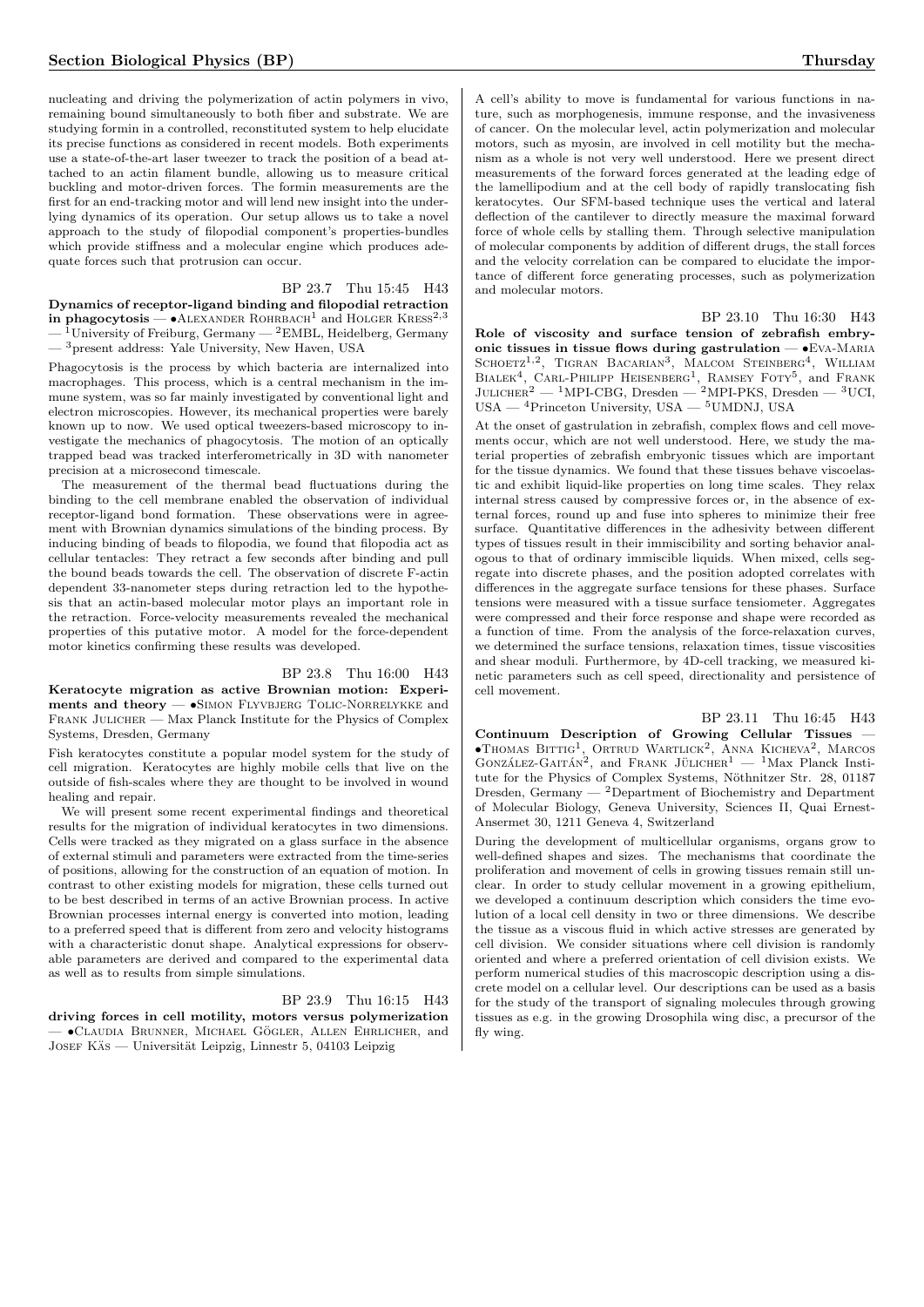# BP 24: Cell Mechanics (in vivo)

Time: Thursday  $10:00-12:45$  Location: H44

# Nonlinear creep measurements in living fibroblasts  $\bullet$ PHILIP Kollmannsberger, Claudia T. Mierke, and Ben Fabry — ZMPT, Biophysics Group, University of Erlangen-Nuremberg

The linear viscoelasticity of adherent cells and biological tissue is characterized by a wide distribution of relaxation times and shows a powerlaw creep response or a power-law viscoelastic spectrum over several decades of time or frequency. In addition, single cells and tissue exhibit a highly nonlinear stress-strain relationship. The viscoelastic behavior of cells in the non-linear regime is unknown, however, but is of particular interest to test different conflicting theories. Here we measured the viscoelastic behavior of a variety of adherent cells in the linear and non-linear regime using magnetic tweezers with real-time force feedback. We imposed a staircase-like sequence of 1 nN force steps up to a maximum force of 10 nN onto 4.5  $\mu$ m fibronectin-coated magnetic beads bound to the cytoskeleton via integrins. For each stress level  $\sigma$ , the differential creep response of single cells followed a power law:  $J(\sigma, t) = J_0(\sigma) (\frac{t}{t_0})^b$ , however the differential creep modulus  $J_0(\sigma)$  decreased with stress, equivalent to stress stiffening. The power-law creep exponent b showed no systematic stress dependence, although in some cells b increased at high forces, consistent with yielding and disruption events. Static stress stiffening is predicted by models of semiflexible polymers and can be modelled using Fung's theory of quasilinear viscoelasticity for biological tissues, whereas a speed-up of relaxation processes due to yielding and structural changes is consistent with soft glassy rheology.

BP 24.2 Thu 10:15 H44 Cellular pattern formation by strain-mediated active switching — •Raja Paul and Ulrich Schwarz — University of Heidelberg, Im Neuenheimer Feld 293, D-69120 Heidelberg, Germany

Using Monte Carlo simulations, we investigate the time evolution of the force generated by an ensemble of cells placed initially at random in the extracellular matrix (ECM). The ECM is modelled as a twodimensional cable network with triangular or square lattice geometry and the cells are modelled as force contraction dipoles. We observe various patterns depending on prestrain, geometry, boundary conditions, elastic moduli, cell density, density of ECM crosslinks and temperature. Recent experiments of cellular assembly in a clamped collagen matrix show that force increases with time. This observation can be explained in our model by considering a strain mediated switching of cells into the active state and subsequent contraction from an initial quiescent state.

BP 24.3 Thu 10:30 H44 Modelling the spatially inhomogeneous contraction of stress fibers — •Achim Besser and Ulrich Schwarz — University of Heidelberg, INF 293, D-69120 Heidelberg, Germany

The contractile activity of cells is often associated with stress fibers, which are contractile bundles of actin filaments crosslinked by  $\alpha$ -actinin and the motor protein myosin II. At their ends, they are attached to the extracellular environment through cell-matrix contacts called focal adhesions. Upon contraction, elastic deformations along the fibers have been observed experimentally to be inhomogeneous. We suggest that these spatial differences arise from biochemical signals originating from the focal adhesions. Stress fibers are modeled as a periodic arrangement of springs, dashpots and contractile elements. Contractile activity is coupled to the diffusible biochemical signal. We solve our model in a continuum approximation and show that it results in the experimentally observed deformation pattern.

BP 24.4 Thu 10:45 H44

High Resolution Mapping of Cell Mechanics (in Vivo) Using Digital Pulsed Force Mode - MICHAEL HOLZWARTH<sup>1</sup>, ALEXAN-DER GIGLER<sup>2</sup>, and OTHMAR MARTI<sup>1</sup> — <sup>1</sup>Institute of Experimental Physics, Ulm University, D-89069 Ulm, Germany — <sup>2</sup>Present address: Section Crystallography, University of Munich, Theresienstrasse 41/II, D-80333 Munich, Germany

Local mechanical properties of living cells have been investigated by means of AFM, using Digital Pulsed Force Mode (DPFM). The DPFM images the surface while probing its mechanical properties locally. At least one force curve is recorded for each point of the scanned area. Thus, more than 500,000 curves have been recorded and completely evaluated for each single experiment.

The glass-like substrate served as an online reference material for calibration purposes. First, the force trajectories were corrected for the viscous drag force in the liquid environment. Secondly, the curves within the region of the substrate were phase corrected to compensate for the time lag of the signal in the setup assuming a purely elastic response of the reference material. Finally, all the force traces have been corrected by using this calibration and evaluated according to common continuum-elastic models.

The resulting images allow the assignment of values of Young's modulus, local adhesion and hysteretic behaviour at a high lateral resolution all over the cell body. The procedure of our measurement and the corresponding signal correction strategy of the automated data evaluation will be shown.

BP 24.5 Thu 11:00 H44 Rate of stress increase during cell spreading on substrates with different matrix rigidity  $\bullet$  Daniel Paranhos Zitterbart, Claudia T. Mierke, Thorsten M. Koch, and Ben Fabry — ZMPT, Biophysics Group, Universität Erlangen

For most cell types, adhesion, spreading and tension generation are crucial for cell survival. These processes are strongly influenced by the rigidity of the extracellular matrix: Cells spread more and faster, and generate higher tension on more rigid substrates. We report simultaneous measurements of cell spreading and traction generation during adhesion of MDA-MB-231 breast carcinoma cells onto collagen coated polyacrylamid gels. The Youngs modulus of the gels was tuned between 1500 ('soft') and 6000 ('hard') Pa. The evolution of cell tractions was computed from the gel deformation measured every 30 sec by tracking the displacements of fluorescent beads  $(\phi 0.5 \mu m)$  embedded at the gel surface. As a robust estimate of total force generation, we computed for each cell the elastic strain energy U stored within the gel. As expected, cells generated a higher maximum strain energy  $U = 1.01 pJ$  and spread more  $(A = 6002 \pm 961 \mu m^2)$  on harder gels compared to softer gels  $(U = 0.20pJ, A = 3012 \pm 492 \mu m^2)$ . When the strain energy vs. time data of individual cells were normalized by spreading area, they collapsed onto a single relationship, regardless of gel stiffness. These data extend earlier findings of a proportionality between cell spreading and tension generation (Reinhard-King, Biophys J 2005) and show that individual cells exhibit a constant rate of stress increase during early adhesion events regardless of the substrate rigidity.

# 15 min. break.

BP 24.6 Thu 11:30 H44 Cell elasticity as a function of actin expression  $\bullet$  CARSTEN STÜBER and JOSEF KÄS — Institute of Experimental Physics I, University of Leipzig, Germany

The deformation response to an external force of an eurkaryotic cell mainly depends on its cytoskeletal composition. Theoretical models have been introduced to quantify the concentration dependence of the different cytoskeletal components to the elastic strength of cells. Verifying the models experimentally, the optical stretcher, a two beam optical trap, is used to elongate fibroblast cells. These fibroblasts are transfected with GFP-actin, which leads to an overexpression of actin within the cell and allows to determine the actin concentration using fluorescence image analysis. The dependence of the elasticity on the actin concentration of fibroblasts shows a softening of the cell with increasing number of actin filaments.

BP 24.7 Thu 11:45 H44

Active mechanical stabilization of the viscoplastic intracellular space of Dictyostelia cells by microtubule-actin crosstalk · • DORIS HEINRICH and ERICH SACKMANN — Department für Physik, Ludwig-Maximilians-Universität, Geschwister-Scholl-Platz 1, 80539 München, Germany

We investigated the micro-viscoelasticity of the intracellular space of Dictyostelium discoideum cells by evaluating the intracellular trans-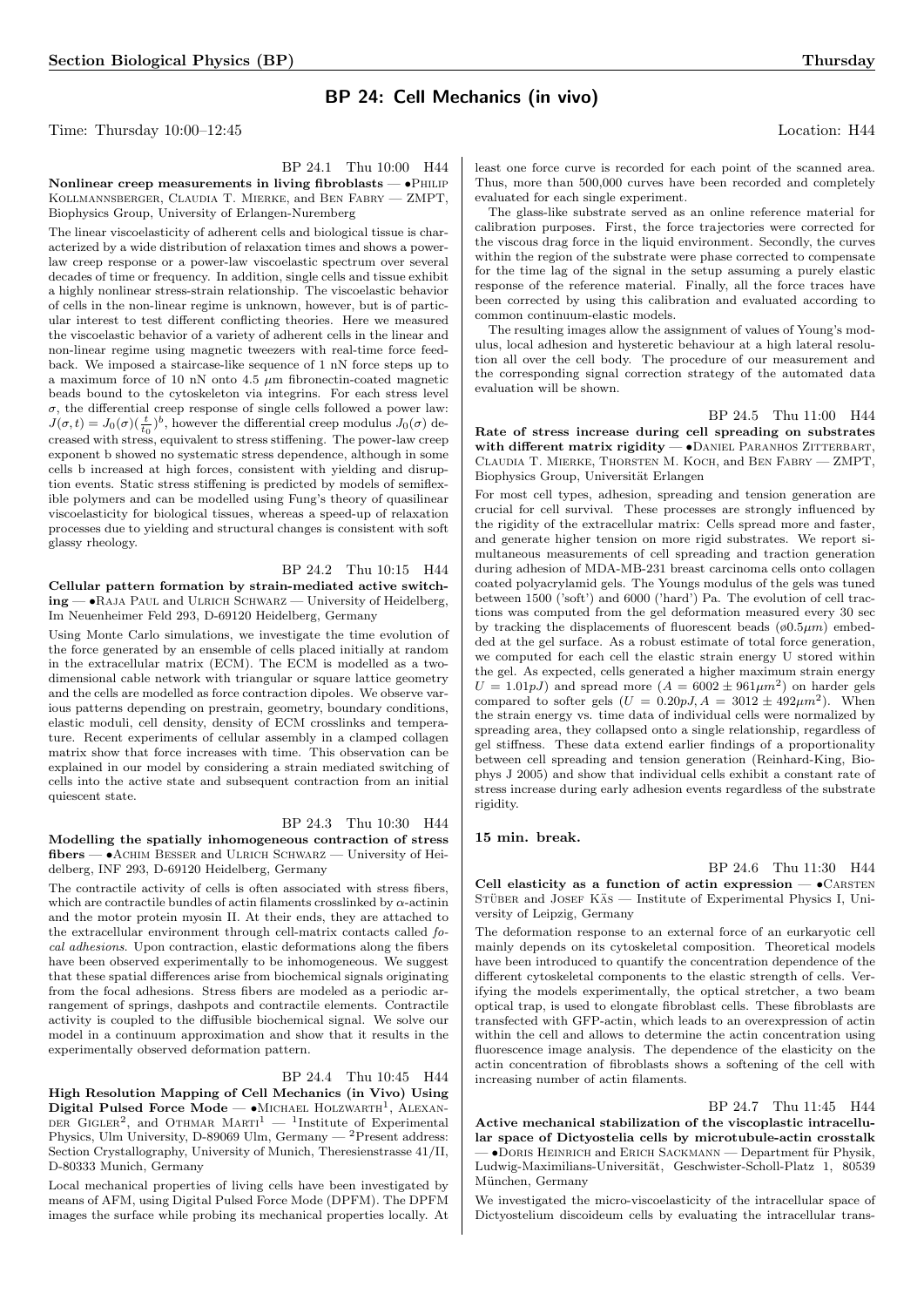port of magnetic force probes and their viscoelastic responses to force pulses of 20-700 pN. The role of the actin cortex, the microtubule (MT) aster and their crosstalk is explored by comparing the behaviour of wild type cells, myosin II null mutants, latrunculin A and benomyl treated cells. The MT coupled beads perform irregular local and long range directed motions which are characterized by measuring their velocity distributions  $(P(v))$ . The correlated motion of the MT and the centrosome are evaluated by microfluorescence of GFP-labeled MTs. P(v) can be represented by log-normal distributions with long tails and it is determined by random sweeping motions of the MTs and by intermittent bead transports parallel to the MTs. The viscoelastic responses are strongly non-linear and are mostly directed opposite or perpendicular to the force, showing that the cytoplasm behaves as an active viscoplastic body with time and force dependent drag coefficients. Force-balance is established by the mechanical coupling between the soft microtubules and the viscoelastic actin cortex, providing cells with high mechanical stability despite the softness of the cytoplasm.

#### BP 24.8 Thu 12:00 H44

Single fibroblast viscoplasticity: elastic stiffening and kine- $\text{matic}$  hardening —  $\bullet$  Pablo Fernandez<sup>1,2</sup>, Pramod Pullarkat<sup>1</sup> **matic hardening** —  $\bullet$ PABLO FERNANDEZ<sup>1,2</sup>, PRAMOD PULLARKAT<sup>1</sup>,<br>and ALBRECHT OTT<sup>1</sup> — <sup>1</sup>Universität Bayreuth, Germany — <sup>2</sup>Present address: Technische Universität München, Germany

The deep biological relevance of mechanics is well illustrated by features such as cell locomotion, contractility, and mechanotransduction. The advent of single-cell rheology brings hope of a physical understanding of these phenomena. We report that the mechanical response of single 3T3 fibroblasts to uniaxial extension in the 1–100% range obeys a remarkably simple and robust phenomenology. Below 10% deformation cells exhibit a previously reported, stress-stiffening master relation probed with sinusoidal oscillations. Beyond 10% stretch, deformations at a constant rate in a  $0.03-3 \mu m/s$  range always exhibit pure plastic flow. The plastic deformation translates the elastic region, a behaviour known as kinematic hardening. Fixing the cells abolishes the plastic response. Then the force-length relation shows dramatic stiffening, the integral of the previously described master-relation. Thus 2 key features summarise fibroblast mechanical behaviour: exponential elastic stiffening and viscoplastic kinematic hardening.

BP 24.9 Thu 12:15 H44

Physical description of mitotic spindle orientation during cell  $\operatorname{division} - \bullet$ ANDREA JIMÉNEZ-DALMARONI<sup>1</sup>, MANUEL THÉRY<sup>2</sup> , Vic-TOR RACINE<sup>2</sup>, MICHEL BORNENS<sup>2</sup>, and FRANK JÜLICHER<sup>1</sup> - <sup>1</sup>Max Planck Institute for the Physics of Complex Systems, Nöthnitzer Str. 38, 01187 Dresden, Germany — <sup>2</sup> Institut Curie, CNRS UMR144, Compart. et Dynamique Cellulaire, 26 rue d'Ulm 75248, Paris, France

During cell division, the duplicated chromosomes are physically separated by the action of the mitotic spindle. The mitotic spindle is a dynamic structure of the cytoskeleton, which consists of two microtubule asters. Its orientation defines the axis along which the cell divides. Recent experiments on dividing cells, which adhere to patterned substrates, show that the spindle orientation depends on the spatial distribution of cell adhesion sites. Here we show that the experimentally observed spindle orientation can be understood as the result of the action of cortical force generators acting on the spindle microtubules. We assume that the local activity of force generators is controlled by the spatial distribution of cell adhesion sites determined by the particular geometry of the adhesive substrate. We develop a simple physical description of the spindle mechanics, which allows us to calculate the torque acting on the spindle, as well as the energy profile and the angular distribution of spindle orientation. Our model accounts for the preferred spindle orientation, as well as the full shape of the angular distributions of spindle orientation observed in a wide variety of patterns. We conclude that, based on a few simple assumptions, we can provide a quantitative description of the spindle orientation.

BP 24.10 Thu 12:30 H44

Beyond the Rim: The Viscoelastic Pericellular Coat — •Heike Boehm, Joachim Spatz, and Jennifer Curtis — Max-Planck-Institute for Metals Research, Department New Materials & Biosystems & University of Heidelberg, Department of Biophysical Chemistry

Most mammalian cells are surrounded by an optically-transparent layer of highly hydrated polysaccharides and proteins, the pericellular coat (PCC). The most vital component is a linear, flexible polyelectrolyte: hyaluronan, which is synthesized directly on the outer cell membrane. Different proteins can bind to the hyaluronan and thus anchor it to the cell membrane, stiffen and/or crosslink it. The resulting viscoelastic coat plays a vital role in cell migration, proliferation and various diseases like cancer and arthritis.

Few studies quantitatively examine the PCC's mechanical properties induced by structural or compositional reorganization. We perform microrheology studies to determine the viscoelasticity and define the impact of proteins and glycosaminoglycans on the structure of the PCC. Information about the structure of the polymer matrix can thus be gained by observing the diffusion of a particle embedded in the PCC of living cells (passive microrheology). With our holographic optical tweezers (HOT) setup we can create a dynamic array of traps, that enable us to carefully place several beads at different sides of a living cell simultaneously and to measure or apply forces ranging from femtonewtons to 10's of piconewtons (active microrheology).

# BP 25: Oscillatory Systems

Time: Thursday  $14:30-17:00$  Location: H44

#### **Invited Talk** BP 25.1 Thu 14:30 H44 Mechanical amplification by sensory hair cells from the vertebrate ear — •Pascal Martin — Institut Curie recherche\CNRS - Laboratoire PCC (UMR168), 26 rue d'Ulm 75005 Paris, France

The dazzling sensitivity and frequency selectivity of the vertebrate ear rely on mechanical amplification of small sounds by hair cells, the sensory receptors of the inner ear that transduce mechanical stimuli into electrical signals that will then be received by the brain. As revealed by spontaneous oscillations and forms of mechanical excitability in response to force steps, the hair bundle that adorns each hair cell is both a mechano-sensory antenna and a force generator. To study active hair-bundle motility, we use flexible glass micro-fibers to stimulate mechanically in vitro a single hair bundle from the bullfrog's sacculus. We find that an oscillatory hair bundle amplifies its response to small stimuli at frequencies near that of the spontaneous oscillation. By combining measurements of force-displacement relations with Ca2+ iontophoresis, we show that the location of a bundle's operating point within its nonlinear force-displacement relation controls the type of movements observed. We have developed a simple theoretical description that can account for the various incarnations of active hair-bundle motility. There, mechanical activity stems solely from myosin-based adaptation, the process by which molecular motors (myosins) in the hair bundle set the open probability of mechano-sensitive ion channels

at steady state. By taking intrinsic hair-bundle fluctuations into account, we could reach quantitative agreement between calculated and experimentally measured response functions.

BP 25.2 Thu 15:00 H44 Biophysics of Drosophila Audition — • BJÖRN NADROWSKI, JÖRG THADDÄUS ALBERT, and MARTIN CORNELIUS GÖPFERT — Zoologisches Institut, Universität Köln, Weyertal 119, 50923 Köln

In Drosophila, hearing is mediated by the antenna. Stimulus forces acting on the antennal receiver are coupled to dedicated neurons that comprise the molecular machinery for mechanosensory transduction, adaptation and amplification. Because the action of this machinery is reflected in the receiver's mechanics, the latter can be used to probe the molecular mechanisms that bring about hearing in an intact ear . These mechanisms are now shown to closely resemble those that are at work in hair cells in vertebrate ears. Based on the gating-spring model of transduction in vertebrate hair cells, we have developed an extended, symmetric gating-spring model that takes the fly's anatomy into account. This model explains the ear's performance, including the receiver's mechanics and the electrical response of the afferent nerve. These findings suggest that while the auditory anatomies are vastly different, the mechanisms that promote fly and vertebrate hearing are functionally equivalent and, possibly, evolutionarily conserved.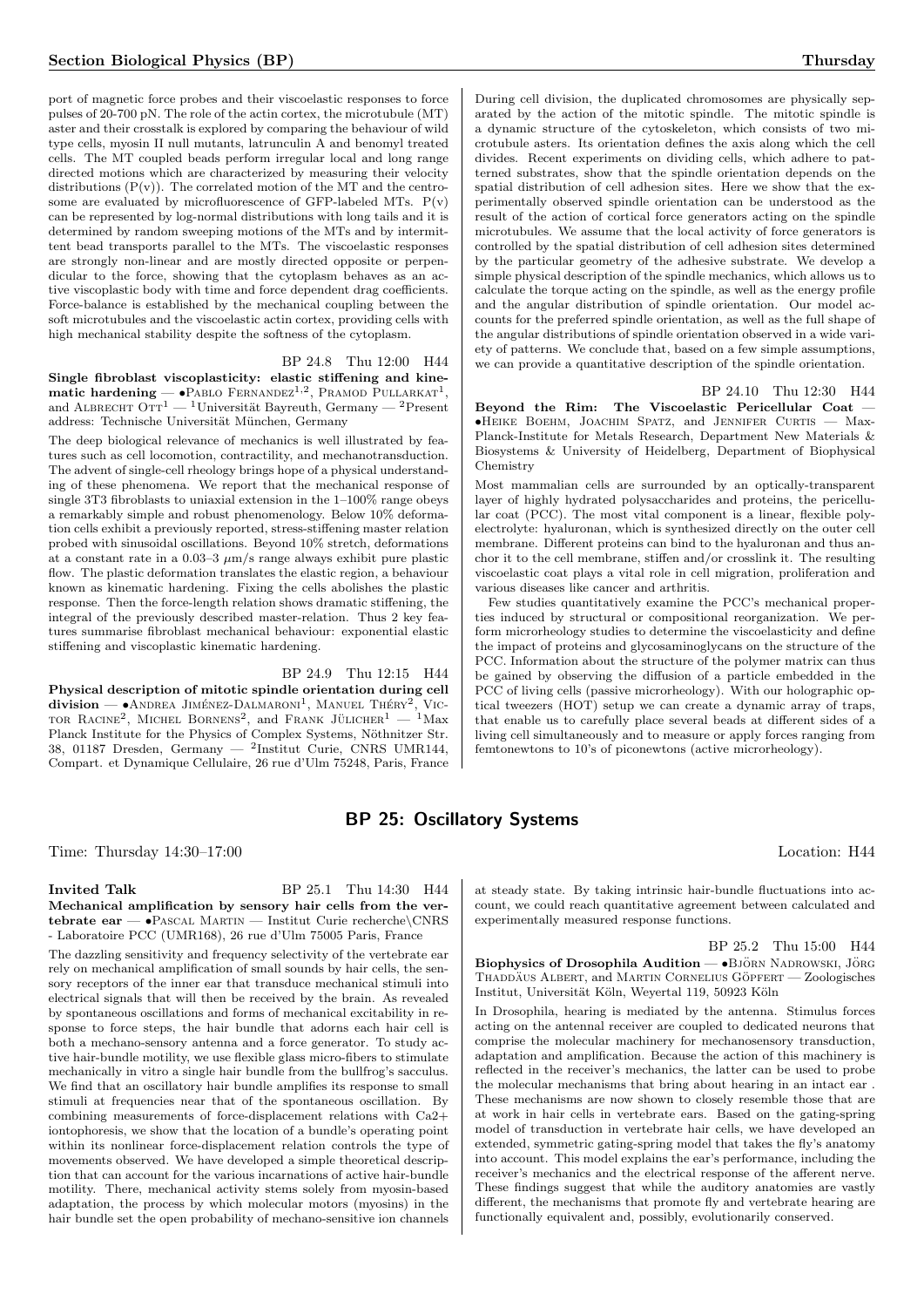BP 25.3 Thu 15:15 H44 Mobility of Min-proteins in Escherichia coli by fluorescence correlation spectroscopy —  $G$ IOVANNI  $MEACCI<sup>1</sup>$ , JONAS RIES<sup>2</sup>,  $\bullet$ Elisabeth Fischer-Friedrich<sup>1</sup>, Nicoletta Kahya<sup>2</sup>, Petra SCHWILLE<sup>2</sup>, and KARSTEN  $\text{KRUSE}^{1}$  — <sup>1</sup>Max-Planck Institute for the Physics of Complex Systems, Nöthnitzer Str. 38, 01187 Dresden, Germany — <sup>2</sup>TU-Dresden, Biotec, Am Tatzberg 47-51, 01307 Dresden, Germany

In the bacterium Escherichia coli, positioning of the division site involves pole-to-pole oscillations of Min-proteins.

Different oscillation mechanisms based on cooperative effects between Min-proteins and the exchange of Min-proteins between the cytoplasm and the cytoplasmic membrane have been proposed.

However, the parameters characterising the dynamics of the Minproteins in vivo are not known. Therefore, it has been difficult to compare the models quantitatively with experiments.

We have now performed in vivo measurements of the mobility of Min-proteins using fluorescence correlation spectroscopy.

Two distinct time-scales are visible in the correlation curves. While the faster time-scale can be attributed to cytoplasmic diffusion, the slower time-scale could result from diffusion of membrane-bound proteins or from protein exchange between the cytoplasm and the membrane.

We discuss implications of the measured values for the oscillation mechanism.

BP 25.4 Thu 15:30 H44

Nuclear oscillations during sexual reproduction in yeast — Sven Vogel and •Iva Tolic-Norrelykke — Max Planck Institute of Molecular Cell Biology and Genetics, Dresden, Germany

When two cells of the fission yeast Schizosaccharomyces pombe mate, the cell nucleus oscillates from one end of the cell to the other with a period of about 5 minutes and a total duration of a few hours. The biological significance of the nuclear oscillation seems to be in facilitating the spatial alignment of homologous chromosomes.

We set out to determine which forces drive the nuclear oscillation and how the force generation is spatially and temporally regulated. The nuclear oscillation is dependent on astral microtubules (MTs) radiating from the spindle pole body and on cytoplasmic dynein, a minus end directed MT motor. By cutting single MTs using laser nanosurgery, we can distinguish between different models of force generation and identify a subset of MTs that are responsible for nuclear oscillation. Our data provide direct evidence that the main forces contributing to the nuclear oscillation are pulling forces, which are typically generated at the cell ends, and that the event of force generation is driven by the interaction of forward-extending MTs with the cell end cortex.

#### BP 25.5 Thu 15:45 H44

Waves of gene expression in vertebrate segmentation  $\bullet$  Luis G. MORELLI<sup>1</sup>, SAUL ARES<sup>1</sup>, LEAH HERRGEN<sup>2</sup>, CHRISTIAN SCHRÖTER<sup>2</sup>, ANDREW OATES<sup>2</sup>, and FRANK JÜLICHER<sup>1</sup> — <sup>1</sup>Max Planck Institute for the Physics of Complex Systems — <sup>2</sup>Max Planck Institute of Molecular Cell Biology and Genetics

During vertebrate development, the body axis segments sequentially from the head to the tail of the embryo. This process is driven by genetic oscillators together with a moving determination front that slows down and arrests the oscillators. As a result, waves of gene expression propagate along the body axis. We propose a theoretical description based on coupled phase oscillators that describes the patterns of gene expression observed in experiments, both in wild type and mutants. Based on experimental evidence our description introduces a frequency profile, together with a moving boundary that describes axis elongation. To account for the time it takes for signaling molecules to be produced and exported to the cell membrane we include a time delay in the coupling. We derive analytical expressions for the wavelength of the patterns and the period of oscillations.

# BP 25.6 Thu 16:00 H44

A bidomain threshold model of intracellular calcium release  $-$  •RÜDIGER THUL<sup>1</sup>, STEPHEN COOMBES<sup>1</sup>, and GREG D. SMITH<sup>2</sup> – <sup>1</sup>School of Mathematical Sciences, University of Nottingham, Nottingham, NG7 2RD, UK  $-$  <sup>2</sup>Department of Applied Sciences, The College of William and Mary, Williamsburg, Virginia, 23187, USA

We introduce a bidomain threshold model of intracellular calcium release. By the explicit construction of travelling wave solutions we are able to probe the dependence of wave speed on physiologically important parameters, including the rate of calcium pumping between the endoplasmic reticulum and the cytosol. Importantly we develop a linear stability analysis that predicts the onset of front instabilities, leading to the emergence of waves that propagate in a back-and-forth manner. Direct numerical simulations are used to confirm our travelling wave predictions.

#### BP 25.7 Thu 16:15 H44 Spontaneous shape oscillations in non-adherent fibroblasts — •Pramod Pullarkat — University of Bayreuth, Bayreuth-95440, Germany

Fibroblast cells which are maintained in suspension exhibit a dynamic shape instability resulting in sustained, periodic oscillations. This instability is due to the active, contractile nature of the cortical actin layer in these cells. We will discuss experiments aimed at understanding this dynamic instability. We will show how myosin motor activity and signaling via extracellular calcium plays a role in this process. We will also reveal some remarkable similarities between the oscillatory dynamics and the commonly observed blebbing dynamics in cells. Finally a 'working model' will be proposed for the observed phenomena.

#### BP 25.8 Thu 16:30 H44

Velocity oscillations in polymerizing actin networks — •Azam GHOLAMI<sup>1</sup>, MARTIN FALCKE<sup>1</sup>, and ERWIN FREY<sup>2</sup> - <sup>1</sup>Hahn-Meitner-Institut, Abteilung Theorie, Glienicker Str. 100, D-14109 Berlin, Germany — <sup>2</sup>Arnold-Sommerfeld-Center for Theoretical Physics and Center for NanoScience, Department of Physics, Ludwig-Maximilians-Universität München, Theresienstrasse 37, D-80333 München, Germany

Force generation by semiflexible polymers is versatilely used for cell motility. The leading edge of lamellipodia of crawling cell is pushed forward by a polymerizing actin network and bacteria move inside cells by riding on a comet tail of growing actin filaments. In vivo systems are complemented by in vitro assays using plastic beads and lipid vesicles that, when coated with appropriate proteins, move much the same way as the pathogens. We present a simple theoretical description for actin-based motility. We show that cooperative attachment and detachment of actin filaments to the obstacle, polymerization of the filaments free ends and cross-linking of the actin network lead to spontaneous oscillations of the obstacle velocity.

BP 25.9 Thu 16:45 H44

Dynamics of Phase Singularities in Cardiac Tissue —  $\bullet$ AMGAD SQUIRES<sup>1,2</sup>, GISA LUTHER<sup>2</sup>, ROBERT JR. GILMOUR<sup>1</sup>, EBERHARD BODENSCHATZ<sup>2</sup>, and STEFAN LUTHER<sup>2</sup> — <sup>1</sup>Department of Biomedical Sciences, Cornell University,  $NY - 2$ Max Planck Institute for Dynamics and Self-Organization, Goettingen, Germany

Many spatially extended, nonlinear systems exhibit spatio-temporal chaos in terms of irregular wave fronts or turbulent spiral dynamics. Examples can be found in systems as diverse as Rayleigh-Bénard convection, liquid crystals and excitable media. An example of the latter is cardiac tissue. Here, spiral waves and subsequent wave breaks correspond to an electro-mechanical malfunction of the heart. Spiral wave cores and breakup correspond to phase singularities or defects. We investigate the dynamics of these objects using numerical simulations and arterially perfused canine wedge preparations.

We use an automated phase transformation method that can identify and track these objects from onset to termination of an arrhythmic episode. The system is robust to noise and can be used in vivo and in silico. It has been used to study various arrhythmias as well as a recently proposed far-field defibrillation protocol. Singularity detection and tracking allows us to analyze the interaction of singularities with each other and with external stimuli, in both space and time, and to characterize the complexity of spatiotemporal states. In light of these methods, we discuss current hypotheses of cardiac fibrillation.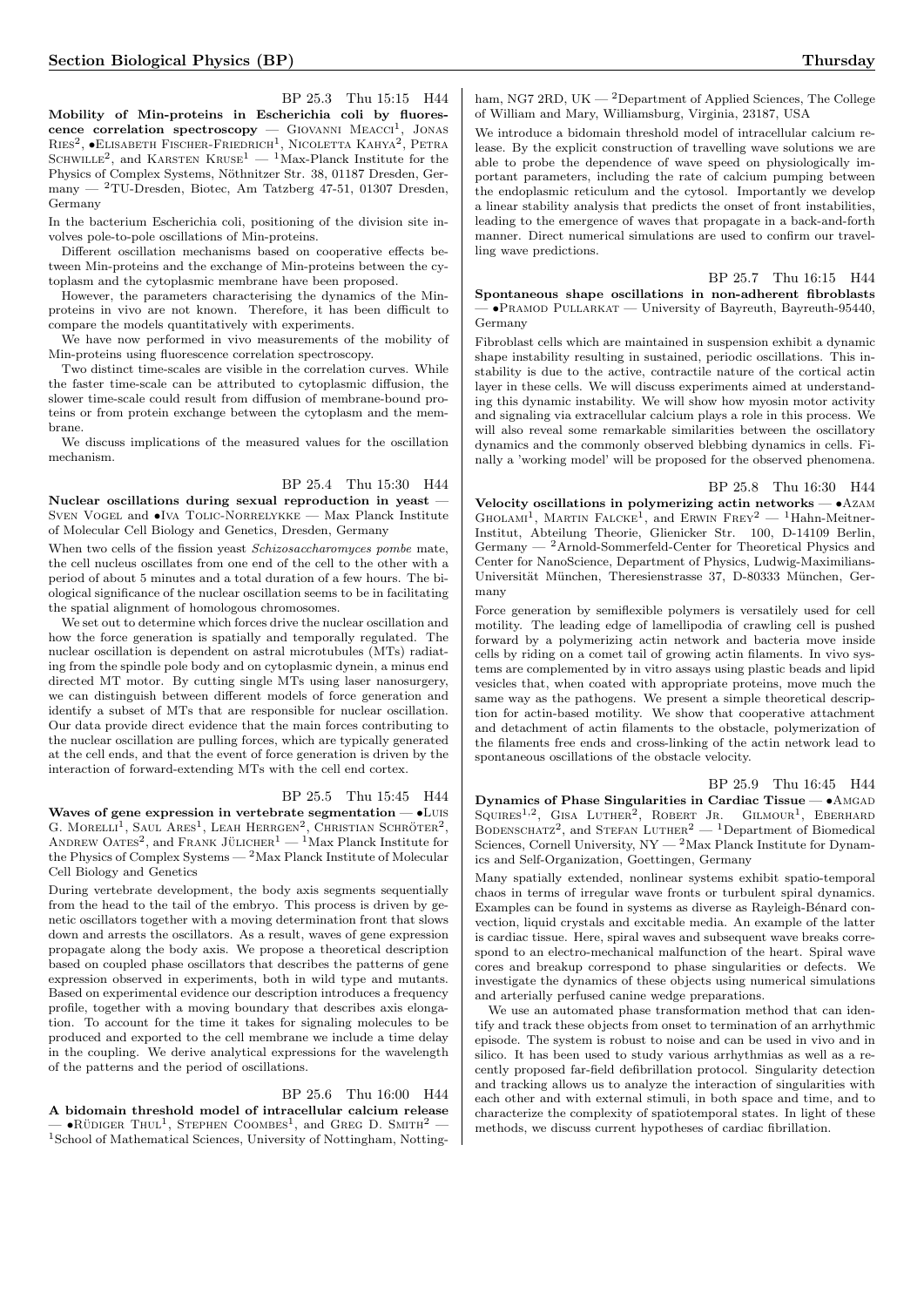# BP 26: Poster Session II

Time: Thursday 17:00–19:30 Location: Poster B

BP 26.1 Thu 17:00 Poster B

Photokinetics and photostability of fluorescent dyes — •Babette Hinkeldey, Gregor Jung, and Alexander Schmitt — Biophysical Chemistry, Saarland University, Building B2.2, D-66123 Saarbrücken, Germany

In biophysical applications, Fluorescence Correlation Spectroscopy (FCS) has become a well established method to investigate the photokinetics of fluorescent dyes. In combination with fluorescence lifetime measurements calculation of singulet and triplet state parameters is possible.

Yet a quantitative description of the photostability cannot easily be achieved by applying the FCS technique.Therefore a flow cytometric setup is used, where by means of a microcapillary and an electric field the dye molecules are forced into a specific direction. This leads to the possibility to observe the same molecule twice.

We expect to obtain a precise prediction of the average number of excitation cycles before photodegradation in dependence of the excitation intensity. Thus, combination of both techniques allows a more detailed understanding of fluorescence properties.

BP 26.2 Thu 17:00 Poster B

Solvent and lipid self-dynamics of hydrated lipid-bilayers. — •Florian Kargl, Peter Berntsen, Christer Svanberg, and Jan Swenson — Department of Applied Physics, Chalmers University of Technology, SE-41296 Göteborg, Sweden

We report on the microscopic dynamics of a lipid-bilayer system that is hydrated with approximately nine water molecules per lipid molecule. The system was investigated by means of quasielastic neutron scattering (QENS). To independently study the water, the acyl-chain and the polar headgroup motion, selective deuteration was used. We discuss the temperature dependence of the elastic amplitudes measured for motions parallel and perpendicular to the bilayers in the range of 50 K to 310 K. Moreover, the q-dependence of the relaxation processes on time-scales of 10 ps to 100 ps are studied at 290 K, a temperature that is just below the gel to fluid transition. The neutron scattering data is compared to recently performed dielectric measurements that accessed the relaxation dynamics over eight decades in frequency and for a large range of temperatures [1].

[1] P. Berntsen, C. Svanberg, and J. Swenson (in preparation)

BP 26.3 Thu 17:00 Poster B X-ray radiation-damage studies of regular bacterial surface layers — •Andreas Kade — TU-Dresden, Dresden, Deutschland

We report x-ray radiation-damage investigation of the regular surface layer of Bacillus sphaericus NCTC 9602 using a photoemission electron microscope. The purpose of this work is to provide current perspectives on spectroscopic studies of the simplest biomembranes existing in nature. Here, measurements show the decrease in the C-O and C-N bond density as measured by near-edge x-ray absorption fine structure spectroscopy at the C 1s, N 1s and O 1s excitation thresholds. We found the critical dose for C-O and C-N breaking. The increase in the C-C bond density corresponds to the damage of the other bonds. Furthermore we show the rearrangement of the bond constituents after the radiation damage.

BP 26.4 Thu 17:00 Poster B

Curvature-mediated interactions between membrane-bound  ${\tt particles–analytical}$  results  $\bullet$  MARTIN MICHAEL MÜLLER<sup>1</sup>, MARKUS DESERNO<sup>1</sup>, and JEMAL GUVEN<sup>2</sup> - <sup>1</sup>Max Planck Institute for Polymer Research, Ackermannweg 10, D-55128 Mainz, Germany — <sup>2</sup> Instituto de Ciencias Nucleares, UNAM, Apdo. Postal 70-543, 04510 México D. F., Mexico

Membrane-bound particles may interact with each other via the deformations they impose in the lipid bilayer. As the intrinsic nonlinearity of the problem makes it virtually impossible to calculate these interactions analytically, one is typically forced to restrict to linear approximations of the energetics. In some cases this is, however, not necessary.

In this talk, several exact results will be presented that do not rely on any linearizations such as a small gradient assumption. Surface stress and surface torque tensor offer a possibility to determine how the particles interact. Especially for the case of two membrane-bound cylinders (the "1D problem"), that approach can be combined with profile calculations to extract numbers for the strength of interaction.

BP 26.5 Thu 17:00 Poster B

Curvature coupled diffusion of an inclusion in a fluctuating membrane — •Stefan Leitenberger, Ellen Reister-Gottfried, and UDO SEIFERT — II. Institut für Theoretische Physik, Universität Stuttgart, Pfaffenwaldring 57/III, 70550 Stuttgart

We analyse the lateral diffusion of an inclusion along a fluctuating membrane. The inclusion interacts with the membrane shape via the local curvature. We derive equations of motion for the membrane dynamics and the projected motion of the inclusion. With these equations and neglecting the influence of the inclusion on the membrane dynamics we calculate the diffusion coefficient of the inclusion. In order to probe the analytical results and to overcome approximations of the analytical calculations, we set up a simulation that also neglects the effects of the inclusion on the membrane dynamics. Comparing the results we find that the diffusion coefficients achieved in the simulations are smaller than the analytical ones. In the calculations it is necessary to average over all possible forces acting on the particle at each lattice site, independently of the actual particle position while the simulations correctly average the force correlations along the particle trajectory. If the diffusing particle remains close to positions on the membrane that are energetically favourable the force correlation function will be reduced compared to the situation when the particle is at some random position. The detailed investigation of the force correlation function indicates that the inclusion generally follows an energy minimum on the membrane. This explains the difference between analytical calculations and simulations.

BP 26.6 Thu 17:00 Poster B

Fluorescence Lifetime Imaging of NAD(P)H in MIN6-cells - Information about cellular metabolism  $-$  •STEFAN DENICKE<sup>1</sup>, RALUCA NIESNER<sup>1</sup>, BÜLENT PEKER<sup>1</sup>, INGO RUSTENBECK<sup>2</sup>, and KARL-HEINZ GERICKE<sup>1</sup> — <sup>1</sup>Institut. f. Physikalische und Theoretische Chemie, Hans-Sommer-Straße 10, 38106 Braunschweig, Germany — 2 Inst. f. Pharmakologie und Toxikologie, TU Braunschweig, Mendelsohnstraße 1, 38106 Braunschweig, Germany

In recent years Fluorescence Lifetime Imaging (FLIM) has been increasingly applied to biomedical problems since they provide additional information compared to intensity measurements. NADPH and NADH are important indicators for cellular metabolism. Since both are fluorescent molecules, it is possible to use FLIM as a non-invasive, nonlabeling technique. NADPH occurs in a free and a protein-bound state in the cell. Both states display different fluorescence lifetimes. Immortalised pancreatic beta-cells (MIN6-cells) were treated with various glucose concentrations and the ratio of free and metabolised NADPH was determined by analysing the cumulative fluorescence decay via a noniterative biexponential method. The calculation time can be decreased by more than an order of magnitude compared to iterative analyses. All experiments were performed on a two-photon laser scanning microscope with FLIM in the time-domain.

BP 26.7 Thu 17:00 Poster B Mechanical limits of viral capsids  $- \cdot$  MATHIAS BÜNEMANN and PETER LENZ — Fachbereich Physik, Philipps-Universität Marburg, D-35032 Marburg

Viral shells are extremely stable nano-containers. They are able to sustain internal pressures of ∼ 50atm [1] as well as point forces up to  $\sim 1$ nN [2]. We have numerically studied the stability of viral capsid in terms of a single dimensionless parameter, the Föppl-von-Kármán (FvK) number  $\gamma$ . We are able to attribute the experimentally observed bimodal distribution of spring constants to the geometry of viral capsids. A criterion for capsid breakage is defined, which explains well the experimentally observed rupture. From our numerics, we find a  $\gamma^{2/3}$ dependence of the rupture force for spherical viruses. The influence of internal pressure on the stability of capsids is analyzed. Finally, we suggest a method for determining the spatial distribution of protein binding potentials from the spatial distribution of rupture events.

[1] D.E. Smith et al. Nature 413:748 (2001) [2] I.L.Ivanovka et al., PNAS 101(20):7600 (2003), J.P.Michel et al., PNAS 103(16):6184 (2006)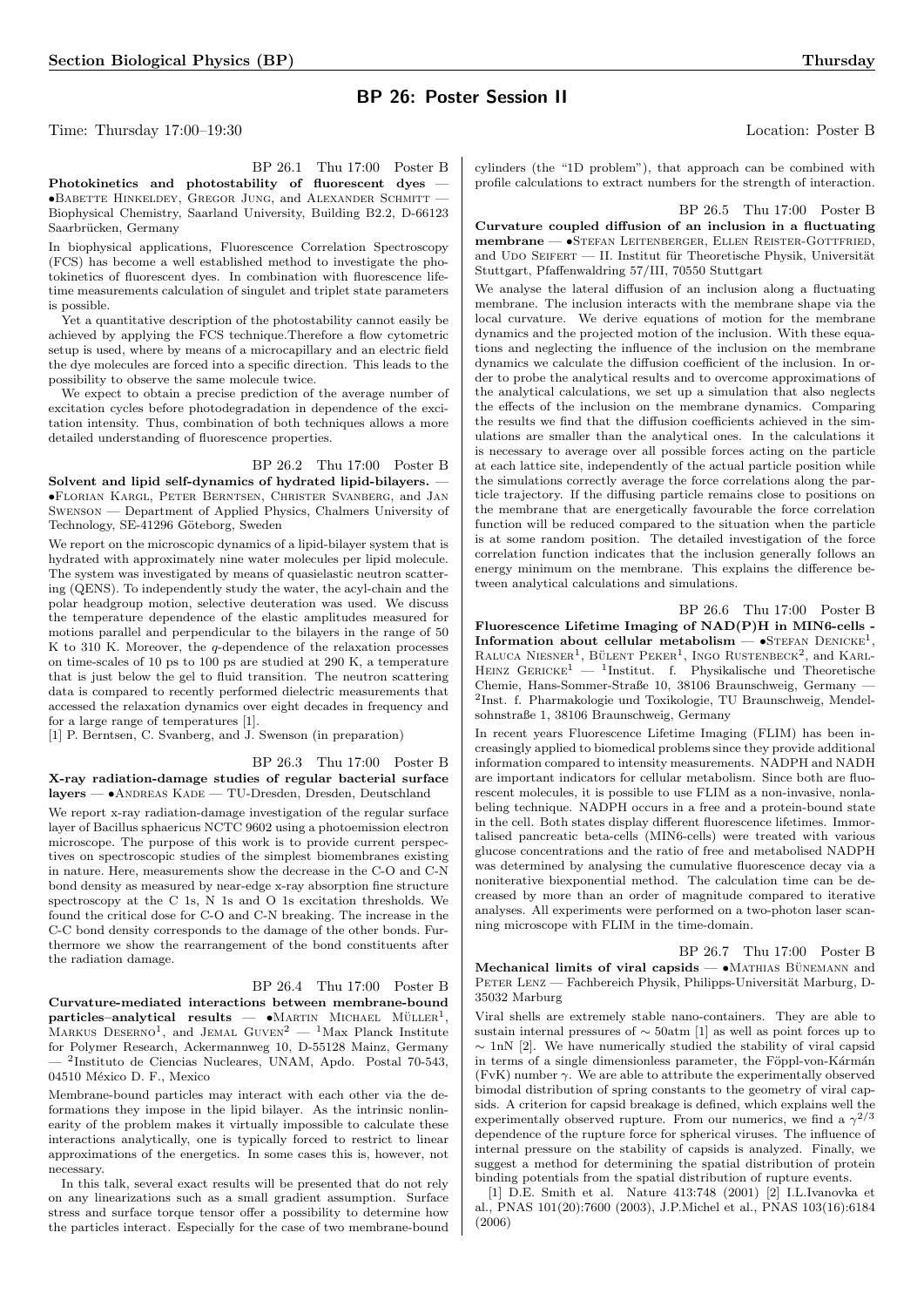BP 26.8 Thu 17:00 Poster B Computational Study on the Formation of Membrane Protrusions by Actin Polymerization  $- \cdot$ Mathias Bünemann and PETER LENZ — Fachbereich Physik, Philipps-Universität Marburg, D-35032 Marburg

Actin networks are essential for a living (eukaryotic) cell. They build up the cytoskeleton thus giving the cell structure. Since actin filaments can polymerize and depolymerize these structures are highly dynamical. Their morphology is strongly influenced by interactions with various linking proteins. Actin-polymerization provides a mechanism to deform the cell membrane and to allow the cell to move [1]. In numerical simulations we have analyzed the growth dynamics of actin networks in confining geometries. We are able to calculate the polymerization-induced forces on obstacles. In particular, for filamentinduced membrane protrusions we make predictions of the dependence of the growth velocity on polymerization rate and actin concentration.

[1] H. Miyata et al., PNAS 96:2048 (1999), V.C. Abraham et al., Biophys.J. 77:1721 (1999)

# BP 26.9 Thu 17:00 Poster B

RNA Unzipping in Nanopores Driven by Variable Forces —  $\bullet$ Thomas Schötz<sup>1</sup>, Ralf Bundschuh<sup>2</sup>, and Ulrich Gerland<sup>3</sup> – <sup>1</sup>Arnold Sommerfeld Center for Theoretical Physics (ASC) and Center for Nanoscience (CenS), LMU München, Germany — <sup>2</sup>Department of Physics, The Ohio State University, Columbus, U.S.A. — <sup>3</sup>Institute for Theoretical Physics, University of Cologne, Köln, Germany

We study a theoretical model for voltage-driven translocation of structured RNA molecules through nanopores so narrow that only single strands can pass through. We focus on the sequence-dependent unzipping behaviour when the applied voltage is increased at a constant loading rate (voltage ramp), as in recent experiments with a single DNA-hairpin [1]. In order to describe the simultaneous, coupled dynamics of translocation and of the base-pairing patterns on each side of the pore, we apply a kinetic Monte Carlo scheme. Within this model, we determine the distribution of translocation times for different loading rates and sequences.

[1] Math´e, J., H. Visram, V. Viasnoff, Y. Rabin, and A. Meller (2004) Nanopore Unzipping of Individual DNA Hairpin Molecules. Biophys. J. 87, 3205–3212.

#### BP 26.10 Thu 17:00 Poster B

Observation of nanoparticle uptake in living cells by single particle tracking —  $\bullet$ NADIA RUTHARDT<sup>1</sup>, KARLA DE BRUIN<sup>1</sup>, KEVIN BRAECKMANS<sup>2</sup>, ERNST WAGNER<sup>3</sup>, and CHRISTOPH BRAUCHLE<sup>1</sup>  $-$ <sup>1</sup>Department Chemie und Biochemie and Center for NanoScience (CeNS), Ludwig-Maximilians Universität München, Butenandtstr. 5-13, D-81377 München, Germany — <sup>2</sup>Laboratory of General Biochemistry and Physical Pharmacy, Faculty of Pharmaceutical Sciences, Ghent University, Harelbekestraat 72, B-9000 Ghent, Bel $gium - <sup>3</sup>Pharmacutical Biology-Biotechnology, Department of Phar$ macy, Ludwig-Maximilians-Universität, Butenandtstr. 5-13, D-81377 München, Germany

Nanoparticles consisting of DNA complexed by cationic polymers (polyplexes) can be used as non-viral vectors for gene transfer into cells and are an important candidate for gene therapy. To enhance cell targeting, PEI polyplexes with a PEG shield were functionalized with EGF (epidermal growth factor) for specific binding to the EGF receptor on the cell surface. By using highly sensitive fluorescence wide-field microscopy, single particle tracking was performed to generate trajectories of the uptake dynamics into living cells. Typically, three types of particle motion were observed: (1) a phase of immobility and slight drift; (2) a diffusive movement in the cytoplasm; and (3) directed motion along microtubules. EGF+ particles are internalized up to 100% within 10-15 minutes whereas PEI particles show internalization to a much lesser extend.

#### BP 26.11 Thu 17:00 Poster B

EMCCD-based spatially and spectrally resolved fluorescence correlation spectroscopy -  $\bullet$ Markus Burkhardt, Jonas Ries, and PETRA SCHWILLE — Biophysics/ BIOTEC/ TU Dresden, Tatzberg 47-51, 01307 Dresden, Germany

Fluorescence Correlation Spectroscopy (FCS) is based on time dependent fluorescence intensity fluctuations of labeled biomolecules as they enter and leave a diffraction-limited optical detection volume. From simple autocorrelation analysis, concentrations, diffusion and binding coefficients are easily obtained.

Spectral and spatial cross-correlation enhances the sensitivity and accuracy of FCS measurements to determine exact concentrations of interacting partners and to obtain absolute diffusion coefficients, respectively. Both tasks can conveniently be performed employing an electron multiplying CCD camera for detection of the fluorescence signal. Applying different readout modes of the CCD enhances the data acquisition speed and therefore the time resolution needed for FCS.

We demonstrate spatial cross correlation with different focal geometries as well as spectrally resolved FCS using EMCCD-based detection.

BP 26.12 Thu 17:00 Poster B Molecular motor-induced instabilities and crosslinkers determine biopolymer organization  $\bullet$ DAVID SMITH<sup>1</sup>, FALKO ZIEBERT<sup>2</sup>, WALTER ZIMMERMANN<sup>2</sup>, and JOSEF KAS<sup>1</sup> - <sup>1</sup>University of Leipzig, Institute for Soft Matter Physics, Leipzig, Germany —  $^2$ Universität Bayreuth, Theoretische Physik, Bayreuth, Deutschland

All eukaryotic cells rely on the active self-organization of protein filaments to form a responsive intracellular cytoskeleton. The need for motility and reaction to stimuli additionally requires pathways that quickly and reversibly change cytoskeletal organization. While thermally-driven order-disorder transitions are, from the viewpoint of physics, the most obvious method for controlling such organization, the timescales necessary for effective cellular dynamics would require temperatures exceeding the physiologically viable temperature range. We report a mechanism whereby myosin II can cause near-instantaneous order-disorder transitions in reconstituted cytoskeletal actin solutions. When motor-induced filament sliding diminishes, the actin network structure rapidly and reversibly self-organizes into various assemblies. Addition of stable crosslinkers was found to alter the architecture of ordered assemblies. These isothermal transitions between dynamic disorder and self-assembled ordered states illustrate that the interplay between passive crosslinking and molecular motor activity plays a substantial role in dynamic cellular organization.

BP 26.13 Thu 17:00 Poster B Single molecule studies of eukaryotic transcription using optical tweezers -  $\bullet$ ADAM MUSCHIELOK<sup>1</sup>, JOANNA ANDRECKA<sup>1</sup> **optical tweezers** —  $\bullet$  ADAM MUSCHIELOK<sup>1</sup>, JOANNA ANDRECKA<sup>1</sup>, FLORIAN BRÜCKNER<sup>2,1</sup>, PATRICK CRAMER<sup>2,1</sup>, and JENS MICHAELIS<sup>1</sup> <sup>1</sup>Departement Chemie und Biochemie, Ludwig-Maximilians-Universität München, Deutschland — <sup>2</sup>Gene Center Munich, Ludwig-Maximilians-Universität München, Deutschland

Our goal is to study the molecular mechanisms of the eukaryotic transcription process. Therefore we monitor the activity of single RNA Polymerase II (RNAP) molecules during RNA elongation using optical tweezers. We are interested in the elongation process and in the effects of transcription cofactors on RNAP activity.

We present preliminary data together with simulations to discuss the data analysis.

BP 26.14 Thu 17:00 Poster B Counterion Dynamics at Charged Polymers: A Study of Electrophoresis —  $\bullet$ SEBASTIAN FISCHER<sup>1</sup>, ALI NAJI<sup>1,2</sup>, and ROLAND  $NETZ<sup>1</sup>$  — <sup>1</sup>Physik Department, Technische Universität München, D-85748 Garching, Germany  $-2$  Department of Chemistry and Biochemistry, University of California, Santa Barbara, CA 93106-9510, USA

Using the Brownian Dynamics simulation technique, we investigate the electrophoretic response of an infinitely long polyelectrolyte chain and its neutralizing counterions with respect to an external electric field. For large Manning parameters the well-known phenomenon of counterion condensation at long charged polymers tends to decrease the electrophoretic mobility of the polymer chain. In this case we find – as opposed to the common assumption made in theoretical modeling approaches  $[1]$  – that there generally is substantial slip between the condensed counterions and the polyelectrolyte. At fixed Manning parameter we observe considerable sensitivity of the electrophoretic mobility to the local chain architecture which we vary through either the charge spacing along the polymer backbone or the monomer-tocounterion size ratio. The influence of local features regarding the electrophoretic response of polyelectrolytes has only recently been pointed out in a capillary electrophoresis study of a synthetic polymer with variable charge spacing [2].

[1] G. S. Manning, J. Phys. Chem. 85, 1506 (1981)

[2] A. Popov, D. A. Hoagland, J. Polym. Sci. Part B: Polym. Phys. 42, 3616 (2004)

BP 26.15 Thu 17:00 Poster B Artificial Chloroplasts from Giant Unilamellar Vesicles —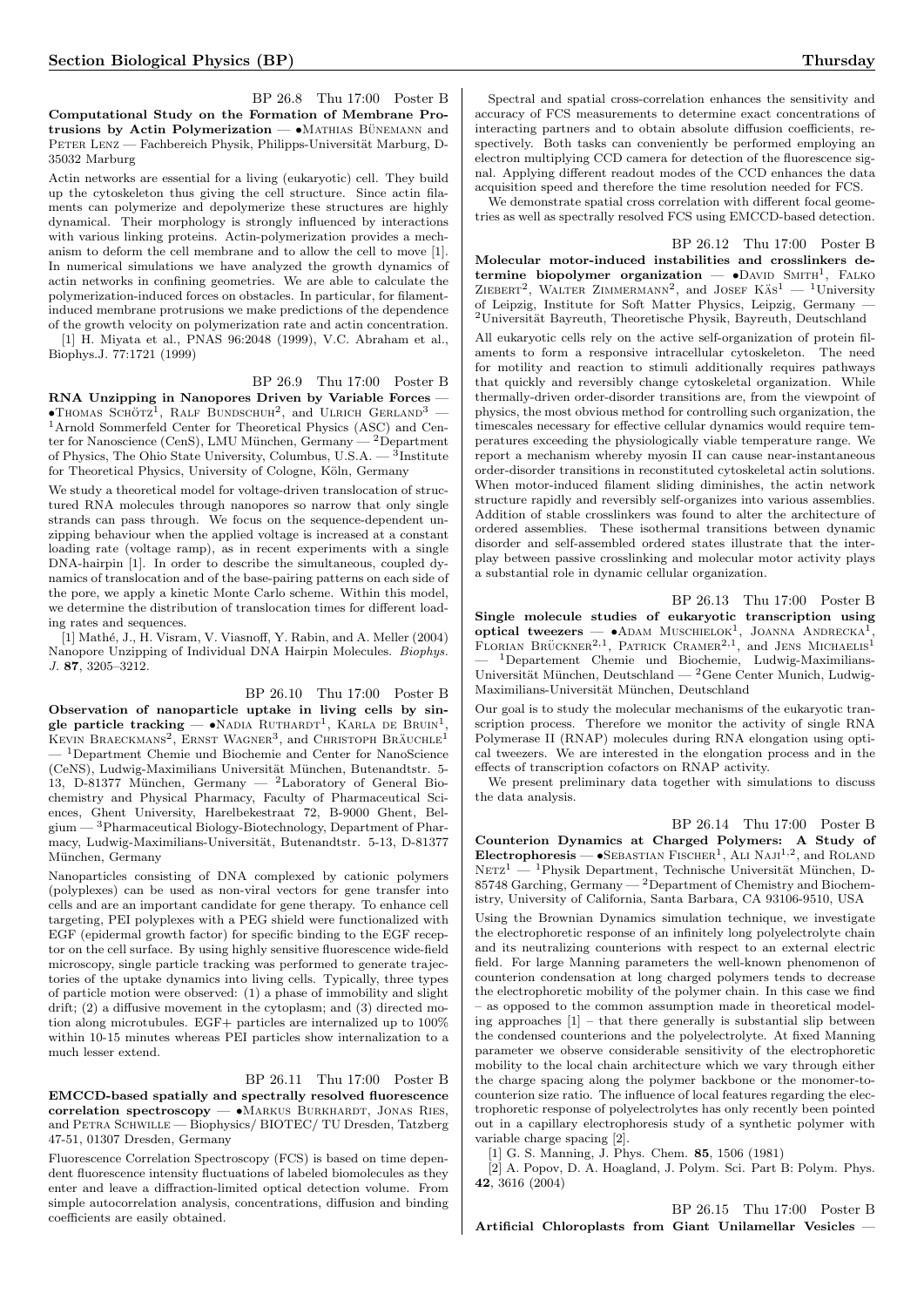•Jakob Schweizer and Petra Schwille — Biophysics, Biotec, TU Dresden, Tatzberg 47, 01307 Dresden, Germany

Giant unilamellar vesicles (GUVs) serve as a minimalistic model system for biological cells and especially cell membranes. However, they are also an ideal tool to synthesize sub-cellular structures in order to mimic intracellular processes. Here we present a way to construct a rudimentary artificial chloroplast from purely biological raw materials using merely three main components: lipids, bacteriorhodopsin and F0F1-ATP synthase. Powered by photon absorption bacteriorhodopsin pumps protons into the vesicle, whereas the F0F1-ATP synthase utilizes the emerging proton gradient to produce ATP. The most crucial step is therefore the reconstitution of the functional proteins into the GUVs in the correct orientation. Establishing an artificial chloroplast can provide further insight into the evolution of biological chloroplasts. Moreover, these photo-sensitive systems will also serve as miniature power plants, providing the ATP essential for more complicated cellular model systems.

BP 26.16 Thu 17:00 Poster B

Flow Profile Measurements in a Traveling Wave Micropump with Two-Foci-FCCS —  $\bullet$  Wolfgang Staroske<sup>1</sup>, Maika Felten<sup>2</sup> with Two-Foci-FCCS —  $\bullet$ WOLFGANG STAROSKE<sup>1</sup>, MAIKA FELTEN<sup>2</sup>, and PETRA SCHWILLE<sup>1</sup> — <sup>1</sup>Institut für Biophysik, BIOTEC / TU Dresden, Dresden, Germany — <sup>2</sup>Frauenhofer Institute für Biomedizin Technik, Potsdam, Germany

The traveling wave micro-pump is a new technique to transport liquids and particles, for example cells in a micro fluidic chip. The flow in regions of the pump electrodes is highly turbulent and therefor difficult to measure with imaging techniques. We used spatial two-foci Fluorescence Cross-Correlation Spectroscopy to measure flow profiles in different directions inside the micro-pump. First evaluation show reasonable flow profiles. The evaluation also highlighted that the commonly used model for spatial FCCS with flow is not accurate enough for the correct determination of the velocity direction.

# BP 26.17 Thu 17:00 Poster B

Stochastic Effects In Drug Transport Through Cell Monolayers (An Analogue To Enzymatic Reactions) — Niko Komin and  $\bullet$ RAÚL TORAL — IMEDEA (CSIC-UIB), Campus Universitat Illes Balears, E-07122 Palma de Mallorca, Spain

The transport processes through multiple cellular membranes is the focus of this work. In the simplest case the system consists of three compartments: an apical and a basolateral volume and the cellular volume in between. The boundaries are the lipid bilayers which (some) molecules can traverse passively, following the concentration gradient. Additionally transporter proteins are integrated into one or both lipid bilayers which actively move molecules from one side to the other (against the concentration gradient, if necessary). Transporter proteins and enzymes can be described by the same equations.

A harmonic approximation of the equations leads to solutions with good accordance to the unsimplified system. From here on we study the source of variability in the measurements. Uncertainties in parameters as well as a small system size (low number of particles) yield uncertainties in the time evolution of the concentrations. The dependences are not lineal.

BP 26.18 Thu 17:00 Poster B Hydrodynamic flow-induced protein movement on cell surfaces: African trypanosomes as a model  $-$  •ERIC STELLAMANNS<sup>1</sup>, NIKO HEDDERGOTT<sup>2</sup>, MARKUS ENGSTLER<sup>2</sup>, and THOMAS  $P$ FOHL<sup>1</sup> — <sup>1</sup>Max PIanck Institute for Dynamics and Self-Organization, Bunsenstr. 10, 37037 Göttingen, Germany <sup>2</sup>Technical University of Darmstadt, Department of Cellular Dynamics, Schnittspahnstr. 10, 64287 Darmstadt, Germany

African trypanosomes are mammalian bloodstream parasites in e.g. cattle, buffalo, or humans. Therefore, they live in a viscous environment of low Reynolds numbers. Being able to survive the mammalian immune response and to reproduce in such conditions, trypanosomes have evolved effective defense mechanisms combined with highly adapted modes of motility. Using microfluidics in combination with fluorescence and fluorescence resonance energy transfer (FRET) microscopy, we study the motility of trypanosomes relating to protein dynamics on the trypanosome membrane surface. Being able to mimic natural flow conditions with highly defined gradients of proteins, particles, or cells in a spatiotemporal manner, we can illuminate different biophysical aspects of life on the micrometer scale without restricting the mobility of cells.

BP 26.19 Thu 17:00 Poster B Interaction potential of Lysozyme and Insulin and denaturation properties of Staphylococcal Nuclease - SAXS studies on aqueous solutions at DELTA synchrotron  $\bullet$ CHRIS KRYWKA<sup>1</sup>, NADEEM JAVVID<sup>2</sup>, MICHAEL SULC<sup>2</sup>, VYTAUTAS SMIRNOVAS<sup>2</sup>, ROLAND WINTER<sup>2</sup>, and METIN TOLAN<sup>1</sup> — <sup>1</sup>Fachbereich Physik, DELTA, Universität Dortmund, D-44221 Dortmund — <sup>2</sup>Fachbereich Physikalische Chemie, Universität Dortmund, D-44227 Dortmund

The influence of various cosolvents on the native state structure of Lysozyme and Insulin in aqueous solution was studied using smallangle x-ray scattering (SAXS) measurements at beamline BL9 of DELTA synchrotron. A wide range of concentrations of both pure protein and with with added cosolvents (tetrafluoroethylene, sodium chloride, ethanol, trimethylaminoxyd, glycerol) was probed. For the higher concentrated samples information about the intermolecular interaction potential could be obtained from analysis of the structure factor. Unlike Lysozyme and Insulin, Staphylococcal Nuclease can fold and unfold reversibly due to the lack of disulfide bonds or free sulfhydryl groups. This allows to study the intermediate states of unfolding and refolding induced by temperature or pressure, close to the native and denaturated state. SAXS measurements were performed in a wide pressure and temperature range (1 bar to 6 kbar and -10◦C to 65◦C) in the absence and presence of various cosolvents (tetrafluoroethylene, glycerol, urea, sodium chloride) and the changes in tertiary structure of the different conformational states were analysed.

BP 26.20 Thu 17:00 Poster B Viscoelastic monitoring mesenchymal stem cells differentiating towards cartilage cells  $-$  •KARLA MÜLLER<sup>1</sup>, MATTHIAS ZSCHARNACK<sup>2</sup>, JÖRG GALLE<sup>3</sup>, and JOSEF KÄS<sup>1</sup> — <sup>1</sup>Institute for Soft Matter Physics, University of Leipzig —  $^2$ Cell Techniques and Applied Stem Cell Biology, Center for Biotechnology and Biomedicine, University of Leipzig  $-$  <sup>3</sup>Insitiute for Medical Informatics, Statistics and Epedimology, University of Leipzig

The production of cartilage tissue is of enormous medical interest as the replacement of damaged cartilage in knees, for example, nowadays still affords surgical dissection of cartilage tissue close to the damaged site. A new therapeutic approach avoids the dissection of healthy tissue. It uses the fact that mesenchymal stem cells can be differentiated in vitro to form cartilage tissue. This new therapeutic approach is called Multiparametric Monitoring and Steering of Mesenchymal Stem Cell derived Cartilage Formation in 3D Production Systems. We present the mechanical characterization of mesenchymal stem cells on their differentiation path towards cartilage cells. The technique used to noninvasively probe the mechanical properties of suspended cells, is the Optical Stretcher. The elasticity measurements allow us to follow the steps of differentiation without using cell surface markers that would contaminate the cell sample and make it unsuitable for further culture. Adherent stem cells are indented by a modified AFM tip and so they can be characterized even before the first passage.We are furthermore able to determine the single cartilage cell properties and to relate them to the integral properties of cartilage tissue.

BP 26.21 Thu 17:00 Poster B 2c2p excitation and its applications in fluorescence microscopy — •Stefan Quentmeier, Raluca Aura Niesner, and Karl-Heinz Gericke — TU-Braunschweig

We report observation of two-color-two-photon (2c2p) excitation of p-Terphenyl and Furan-2 upon excitation with 400 and 800 nm using the SHG and fundamental wave of a modelocked Ti:Sa femto second laser. This excitation is energetically equivalent to a one photon excitation employing 266 nm light. The fluorescence signal is only visible when both wavelengths are spatially and temporal overlapping. Variation of the delay of the 800 nm puls renderes an cross correlation curve which is in good agreement with the pulse width of our laser. In addition, the fluorescence signal is linear dependent on the intensity of each of the two colors but quadratically on the total incident illumination power of both colors. As background signal we observe one-color-two photonexcitation from the 400 nm light. This background signal can easily be reduced be adjusting the power of the blue light. This results in an increased signal to noise ratio as the 2c2p signal decreases linearly while the 1c2p signal decreases with quadratic dependence on the 400 nm beam. Hence in fluorescence microscopy the use of a combination of intense IR and low intensity blue light as a substitute for UV light for excitation can have numerous advantages. Furthermore the possibility of manipulating the polarisations of both absorbed photons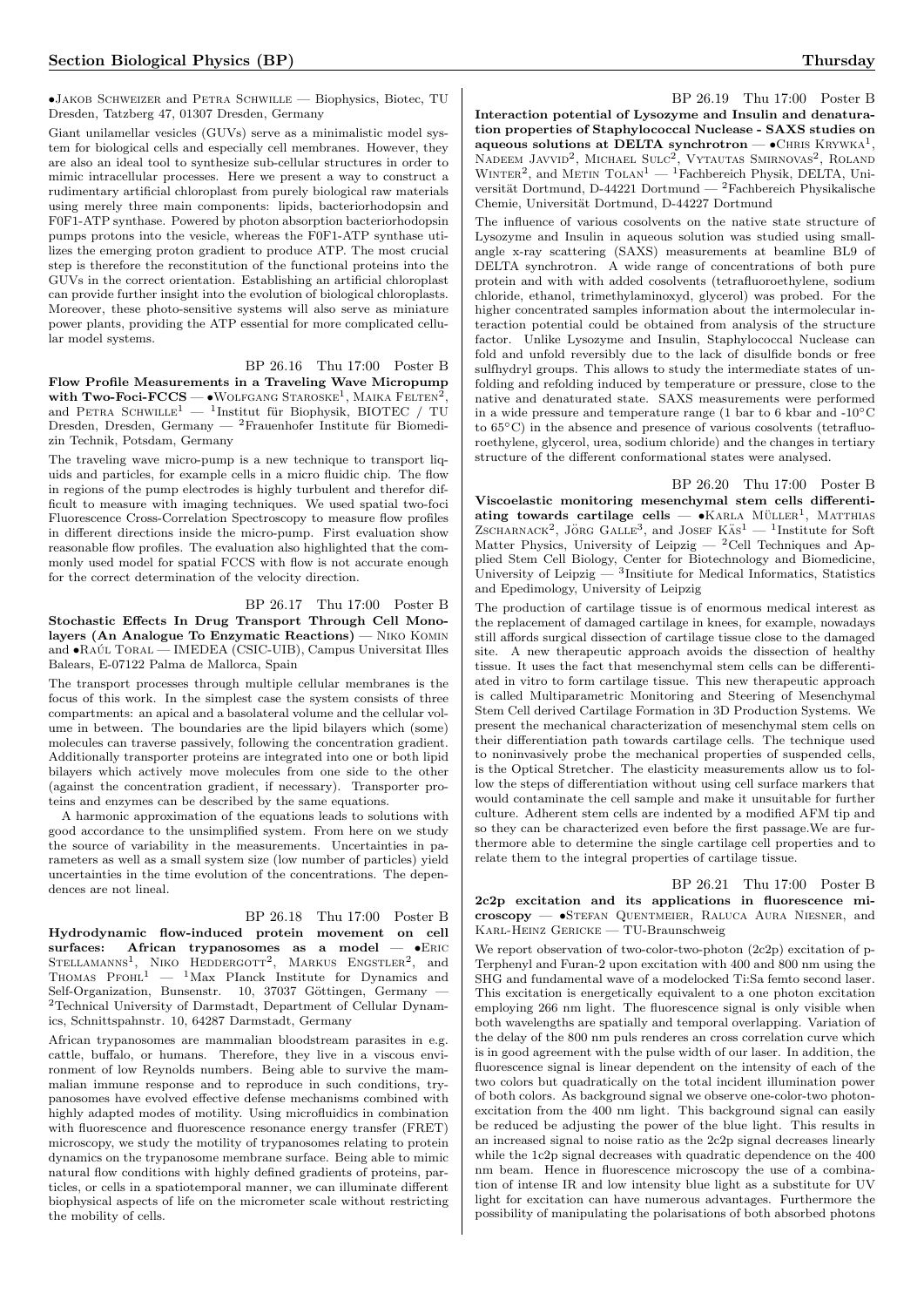independently offers information about different transition symmetries and, therefore, allows to distinguish between two molecules absorbing at the same wavelength.

BP 26.22 Thu 17:00 Poster B Simulation of transport through OmpF channels — •SOROOSH PEZESHKI, MATHIAS WINTERHALTER, and ULRICH KLEINEKATHÖFER — International University Bremen (Jacobs University Bremen as of spring 2007), Campus Ring 1, 28759 Bremen, Germany

The outer membrane protein F (OmpF) trimer is a pore in the outer membrane of *Escherichia coli.* Since the crystal structure of OmpF is known, molecular dynamics simulations are possible [1,2]. Applying a constant electric field, the current caused by potassium and chlorine ions can be determined directly. Good agreement with experimental data is achieved [3]. In the constriction zone, i.e. the narrowest part of the pore, we additionally mutated charged amino acids to neutral ones. With the help of these mutated OmpF structures we investigated the influence of charged and neutral constriction zones on the ionic current. In a second step we are simulating the translocation of antibiotics molecules through the pore.

[1] K. M. Robertson and D. P. Tieleman, FEBS Lett. 528, 53 (2002).

[2] W. Im and B. Roux, J. Mol. Biol. 319, 1177 (2002). [3] E. M. Nestorovich, C. Danelon, M. Winterhalter, and S. M. Bezrukov, PNAS 99, 9789 (2002).

BP 26.23 Thu 17:00 Poster B Transfection Statistics from EGFP-Fluorescence Data —  $\bullet$ Jan-Timm Kuhr<sup>1,2</sup>, Gerlinde Schwake<sup>3</sup>, Maria Pamela David<sup>3,4</sup>, EDUARDO MENDOZA<sup>3,4</sup>, JOACHIM RÄDLER<sup>3</sup>, and ERWIN FREY<sup>1,2</sup> — <sup>1</sup>Arnold Sommerfeld Center for Theoretical Physics, Ludwig-Maximilians-Universität, München —  ${}^{2}$ Center for Nano Science, Ludwig-Maximilians-Universität, München —  $^3\!{\rm Physics}$  Department, Ludwig-Maximilians-Universität, München —  $4$ Marine Science Institute, University of the Philippines

We report on the stochastic nature of artificial gene transfer based on high content analysis of single cell fluorescence time courses. Using enhanced green fluorescent protein (EGFP), expression of typically 500-2000 individual cells was monitored. A wide range of expression values was found with typically  $10^6 - 10^7$  EGFP molecules per fluorescent cell.

For slowly degrading proteins theoretical analysis predicts that the protein distribution is a superpostion of Poissonians. For large expression factors these overlap only marginally, so the number of proteins per cell is determined by the plasmid content, i.e. variance in maximal expression arises from rare events of successful transfection. Since overlap is small, intrinsic fluctuations of expression can be neglected and the protein distributions is approximately discrete. Assuming a Poisson process for transfection, we find typically  $1.3 - 1.4$  plasmids per fluorescent cell and expression factors of  $\sim 3 \cdot 10^6$ . Hence, we identified variability in protein numbers to arise from stochasticity in the delivery process rather than from cell-to-cell variability in gene expression.

#### BP 26.24 Thu 17:00 Poster B

Fluorescence-Emission Control of Single CdSe-Nanocrystals using Metal-Modified AFM Tips - • VOLKER WALHORN, OLAF SCHULZ, HEINRICH FREY, CHRISTOPH PELARGUS, DARIO ANSELMETTI, and ROBERT ROS — Experimental Biophysics, Physics Department, Bielefeld University, Germany

The concept of fluorescence switching and modulation due to local energy transfer is of increasing importance in nanobiophysics. Assays taking benefit from fluorescence quenching or fluorescence resonant energy transfer (FRET) between individual nanoobjects are currently evolving and facilitate fascinating possibilities for investigating matter at the nanoscale. We have established a setup combining total internal reflection microscopy (TIRFM) and atomic force microscopy (AFM) in order to do simultaneous laser induced fluorescence imaging and manipulation on the single molecule level [1]. As fluorophores we chose semiconductor nanocrystals (quantum dots) since they show high resistance to photo-bleaching. The quantum dots were addressed with metal functionalized AFM probes while simultaneously measuring the fluorescence-emission. We could not only switch a single fluorophore from the emitting state to the quenched but also observe distance dependent enhancement of fluorescence intensity due to exciton-plasmon coupling. In future force spectroscopy experiments we will use appropriate labeled ligand-receptor complexes, proteins or nucleic acids to reveal supplementary information of inter- or intramolecular dynamics. [1] R. Eckel, V. Walhorn, Ch. Pelargus, J. Martini, J. Enderlein, Th. Nann, D. Anselmetti, and R. Ros; Small (in press).

BP 26.25 Thu 17:00 Poster B Methods for attaching individual metallic Nanoparticles on AFM Tips — •Olaf Schulz, Volker Walhorn, Christoph PELARGUS, DARIO ANSELMETTI, and ROBERT ROS - Experimental Biophysics, Physics Department, Bielefeld University, Germany

The combination of atomic force microscopy (AFM) and total internal reflection fluorescence microscopy (TIRFM) has proven a valuable tool for analyzing the interaction between single fluorophores and metallic nanoobjects [1]. Since energy transfer effects like fluorescence quenching play an increasing role in the investigation of inter- or intramolecular dynamics it is essential to understand the influence of different quenching agent properties (material, size or geometry) on these effects. Therefore it is crucial to attach single well defined particles to a cantilever tip.

We will discuss different methods of attaching single metallic nanoparticles to the very end of an AFM tip and the possibility to use them for distance controlled fluorescence intensity modulation with our combined AFM-TIRFM Setup.

[1] R. Eckel, V. Walhorn, Ch. Pelargus, J. Martini, J. Enderlein, Th. Nann, D. Anselmetti, and R. Ros; Small (in press).

BP 26.26 Thu 17:00 Poster B Two-photon imaging and ablation of the mitotic spindle in S.  $\textit{pombe} \hspace{1.5pt} \bullet$ Nicola Maghelli and Iva Tolic-Norrelykke — MPI-CBG pfotenhauerstrasse 108 01307 DRESDEN

Multiphoton microscopy [1] has become a valuable tool for both in vitro and in vivo analysis of biological samples [2][3]. By focusing a near-infrared fs laser, it is possible to achieve photon densities high enough to exploit non-linear processes. The spatial volume in which such processes take places is around 0.5  $\mu$ m<sup>3</sup>; therefore confocal imaging is possible without the need of a pinhole. By increasing the power of the excitation laser, selective ablation inside living cells can be achieved [4]. We developed a custom-built two-photon microscope and applied it to study the effects of targeted nanosurgery inside the fission yeast S. pombe. Simultaneous ablation of the mitotic spindle and 3D imaging help understanding which forces are acting on the spindle during mitosis.

[1] Denk W, Strickler JH, Webb WW Two-photon laser scanning fluorescence microscopy. Science 1990 Apr 6;248(4951):73-6.<br>
croscopy. Science 1990 Apr 6;248(4951):73-6.<br>
[2] Zipfel WR, Williams RM,WebbWWNonlinear magic: multi

cence imaging of mammalian embryos without compromising viability. Nat Biotechnol.<br>
1999 Aug;17(8):763-7.<br>
[4] Sacconi L, Tolic-Norrelykke IM, Antolini R, Pavone FS. Combined intracellu-<br>
lar three-dimensional imaging and

BP 26.27 Thu 17:00 Poster B Dynamic Force Spectroscopy Experiments: Bayes and Maximum-Likelihood Approach — • SEBASTIAN GETFERT and PE-TER REIMANN — Condensed Matter Theory, Universität Bielefeld, Universitätsstraße 25, 33615 Bielefeld

In dynamic force spectroscopy experiments the distribution of rupture forces is measured at different pulling velocities. An analysis of these distributions allows to draw conclusions about the underlying energy landscape.

In the past years a great amount of work has been spent to improve experiment and theory whereas the methods used to connect theory and experiment are still rather basic. Here we discuss, how the information obtained by dynamic force spectroscopy experiments can be used most efficiently to extract the parameters of interest. A detailed statistical analysis also shows which statements concerning the energy landscape are possible and for which pulling velocities measurements should be performed in order to minimize the statistical uncertainties.

BP 26.28 Thu 17:00 Poster B Chemically modified chromophore in rhodopsin  $- \cdot MINORU$ SUGIHARA<sup>1</sup>, OLIVER WEINGART<sup>2</sup>, PETER ENTEL<sup>1</sup>, and VOLKER BUSS<sup>2</sup>  $^{-1}$ Theoretical Physics, University of Duisburg-Essen — <sup>2</sup>Theoretical Chemistry, University of Duisburg-Essen

The 11-cis retinal protonated Schiff base is the chromophore of rhodopsin, which is a transmembrane protein in the rod cells of vertebrate eyes. On photo-excitation it isomerizes from a 11-cis to all-trans form. This reaction is the initial step in vision and induces a sequence of biochemical reactions, which eventually lead to the stimulation of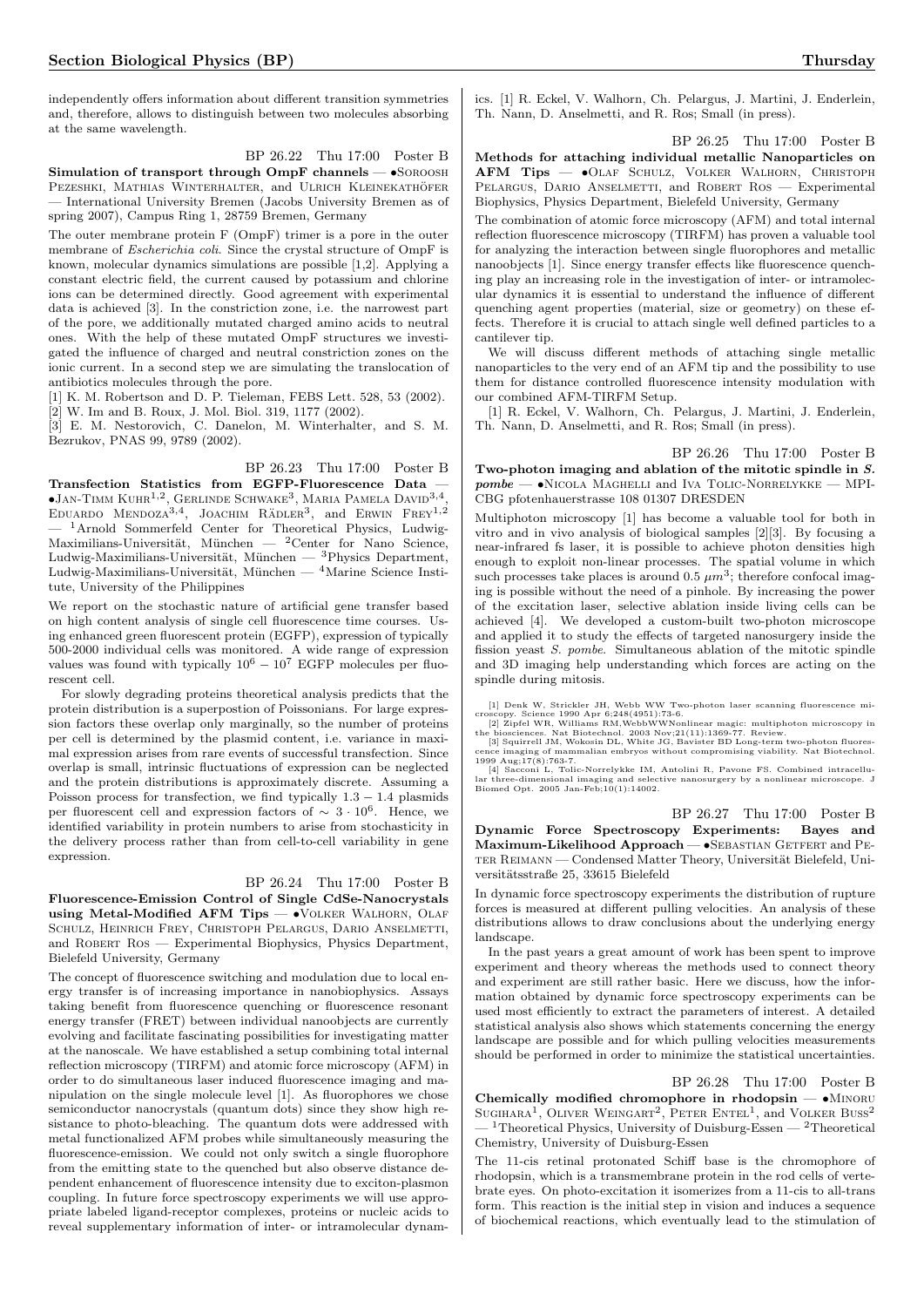the visual nerve.

The crystal structure of rhodopsin has recently been extended to 2.2 A resolution [1]. Based on this structure we have modeled the retinal chromophore and three chemically modified structures: 13-demethyl-, 10-methyl-13-demethyl- and 10 methyl-retinal with a quantum mechanical/molecular mechanical method [1,2]. Using these structures we were able to study systematically the influence of methyl substitution at 10- and 13-position on geometries and excited state dynamics. We found that the protein environment induces geometrical distortions around the isomerizing region and the initial pre-twist has significant influence on the reaction of the chromophore [3].

[1] T. Okada, M. Sugihara, A.-N. Bondar, et al. J. Mol. Biol. 341(2004) 571. [2] M. Sugihara, J. Hufen, V. Buss, Biochemistry 45 (2006) 801. [3] O. Weingart, I. Schapiro, V. Buss, submitted to J. Phys. Chem. A.

BP 26.29 Thu 17:00 Poster B

Improved data analysis for single molecule force spectroscopy experiments —  $\bullet$ ALEXANDER FUHRMANN<sup>1</sup>, SEBASTIAN GETFERT<sup>2</sup>, DARIO ANSELMETTI<sup>1</sup>, PETER REIMANN<sup>2</sup>, and ROBERT ROS<sup>1</sup>  $-$  <sup>1</sup>Experimental Biophysics  $-$  <sup>2</sup>Condensed Matter Theory, Physics Department, Bielefeld University, 33615 Bielefeld, Germany

Dynamic force spectroscopy (DFS) is widely used to investigate ligandreceptor interactions on the single molecule level. However, the data analysis is still a challenging task. The framework of the standard theory by Evans and Ritchie [1] has been extended by Raible et al. [2] in order to consistently describe the experimental data by taking into account heterogeneity of chemical bonds via random variations of the force-dependent dissociation rate. An important implication of these theories is that during pulling of the molecules all elastic components must be in equilibrium. Accordingly the force-extension curves before the dissociation of the ligand-receptor complexes must follow a distinct master curve, independently of the particular pulling velocity. Here, we present an analysis method based on the construction of master curves, which significantly increases the consistence of our experimental data with the model of chemical bond heterogeneity. Additionally, analysing the molecular elasticity in relation to the dissociation forces in 2D-histogramms allows a qualitative identification of different binding modes.

[1] E. Evans and K. Ritchie; Biophys.J. 72:1541 (1997) [2] M. Raible, M. Evstigneev, F. W. Bartels, R. Eckel, M. Nguyen-Duong, R. Merkel, R. Ros, D. Anselmetti, and P. Reimann; Biophys.J. 90: 3851 (2006).

BP 26.30 Thu 17:00 Poster B

Investigation on actin binding to various cationic model mem $branes$   $\longrightarrow$  Lydia Woiterski, Josef KAs, and Carsten Selle – Institut für Exp. Physik I, Linnéstr. 5, 04103 Leipzig

The aim of the present work is to study adsorption of a charged polymer at inflexible and flexible charged surfaces under a two-dimensional confinement. As a polymer, we use actin which is one of major components of the cytoskeleton in eukaryotic cells. The filaments form a quasi-two-dimensional network – the so-called actin cortex that plays an important role for cellular functions such as motility or adhesion. It is associated with the inner leaflet of the cell membrane, thus, it is of great interest to elucidate the nature of interaction of polymerized actin and lipids. First, this binding process is studied using giant vesicles prepared from mixtures of neutral lipids, the cationic lipid DODAB and cholesterol. The vesicle is trapped with optical tweezers in a microfluidic chamber. Filamentous actin is injected into the chamber and the properties of binding are investigated in dependence on the ionic strength and the composition of the model membrane using confocal microscopy. Furthermore, different mixed monolayers are studied to establish a system where liquid domains form and provide binding sites for the adsorption of single polymers. The monolayer/polymer system is a good model to mimic the behavior of polymers near lipid interfaces because it allows to manipulate easily the domain size and permits the observation of lateral diffusion within the model membrane in comparison to curved vesicles.

BP 26.31 Thu 17:00 Poster B Simultaneous Manipulation and Detection of Cell Membrane Dynamics with High Spatial and Temporal Resolution —  $\bullet$ MICHAEL GÖGLER, TIMO BETZ, and JOSEF KAS — Soft Matter Physics, Universität Leipzig, Linnéstrasse 5, 04103 Leipzig, Germany Cell motility is a fundamental process of many phenomena in nature, such as immune response, morphogenesis, and wound healing. In these events, protrusion of the cell membrane at the leading edge is the

fundamental step. We use a new laser based technique to study the membrane motion at the leading edge of a cell with high spatial and temporal resolution in the nanometer and microseconds range, respectively. A diffraction limited laser spot is positioned at the leading edge of a cell and the forward scattered light is imaged on a quadrant diode detector which serves as a position sensitive device. We investigated the membrane motion at the leading edge of different cell types, such as fish keratocytes and red blood cells (RBC). We show that this technique can be used to locally manipulate the leading edge of a cell and to detect the movement of the leading edge simultaneously. By increasing the laser intensity we were able to exert a significant force (several pN) on the RBC's leading edge that is strong enough to deform the cell and to change its membrane dynamics. For RBCs it was possible to determine the membrane stiffness and shear modulus. Further capabilities of this technique such as cell imaging are presented.

BP 26.32 Thu 17:00 Poster B Nonequilibrium mechanics of active cytoskeletal networks — DAISUKE MIZUNO<sup>1,2</sup>,  $\bullet$ CATHERINE TARDIN<sup>1</sup>, FREDER-ICK MACKINTOSH<sup>1</sup>, and CHRISTOPH SCHMIDT<sup>1,2</sup> - <sup>1</sup>Department of Physics and Astronomy, Vrije Universiteit, Amsterdam, The Netherlands  $-$  <sup>2</sup>III. Physikalisches Institut, Fakultät f. Physik, Georg-August-Universität, Göttingen, Germany

Cells both actively generate and sensitively react to forces using their mechanical framework, the cytoskeleton, which is a non-equilibrium, composite material including polymers and motor proteins. measure the dynamics and mechanical properties of a simple threecomponent model system, consisting of myosin II, actin filaments, and crosslinkers. Stresses arising from motor activity control cytoskeletal network mechanics: both increasing stiffness by a factor of nearly 100 and qualitatively changing the viscoleastic response of the network in an ATP-dependent manner. We present a quantitative theoretical model connecting the large-scale properties of this active gel to molecular force generation.

BP 26.33 Thu 17:00 Poster B Failure of Viral Shells — WILLIAM S.  $KLUG<sup>1</sup>$ , ROBIJN F. BRUINSMA<sup>1</sup>, JEAN-PILIPPE MICHEL<sup>1</sup>, CHARLES M. KNOBLER<sup>1</sup>, IRENA<br>L. IVANOVSKA<sup>2</sup>, GIJS J.L. WUITE<sup>2</sup>, and  $\bullet$ CHRISTOPH F. SCHMIDT<sup>2,3</sup> <sup>1</sup>University of California, Los Angeles, CA 90095, USA  $-$ <sup>2</sup>Department of Physics and Astronomy, Vrije Universiteit, 1081 Amsterdam,  $-$ <sup>3</sup>III. Physikalisches Institut, Fakultät für Physik, Georg-August Universität, 37077 Göttingen, Germany

We report a combined theoretical and experimental study of the structural failure of viral shells under mechanical stress. We find that discontinuities in the force-indentation curve associated with failure should appear when the so-called Föppl-von Kármán (FvK) number exceeds a critical value. A nano-indentation study of a viral shell subject to a soft-mode instability, where the stiffness of the shell decreases with increasing pH, confirms the predicted onset of failure as a function of the FvK number.

BP 26.34 Thu 17:00 Poster B Teeth: a nanostructured multicomponent material — •Christian Zeitz, Frank Muller ¨ , Stefan Hufner ¨ , and Karin Jacobs — Saarland University, Experimental Physics, D-66041 Saarbrücken, Germany

The enamel of teeth is a complex nanostructured system and is the hardest mineralized tissue in the human body. It contains more than 95 % of mineral, embedded in an organic matrix of enamel proteins and collagen fibers. The aim of our study is the characterization of the structures by means of electron and atomic force microscopy. Furthermore, we are interested in the role of fluorides in reducing the tooth decay. Fluoride ions are incorporated into and stabilize the apatite crystal of teeth, yet the specific type of binding is unclear. We therefore perform photoelectron spectroscopy studies on enamel and artificial enamel surfaces.

BP 26.35 Thu 17:00 Poster B Stochastic stress response induction in B.  $subtils$   $\rightarrow$  ILKA BISCHOFS<sup>1</sup>, DENISE WOLF<sup>2</sup>, and ADAM ARKIN<sup>1,2</sup> — <sup>1</sup>Department of Bioengineering, University of California at Berkeley, CA 94710, USA — <sup>2</sup>Physical Biosciences Division, Lawrence Berkeley National Lab, Berkeley, CA 94720

There is a growing body of theory and experiments indicating that stress response diversification in microbes can be an adaptive response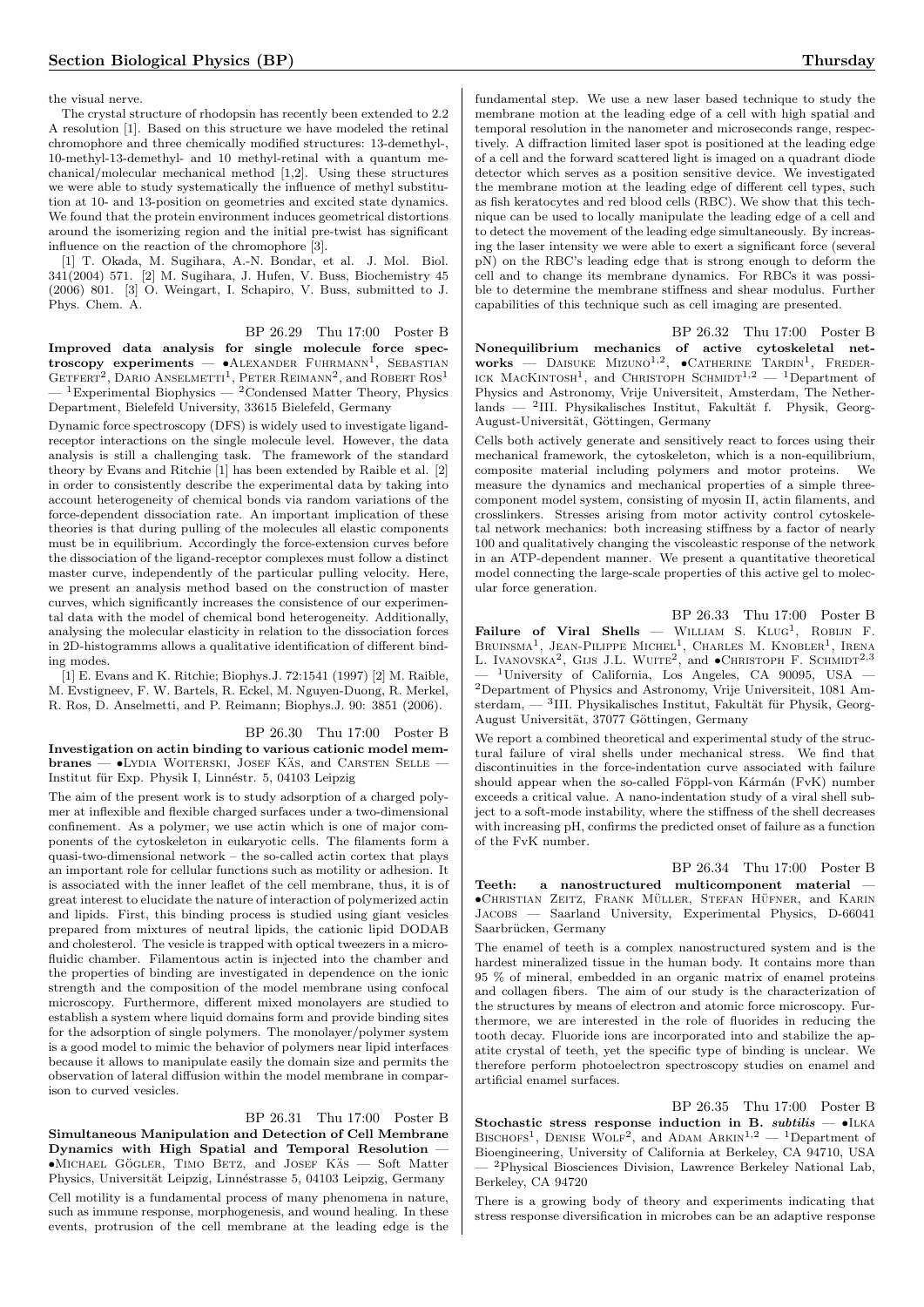to an unpredictably fluctuating environment. B. subtilis phenomenologically shows such stress response diversification. When subjected to stressors such as starvations only a portion of the cell population forms an endospore. Here we use a combined experimental and theoretical approach to characterize stochastic sporulation induction in B. subtilis. Using fluorescent reporter strains we study population dynamics on the single cell level with quantitative time lapse microscopy and analyze our data with the help of theoretical models. With such quantification of the probabilistic decision making process we are poised to ask questions about the fitness advantage of such stochastic behaviors.

#### BP 26.36 Thu 17:00 Poster B

In-situ real-time observation of single giant unilamellar vesicle phase behavior under rapid variation of the medium – •PHILIPP RAUCH, FLORIAN RÜCKERL, JOSEF KÄS, and CARSTEN Selle — Inst. f. experimentelle Physik, Physik der weichen Materie,Universität Leipzig, Germany

Giant unilamellar vesicles (GUVs) are frequently used as model systems for intracellular and plasma membranes. Phase inhomogeneity corresponding to the appearance of microdomains in biological membranes was postulated to play a key role in triggering and controlling of various intra- and intercellular events like signal processing and absorption or adhesion of foreign matter. The investigation of the phase behavior of lipid systems showing coexistence of two liquid phases at physiological temperatures has moved into the focus of membrane physics. Related temperature-induced phase transitions have been observed and well described since they are easy to follow by fluorescent microscopy (FM) and calorimetry methods. We built a microfluidic flow chamber setup that allows us to manipulate single GUVs via optical tweezers while exposing them to varied media. The dynamics of phase alterations induced by jump-like change of the aqueous medium can be recorded in real-time. We investigated changes induced by increasing pH or ion strength of the surrounding. Our setup provides a compact method to manipulate single GUVs while examining alterations in lipid phase behavior due to arbitrarily modified media. Potentially, data can be obtained allowing conclusions on the role of lipid membranes in the interplay of components in living cells.

# BP 26.37 Thu 17:00 Poster B

Unzipping DNA in a biological nanopore  $- \bullet$  U. F. KEYSER<sup>1,2</sup>, N. M. WENNERSBUSCH<sup>1</sup>, N. H. DEKKER<sup>1</sup>, and C. DEKKER<sup>1</sup> — <sup>1</sup>Kavli Institute of Nanoscience, Delft University of Technology, The Netherlands — <sup>2</sup>Institut für Experimentelle Physik I, Universität Leipzig, Germany

Biological nanopores like protein toxins from bacteria can be used to analyze the structural properties of nucleic acids like DNA or RNA or proteins. We assemble the alpha-hemolysin nanopore, extracted from staphylococcus aureus, in a artificial lipid membrane. Applying a membrane potential allows driving DNA through the nanopore. Since only single-stranded DNA can pass the pore unhindered we use it to unzip double-stranded DNA constructs consisting of two hybridized strands. Varying the temperature and applied voltage we extract the unzipping time using a simple model. The unzipping time is consistent with values from the literature. We show that the unzipped strand can remain for up to several ms in the hemolysin prepore before it also translocates or leaves the nanopore. Varying the sequence of the DNA has little influence on the results. We discuss different possibilities for interaction between the nanopore and the passing DNA strand.

#### BP 26.38 Thu 17:00 Poster B

Preparation of horizontal black lipid bilayers incorporated in a microfluidics system for microscopy and industrial parallelization —  $\bullet$ Tivadar Mach<sup>1</sup>, Claus Fütterer<sup>1</sup>, Jürgen Fritz<sup>1</sup>, NIELS FERTIG<sup>2</sup>, CATALIN CHIMEREL<sup>1</sup>, and MATHIAS WINTERHALTER<sup>1</sup>  $-$  <sup>1</sup>International University Bremen, Bremen, Germany  $-$  <sup>2</sup>Nanion GmbH, München, Germany

A planar black lipid membrane, widely used for electrophysiological studies, is reconstituted on a micron-size glass aperture inside a microfluidic chip, forming a  $G\Omega$  seal using giant liposome adsorption and rupture. This novel system offers very low noise recordings (under 1 pA RMS at 10 kHz, essentially equal to the open headstage noise in our system), complete control of the measurement environment, access to the bilayer from both sides, the use of  $\mu$ l analyte volumes, and a great potential for automation and parallelization. Minimizing the microfluidics thickness on the lower side of the BLM enables us to approach the bilayer with a 100x objective making concurrent electrophysiological and fluorescence microscopy studies possible.

BP 26.39 Thu 17:00 Poster B Nanoengineered Polymer Capsules: Tools for Controlled delivery and Site Specific Manipulation  $\bullet$ RAGHAVENDRA Palankar, Yannic Ramaye, Sebastian Springer, and Mathias Winterhalter — IUB-Bremen, Campusring 1, 28725 Bremen

Hollow nanometer-sized containers are of increasing interest in nanotechnology, since they can protect proteins, enzymes or drugs from hostile surroundings and provide an optimal microenvironment. Here we report on functionalized nanocapsules as intracellular reporters providing a new tool in cell biology. Cell active molecules, hormones, enzymes or reporter molecules may be hidden from the outside, protected against chemical and biological degradation, targeted to specific compartments inside a cell and released in a controlled manner. To improve the separation of free from encapsulated material we use magnetic liposomes. In a further series we prepared hydrophobic superparamagnetic nanoparticles and entrapped then in the liposomal bilayer. This technique bypasses the step of gel filtration. Further, these magnetoliposomes are coated with alternating polymer polyelectrolyte layers, resulting in magnetoliposome capsules. These capsules are introduced into CHO or Vero cells by either electropermeabilization or microinjection.

BP 26.40 Thu 17:00 Poster B Planar, freestanding lipid membranes for X-ray structure  $analysis$  —  $\bullet$  ANDRÉ BEERLINK — Institut für Röntgenphysik, Universität Göttingen, Friedrich-Hund-Platz 1, 37077 Göttingen, Germany

Since the development of planar, freestanding lipid membranes in the early 1960s by Müller and Rudin, this model membranes have been used for many, especially physiological, experiments. X-ray structure analysis has always been limited to solid supported membrane systems in uni-, bi- or multilamellar phase. For the combination of these two techniques, namely structure analysis of planar, freestanding membranes, improvements of this model membrane system have to be done. We mainly developed the stability of membranes with new types of microstructured apertures and the access for the X-ray beam so that first experiments could be done. Fututre work can open a broad field of simultaneous analysis of physiological and structural information of model membranes.

BP 26.41 Thu 17:00 Poster B  $Facilitated$  permeation through porins  $-$  CATALIN CHIMEREL, TIVADAR MACH, HELGE WEINGART, ULRICH KLEINEKATHÖFER, and •Mathias Winterhalter — IUB-Bremen, Campusring 1, 28725 Bremen

The outer cell wall of Escherichia coli contains a number of channel forming proteins called porins. Such channels allow e.g. bacteria to harvest nutrients. We characterise e.g. the transport of antibiotics across such membrane channels on a single molecular level by time resolved ion current. Measureing the ion current fluctuation in presence of different concentrations of penicilins revealed a clear correlation between permeation and biological activity.

BP 26.42 Thu 17:00 Poster B Diffusion control of proteins within model membrane systems  $-$  FLORIAN RÜCKERL, PHILIPP RAUCH, JOSEF KÄS, and  $\bullet$ CARSTEN SELLE — University of Leipzig, Institute for Experimental Physics I, Linnestraße 5, 04103 Leipzig, Germany

Lateral diffusion within membranes plays a major role in biologically important processes as signal transduction.

Diffusion of proteins within inhomogeneous membranes was mimicked by motion of surface-charged fluorescent polystyrene beads in monolayers where two differently ordered phases coexist. Associated to ordered liquid-condensed (LC) domains, dimensionally reduced motion of the model proteins in the liquid-expanded (LE) phase was experimentally found which was caused by dipole-dipole interactions. Monte-Carlo simulations demonstrate that model protein diffusion can be strongly affected by the strength of these interactions and the domain size.

We also studied nanoparticles diffusing on the surface of giant unilamellar vesicles (GUVs) composed of either a single lipid or a mixture of lipids exhibiting fluid coexisting phases. The latter represents an even more similar mimic to cell membranes. The adhesion of the (charged) nanoparticles was found to depend on the surrounding medium.

It seems conceivable that living cells could control protein motion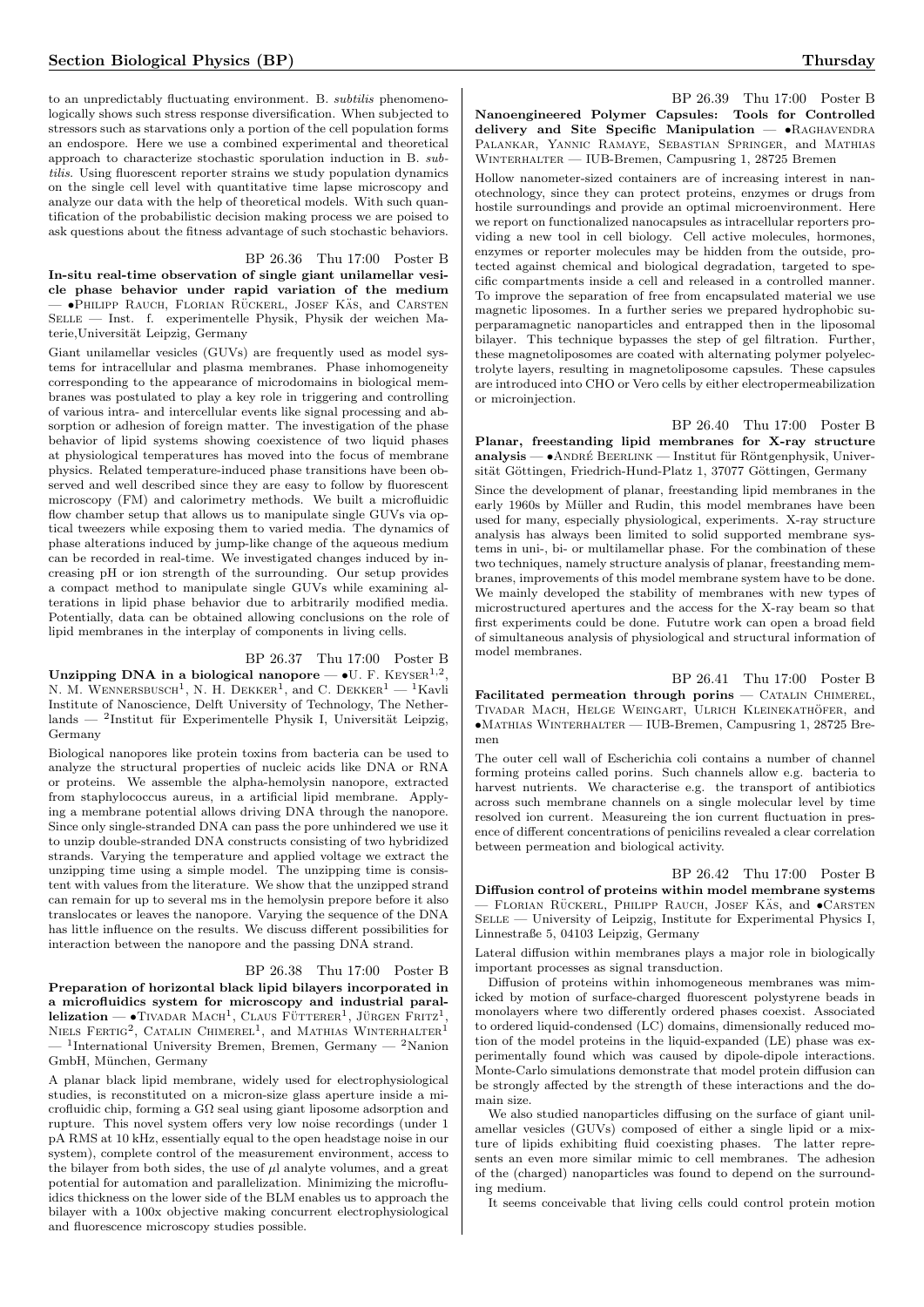accomplished by similar mechanisms in order to enhance kinetics of bimolecular enzyme reactions occuring in the membrane.

BP 26.43 Thu 17:00 Poster B ODMR studies on spin coupling of Nitrogen Vacancy centers to spin labels — GOPALAKRISHNAN BALASUBRAMANIAN, •FEDOR JELEZKO, and JÖRG WRACHTRUP — 3. Physikalisches Institut, Universität Stuttgart, Stuttgart, GERMANY

Spin being a fundamental atomic property; it is often influenced by changes occurring on molecular length scales. Spin images of biomolecules could provide additional perspectives to certain structural and biophysical understanding. A method of using scanning probe microscopy together with optically detected magnetic resonance ODMR was proposed as a possible method towards realizing spin microscope.[1] Single Nitrogen-Vacancy (NV) defect center in diamond has attracted recent interests, primarily because of the possibility to probe and manipulate their spins states.[2] Investigating the coupling of a single NV center spin states to other spins, offers an excellent atomistic spin probe. We present our investigation on ODMR studies of coupling between a single NV center, to a radical spin label-TEMPO (2,2,6,6-Tetramethylpiperidine 1-oxyl). The ability to monitor subtle changes due to the dipolar interaction between the spins makes ODMR of NV centers an ideal probe to offer unprecedented sensitivity and spatial resolution.

[2] B.M.Chernobrod and G.P.Berman, J. Appl. Phys. 97, 014903, (2005). [2] T. Gaebel, M. Domhan, I Popa, C. Wittmann, P. Neumann, F. Jelezko, J.R. Rabeau, N. Stavrias, A.D. Greentree, S. Prawer, J. Meijer, J. Twamley, P.R. Hemmer, and J. Wrachtrup, Nature Physics 2: 408-413 (2006).

BP 26.44 Thu 17:00 Poster B Lipid Assemblies on Nanostructures  $\bullet$ JENS KÜHNLE<sup>1,2</sup>, JOACHIM SPATZ<sup>1,2</sup>, and RALF RICHTER<sup>1,2</sup> - <sup>1</sup>Biophysikalische Chemie, University of Heidelberg, Germany — <sup>2</sup>MPI for Metals Research, Stuttgart, Germany

The properties and biological functions of lipid membranes originate from a wealth of different lipid-lipid and lipid-protein interactions. In order to understand the relationship between molecular interactions and the behaviour of the membrane as a whole, simplified model systems have proven useful Here, we propose a new model system that is based on the combination of nanostructured surfaces and supported lipid membranes. Our nanostructuration approach allows for the deposition of arrays of nanometer-sized gold dots with tuneable inter-dot spacings on solid surfaces. We show that supported lipid membranes can be formed on such templates. We characterize the influence of local chemical and geometrical heterogeneities, as presented by the gold dots, on the mobility of lipid molecules by fluorescence recovery after photobleaching (FRAP). The features contained in these model systems might give new insights into the interaction mechanisms that underlie transport and phase separation in lipid membranes.

# BP 26.45 Thu 17:00 Poster B

Identifying multidimensional subspaces in multivariate data  $\bullet$ HAROLD GUTCH and FABIAN THEIS  $-$  Max-Planck-Institut für Dynamik und Selbstorganisation, Bunsenstraße 10, 37037 Göttingen, Germany

ICA is the task of recovering n signals  $S$  given only n linear mixings  $X$ of them (so  $X = AS$ ) under the additional assumption of stochastical independence of the sources.

However, since we are operating blindly, i.e. we only know  $X$  not  $S$ , we cannot verify that  $X$  actually follows the ICA assumptions. We denote the task of recovering the sources  $S$  in the general case, where some dependencies exist between source components as independent subspace analysis (ISA). We call subsets of source components that are jointly stochastically independent of the rest and cannot be factorized nontrivially *irreducible*. Similarly to ICA, we again face the obvious indeterminacies of permutations of any number of irreducible random vectors of the same size, and scaling (which here translates to any linear invertible mixing within a single subspace).

In experiments, extensions of ICA algorithms have been shown to handle this model well, which is a good indicator that ISA gives unique solutions. Under the additional slight assumption of squareintegrability of  $S$  (and hence  $X$ ), we provide a full uniqueness proof in the case where S consists of two irreducible components. An algorithmic implementation handles the extraction of a single irreducible subspace from arbitrary  $X$  well, and we illustrate how to use this subspace extraction algorithm for dimension reduction.

BP 26.46 Thu 17:00 Poster B Actin Propelled Colloids: Motility Analysis, Orientation, and Force Measurements — STEPHAN SCHMIDT<sup>1</sup>,  $\bullet$ MAARTEN BIESHEUVEL<sup>1</sup>, RICHARD WEINKAMER<sup>1</sup>, EMMANUÈLE HELFER<sup>2</sup>, MARIE-FRANCE CARLIER<sup>2</sup>, and ANDREAS FERY<sup>1</sup> - <sup>1</sup>Max Planck Institut für Kolloid- und Grenzflächenforschung, Wissenschaftspark Golm, 14424 Potsdam, Germany — <sup>2</sup>Laboratoire d'Enzymologie et Biochimie Structurales, CNRS, 91198 Gif-sur-Yvette, France

The ability to generate forces and move actively is one of the key features of micro-organisms and nature has found various pathways to accomplish it. Many of these processes are driven by actin polymerization were actin filaments grow against the membrane, generating a force and pushing it forward. The molecular scale origin of force generation is still matter of debate. We use a simplified in vitro assay composed of purified proteins on artificial colloidal objects. For example, we can couple actin based motion with coated silica particles or even hollow microcapsules. We have analyzed the motion of colloids, focusing on the curvature of the trajectories of the particles. A simple model explains the curvature distribution and the scaling with velocity. Furthermore, we were able to direct the self propelling colloidal objects along paths on micro-structured substrates. In principle this particle confining setup renders AFM force measurements on the freely moving particles possible. An alternative setup is used for force measurements on the growing actin network directly. Here the growing actin network is clamped between an AFM cantilever and the substrate.

BP 26.47 Thu 17:00 Poster B Growth pattern of single fission yeast cells: linear, bilinear, or exponential?  $-$  •STEPHAN BAUMGARTNER and IVA TOLIC-NØRRELYKKE — Max Planck Institute of Molecular Cell Biology and Genetics, Dresden

The exact growth profile of size parameters during the cell cycle is controversial. Linear, exponential and bilinear models are typically considered. Exponential models assume that the rate of growth is proportional to the existing size. However, growth can be linear, or multi-linear, corresponding to different constant rates separated by rate-change points.

The cylindrically shaped fission yeast cells grow in length by extension at the cell ends. The growth pattern of fission yeast cells is currently unclear: a number of models can be well-fitted to the data, due to the relatively low spatial and temporal resolution of the data from literature. We observe single fluorescently labeled cells over a complete cell cycle using confocal microscopy. Our goal is to acquire data of significantly higher quality than the existing data, which will allow for distinguishing between different models of cell growth.

BP 26.48 Thu 17:00 Poster B Natural cutoff in discrete Fisher waves —  $\bullet$ OSKAR HALLATSCHEK and DAVID NELSON — Department of Physics, Harvard University

R.A. Fisher introduced some 70 years ago, his famous model for "the spread of an advantageous gene", that has been widely used to describe travelling waves in such diverse fields as ecology, chemistry and QCD. Effects due to the discrete nature of particles have long been ignored, until recently: Brunet and Derrida told us to introduce a cutoff in the growth rate to account for the fact that there is no growth beyond the foremost particle in the front of the wave. To leading order, the ad hoc cutoff theory explains the observed shift in the velocity of discrete Fisher and, more generally, pulled waves. Here, we show that a Hartree-like mean field theory can be fromulated that naturally takes into account the discreteness of particles without the need for an adjustable hard cutoff. For large particle numbers the discreteness correction acts like a soft cutoff in the Fisher equation. We compare this novel mean field theory with simulations and with the heuristic hard cutoff scheme proposed by Brunet and Derrida.

BP 26.49 Thu 17:00 Poster B Water and salt: physical aspects of biomolecular solvation – •Joachim Dzubiella — Physik Department, TUM, Garching

Aqueous electrolyte solutions are the natural environment for biomolecules, i.e. proteins and enzymes, and thus provide major mechanisms which determine protein structure and stability. The detailed microscopic mechanisms which range from nonspecific phenomena such as hydrophobicity and salt screening to specific structural effects are far from being understood. Here we try to shed some more light on these phenomena by performing atomistic molecular dynamics com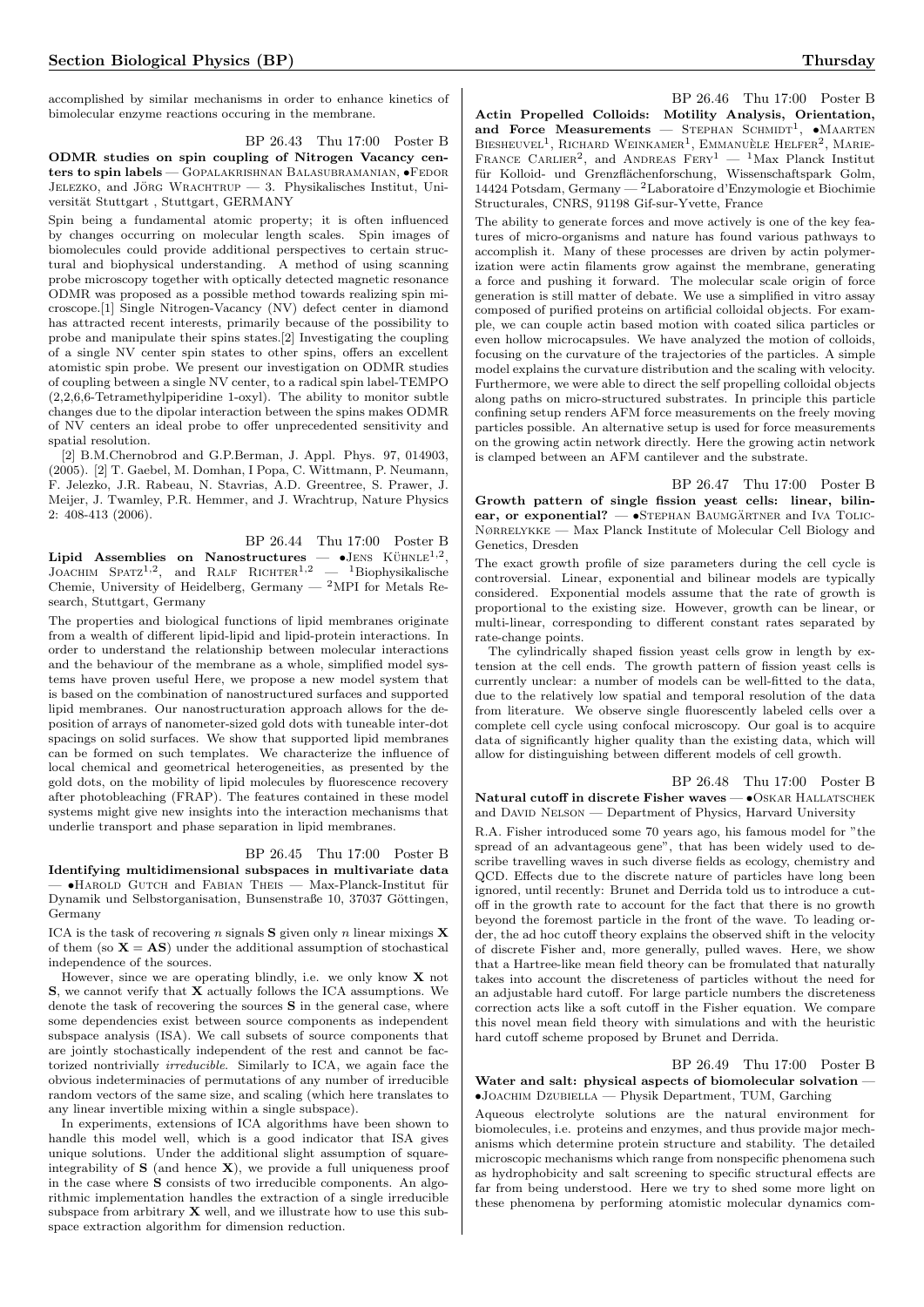puter simulations of simple and complex molecules in aqueous electrolyte solutions and show that macroscopic continuum approaches can be extrapolated to microscopic scales and give a partially quantitative description of molecular solvation.

# BP 27: Nonequilibrium Processes and Self-Organisation

Time: Friday 10:30–12:45 Location: H43

#### **Invited Talk** BP 27.1 Fri 10:30 H43 From target search to travel bugs: scale free motion in biology —  $\bullet$ DIRK BROCKMANN — MPI for Dynamics and Self-Organization, Göttingen, Germany

Numerous physical, biological and social systems exhibit anomalous diffusion, i.e particles or mobile agents perform stochastic motion that violates the key features of ordinary Brownian motion. Superdiffusion is typically a consequence of a lack of scale in the spatial increments, the distribution of which follows an inverse power-law with divergent second moment. For these processes the term Lévy flight has been coined and the utilisation fractional diffusion equations turns out to be a key theoretical framework to describe these systems. Lévy flights exhibit particulary interesting behavior when they evolve in heterogeneous environments and when superdiffusion is a consequence of the topological complexity of the system. I will give an overview of recent discoveries of this type of topological superdiffusion and similar processes in a variety of biological systems ranging from facilitated target location of proteins on folding heteropolymers, optimal saccadic scanpaths in human eye-movements, the geographic trajectories of banknotes to current research on the dispersal of travel bugs. These are tagged items that are part of geocaching, a worldwide kind of GPS treature hunt. I will allude to similarities between these systems, discuss there differences and provide a general theoretical framework for the description of topologically superdiffusive systems.

#### BP 27.2 Fri 11:00 H43

 ${\bf Dynamics~of~rod\text{-like macromolecules}}$   $\bf{-e}$ FELIX  ${\rm H\ddot{o}}$ FLING $^{1,2},\,$ ER-WIN FREY<sup>1</sup>, and THOMAS FRANOSCH<sup>1</sup> — <sup>1</sup>Arnold Sommerfeld Center for Theoretical Physics (ASC) and Center for NanoScience (CeNS), Department für Physik, Ludwig-Maximilians-Universität München, Theresienstraße 37, 80333 München — <sup>2</sup>Hahn-Meitner Institut, Abteilung Theorie, Glienicker Straße 100, 14109 Berlin

Nature as well as modern technology presents us a variety of heterogeneous materials ranging from porous rock over gels to the inner structure of eukaryotic cells. Macromolecules being immersed in such materials exhibit a host of phenomena including Brownian motion, anomalous diffusion, fractal dynamics and a peculiar zig-zag motion.

The emergence of anomalous transport can be understood as a consequence of spatial heterogeneities and excluded volume within a minimal model [1]. We have extended this model to capture essential properties of the dynamics of a rod moving between randomly distributed, fixed rods. For long rods, strong entanglement effects lead to a suppression of rotational diffusion, while at the same time, they enhance center-of-mass diffusion [2].

Our results from Molecular Dynamics simulations allow for a detailed comparison with the tube model. Further, they give insight into the origin of the zig-zag motion and the effect of enhanced diffusion.

[1] F. Höfling, T. Franosch, E. Frey, Phys. Rev. Lett. 96, 165901  $(2006)$ .

 $[2]$  F. Höfling, Ph. D. thesis, Ludwig-Maximilians-Universität München (2006).

# BP 27.3 Fri 11:15 H43

Directed Brownian motion of non-spherical particles —  $\bullet$ Susan Sporer, Christian Goll, and Klaus Mecke — Institut für Theoretische Physik, Universität Erlangen-Nürnberg, Staudtstrasse 7, 91058 Erlangen

Mesoscopic particles, such as molecular motors, embedded in a fluid are expected to perform symmetric thermal fluctuations around a mean position. A net transport in a preferred direction is not possible in thermal equilibrium without applying a temperature gradient or an external force which breaks the spatial symmetry. However, directed Brownian motion is possible if the particle is a-symmetric and the system is prohibited from relaxation in thermal equilibrium. A nonequilibrium state can be sustained by stopping the particle at periodic sites along a filament. After releasing the relaxation process towards a Maxwellian velocity distribution has a preferred direction which causes

a directed motion due to the particle asymmetry. Even motion against a small fluid drift is possible. The relaxation process, the directed motion and its dependence on the particle shape are analyzed analytically. The results are compared to molecular dynamics simulations.

BP 27.4 Fri 11:30 H43 The Einstein relation generalized to non-equilibrium •VALENTIN BLICKLE<sup>1</sup>, THOMAS SPECK<sup>2</sup>, CHRISTOPH LUTZ<sup>1</sup>, UDO<br>SEIFERT<sup>2</sup>, and CLEMENS BECHINGER<sup>1</sup> — <sup>1</sup>2. Physikalisches Institut, Universität Stuttgart —  $^2$ II. Institut für Theoretische Physik, Universität Stuttgart

Thermodynamics and classical statistical mechanics are not able to describe processes far from equilibrium. Recently, several exact theoretical relations, e.g. Jarzynski equation [1] and other fluctuation theorems were derived for this regime. We focuss on the Einstein relation, a prominent example of the fluctuation dissipation theorem, connecting the diffusion constant and the mobility which is violated beyond linear response. In our experiment we test its recent theoretical generalization [2] to the non-equilibrium regime. With video microscopy we observe the motion of a driven Brownian colloidal particle trapped within a torroidal 3d laser trap. Additionally we can modulate the laser intensity, imposing a stationary potential onto the torus. Using the measured particle trajectory we determine an integral over velocity correlation functions which quantifies the violation of the Einstein relation. The fact that this integral cannot be neglected demonstrates that in our experiment we are probing a regime which is far from thermal equilibrium and beyond linear response.

[1] C. Jarzynski, *Phys. Rev. Lett.* **78**, 2690 (1997).

[2]T. Speck, U. Seifert, Europhys. Lett. 74, 391 (2006).

#### BP 27.5 Fri 11:45 H43

Optimal finite-time processes in stochastic thermodynamics  $\bullet$  TIM SCHMIEDL and UDO SEIFERT — II. Institut für Theoretische Physik, Universität Stuttgart, 70550 Stuttgart

For a small system like a colloidal particle or a single biomolecule embedded in a heat bath, we ask for the optimal protocol of an external control parameter minimizing the mean work required to drive the system from one given equilibrium state to another in a finite time. The emphasis on a finite time is crucial since for infinite time the work spent in any quasi-static process is equal to the free energy difference of the two states. For finite time the mean work is larger and will depend on the protocol. Knowing the optimal protocol could inter alia improve the extraction of free energy differences from finite-time path sampling via the Jarzynski relation both in numerical schemes and in experimental studies.

In general, the optimal protocol obeys an integro-differential equation. We derive explicite solutions both for a moving harmonic laser trap and a time-dependent strength of such a trap. In both cases, the optimal protocol exhibits finite jumps both at the beginning and the end of the process. We expect such jumps to be generic even for nonharmonic potentials.

#### BP 27.6 Fri 12:00 H43

Self-organization in systems of treadmilling filaments  $\bullet$ KONSTANTIN DOUBROVINSKI and KARSTEN KRUSE — Universität des Saarlandes, Postfach 151150, D-66041, Saarbrücken

The polymerization and depolymerization of cytoskeletal filaments plays an important role in many subcellular processes. It can produce forces and lead to effective filament transport. An example of the latter is provided by treadmilling, which occurs when subunits are added one end at the same rate as they are removed at the other. Addition and removal of subunits is influenced by a large number of proteins. In fish melanophores such porteins are coupled to color pigments. There, treadmilling filaments and polymerization affecting proteins can self-organize into states of agglomerated or dispersed pigments which allows the fish to change color. A theoretical treatment of such systems is difficult as distributions of filaments lengths must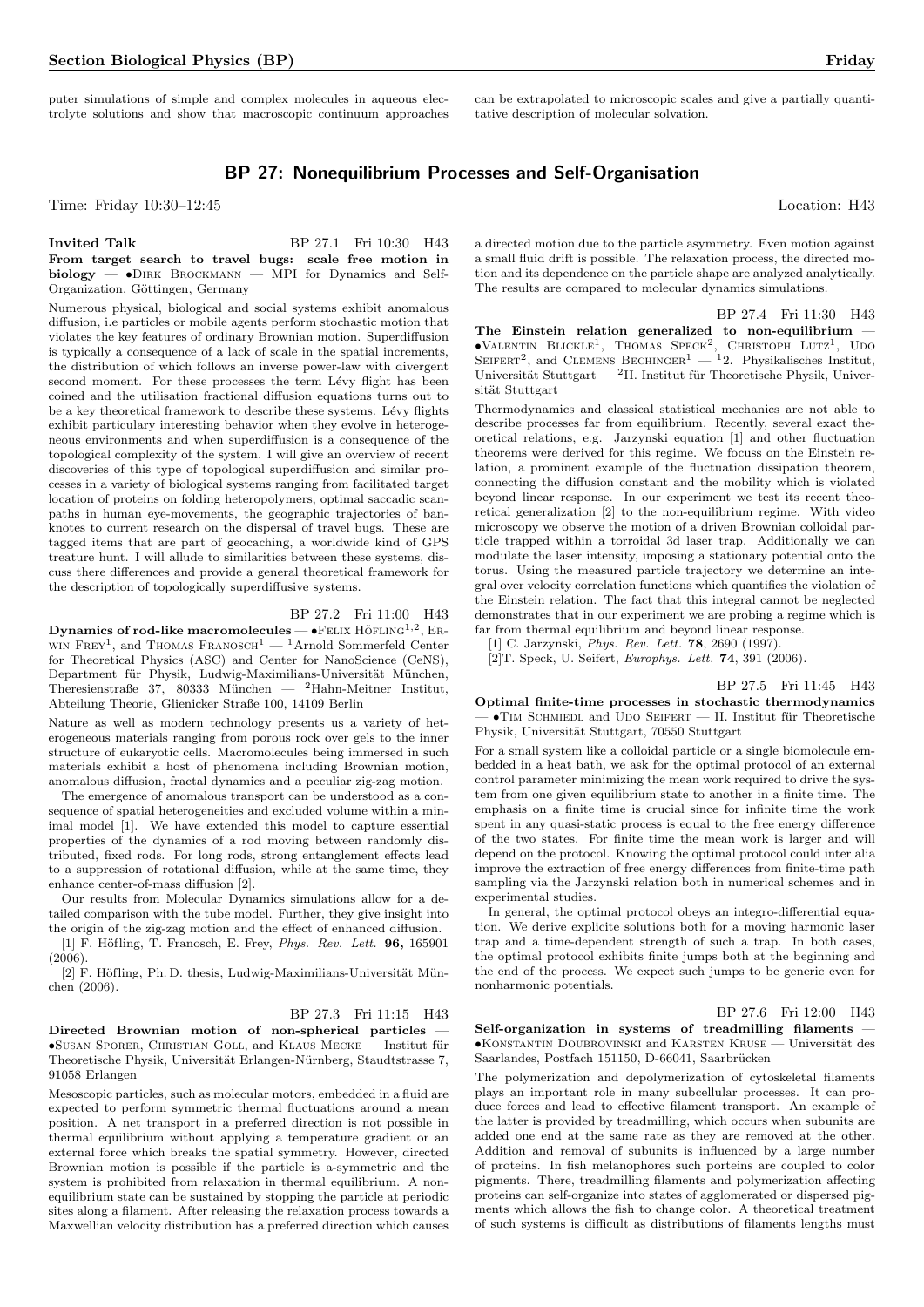be taken into account. We present a new mesoscopic approach which allows for numerical as well as analytical analysis. We find a multitude of patterns such as asters, traveling fronts and solitary waves. We apply this formalism to melanophores and point out possible implications for cell locomotion.

# BP 27.7 Fri 12:15 H43

Mean-field transition in two dimensional self-propelled particle systems with different alignment mechanisms —  $\bullet$ FERNANDO PERUANI<sup>1,2</sup>, ANDREAS DEUTSCH<sup>1</sup>, and MARKUS BAER<sup>3</sup>  $^{-1}$ Technische Universitaet Dresden, Dresden, Germany — <sup>2</sup>Max Planck for the Physics of Complex Systems, Dresden, Germany — <sup>3</sup>Physikalisch-Technische Bundesanstalt, Berlin, Germany

We study the emergence of collective effects in two-dimensional systems of self-propelled particles interacting locally through a liquid crystal-based alignment mechanism. In the model particles are driven with a constant absolute velocity and align their direction of motion to the local director. We show through extensive simulations that there is a continuous kinetic phase transition for sufficient low directional noise and high enough density. Moreover, we propose an effective mean-field equation and show that this approach correctly describes the the scal-

ing of the order parameter vs. noise intensity. Similar arguments follow for the ferromagnetic alignment. These findings strongly suggest that self-propelled particles exhibit kinetic mean-field-type transitions in which the critical noise depends explicitly on the density and the alignment mechanism.

## BP 27.8 Fri 12:30 H43

**Cell morphology in growing tissues** —  $\bullet$ REZA FARHADI FAR<sup>1</sup>, JENS-CHRISTIAN RÖPER<sup>2</sup>, SUZANNE EATON<sup>2</sup>, and FRANK JÜLICHER<sup>1</sup> —  $1$ Max-Planck-Institute for the Physics of Complex Systems, Nöthnitzer Straße 38, Dresden — <sup>2</sup>Max-Planck-Institute for Molecular Cell Biology and Genetics, Pfotenhauer Straße 108, Dresden

We present a theoretical study of the morphology and topology of cell packing in a two dimensional tissue. Using a vertex model, we represent each cell by a polygon and take into account cell elastic properties, line tension due to adhesion with neighboring cells as well as contractility of the cell. We present a phase diagram of the model and study the topology and morphology of the cell packing in the presence of cell division. We find three distinct types of tissue morphology, depending on parameter values. We compare our calculations to observed cell packings in the wing-disc of the fruit fly Drosophila.

# BP 28: Biomedical Applications

Time: Friday 11:00–12:30 Location: H44

BP 28.1 Fri 11:00 H44 Can Polymer Physics Help Cellular Biomedicine? — •Josef KÄS — Abt. f. Physik weicher Materie, Fak. f. Physik u. Geowiss., Universität Leipzig

The cytoskeleton, an intracellular polymeric scaffold, stabilizes and organizes biological cells. As a compound of highly dynamic protein filaments and active nano-sized molecular motors it mechanically senses a cell's environment and generates forces for cellular motion sufficiently strong to push rigid AFM-cantilevers out of the way. The study of the cytoskeleton from a polymer physics perspective with novel optical micro- and nano-manipulation techniques, scanning force microscopy, time lapse image analysis of intracellular processes, and modern genetic manipulation methods leads to results, which simultaneously promote physics and medicine (diagnosis as well as therapy). The extremely sensitive polymeric properties of single cells' cytoskeletons measured with the laser-based Optical Stretcher distinguish different cell types and monitor cellular changes such as cancer progression and stem cell differentiation proving recent theories on semiflexible polymers. Cellular motion required for neuronal plasticity and nerve regeneration - but also found in cancer metastasis - inspire the emerging field of active polymer networks. The resulting, novel perception of cell migration will impact therapies to reduce metastatic aggressiveness and inspire new strategies for nerve regeneration.

#### BP 28.2 Fri 11:15 H44

Bildgebende Zweiphotonen Fluoreszenz zur Untersuchung von Hautschädigung durch Laserstrahlen —  $\bullet$ ANDREAS GARZ<sup>1</sup> von Hautschädigung durch Laserstrahlen — •ANDREAS GARZ<sup>1</sup>,<br>Christian Spitz<sup>1</sup>, ANDREAS KRINK<sup>2</sup>, HANS PETER BERLIEN<sup>2</sup> und RALF MENZEL<sup>1</sup> — <sup>1</sup>Universität Potsdam — <sup>2</sup>Elisabeth Klinik, Berlin

Zweiphotonenangeregte Fluoreszenz mit Anregung im nahen Infrarot ist für die Darstellung von Gewebezuständen besonders geeignet, da die Anregungsstrahlung mit geringer Störung ins Gewebe eindringen kann. Bei Beschränkung auf endogene Fluorophore kommt man ohne Markierungsfarbstoffe aus und die Messmethode ist in vivo einsetzbar. Diese Technik hat sich bereits in der Mikroskopie mit subzellulärer Auflösung zur Bildgebung bewährt, da durch die nichtlineare Intensitätsabhängigkeit eine optische Biopsie in der Fokalebene ähnlich wie bei konfokaler Mikroskopie möglich ist.

Bei geringerer Auflösung und größeren Bildausschnitten von einigen Millimetern eröffnen sich neue Möglichkeiten, da der Bezug zu örtlich variierenden Krankheitsbildern oder Schädigungen hergestellt werden kann. Demonstriert wird die Untersuchung der schädigenden Wirkung von Erbium-Laserstrahlung auf gesunder Haut.

Gefördert durch das BMBF und den VDI-TZ

BP 28.3 Fri 11:30 H44 CXCR2 determines invasiveness, traction forces and cytoskeletal dynamics of tumor cells  $\bullet$ CLAUDIA TANJA MIERKE, Philip Kollmannsberger, Daniel Paranhos Zitterbart, Carina Raupach, and Ben Fabry — Biophysics, University Erlangen, Germany

Tumor cells consist of populations with different capacities to invade and different CXCR2 expression. We tested the hypothesis that highly invasive tumor cells reorganize their cytoskeleton more rapidly and can generate higher tractions than less-invasive cells. We isolated a highly- and a low-invasive variant of MDA-MB-231 carcinoma cells (231-high/-low) with a 5-fold difference in CXCR2 expression. Invasiveness was analysed in a collagen gel. Cytoskeletal dynamics was determined from the creep response of cells and from spontaneous nanoscale-movements of magnetic particles. Step forces from 1-10 nN were applied to fibronectin-coated beads. Bead displacement vs. time followed a power-law. The exponent was taken as a measure of cytoskeletal dynamics, with low values corresponding to a solid-like, static and high corresponding to a liquid-like, dynamic behavior. 231 high cells had a substantially higher exponent compared to 231-low cells. Spontaneous bead motion showed significantly more superdiffusive behavior in 231-high compared to 231-low cells. Tractions measured during adhesion onto collagen-coated gels showed that 231-high cells generate 8x higher contractile forces compared to 231-low cells. In summary, the ability of tumor cells to remodel their cytoskeleton and to generate high tractions seems be key factors for metastasis formation.

# BP 28.4 Fri 11:45 H44

Ellipsometric studies on protein adsorption kinetics —  $\bullet$ CHRISTOPH GILOW<sup>1</sup>, HUBERT MANTZ<sup>1</sup>, ANTHONY QUINN<sup>1</sup>, KARIN JACOBS<sup>1</sup>, MARKUS BELLION<sup>2</sup>, and LUDGER SANTEN<sup>2</sup> - <sup>1</sup>Saarland University, Experimental Physics, D-66041 Saarbrücken, Germany -<sup>2</sup>Saarland University, Theoretical Physics, D-66041 Saarbrücken, Germany

Adsorption processes of proteins play an important role in many biomedical systems. Examples are the protein films on teeth or tissue compatibility.

From a physical point of view these processes raise a number of challenging questions, e.g., which substrate properties (chemical composition, roughness,. . . ) have an impact on protein adsorption.

We investigated the adsorption kinetics of several salivary proteins in a liquid environment on tailored substrates by means of ellipsometry and found a new type of adsorption kinetics. A comparison to extensive Monte Carlo simulations strongly suggests that long-range contributions to the surface potential lead to conformational changes of the protein on the surface which are responsible for the observed unusual kinetics of the amylase.